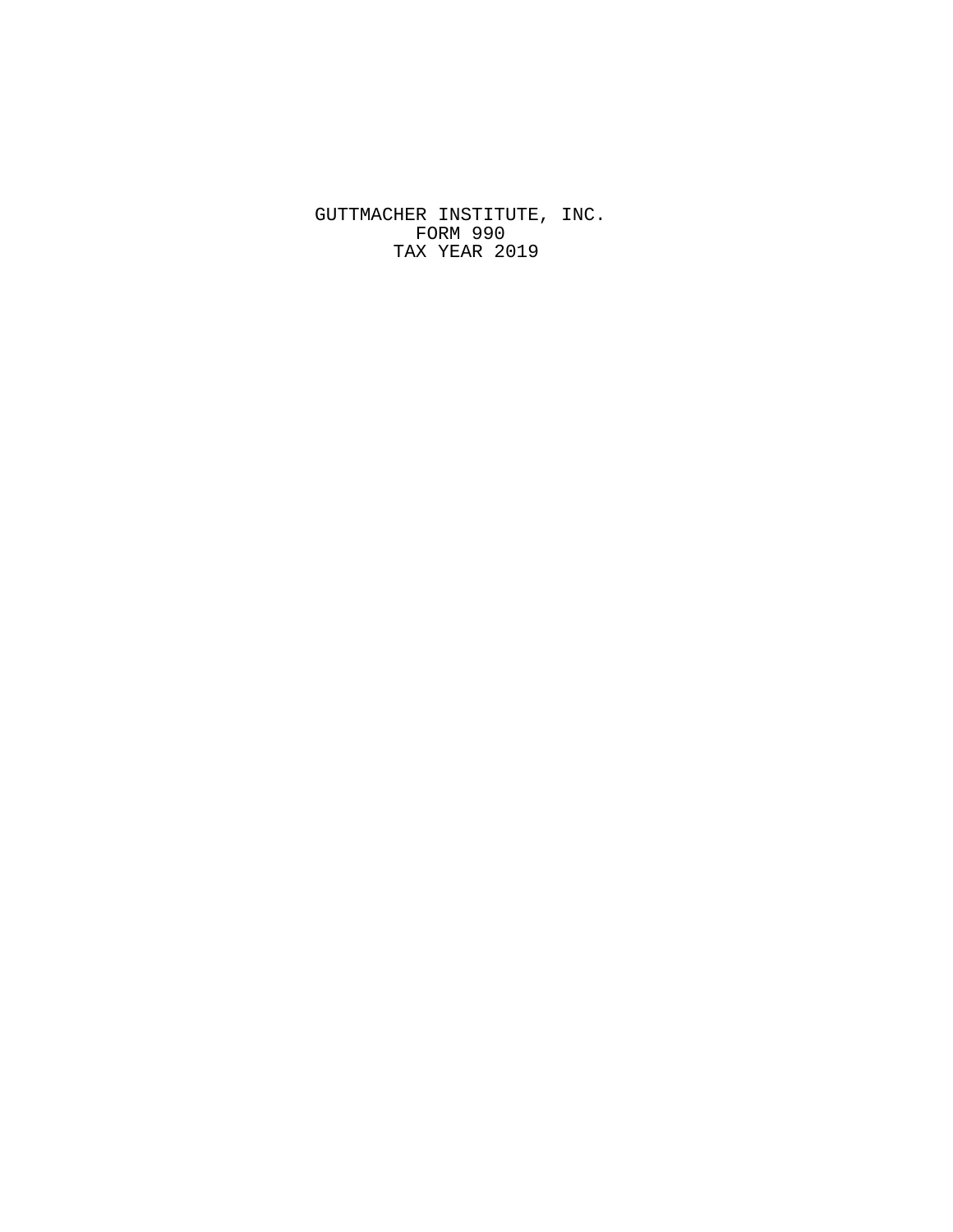



1155 Avenue of the Americas, Suite 1200 **|** New York, NY 10036-2711 **|**  212.867.4000

Premali Shah Guttmacher Institute, Inc. 125 Maiden Lane, 7th Floor New York, NY 10038

Dear Ms. Shah:

Enclosed are the following income tax returns prepared on behalf of Guttmacher Institute, Inc. for the year ended December 31, 2019.

2019 990 - Return of Organization Exempt from Income Tax 2019 8879-EO - IRS E-file Signature Authorization Form 2019 New York State Annual Filing for Charitable Organizations

The original of each of the above mentioned returns should be dated and signed in accordance with the following instructions included with the copy of the return. This copy is for your use and should be retained for your files.

Upon an audit of the return(s), requests may be made for supporting documentation. Therefore, we recommend that you retain all pertinent records.

Form 990 must be made available for public inspection for a period of three years, beginning with the date the return is filed. The available document must be an exact copy of the return and schedules as filed with the IRS, except that the names and addresses of the contributors may be excluded. Any organization that fails to comply with this provision is subject to a penalty of \$20 for each day that inspection is not permitted, up to a maximum of \$10,000. Any organization that willfully fails to comply shall be subject to an additional penalty of \$5,000. You are also required to provide copies of the return if you receive such a request. Should you receive a request for inspection or for copies of your return, you may want to contact us for further details.

These return(s) were prepared from information provided by you or your representative. The preparation of tax returns does not include the independent verification of information used. Therefore, we recommend you review the return(s) before signing to ensure there are no omissions or misstatements. If you note anything which may require a change to the return(s), please contact us before filing them. We recommend that you retain all pertinent records that support the information reported on your return.

Before preparing your tax return, we provided you with access to a summary of transactions identified by the U.S. Treasury as reportable transactions. The law provides for a penalty as high as \$200,000 per transaction for failure to adequately disclose any of them on your tax return if applicable. Unless you notified us otherwise, your tax return was prepared with the assumption you have not engaged in any reportable transaction. Otherwise, we have prepared your tax return in accordance with the information you provided to us and have attached the appropriate disclosure statement to your tax return. We are not liable for any penalties resulting from your failure to provide us with accurate and timely information about such transactions or to timely file the required disclosure statements. If you have any questions about reportable transactions, please contact us before filing your return.

We appreciate this opportunity to serve you. Please contact us if you have any questions or if we may be of further assistance.

Sincerely,

Aaron Shapiro, CPA Director BKD, LLP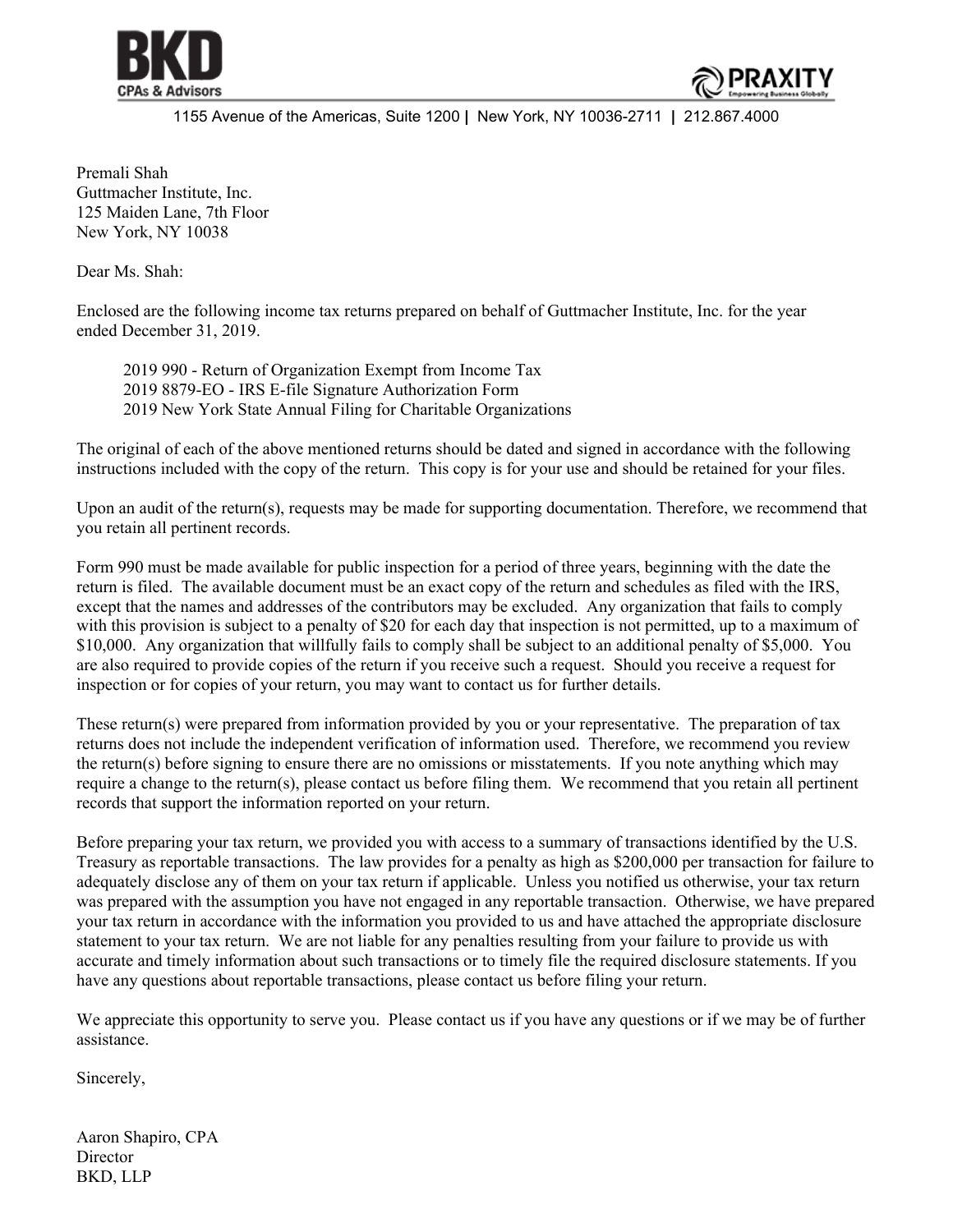Enclosures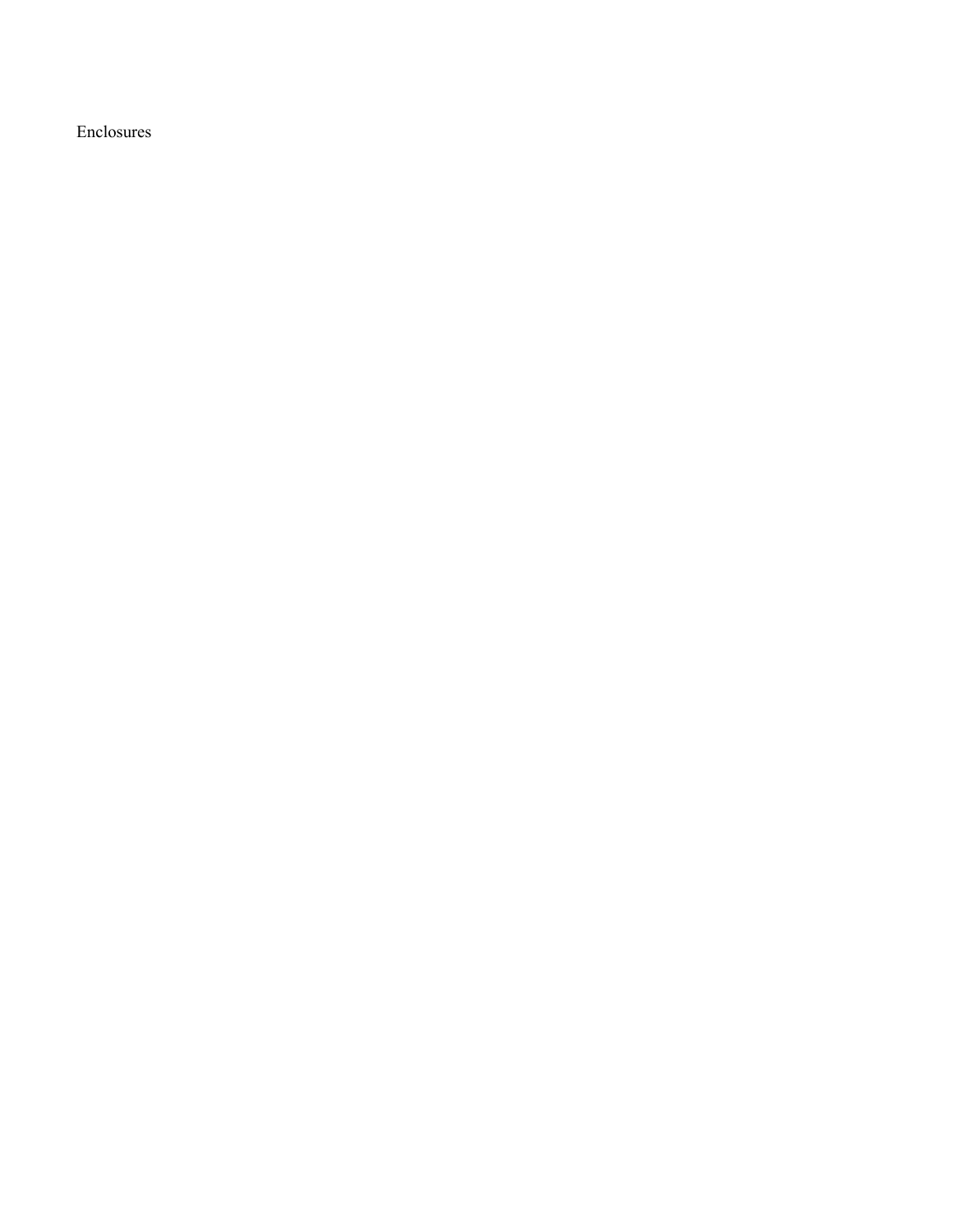# Form **990**

(Rev. January 2020)

# **Return of Organization Exempt From Income Tax**

**Under** section 501(c), 527, or 4947(a)(1) of the Internal Revenue Code (except private foundations) **△**<del>○</del> **A**<br>▶ Do not enter social security numbers on this form as it may be made public. ● ● ● ● ● ● ● ● ● ● ● ● ● ● ● ●

Department of the Treasury<br>Internal Revenue Service

 $\blacktriangleright$  Do not enter social security numbers on this form as it may be made public. Go to www.irs.gov/Form990 for instructions and the latest information

|                                              | A For the 2019 calendar year, or tax year beginning                                                                                                                                                                            |                                                                                                 | , 2019, and ending |                                                        | , 20                                       |
|----------------------------------------------|--------------------------------------------------------------------------------------------------------------------------------------------------------------------------------------------------------------------------------|-------------------------------------------------------------------------------------------------|--------------------|--------------------------------------------------------|--------------------------------------------|
|                                              | C Name of organization                                                                                                                                                                                                         |                                                                                                 |                    | D Employer identification number                       |                                            |
| <b>B</b> Check if applicable:                | GUTTMACHER INSTITUTE, INC.                                                                                                                                                                                                     |                                                                                                 |                    | 13-2890727                                             |                                            |
| Address<br>change                            | Doing business as                                                                                                                                                                                                              |                                                                                                 |                    |                                                        |                                            |
|                                              | Number and street (or P.O. box if mail is not delivered to street address)<br>Name change                                                                                                                                      |                                                                                                 | Room/suite         | E Telephone number                                     |                                            |
| Initial return                               | 125 MAIDEN LANE, 7TH FLOOR                                                                                                                                                                                                     |                                                                                                 |                    | $(212)$ $248 - 1111$                                   |                                            |
| Final return/<br>terminated                  | City or town, state or province, country, and ZIP or foreign postal code                                                                                                                                                       |                                                                                                 |                    |                                                        |                                            |
| Amended<br>return                            | NEW YORK, NY 10038                                                                                                                                                                                                             |                                                                                                 |                    | <b>G</b> Gross receipts \$                             | 24, 255, 758.                              |
| Application<br>pending                       | F Name and address of principal officer:                                                                                                                                                                                       | MAUREEN BURNLEY                                                                                 |                    | H(a) Is this a group return for<br>subordinates?       | Yes<br>$X \mid$ No                         |
|                                              |                                                                                                                                                                                                                                | 125 MAIDEN LANE, 7TH FLOOR, NEW YORK, NY 10038                                                  |                    | H(b) Are all subordinates included?                    | Yes<br>No                                  |
|                                              | $X \mid 501(c)(3)$<br>Tax-exempt status:<br>$501(c)$ (                                                                                                                                                                         | $\rightarrow$<br>(insert no.)<br>$4947(a)(1)$ or                                                | 527                |                                                        | If "No," attach a list. (see instructions) |
|                                              | Website: WWW.GUTTMACHER.ORG                                                                                                                                                                                                    |                                                                                                 |                    | $H(c)$ Group exemption number $\triangleright$         |                                            |
|                                              | Form of organization: $X \mid$ Corporation<br>Trust                                                                                                                                                                            | Other $\blacktriangleright$<br>Association                                                      |                    | L Year of formation: $1977$ M State of legal domicile: | NY                                         |
| Part I                                       | <b>Summary</b>                                                                                                                                                                                                                 |                                                                                                 |                    |                                                        |                                            |
| 1                                            | Briefly describe the organization's mission or most significant activities: SEE SCHEDULE O                                                                                                                                     |                                                                                                 |                    |                                                        |                                            |
|                                              |                                                                                                                                                                                                                                |                                                                                                 |                    |                                                        |                                            |
| Governance                                   |                                                                                                                                                                                                                                |                                                                                                 |                    |                                                        |                                            |
| 2                                            | Check this box $\blacktriangleright$                                                                                                                                                                                           | if the organization discontinued its operations or disposed of more than 25% of its net assets. |                    |                                                        |                                            |
| 3                                            |                                                                                                                                                                                                                                |                                                                                                 |                    | 3                                                      | 31.                                        |
| Activities &<br>4                            | Number of independent voting members of the governing body (Part VI, line 1b)                                                                                                                                                  |                                                                                                 |                    | 4                                                      | 31.                                        |
| 5                                            | Total number of individuals employed in calendar year 2019 (Part V, line 2a)                                                                                                                                                   |                                                                                                 |                    | 5                                                      | 164.                                       |
| 6                                            |                                                                                                                                                                                                                                |                                                                                                 |                    | 6                                                      | 35.                                        |
|                                              |                                                                                                                                                                                                                                |                                                                                                 |                    | 7a                                                     | 0.                                         |
|                                              |                                                                                                                                                                                                                                |                                                                                                 |                    | 7b                                                     |                                            |
|                                              |                                                                                                                                                                                                                                |                                                                                                 |                    | <b>Prior Year</b>                                      | <b>Current Year</b>                        |
| 8                                            | Contributions and grants (Part VIII, line 1h)                                                                                                                                                                                  |                                                                                                 |                    | 9,909,078.                                             | 17, 411, 971.                              |
| 9                                            |                                                                                                                                                                                                                                |                                                                                                 | 32,995.            | 45,235.                                                |                                            |
| 10                                           | Investment income (Part VIII, column (A), lines 3, 4, and 7d)<br>[10] The Land 7d (Discourse Lines 3, 4, and 7d)                                                                                                               |                                                                                                 |                    | 1,208,941.                                             | 1,481,023.                                 |
| 11                                           |                                                                                                                                                                                                                                |                                                                                                 |                    | 49,351.                                                | 229,365.                                   |
| 12                                           | Total revenue - add lines 8 through 11 (must equal Part VIII, column (A), line 12)                                                                                                                                             |                                                                                                 |                    | 11, 200, 365.                                          | 19, 167, 594.                              |
| 13                                           | Grants and similar amounts paid (Part IX, column (A), lines 1-3)                                                                                                                                                               |                                                                                                 |                    | 0.                                                     | О.                                         |
| 14                                           | Benefits paid to or for members (Part IX, column (A), line 4) [10] cases in the set of the set of the set of the set of the set of the set of the set of the set of the set of the set of the set of the set of the set of the |                                                                                                 |                    | 0.                                                     | 0.                                         |
| 15                                           | Salaries, other compensation, employee benefits (Part IX, column (A), lines 5-10)                                                                                                                                              |                                                                                                 |                    | 18,067,655.                                            | 18, 372, 023.                              |
| Expenses                                     |                                                                                                                                                                                                                                |                                                                                                 |                    | 0.                                                     | 0.                                         |
|                                              | <b>b</b> Total fundraising expenses (Part IX, column (D), line 25) $\blacktriangleright$                                                                                                                                       | 1,698,633.                                                                                      |                    |                                                        |                                            |
| 17                                           | Other expenses (Part IX, column (A), lines 11a-11d, 11f-24e)                                                                                                                                                                   |                                                                                                 |                    | 10,685,067.                                            | 10,025,931.                                |
| 18                                           | Total expenses. Add lines 13-17 (must equal Part IX, column (A), line 25)                                                                                                                                                      |                                                                                                 |                    | 28,752,722.                                            | 28, 397, 954.                              |
| 19                                           |                                                                                                                                                                                                                                |                                                                                                 |                    | $-17,552,357.$                                         | $-9, 230, 360.$                            |
|                                              |                                                                                                                                                                                                                                |                                                                                                 |                    | <b>Beginning of Current Year</b>                       | <b>End of Year</b>                         |
| <b>Net Assets or<br/>Fund Balances</b><br>20 |                                                                                                                                                                                                                                |                                                                                                 |                    | 75, 251, 891.                                          | 67, 814, 354.                              |
| 21                                           | Total liabilities (Part X, line 26) [19] Total liabilities (Part X, line 26)                                                                                                                                                   |                                                                                                 |                    | 11,027,274.                                            | 10, 417, 131.                              |
| 22                                           | Net assets or fund balances. Subtract line 21 from line 20                                                                                                                                                                     |                                                                                                 |                    | 64, 224, 617.                                          | 57, 397, 223.                              |
| Part II                                      | <b>Signature Block</b>                                                                                                                                                                                                         |                                                                                                 |                    |                                                        |                                            |
|                                              | Under penalties of perjury, I declare that I have examined this return, including accompanying schedules and statements, and to the best of my knowledge and belief, it is                                                     |                                                                                                 |                    |                                                        |                                            |
|                                              | true, correct, and complete. Declaration of preparer (other than officer) is based on all information of which preparer has any knowledge.                                                                                     |                                                                                                 |                    |                                                        |                                            |
|                                              |                                                                                                                                                                                                                                |                                                                                                 |                    |                                                        |                                            |
| Sign                                         | Signature of officer                                                                                                                                                                                                           |                                                                                                 |                    | Date                                                   |                                            |
| Here                                         |                                                                                                                                                                                                                                |                                                                                                 |                    |                                                        |                                            |
|                                              | Type or print name and title                                                                                                                                                                                                   |                                                                                                 |                    |                                                        |                                            |
|                                              | Print/Type preparer's name                                                                                                                                                                                                     | Preparer's signature                                                                            | Date               | if<br>Check                                            | <b>PTIN</b>                                |
|                                              | AARON<br>SHAPIRO                                                                                                                                                                                                               |                                                                                                 |                    | self-employed                                          | P01333816                                  |
|                                              |                                                                                                                                                                                                                                |                                                                                                 |                    | Firm's EIN $\triangleright$ 44-0160260                 |                                            |
|                                              |                                                                                                                                                                                                                                |                                                                                                 |                    |                                                        |                                            |
| Paid<br>Preparer<br><b>Use Only</b>          | $\blacktriangleright$ BKD, LLP<br>Firm's name                                                                                                                                                                                  |                                                                                                 |                    |                                                        |                                            |
|                                              | Firm's address >1155 AVENUE OF THE AMERICAS #1200 NEW YORK, NY 10036                                                                                                                                                           |                                                                                                 |                    | Phone no.                                              | 212.867.4000<br>Χ<br>Yes<br>No             |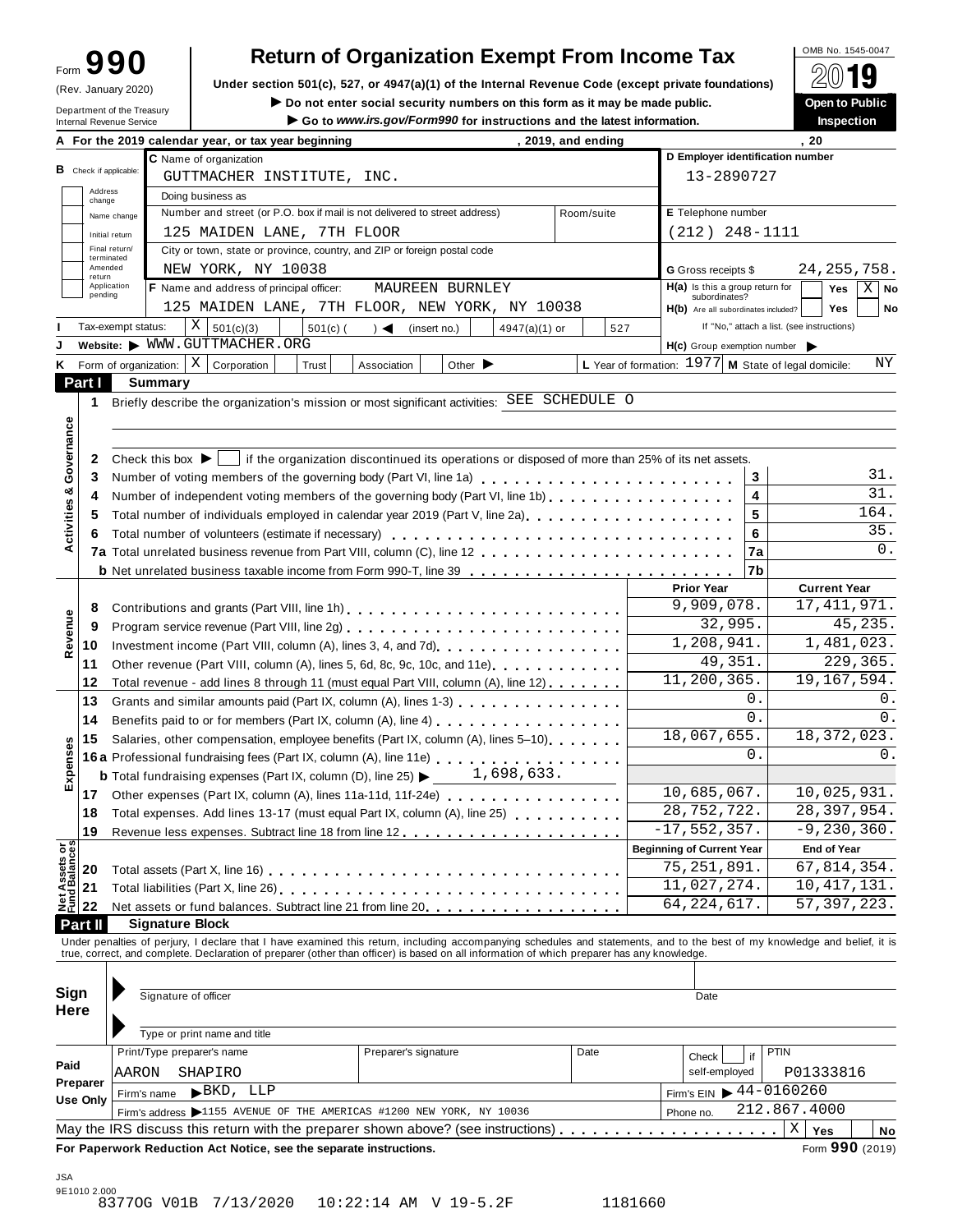| GUTTMACHER INSTITUTE, INC. | 13-2890727 |
|----------------------------|------------|
|----------------------------|------------|

|            | Form 990 (2019) |              |                                                      |                                                                             |                                      |                                                                                                                                                                                                                                                                    | Page 2                      |
|------------|-----------------|--------------|------------------------------------------------------|-----------------------------------------------------------------------------|--------------------------------------|--------------------------------------------------------------------------------------------------------------------------------------------------------------------------------------------------------------------------------------------------------------------|-----------------------------|
|            | Part III        |              |                                                      | <b>Statement of Program Service Accomplishments</b>                         |                                      |                                                                                                                                                                                                                                                                    |                             |
|            |                 |              | 1 Briefly describe the organization's mission:       |                                                                             |                                      |                                                                                                                                                                                                                                                                    | $\mathbf{X}$                |
|            |                 | ATTACHMENT 1 |                                                      |                                                                             |                                      |                                                                                                                                                                                                                                                                    |                             |
|            |                 |              |                                                      |                                                                             |                                      |                                                                                                                                                                                                                                                                    |                             |
|            |                 |              |                                                      |                                                                             |                                      |                                                                                                                                                                                                                                                                    |                             |
|            |                 |              |                                                      |                                                                             |                                      |                                                                                                                                                                                                                                                                    |                             |
|            |                 |              | If "Yes," describe these new services on Schedule O. |                                                                             |                                      | Did the organization undertake any significant program services during the year which were not listed on the                                                                                                                                                       | $ X $ No<br>Yes             |
|            |                 |              |                                                      |                                                                             |                                      | Did the organization cease conducting, or make significant changes in how it conducts, any program                                                                                                                                                                 |                             |
|            |                 |              |                                                      |                                                                             |                                      |                                                                                                                                                                                                                                                                    | $\lceil x \rceil$ No<br>Yes |
|            |                 |              | If "Yes," describe these changes on Schedule O.      | the total expenses, and revenue, if any, for each program service reported. |                                      | 4 Describe the organization's program service accomplishments for each of its three largest program services, as measured by<br>expenses. Section $501(c)(3)$ and $501(c)(4)$ organizations are required to report the amount of grants and allocations to others, |                             |
|            | 4a (Code:       |              |                                                      |                                                                             |                                      | (Expenses $\frac{14,622,200}{14,622,200}$ . including grants of \$ ) (Revenue \$                                                                                                                                                                                   |                             |
|            |                 | ATTACHMENT 2 |                                                      |                                                                             |                                      |                                                                                                                                                                                                                                                                    |                             |
|            |                 |              |                                                      |                                                                             |                                      |                                                                                                                                                                                                                                                                    |                             |
|            |                 |              |                                                      |                                                                             |                                      |                                                                                                                                                                                                                                                                    |                             |
|            |                 |              |                                                      |                                                                             |                                      |                                                                                                                                                                                                                                                                    |                             |
|            |                 |              |                                                      |                                                                             |                                      |                                                                                                                                                                                                                                                                    |                             |
|            |                 |              |                                                      |                                                                             |                                      |                                                                                                                                                                                                                                                                    |                             |
|            |                 |              |                                                      |                                                                             |                                      |                                                                                                                                                                                                                                                                    |                             |
|            |                 |              |                                                      |                                                                             |                                      |                                                                                                                                                                                                                                                                    |                             |
|            |                 |              |                                                      |                                                                             |                                      |                                                                                                                                                                                                                                                                    |                             |
|            |                 |              |                                                      |                                                                             |                                      |                                                                                                                                                                                                                                                                    |                             |
|            | 4b (Code:       |              |                                                      |                                                                             |                                      | $(1)$ (Expenses \$ $5.787.724$ . including grants of \$ ) (Revenue \$                                                                                                                                                                                              | 45,235.                     |
|            |                 | ATTACHMENT 3 |                                                      |                                                                             |                                      |                                                                                                                                                                                                                                                                    |                             |
|            |                 |              |                                                      |                                                                             |                                      |                                                                                                                                                                                                                                                                    |                             |
|            |                 |              |                                                      |                                                                             |                                      |                                                                                                                                                                                                                                                                    |                             |
|            |                 |              |                                                      |                                                                             |                                      |                                                                                                                                                                                                                                                                    |                             |
|            |                 |              |                                                      |                                                                             |                                      |                                                                                                                                                                                                                                                                    |                             |
|            |                 |              |                                                      |                                                                             |                                      |                                                                                                                                                                                                                                                                    |                             |
|            |                 |              |                                                      |                                                                             |                                      |                                                                                                                                                                                                                                                                    |                             |
|            |                 |              |                                                      |                                                                             |                                      |                                                                                                                                                                                                                                                                    |                             |
|            |                 |              |                                                      |                                                                             |                                      |                                                                                                                                                                                                                                                                    |                             |
|            |                 |              |                                                      |                                                                             |                                      |                                                                                                                                                                                                                                                                    |                             |
|            | 4c (Code:       |              | $\sqrt{2}$ (Expenses \$                              |                                                                             | $2,326,138$ . including grants of \$ | ) (Revenue \$                                                                                                                                                                                                                                                      |                             |
|            |                 | ATTACHMENT 4 |                                                      |                                                                             |                                      |                                                                                                                                                                                                                                                                    |                             |
|            |                 |              |                                                      |                                                                             |                                      |                                                                                                                                                                                                                                                                    |                             |
|            |                 |              |                                                      |                                                                             |                                      |                                                                                                                                                                                                                                                                    |                             |
|            |                 |              |                                                      |                                                                             |                                      |                                                                                                                                                                                                                                                                    |                             |
|            |                 |              |                                                      |                                                                             |                                      |                                                                                                                                                                                                                                                                    |                             |
|            |                 |              |                                                      |                                                                             |                                      |                                                                                                                                                                                                                                                                    |                             |
|            |                 |              |                                                      |                                                                             |                                      |                                                                                                                                                                                                                                                                    |                             |
|            |                 |              |                                                      |                                                                             |                                      |                                                                                                                                                                                                                                                                    |                             |
|            |                 |              |                                                      |                                                                             |                                      |                                                                                                                                                                                                                                                                    |                             |
|            |                 |              |                                                      |                                                                             |                                      |                                                                                                                                                                                                                                                                    |                             |
|            |                 |              | 4d Other program services (Describe on Schedule O.)  |                                                                             |                                      |                                                                                                                                                                                                                                                                    |                             |
|            | (Expenses \$    |              |                                                      | including grants of \$                                                      | ) (Revenue \$                        |                                                                                                                                                                                                                                                                    |                             |
|            |                 |              | 4e Total program service expenses                    | 22,736,062.                                                                 |                                      |                                                                                                                                                                                                                                                                    |                             |
| <b>JSA</b> |                 |              |                                                      |                                                                             |                                      |                                                                                                                                                                                                                                                                    | Form 990 (2019)             |
|            | 9E1020 2.000    |              | 83770G V01B 7/13/2020                                | 10:22:14 AM V 19-5.2F                                                       |                                      | 1181660                                                                                                                                                                                                                                                            |                             |
|            |                 |              |                                                      |                                                                             |                                      |                                                                                                                                                                                                                                                                    |                             |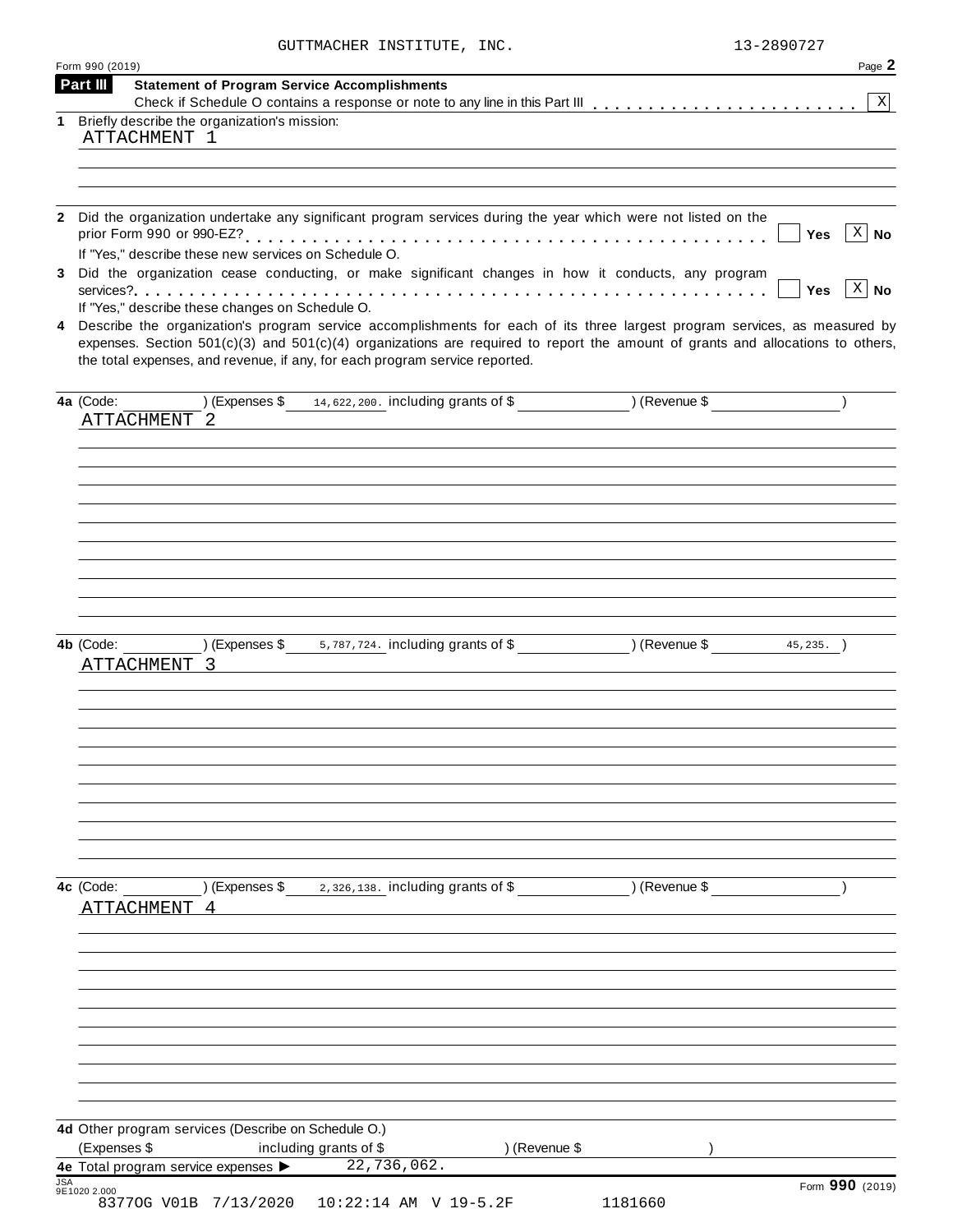|              | Part IV<br><b>Checklist of Required Schedules</b>                                                                                                                                                                                    |                 |             |    |
|--------------|--------------------------------------------------------------------------------------------------------------------------------------------------------------------------------------------------------------------------------------|-----------------|-------------|----|
|              |                                                                                                                                                                                                                                      |                 | Yes         | No |
| 1            | Is the organization described in section $501(c)(3)$ or $4947(a)(1)$ (other than a private foundation)? If "Yes,"                                                                                                                    |                 |             |    |
|              |                                                                                                                                                                                                                                      | 1               | Χ           |    |
| $\mathbf{2}$ | Is the organization required to complete Schedule B, Schedule of Contributors (see instructions)?                                                                                                                                    | $\overline{2}$  | $\mathbf X$ |    |
| 3            | Did the organization engage in direct or indirect political campaign activities on behalf of or in opposition to                                                                                                                     |                 |             |    |
|              | candidates for public office? If "Yes," complete Schedule C, Part I.                                                                                                                                                                 | 3               |             | Χ  |
| 4            | Section 501(c)(3) organizations. Did the organization engage in lobbying activities, or have a section 501(h)                                                                                                                        |                 | Χ           |    |
|              |                                                                                                                                                                                                                                      | 4               |             |    |
| 5            | Is the organization a section $501(c)(4)$ , $501(c)(5)$ , or $501(c)(6)$ organization that receives membership dues,                                                                                                                 |                 |             | Χ  |
|              | assessments, or similar amounts as defined in Revenue Procedure 98-19? If "Yes," complete Schedule C, Part III                                                                                                                       | 5               |             |    |
| 6            | Did the organization maintain any donor advised funds or any similar funds or accounts for which donors<br>have the right to provide advice on the distribution or investment of amounts in such funds or accounts? If               |                 |             |    |
|              |                                                                                                                                                                                                                                      | 6               |             | X  |
| 7            | Did the organization receive or hold a conservation easement, including easements to preserve open space,                                                                                                                            |                 |             |    |
|              | the environment, historic land areas, or historic structures? If "Yes," complete Schedule D, Part II.                                                                                                                                | $\overline{7}$  |             | Χ  |
| 8            | Did the organization maintain collections of works of art, historical treasures, or other similar assets? If "Yes,"                                                                                                                  |                 |             |    |
|              |                                                                                                                                                                                                                                      | 8               |             | Χ  |
| 9            | Did the organization report an amount in Part X, line 21, for escrow or custodial account liability, serve as a                                                                                                                      |                 |             |    |
|              | custodian for amounts not listed in Part X; or provide credit counseling, debt management, credit repair, or                                                                                                                         |                 |             |    |
|              |                                                                                                                                                                                                                                      | 9               |             | X  |
| 10           | Did the organization, directly or through a related organization, hold assets in donor-restricted endowments                                                                                                                         |                 |             |    |
|              |                                                                                                                                                                                                                                      | 10              | Χ           |    |
| 11           | If the organization's answer to any of the following questions is "Yes," then complete Schedule D, Parts VI,                                                                                                                         |                 |             |    |
|              | VII, VIII, IX, or X as applicable.                                                                                                                                                                                                   |                 |             |    |
|              | a Did the organization report an amount for land, buildings, and equipment in Part X, line 10? If "Yes,"                                                                                                                             |                 |             |    |
|              |                                                                                                                                                                                                                                      | 11a             | Χ           |    |
|              | <b>b</b> Did the organization report an amount for investments-other securities in Part X, line 12 that is 5% or more                                                                                                                |                 |             |    |
|              | of its total assets reported in Part X, line 16? If "Yes," complete Schedule D, Part VII                                                                                                                                             | 11 <sub>b</sub> |             | Χ  |
|              | c Did the organization report an amount for investments-program related in Part X, line 13 that is 5% or more                                                                                                                        |                 |             |    |
|              | of its total assets reported in Part X, line 16? If "Yes," complete Schedule D, Part VIII                                                                                                                                            | 11c             |             | Χ  |
|              | d Did the organization report an amount for other assets in Part X, line 15, that is 5% or more of its total assets                                                                                                                  |                 |             |    |
|              | reported in Part X, line 16? If "Yes," complete Schedule D, Part IX.                                                                                                                                                                 | 11d             |             | Χ  |
|              | e Did the organization report an amount for other liabilities in Part X, line 25? If "Yes," complete Schedule D, Part X                                                                                                              | 11e             | $\mathbf X$ |    |
| f            | Did the organization's separate or consolidated financial statements for the tax year include a footnote that addresses                                                                                                              |                 |             |    |
|              | the organization's liability for uncertain tax positions under FIN 48 (ASC 740)? If "Yes," complete Schedule D, Part X                                                                                                               | 11f             |             | Χ  |
|              | 12a Did the organization obtain separate, independent audited financial statements for the tax year? If "Yes," complete                                                                                                              |                 |             |    |
|              |                                                                                                                                                                                                                                      | 12a             | Χ           |    |
|              | <b>b</b> Was the organization included in consolidated, independent audited financial statements for the tax year? If                                                                                                                |                 |             |    |
|              | "Yes," and if the organization answered "No" to line 12a, then completing Schedule D, Parts XI and XII is optional                                                                                                                   | 12b             |             | Χ  |
| 13           | Is the organization a school described in section $170(b)(1)(A)(ii)$ ? If "Yes," complete Schedule E.                                                                                                                                | 13              |             | X  |
|              | 14a Did the organization maintain an office, employees, or agents outside of the United States?.                                                                                                                                     | 14a             | Χ           |    |
|              | <b>b</b> Did the organization have aggregate revenues or expenses of more than \$10,000 from grantmaking,                                                                                                                            |                 |             |    |
|              | fundraising, business, investment, and program service activities outside the United States, or aggregate                                                                                                                            |                 |             |    |
|              | foreign investments valued at \$100,000 or more? If "Yes," complete Schedule F, Parts I and IV                                                                                                                                       | 14b             | Χ           |    |
| 15           | Did the organization report on Part IX, column (A), line 3, more than \$5,000 of grants or other assistance to or                                                                                                                    |                 |             |    |
|              |                                                                                                                                                                                                                                      | 15              |             | Χ  |
| 16           | Did the organization report on Part IX, column (A), line 3, more than \$5,000 of aggregate grants or other                                                                                                                           |                 |             | Χ  |
|              | assistance to or for foreign individuals? If "Yes," complete Schedule F, Parts III and IV                                                                                                                                            | 16              |             |    |
| 17           | Did the organization report a total of more than \$15,000 of expenses for professional fundraising services on                                                                                                                       |                 |             | Χ  |
|              | Part IX, column (A), lines 6 and 11e? If "Yes," complete Schedule G, Part I (see instructions)                                                                                                                                       | 17              |             |    |
| 18           | Did the organization report more than \$15,000 total of fundraising event gross income and contributions on                                                                                                                          |                 |             | Χ  |
|              |                                                                                                                                                                                                                                      | 18              |             |    |
| 19           | Did the organization report more than \$15,000 of gross income from gaming activities on Part VIII, line 9a?                                                                                                                         |                 |             | Χ  |
|              | 20a Did the organization operate one or more hospital facilities? If "Yes," complete Schedule H                                                                                                                                      | 19              |             | Χ  |
|              |                                                                                                                                                                                                                                      | 20a             |             |    |
|              |                                                                                                                                                                                                                                      |                 |             |    |
| 21           | <b>b</b> If "Yes" to line 20a, did the organization attach a copy of its audited financial statements to this return?<br>Did the organization report more than \$5,000 of grants or other assistance to any domestic organization or | 20 <sub>b</sub> |             |    |

8377OG V01B 7/13/2020 10:22:14 AM V 19-5.2F 1181660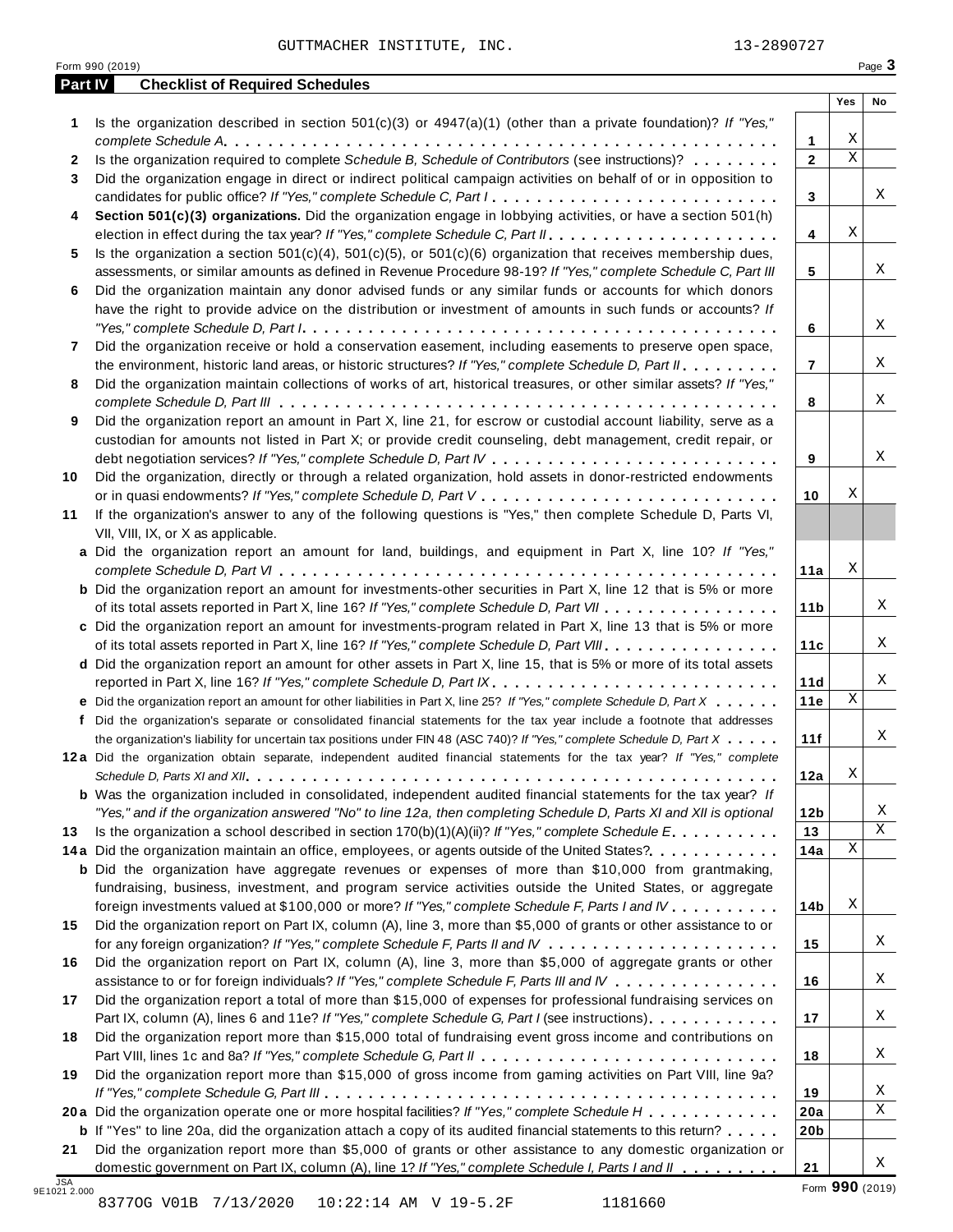|                     | <b>Part IV</b> Checklist of Required Schedules (continued)                                                                                                                                                                           |                 |                 |                     |
|---------------------|--------------------------------------------------------------------------------------------------------------------------------------------------------------------------------------------------------------------------------------|-----------------|-----------------|---------------------|
|                     | Did the organization report more than \$5,000 of grants or other assistance to or for domestic individuals on                                                                                                                        |                 | Yes             | No                  |
| 22                  | Part IX, column (A), line 2? If "Yes," complete Schedule I, Parts I and III                                                                                                                                                          | 22              |                 | X                   |
| 23                  | Did the organization answer "Yes" to Part VII, Section A, line 3, 4, or 5 about compensation of the                                                                                                                                  |                 |                 |                     |
|                     | organization's current and former officers, directors, trustees, key employees, and highest compensated                                                                                                                              |                 |                 |                     |
|                     |                                                                                                                                                                                                                                      | 23              | Χ               |                     |
|                     | 24a Did the organization have a tax-exempt bond issue with an outstanding principal amount of more than                                                                                                                              |                 |                 |                     |
|                     | \$100,000 as of the last day of the year, that was issued after December 31, 2002? If "Yes," answer lines 24b                                                                                                                        |                 |                 |                     |
|                     | through 24d and complete Schedule K. If "No," go to line 25a                                                                                                                                                                         | 24a             | Χ               |                     |
|                     | <b>b</b> Did the organization invest any proceeds of tax-exempt bonds beyond a temporary period exception?                                                                                                                           | 24 <sub>b</sub> |                 | X                   |
|                     | c Did the organization maintain an escrow account other than a refunding escrow at any time during the year                                                                                                                          |                 |                 |                     |
|                     |                                                                                                                                                                                                                                      | 24c             |                 | X<br>$\overline{X}$ |
|                     | <b>d</b> Did the organization act as an "on behalf of" issuer for bonds outstanding at any time during the year?<br>25a Section 501(c)(3), 501(c)(4), and 501(c)(29) organizations. Did the organization engage in an excess benefit | 24d             |                 |                     |
|                     | transaction with a disqualified person during the year? If "Yes," complete Schedule L, Part I                                                                                                                                        | 25a             |                 | Χ                   |
|                     | <b>b</b> Is the organization aware that it engaged in an excess benefit transaction with a disqualified person in a prior                                                                                                            |                 |                 |                     |
|                     | year, and that the transaction has not been reported on any of the organization's prior Forms 990 or 990-EZ?                                                                                                                         |                 |                 |                     |
|                     |                                                                                                                                                                                                                                      | 25b             |                 | X                   |
| 26                  | Did the organization report any amount on Part X, line 5 or 22, for receivables from or payables to any current                                                                                                                      |                 |                 |                     |
|                     | or former officer, director, trustee, key employee, creator or founder, substantial contributor, or 35%                                                                                                                              |                 |                 |                     |
|                     | controlled entity or family member of any of these persons? If "Yes," complete Schedule L, Part II.                                                                                                                                  | 26              |                 | X                   |
| 27                  | Did the organization provide a grant or other assistance to any current or former officer, director, trustee, key                                                                                                                    |                 |                 |                     |
|                     | employee, creator or founder, substantial contributor or employee thereof, a grant selection committee                                                                                                                               |                 |                 |                     |
|                     | member, or to a 35% controlled entity (including an employee thereof) or family member of any of these                                                                                                                               |                 |                 |                     |
|                     |                                                                                                                                                                                                                                      | 27              |                 | X                   |
| 28                  | Was the organization a party to a business transaction with one of the following parties (see Schedule L,                                                                                                                            |                 |                 |                     |
|                     | Part IV instructions, for applicable filing thresholds, conditions, and exceptions):<br>a A current or former officer, director, trustee, key employee, creator or founder, or substantial contributor? If                           |                 |                 |                     |
|                     |                                                                                                                                                                                                                                      | 28a             |                 | X                   |
|                     | <b>b</b> A family member of any individual described in line 28a? If "Yes," complete Schedule L, Part IV.                                                                                                                            | 28 <sub>b</sub> |                 | $\mathbf X$         |
|                     | c A 35% controlled entity of one or more individuals and/or organizations described in lines 28a or 28b? If                                                                                                                          |                 |                 |                     |
|                     |                                                                                                                                                                                                                                      | 28c             |                 | Χ                   |
| 29                  | Did the organization receive more than \$25,000 in non-cash contributions? If "Yes," complete Schedule M                                                                                                                             | 29              | X               |                     |
| 30                  | Did the organization receive contributions of art, historical treasures, or other similar assets, or qualified                                                                                                                       |                 |                 |                     |
|                     |                                                                                                                                                                                                                                      | 30              |                 | X                   |
| 31                  | Did the organization liquidate, terminate, or dissolve and cease operations? If "Yes," complete Schedule N, Part I                                                                                                                   | 31              |                 | $\mathbf X$         |
| 32                  | Did the organization sell, exchange, dispose of, or transfer more than 25% of its net assets? If "Yes,"                                                                                                                              |                 |                 |                     |
|                     |                                                                                                                                                                                                                                      | 32              |                 | Χ                   |
| 33                  | Did the organization own 100% of an entity disregarded as separate from the organization under Regulations                                                                                                                           |                 |                 | Χ                   |
| 34                  | Was the organization related to any tax-exempt or taxable entity? If "Yes," complete Schedule R, Part II, III,                                                                                                                       | 33              |                 |                     |
|                     |                                                                                                                                                                                                                                      | 34              |                 | Χ                   |
|                     | 35a Did the organization have a controlled entity within the meaning of section 512(b)(13)?                                                                                                                                          | 35a             |                 | X                   |
|                     | <b>b</b> If "Yes" to line 35a, did the organization receive any payment from or engage in any transaction with a                                                                                                                     |                 |                 |                     |
|                     | controlled entity within the meaning of section 512(b)(13)? If "Yes," complete Schedule R, Part V, line 2                                                                                                                            | 35 <sub>b</sub> |                 |                     |
| 36                  | Section 501(c)(3) organizations. Did the organization make any transfers to an exempt non-charitable                                                                                                                                 |                 |                 |                     |
|                     | related organization? If "Yes," complete Schedule R, Part V, line 2.                                                                                                                                                                 | 36              |                 | X                   |
| 37                  | Did the organization conduct more than 5% of its activities through an entity that is not a related organization                                                                                                                     |                 |                 |                     |
|                     | and that is treated as a partnership for federal income tax purposes? If "Yes," complete Schedule R, Part VI                                                                                                                         | 37              |                 | X                   |
| 38                  | Did the organization complete Schedule O and provide explanations in Schedule O for Part VI, lines 11b and                                                                                                                           |                 | Χ               |                     |
| <b>Part V</b>       | 19? Note: All Form 990 filers are required to complete Schedule O.<br><b>Statements Regarding Other IRS Filings and Tax Compliance</b>                                                                                               | 38              |                 |                     |
|                     | Check if Schedule O contains a response or note to any line in this Part V                                                                                                                                                           |                 |                 |                     |
|                     |                                                                                                                                                                                                                                      |                 | Yes             | No                  |
|                     | 63<br>1a Enter the number reported in Box 3 of Form 1096. Enter -0- if not applicable   1a                                                                                                                                           |                 |                 |                     |
|                     | 0.<br><b>b</b> Enter the number of Forms W-2G included in line 1a. Enter -0- if not applicable $\ldots \ldots$ ,                                                                                                                     |                 |                 |                     |
|                     | c Did the organization comply with backup withholding rules for reportable payments to vendors and                                                                                                                                   |                 |                 |                     |
|                     |                                                                                                                                                                                                                                      | 1c              |                 |                     |
| JSA<br>9E1030 2.000 |                                                                                                                                                                                                                                      |                 | Form 990 (2019) |                     |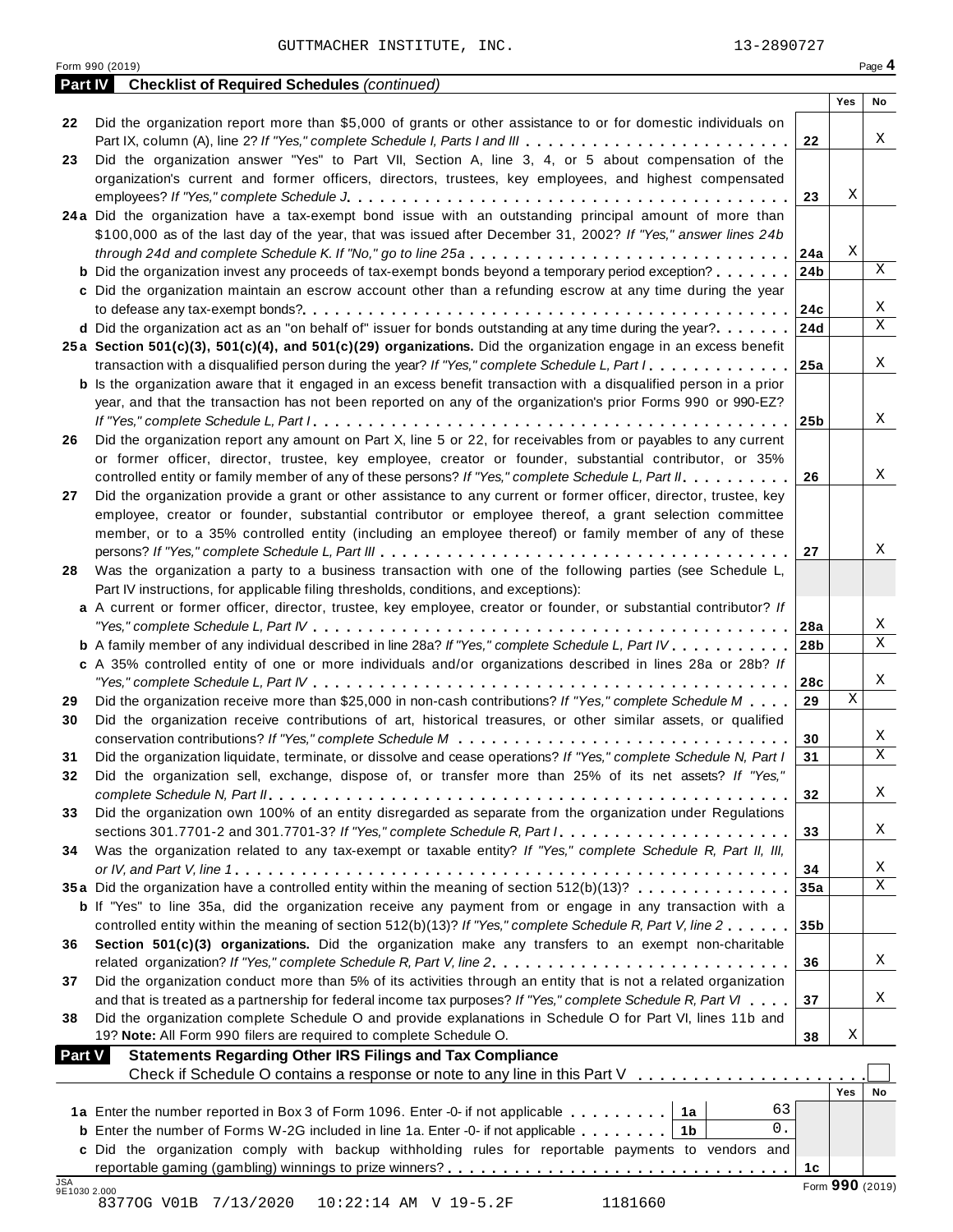|        | Form 990 (2019)                                                                                                                              |     | Page 5    |
|--------|----------------------------------------------------------------------------------------------------------------------------------------------|-----|-----------|
| Part V | Statements Regarding Other IRS Filings and Tax Compliance (continued)                                                                        |     |           |
|        |                                                                                                                                              |     | Yes<br>No |
|        | 2a Enter the number of employees reported on Form W-3, Transmittal of Wage and Tax                                                           |     |           |
|        | 164<br>Statements, filed for the calendar year ending with or within the year covered by this return. 2a                                     |     |           |
|        | <b>b</b> If at least one is reported on line 2a, did the organization file all required federal employment tax returns?                      | 2b  | Χ         |
|        | <b>Note:</b> If the sum of lines 1a and 2a is greater than 250, you may be required to e-file (see instructions).                            |     |           |
|        | 3a Did the organization have unrelated business gross income of \$1,000 or more during the year?                                             | 3a  | Χ         |
|        | <b>b</b> If "Yes," has it filed a Form 990-T for this year? If "No" to line 3b, provide an explanation on Schedule O                         | 3b  |           |
|        | 4a At any time during the calendar year, did the organization have an interest in, or a signature or other authority over,                   |     |           |
|        | a financial account in a foreign country (such as a bank account, securities account, or other financial account)?                           | 4a  | Χ         |
|        | <b>b</b> If "Yes," enter the name of the foreign country $\blacktriangleright$                                                               |     |           |
|        | See instructions for filing requirements for FinCEN Form 114, Report of Foreign Bank and Financial Accounts (FBAR).                          |     |           |
|        | 5a Was the organization a party to a prohibited tax shelter transaction at any time during the tax year?                                     | 5a  | Χ         |
|        | <b>b</b> Did any taxable party notify the organization that it was or is a party to a prohibited tax shelter transaction?                    | 5b  | Χ         |
|        |                                                                                                                                              | 5c  |           |
|        | 6a Does the organization have annual gross receipts that are normally greater than \$100,000, and did the                                    |     |           |
|        | organization solicit any contributions that were not tax deductible as charitable contributions?                                             | 6a  | Χ         |
|        | <b>b</b> If "Yes," did the organization include with every solicitation an express statement that such contributions or                      |     |           |
|        |                                                                                                                                              | 6b  |           |
| 7      | Organizations that may receive deductible contributions under section 170(c).                                                                |     |           |
|        | a Did the organization receive a payment in excess of \$75 made partly as a contribution and partly for goods                                |     |           |
|        |                                                                                                                                              | 7а  | Χ         |
|        | <b>b</b> If "Yes," did the organization notify the donor of the value of the goods or services provided?                                     | 7b  |           |
|        | c Did the organization sell, exchange, or otherwise dispose of tangible personal property for which it was                                   |     |           |
|        |                                                                                                                                              | 7с  | Χ         |
|        | 7d                                                                                                                                           |     |           |
|        | e Did the organization receive any funds, directly or indirectly, to pay premiums on a personal benefit contract?                            | 7е  | Χ         |
|        | f Did the organization, during the year, pay premiums, directly or indirectly, on a personal benefit contract?                               | 7f  | Χ         |
|        | If the organization received a contribution of qualified intellectual property, did the organization file Form 8899 as required?             | 7g  |           |
|        | h If the organization received a contribution of cars, boats, airplanes, or other vehicles, did the organization file a Form 1098-C?         | 7h  |           |
| 8      | Sponsoring organizations maintaining donor advised funds. Did a donor advised fund maintained by the                                         |     |           |
|        | sponsoring organization have excess business holdings at any time during the year?                                                           | 8   |           |
| 9      | Sponsoring organizations maintaining donor advised funds.                                                                                    |     |           |
|        | <b>a</b> Did the sponsoring organization make any taxable distributions under section 4966?                                                  | 9а  |           |
|        | <b>b</b> Did the sponsoring organization make a distribution to a donor, donor advisor, or related person?                                   | 9b  |           |
|        | 10 Section 501(c)(7) organizations. Enter:                                                                                                   |     |           |
|        | 10a <br>a Initiation fees and capital contributions included on Part VIII, line 12                                                           |     |           |
|        | 10b<br><b>b</b> Gross receipts, included on Form 990, Part VIII, line 12, for public use of club facilities                                  |     |           |
| 11     | Section 501(c)(12) organizations. Enter:                                                                                                     |     |           |
|        | 11a<br><b>a</b> Gross income from members or shareholders                                                                                    |     |           |
|        | b Gross income from other sources (Do not net amounts due or paid to other sources                                                           |     |           |
|        | 11b                                                                                                                                          |     |           |
|        | 12a Section 4947(a)(1) non-exempt charitable trusts. Is the organization filing Form 990 in lieu of Form 1041?                               | 12a |           |
|        | 12b                                                                                                                                          |     |           |
|        | <b>b</b> If "Yes," enter the amount of tax-exempt interest received or accrued during the year                                               |     |           |
| 13.    | Section 501(c)(29) qualified nonprofit health insurance issuers.                                                                             | 13а |           |
|        | <b>a</b> Is the organization licensed to issue qualified health plans in more than one state?                                                |     |           |
|        | Note: See the instructions for additional information the organization must report on Schedule O.                                            |     |           |
|        | <b>b</b> Enter the amount of reserves the organization is required to maintain by the states in which<br>13b                                 |     |           |
|        | the organization is licensed to issue qualified health plans $\dots \dots \dots \dots \dots \dots \dots$                                     |     |           |
|        | 13c                                                                                                                                          |     | Χ         |
|        | 14a Did the organization receive any payments for indoor tanning services during the tax year?                                               | 14a |           |
|        | <b>b</b> If "Yes," has it filed a Form 720 to report these payments? If "No," provide an explanation on Schedule $0 \cdot \cdot \cdot \cdot$ | 14b |           |
| 15     | Is the organization subject to the section 4960 tax on payment(s) of more than \$1,000,000 in remuneration or                                |     | Χ         |
|        |                                                                                                                                              | 15  |           |
|        | If "Yes," see instructions and file Form 4720, Schedule N.                                                                                   |     |           |
| 16     | Is the organization an educational institution subject to the section 4968 excise tax on net investment income?                              | 16  | Χ         |

Form **990** (2019)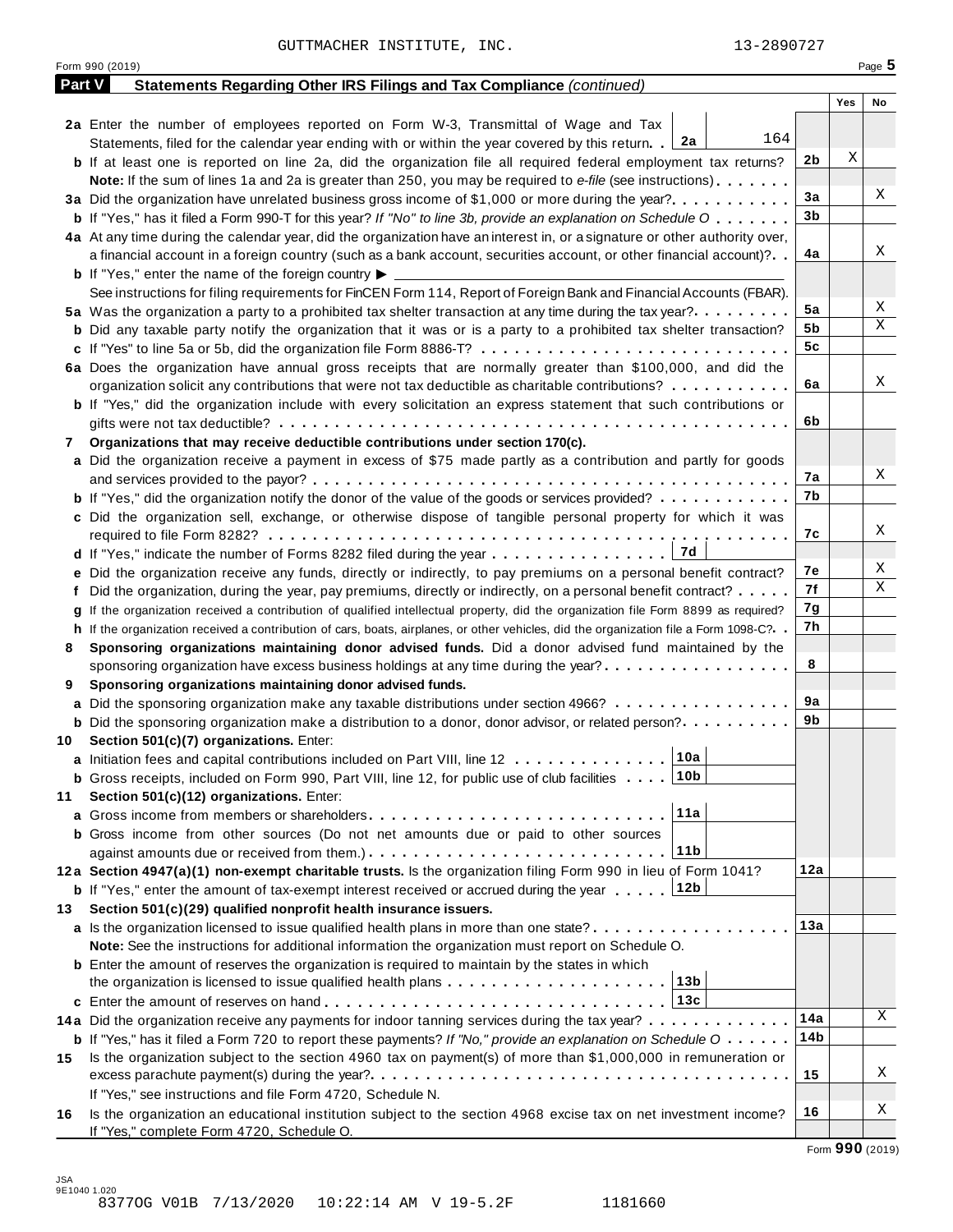|         | 13-2890727<br>GUTTMACHER INSTITUTE, INC.<br>Form 990 (2019)                                                                                                                                                         |                        |                 | Page $6$ |
|---------|---------------------------------------------------------------------------------------------------------------------------------------------------------------------------------------------------------------------|------------------------|-----------------|----------|
| Part VI | Governance, Management, and Disclosure For each "Yes" response to lines 2 through 7b below, and for a "No"                                                                                                          |                        |                 |          |
|         | response to line 8a, 8b, or 10b below, describe the circumstances, processes, or changes on Schedule O. See instructions.                                                                                           |                        |                 |          |
|         |                                                                                                                                                                                                                     |                        |                 | X        |
|         | <b>Section A. Governing Body and Management</b>                                                                                                                                                                     |                        | <b>Yes</b>      | No       |
|         | 31<br>1a                                                                                                                                                                                                            |                        |                 |          |
|         | 1a Enter the number of voting members of the governing body at the end of the tax year<br>If there are material differences in voting rights among members of the governing body, or                                |                        |                 |          |
|         | if the governing body delegated broad authority to an executive committee or similar                                                                                                                                |                        |                 |          |
|         | committée, explain on Schedule O.<br>31<br>1 <sub>b</sub>                                                                                                                                                           |                        |                 |          |
|         | Enter the number of voting members included on line 1a, above, who are independent                                                                                                                                  |                        |                 |          |
| 2       | Did any officer, director, trustee, or key employee have a family relationship or a business relationship with                                                                                                      | 2                      |                 | Χ        |
|         |                                                                                                                                                                                                                     |                        |                 |          |
| 3       | Did the organization delegate control over management duties customarily performed by or under the direct                                                                                                           | 3                      |                 | Χ        |
|         | supervision of officers, directors, trustees, or key employees to a management company or other person?                                                                                                             | 4                      |                 | Χ        |
| 4       | Did the organization make any significant changes to its governing documents since the prior Form 990 was filed?                                                                                                    | 5                      |                 | Χ        |
| 5       | Did the organization become aware during the year of a significant diversion of the organization's assets?                                                                                                          | 6                      |                 | Χ        |
| 6       |                                                                                                                                                                                                                     |                        |                 |          |
| 7a      | Did the organization have members, stockholders, or other persons who had the power to elect or appoint                                                                                                             | 7а                     |                 | Χ        |
|         |                                                                                                                                                                                                                     |                        |                 |          |
| b       | Are any governance decisions of the organization reserved to (or subject to approval by) members,                                                                                                                   | 7b                     |                 | Χ        |
|         |                                                                                                                                                                                                                     |                        |                 |          |
| 8       | Did the organization contemporaneously document the meetings held or written actions undertaken during                                                                                                              |                        |                 |          |
|         | the year by the following:                                                                                                                                                                                          |                        | X               |          |
| а       |                                                                                                                                                                                                                     | 8a<br>8b               | Χ               |          |
| b       |                                                                                                                                                                                                                     |                        |                 |          |
| 9       | Is there any officer, director, trustee, or key employee listed in Part VII, Section A, who cannot be reached at                                                                                                    |                        |                 | Χ        |
|         | the organization's mailing address? If "Yes," provide the names and addresses on Schedule O.<br>Section B. Policies (This Section B requests information about policies not required by the Internal Revenue Code.) | 9                      |                 |          |
|         |                                                                                                                                                                                                                     |                        | Yes             | No       |
|         |                                                                                                                                                                                                                     | 10a                    |                 | Χ        |
|         | 10a Did the organization have local chapters, branches, or affiliates?                                                                                                                                              |                        |                 |          |
|         | <b>b</b> If "Yes," did the organization have written policies and procedures governing the activities of such chapters,                                                                                             | 10 <sub>b</sub>        |                 |          |
|         | affiliates, and branches to ensure their operations are consistent with the organization's exempt purposes?                                                                                                         | 11a                    | X               |          |
|         | 11a Has the organization provided a complete copy of this Form 990 to all members of its governing body before filing the form?                                                                                     |                        |                 |          |
|         | <b>b</b> Describe in Schedule O the process, if any, used by the organization to review this Form 990.                                                                                                              | 12a                    | X               |          |
|         | 12a Did the organization have a written conflict of interest policy? If "No," go to line 13                                                                                                                         |                        |                 |          |
|         | <b>b</b> Were officers, directors, or trustees, and key employees required to disclose annually interests that could give                                                                                           | 12 <sub>b</sub>        | X               |          |
|         |                                                                                                                                                                                                                     |                        |                 |          |
|         | Did the organization regularly and consistently monitor and enforce compliance with the policy? If "Yes,"                                                                                                           | 12c                    | X               |          |
|         |                                                                                                                                                                                                                     | 13                     | X               |          |
| 13      | Did the organization have a written whistleblower policy?                                                                                                                                                           | 14                     | Χ               |          |
| 14      | Did the organization have a written document retention and destruction policy?                                                                                                                                      |                        |                 |          |
| 15      | Did the process for determining compensation of the following persons include a review and approval by                                                                                                              |                        |                 |          |
|         | independent persons, comparability data, and contemporaneous substantiation of the deliberation and decision?                                                                                                       |                        | X               |          |
|         | The organization's CEO, Executive Director, or top management official                                                                                                                                              | 15a<br>15 <sub>b</sub> | Χ               |          |
| b       |                                                                                                                                                                                                                     |                        |                 |          |
|         | If "Yes" to line 15a or 15b, describe the process in Schedule O (see instructions).                                                                                                                                 |                        |                 |          |
|         | 16a Did the organization invest in, contribute assets to, or participate in a joint venture or similar arrangement                                                                                                  | 16a                    |                 | Χ        |
|         |                                                                                                                                                                                                                     |                        |                 |          |
|         | <b>b</b> If "Yes," did the organization follow a written policy or procedure requiring the organization to evaluate its                                                                                             |                        |                 |          |
|         | participation in joint venture arrangements under applicable federal tax law, and take steps to safeguard the                                                                                                       | 16 <sub>b</sub>        |                 |          |
|         | <b>Section C. Disclosure</b>                                                                                                                                                                                        |                        |                 |          |
|         | ATTACHMENT 5<br>List the states with which a copy of this Form 990 is required to be filed $\blacktriangleright$ .                                                                                                  |                        |                 |          |
| 17      | Section 6104 requires an organization to make its Forms 1023 (1024 or 1024-A, if applicable), 990, and 990-T (Section 501(c)                                                                                        |                        |                 |          |
| 18      | (3)s only) available for public inspection. Indicate how you made these available. Check all that apply.                                                                                                            |                        |                 |          |
|         | $X$ Upon request<br>Another's website<br>Own website<br>Other (explain on Schedule O)                                                                                                                               |                        |                 |          |
| 19      | Describe on Schedule O whether (and if so, how) the organization made its governing documents, conflict of interest policy,                                                                                         |                        |                 |          |
|         | and financial statements available to the public during the tax year.                                                                                                                                               |                        |                 |          |
| 20      |                                                                                                                                                                                                                     |                        |                 |          |
|         | State the name, address, and telephone number of the person who possesses the organization's books and records $\blacktriangleright$ MAUREEN BURNLEY 125 MAIDEN LANE, 7TH FLOOR NEW YORK, NY 10038                  |                        |                 |          |
| .ISA    |                                                                                                                                                                                                                     |                        | Form 990 (2019) |          |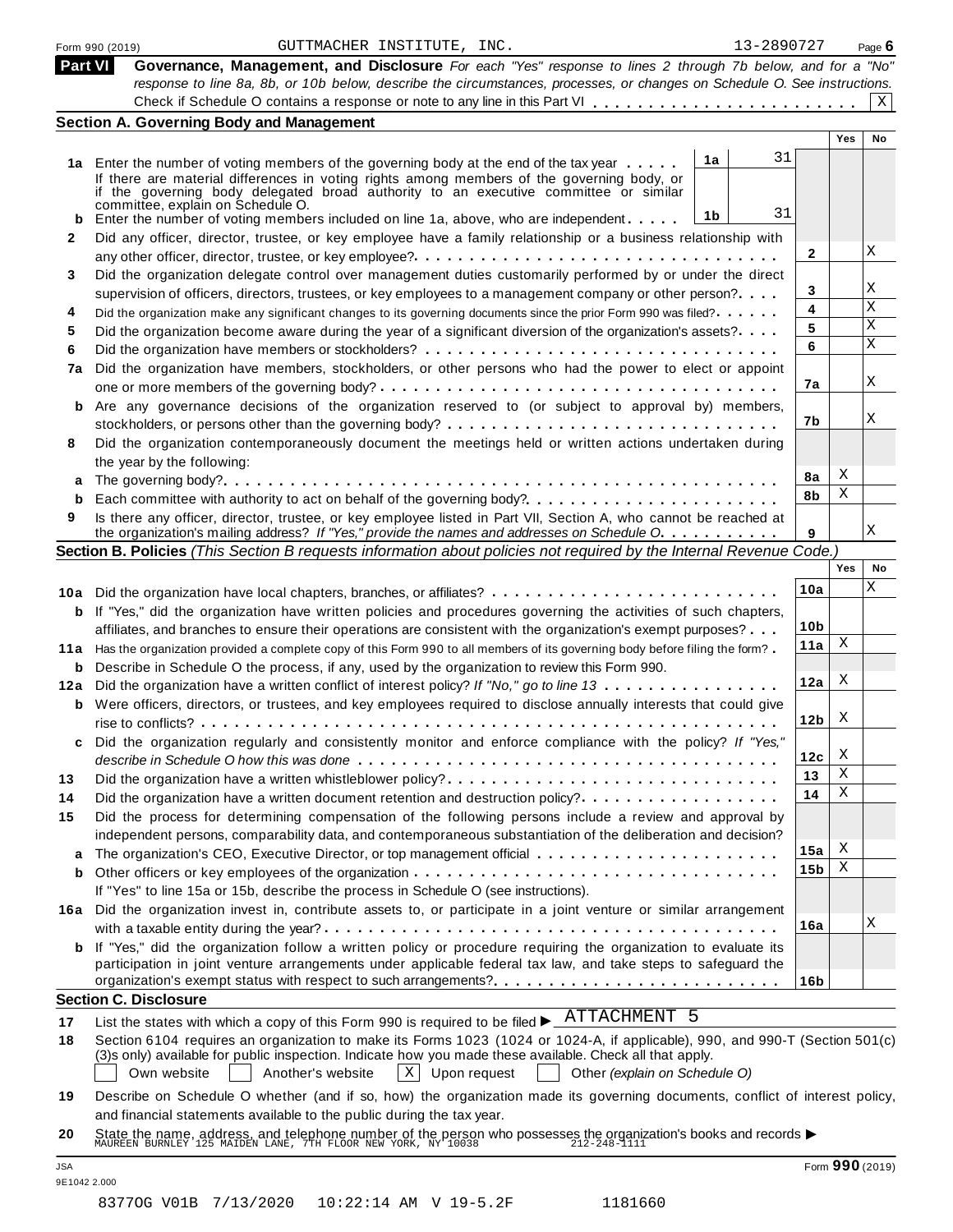| <b>Part VII</b> Compensation of Officers, Directors, Trustees, Key Employees, Highest Compensated Employees, and<br><b>Independent Contractors</b> |  |  |  |  |  |  |  |  |  |  |  |
|----------------------------------------------------------------------------------------------------------------------------------------------------|--|--|--|--|--|--|--|--|--|--|--|
|                                                                                                                                                    |  |  |  |  |  |  |  |  |  |  |  |
| Section A. Officers, Directors, Trustees, Key Employees, and Highest Compensated Employees                                                         |  |  |  |  |  |  |  |  |  |  |  |

**1a** Complete this table for all persons required to be listed. Report compensation for the calendar year ending with or within the organization's tax year.

anization's lax year.<br>● List all of the organization's **current** officers, directors, trustees (whether individuals or organizations), regardless of amount of<br>nnensation Enter -0- in columns (D) (E) and (E) if no compensa compensation. Enter -0- in columns (D), (E), and (F) if no compensation was paid.

■ List all of the organization's **current** key employees, if any. See instructions for definition of "key employee."<br>■ List the experientials five event highert expressed employees (other than an efficer director of

**Example in the organization's current** key employees, if any. See instructions for definition of key employee.<br>• List the organization's five **current** highest compensated employees (other than an officer, director, trust who received reportable compensation (Box 5 of Form W-2 and/or Box 7 of Form 1099-MISC) of more than \$100,000 from the

organization and any related organizations.<br>• List all of the organization's **former** officers, key employees, and highest compensated employees who received more than<br>\$1.00.000 of reportable componention from the erganiza \$100,000 of reportable compensation from the organization and any related organizations.

% List all of the organization's **former directors or trustees** that received, in the capacity as a former director or trustee of the organization, more than \$10,000 of reportable compensation from the organization and any related organizations. See instructions for the order in which to list the persons above.

Check this box if neither the organization nor any related organization compensated any current officer, director, or trustee.

|                                 |                        |                                                                  |                      |             | (C)          |                                 |        |                          |                              |                          |
|---------------------------------|------------------------|------------------------------------------------------------------|----------------------|-------------|--------------|---------------------------------|--------|--------------------------|------------------------------|--------------------------|
| (A)                             | (B)                    |                                                                  |                      |             | Position     |                                 |        | (D)                      | (E)                          | (F)                      |
| Name and title                  | Average                | (do not check more than one                                      |                      |             |              |                                 |        | Reportable               | Reportable                   | <b>Estimated amount</b>  |
|                                 | hours<br>per week      | box, unless person is both an<br>officer and a director/trustee) |                      |             |              |                                 |        | compensation<br>from the | compensation<br>from related | of other<br>compensation |
|                                 | (list any              |                                                                  |                      |             |              |                                 |        | organization             | organizations                | from the                 |
|                                 | hours for              | Individual trustee<br>or director                                | nstitutional trustee | Officer     | Key employee |                                 | Former | (W-2/1099-MISC)          | (W-2/1099-MISC)              | organization and         |
|                                 | related                |                                                                  |                      |             |              |                                 |        |                          |                              | related organizations    |
|                                 | organizations<br>below |                                                                  |                      |             |              |                                 |        |                          |                              |                          |
|                                 | dotted line)           |                                                                  |                      |             |              |                                 |        |                          |                              |                          |
|                                 |                        |                                                                  |                      |             |              | Highest compensated<br>employee |        |                          |                              |                          |
|                                 |                        |                                                                  |                      |             |              |                                 |        |                          |                              |                          |
| (1) SUSHEELA SINGH              | 35.00                  |                                                                  |                      |             |              |                                 |        |                          |                              |                          |
| VP INTERNATIONAL RESEARCH       | 0.                     |                                                                  |                      |             | X            |                                 |        | 303,210.                 | 0.                           | 65,017.                  |
| (2) KATHRYN KOST                | 35.00                  |                                                                  |                      |             |              |                                 |        |                          |                              |                          |
| DIRECTOR OF DOMESTIC RESEARCH   | 0.                     |                                                                  |                      |             |              | Χ                               |        | 246,673.                 | 0.                           | 75,899.                  |
| (3) JONATHAN WITTENBERG         | 35.00                  |                                                                  |                      |             |              |                                 |        |                          |                              |                          |
| INTERIM CEO/VP DEVELOPMENT      | 0.                     |                                                                  |                      | Χ           |              |                                 |        | 252,678.                 | 0.                           | 60,658.                  |
| (4) RACHEL GOLD                 | 35.00                  |                                                                  |                      |             |              |                                 |        |                          |                              |                          |
| VP PUBLIC POLICY                | 0.                     |                                                                  |                      |             | X            |                                 |        | 242,421                  | 0.                           | 48,592.                  |
| (5) MAUREEN BURNLEY             | 35.00                  |                                                                  |                      |             |              |                                 |        |                          |                              |                          |
| VP FINANCE & ADMIN              | 0.                     |                                                                  |                      | $\mathbf X$ |              |                                 |        | 241,612.                 | 0.                           | 47,794.                  |
| (6) HEATHER BOONSTRA            | 35.00                  |                                                                  |                      |             |              |                                 |        |                          |                              |                          |
| DIRECTOR PUBLIC POLICY          | 0.                     |                                                                  |                      |             |              | Χ                               |        | 206,697.                 | 0.                           | 45,701.                  |
| (7) KATHLEEN RANDALL            | 35.00                  |                                                                  |                      |             |              |                                 |        |                          |                              |                          |
| DIRECTOR OF PRODUCTION          | 0.                     |                                                                  |                      |             |              | Χ                               |        | 188,115.                 | О.                           | 46,798.                  |
| (8) ANN BIDDLECOM               | 35.00                  |                                                                  |                      |             |              |                                 |        |                          |                              |                          |
| DIRECTOR INTERNAT'L RESEARCH    | 0.                     |                                                                  |                      |             |              | Χ                               |        | 209,223.                 | 0.                           | 24,030.                  |
| (9) JENNIFER FROST              | 35.00                  |                                                                  |                      |             |              |                                 |        |                          |                              |                          |
| PRINCIPAL RESEARCH SCIENTIST    | 0.                     |                                                                  |                      |             |              | X                               |        | 199,999.                 | 0                            | 29,867.                  |
| (10) CYNTHIA SUMMERS            | 35.00                  |                                                                  |                      |             |              |                                 |        |                          |                              |                          |
| INT CEO/EXEC VP<br>(THRU 02/19) | 0.                     |                                                                  |                      | Χ           |              |                                 |        | 205,166.                 | 0.                           | 10,644.                  |
| (11) HERMINIA PALACIO           | 35.00                  |                                                                  |                      |             |              |                                 |        |                          |                              |                          |
| PRESIDENT & CEO (SINCE 8/19)    | 0.                     |                                                                  |                      | Χ           |              |                                 |        | 154,084.                 | 0.                           | 11,754.                  |
| (12) LAWRENCE FINER             | 0.                     |                                                                  |                      |             |              |                                 |        |                          |                              |                          |
| VP DOM. RESEARCH (THRU 6/18)    | 0.                     |                                                                  |                      |             |              |                                 | Χ      | 131,250.                 | 0.                           | 0.                       |
| (13) MAIBE PONET                | 35.00                  |                                                                  |                      |             |              |                                 |        |                          |                              |                          |
| VP PUB ED&COMMS (SINCE 11/19)   | 0.                     |                                                                  |                      | X           |              |                                 |        | 40,776.                  | 0.                           | 1,482.                   |
| (14) LOU TURNER ZELLNER         | 2.00                   |                                                                  |                      |             |              |                                 |        |                          |                              |                          |
| BOARD CHAIR (OCT'18-'22)        | 0.                     | Χ                                                                |                      | Χ           |              |                                 |        | 0.                       | 0.                           | $0$ .                    |

JSA Form **990** (2019)

9E1041 2.000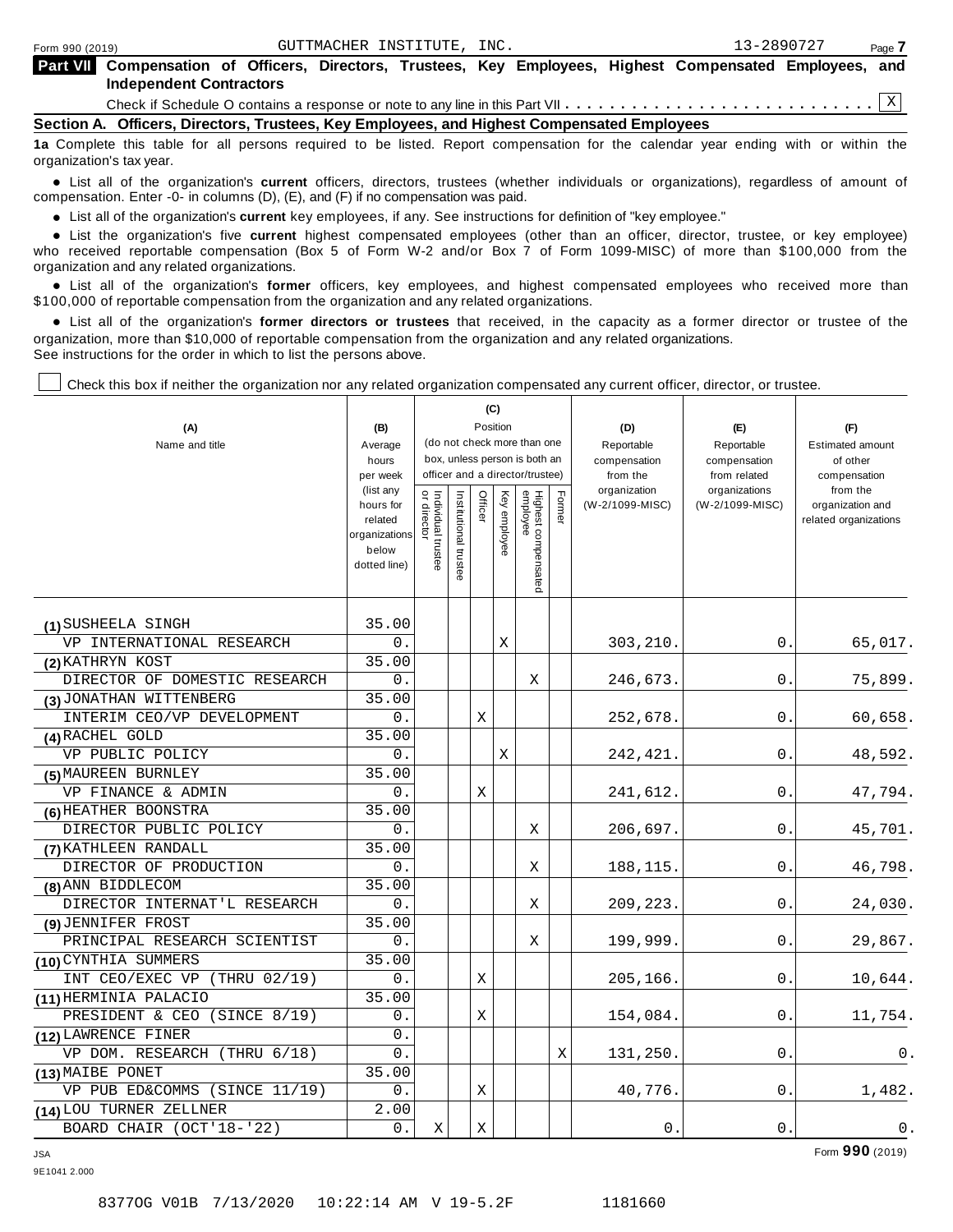| Highest compensated<br>employee<br>Individual trustee<br>or director<br>Institutional trus<br>Officer<br>Key employee<br>Former<br>from the<br>related<br>(W-2/1099-MISC)<br>organization<br>organization<br>organizations<br>(W-2/1099-MISC)<br>and related<br>below dotted<br>organizations<br>line)<br>(15) MARY SHALLENBERGER<br>$\overline{2.00}$<br>IMM PAST CHAIR (OCT'18-20)<br>$0$ .<br>0<br>0.<br>Χ<br>Χ<br>(16) WENDY BOSTWICK<br>$\overline{2.00}$<br>SR VICE CHAIR (OCT'18-19)<br>$0$ .<br>Χ<br>0<br>0.<br>Χ<br>(17) NOZER SHERIAR<br>$\overline{2.00}$<br>VICE CHAIR (OCT'18-21)<br>0.<br>0<br>0.<br>Χ<br>Χ<br>(18) SILVIA HENRIQUEZ<br>$\overline{2.00}$<br>VICE CHAIR (OCT'19-22)<br>0.<br>0<br>0.<br>Χ<br>Χ<br>(19) LAURA MAMO<br>$\overline{2.00}$<br>SECRETARY (JUN'17 -19)<br>$0$ .<br>0<br>0.<br>Χ<br>Χ<br>20) MICHAEL KLEIN<br>$\overline{2.00}$<br>SECRETARY (JUN'19-22)<br>$0$ .<br>Χ<br>0<br>0.<br>Χ<br>21) PAUL SPERRY<br>$\overline{2.00}$<br>FIN CHAIR/TREAS (OCT'17-20)<br>$0$ .<br>Χ<br>0<br>0.<br>Χ<br>22) LAURA PHILIPS<br>$\overline{2.00}$<br>FIN CHAIR/TREAS (OCT'19-21)<br>$0$ .<br>0<br>0.<br>Χ<br>Χ<br>23) DEBORAH DEWITT<br>$\overline{2.00}$<br>AUDIT COMM. CHAIR (OCT'17-19)<br>$0$ .<br>0<br>0.<br>Χ<br>$(24)$ JUDY TABB<br>2.00<br>AUDIT COMM. CHAIR (OCT'19-20)<br>$0$ .<br>0<br>0.<br>Χ<br>25) KETAYOUN DARVICH-KODJOURI<br>2.00<br>NOM CHAIR (OCT'18-21)<br>0.<br>Χ<br>$\Omega$<br>0.<br>468, 236.<br>2,621,904<br>0<br>1b Sub-total<br>.<br>$\Omega$<br>$\mathbf{0}$<br>c Total from continuation sheets to Part VII. Section A<br>2,621,904.<br>$\mathbf 0$ .<br>d Total (add lines 1b and 1c)<br>2 Total number of individuals (including but not limited to those listed above) who received more than \$100,000 of<br>reportable compensation from the organization ▶<br>71<br>Yes<br>Did the organization list any former officer, director, or trustee, key employee, or highest compensated<br>3<br>Χ<br>employee on line 1a? If "Yes," complete Schedule J for such individual<br>3<br>For any individual listed on line 1a, is the sum of reportable compensation and other compensation from the<br>organization and related organizations greater than \$150,000? If "Yes," complete Schedule J for such<br>Χ<br>4<br>Did any person listed on line 1a receive or accrue compensation from any unrelated organization or individual<br>5.<br>Χ<br>for services rendered to the organization? If "Yes," complete Schedule J for such person<br>5<br><b>Section B. Independent Contractors</b><br>Complete this table for your five highest compensated independent contractors that received more than \$100,000 of<br>compensation from the organization. Report compensation for the calendar year ending with or within the organization's tax<br>year.<br>(A)<br>(B)<br>(C)<br>Description of services<br>Name and business address<br>Compensation<br>ATTACHMENT 6 | (A)<br>Name and title | (B)<br>Average<br>hours per<br>week (list any<br>hours for | (do not check more than one<br>box, unless person is both an<br>officer and a director/trustee) | (C)<br>Position |  | (D)<br>Reportable<br>compensation<br>from<br>the | (E)<br>Reportable<br>compensation from<br>related<br>organizations | (F)<br>Estimated<br>amount of<br>other<br>compensation |
|----------------------------------------------------------------------------------------------------------------------------------------------------------------------------------------------------------------------------------------------------------------------------------------------------------------------------------------------------------------------------------------------------------------------------------------------------------------------------------------------------------------------------------------------------------------------------------------------------------------------------------------------------------------------------------------------------------------------------------------------------------------------------------------------------------------------------------------------------------------------------------------------------------------------------------------------------------------------------------------------------------------------------------------------------------------------------------------------------------------------------------------------------------------------------------------------------------------------------------------------------------------------------------------------------------------------------------------------------------------------------------------------------------------------------------------------------------------------------------------------------------------------------------------------------------------------------------------------------------------------------------------------------------------------------------------------------------------------------------------------------------------------------------------------------------------------------------------------------------------------------------------------------------------------------------------------------------------------------------------------------------------------------------------------------------------------------------------------------------------------------------------------------------------------------------------------------------------------------------------------------------------------------------------------------------------------------------------------------------------------------------------------------------------------------------------------------------------------------------------------------------------------------------------------------------------------------------------------------------------------------------------------------------------------------------------------------------------------------------------------------------------------------------------------------------------------------------------------------------------------------------------------------------------------------------|-----------------------|------------------------------------------------------------|-------------------------------------------------------------------------------------------------|-----------------|--|--------------------------------------------------|--------------------------------------------------------------------|--------------------------------------------------------|
|                                                                                                                                                                                                                                                                                                                                                                                                                                                                                                                                                                                                                                                                                                                                                                                                                                                                                                                                                                                                                                                                                                                                                                                                                                                                                                                                                                                                                                                                                                                                                                                                                                                                                                                                                                                                                                                                                                                                                                                                                                                                                                                                                                                                                                                                                                                                                                                                                                                                                                                                                                                                                                                                                                                                                                                                                                                                                                                                  |                       |                                                            |                                                                                                 |                 |  |                                                  |                                                                    |                                                        |
|                                                                                                                                                                                                                                                                                                                                                                                                                                                                                                                                                                                                                                                                                                                                                                                                                                                                                                                                                                                                                                                                                                                                                                                                                                                                                                                                                                                                                                                                                                                                                                                                                                                                                                                                                                                                                                                                                                                                                                                                                                                                                                                                                                                                                                                                                                                                                                                                                                                                                                                                                                                                                                                                                                                                                                                                                                                                                                                                  |                       |                                                            |                                                                                                 |                 |  |                                                  |                                                                    | 0.                                                     |
|                                                                                                                                                                                                                                                                                                                                                                                                                                                                                                                                                                                                                                                                                                                                                                                                                                                                                                                                                                                                                                                                                                                                                                                                                                                                                                                                                                                                                                                                                                                                                                                                                                                                                                                                                                                                                                                                                                                                                                                                                                                                                                                                                                                                                                                                                                                                                                                                                                                                                                                                                                                                                                                                                                                                                                                                                                                                                                                                  |                       |                                                            |                                                                                                 |                 |  |                                                  |                                                                    | 0.                                                     |
|                                                                                                                                                                                                                                                                                                                                                                                                                                                                                                                                                                                                                                                                                                                                                                                                                                                                                                                                                                                                                                                                                                                                                                                                                                                                                                                                                                                                                                                                                                                                                                                                                                                                                                                                                                                                                                                                                                                                                                                                                                                                                                                                                                                                                                                                                                                                                                                                                                                                                                                                                                                                                                                                                                                                                                                                                                                                                                                                  |                       |                                                            |                                                                                                 |                 |  |                                                  |                                                                    | 0.                                                     |
|                                                                                                                                                                                                                                                                                                                                                                                                                                                                                                                                                                                                                                                                                                                                                                                                                                                                                                                                                                                                                                                                                                                                                                                                                                                                                                                                                                                                                                                                                                                                                                                                                                                                                                                                                                                                                                                                                                                                                                                                                                                                                                                                                                                                                                                                                                                                                                                                                                                                                                                                                                                                                                                                                                                                                                                                                                                                                                                                  |                       |                                                            |                                                                                                 |                 |  |                                                  |                                                                    | 0.                                                     |
|                                                                                                                                                                                                                                                                                                                                                                                                                                                                                                                                                                                                                                                                                                                                                                                                                                                                                                                                                                                                                                                                                                                                                                                                                                                                                                                                                                                                                                                                                                                                                                                                                                                                                                                                                                                                                                                                                                                                                                                                                                                                                                                                                                                                                                                                                                                                                                                                                                                                                                                                                                                                                                                                                                                                                                                                                                                                                                                                  |                       |                                                            |                                                                                                 |                 |  |                                                  |                                                                    | 0.                                                     |
|                                                                                                                                                                                                                                                                                                                                                                                                                                                                                                                                                                                                                                                                                                                                                                                                                                                                                                                                                                                                                                                                                                                                                                                                                                                                                                                                                                                                                                                                                                                                                                                                                                                                                                                                                                                                                                                                                                                                                                                                                                                                                                                                                                                                                                                                                                                                                                                                                                                                                                                                                                                                                                                                                                                                                                                                                                                                                                                                  |                       |                                                            |                                                                                                 |                 |  |                                                  |                                                                    | 0.                                                     |
|                                                                                                                                                                                                                                                                                                                                                                                                                                                                                                                                                                                                                                                                                                                                                                                                                                                                                                                                                                                                                                                                                                                                                                                                                                                                                                                                                                                                                                                                                                                                                                                                                                                                                                                                                                                                                                                                                                                                                                                                                                                                                                                                                                                                                                                                                                                                                                                                                                                                                                                                                                                                                                                                                                                                                                                                                                                                                                                                  |                       |                                                            |                                                                                                 |                 |  |                                                  |                                                                    | 0.                                                     |
|                                                                                                                                                                                                                                                                                                                                                                                                                                                                                                                                                                                                                                                                                                                                                                                                                                                                                                                                                                                                                                                                                                                                                                                                                                                                                                                                                                                                                                                                                                                                                                                                                                                                                                                                                                                                                                                                                                                                                                                                                                                                                                                                                                                                                                                                                                                                                                                                                                                                                                                                                                                                                                                                                                                                                                                                                                                                                                                                  |                       |                                                            |                                                                                                 |                 |  |                                                  |                                                                    | 0.                                                     |
|                                                                                                                                                                                                                                                                                                                                                                                                                                                                                                                                                                                                                                                                                                                                                                                                                                                                                                                                                                                                                                                                                                                                                                                                                                                                                                                                                                                                                                                                                                                                                                                                                                                                                                                                                                                                                                                                                                                                                                                                                                                                                                                                                                                                                                                                                                                                                                                                                                                                                                                                                                                                                                                                                                                                                                                                                                                                                                                                  |                       |                                                            |                                                                                                 |                 |  |                                                  |                                                                    | 0.                                                     |
|                                                                                                                                                                                                                                                                                                                                                                                                                                                                                                                                                                                                                                                                                                                                                                                                                                                                                                                                                                                                                                                                                                                                                                                                                                                                                                                                                                                                                                                                                                                                                                                                                                                                                                                                                                                                                                                                                                                                                                                                                                                                                                                                                                                                                                                                                                                                                                                                                                                                                                                                                                                                                                                                                                                                                                                                                                                                                                                                  |                       |                                                            |                                                                                                 |                 |  |                                                  |                                                                    | 0.                                                     |
|                                                                                                                                                                                                                                                                                                                                                                                                                                                                                                                                                                                                                                                                                                                                                                                                                                                                                                                                                                                                                                                                                                                                                                                                                                                                                                                                                                                                                                                                                                                                                                                                                                                                                                                                                                                                                                                                                                                                                                                                                                                                                                                                                                                                                                                                                                                                                                                                                                                                                                                                                                                                                                                                                                                                                                                                                                                                                                                                  |                       |                                                            |                                                                                                 |                 |  |                                                  |                                                                    | 0.                                                     |
|                                                                                                                                                                                                                                                                                                                                                                                                                                                                                                                                                                                                                                                                                                                                                                                                                                                                                                                                                                                                                                                                                                                                                                                                                                                                                                                                                                                                                                                                                                                                                                                                                                                                                                                                                                                                                                                                                                                                                                                                                                                                                                                                                                                                                                                                                                                                                                                                                                                                                                                                                                                                                                                                                                                                                                                                                                                                                                                                  |                       |                                                            |                                                                                                 |                 |  |                                                  |                                                                    | 0.<br>468,236.                                         |
|                                                                                                                                                                                                                                                                                                                                                                                                                                                                                                                                                                                                                                                                                                                                                                                                                                                                                                                                                                                                                                                                                                                                                                                                                                                                                                                                                                                                                                                                                                                                                                                                                                                                                                                                                                                                                                                                                                                                                                                                                                                                                                                                                                                                                                                                                                                                                                                                                                                                                                                                                                                                                                                                                                                                                                                                                                                                                                                                  |                       |                                                            |                                                                                                 |                 |  |                                                  |                                                                    | No.                                                    |
|                                                                                                                                                                                                                                                                                                                                                                                                                                                                                                                                                                                                                                                                                                                                                                                                                                                                                                                                                                                                                                                                                                                                                                                                                                                                                                                                                                                                                                                                                                                                                                                                                                                                                                                                                                                                                                                                                                                                                                                                                                                                                                                                                                                                                                                                                                                                                                                                                                                                                                                                                                                                                                                                                                                                                                                                                                                                                                                                  |                       |                                                            |                                                                                                 |                 |  |                                                  |                                                                    |                                                        |
|                                                                                                                                                                                                                                                                                                                                                                                                                                                                                                                                                                                                                                                                                                                                                                                                                                                                                                                                                                                                                                                                                                                                                                                                                                                                                                                                                                                                                                                                                                                                                                                                                                                                                                                                                                                                                                                                                                                                                                                                                                                                                                                                                                                                                                                                                                                                                                                                                                                                                                                                                                                                                                                                                                                                                                                                                                                                                                                                  |                       |                                                            |                                                                                                 |                 |  |                                                  |                                                                    |                                                        |
|                                                                                                                                                                                                                                                                                                                                                                                                                                                                                                                                                                                                                                                                                                                                                                                                                                                                                                                                                                                                                                                                                                                                                                                                                                                                                                                                                                                                                                                                                                                                                                                                                                                                                                                                                                                                                                                                                                                                                                                                                                                                                                                                                                                                                                                                                                                                                                                                                                                                                                                                                                                                                                                                                                                                                                                                                                                                                                                                  |                       |                                                            |                                                                                                 |                 |  |                                                  |                                                                    |                                                        |
|                                                                                                                                                                                                                                                                                                                                                                                                                                                                                                                                                                                                                                                                                                                                                                                                                                                                                                                                                                                                                                                                                                                                                                                                                                                                                                                                                                                                                                                                                                                                                                                                                                                                                                                                                                                                                                                                                                                                                                                                                                                                                                                                                                                                                                                                                                                                                                                                                                                                                                                                                                                                                                                                                                                                                                                                                                                                                                                                  |                       |                                                            |                                                                                                 |                 |  |                                                  |                                                                    |                                                        |
|                                                                                                                                                                                                                                                                                                                                                                                                                                                                                                                                                                                                                                                                                                                                                                                                                                                                                                                                                                                                                                                                                                                                                                                                                                                                                                                                                                                                                                                                                                                                                                                                                                                                                                                                                                                                                                                                                                                                                                                                                                                                                                                                                                                                                                                                                                                                                                                                                                                                                                                                                                                                                                                                                                                                                                                                                                                                                                                                  |                       |                                                            |                                                                                                 |                 |  |                                                  |                                                                    |                                                        |
|                                                                                                                                                                                                                                                                                                                                                                                                                                                                                                                                                                                                                                                                                                                                                                                                                                                                                                                                                                                                                                                                                                                                                                                                                                                                                                                                                                                                                                                                                                                                                                                                                                                                                                                                                                                                                                                                                                                                                                                                                                                                                                                                                                                                                                                                                                                                                                                                                                                                                                                                                                                                                                                                                                                                                                                                                                                                                                                                  |                       |                                                            |                                                                                                 |                 |  |                                                  |                                                                    |                                                        |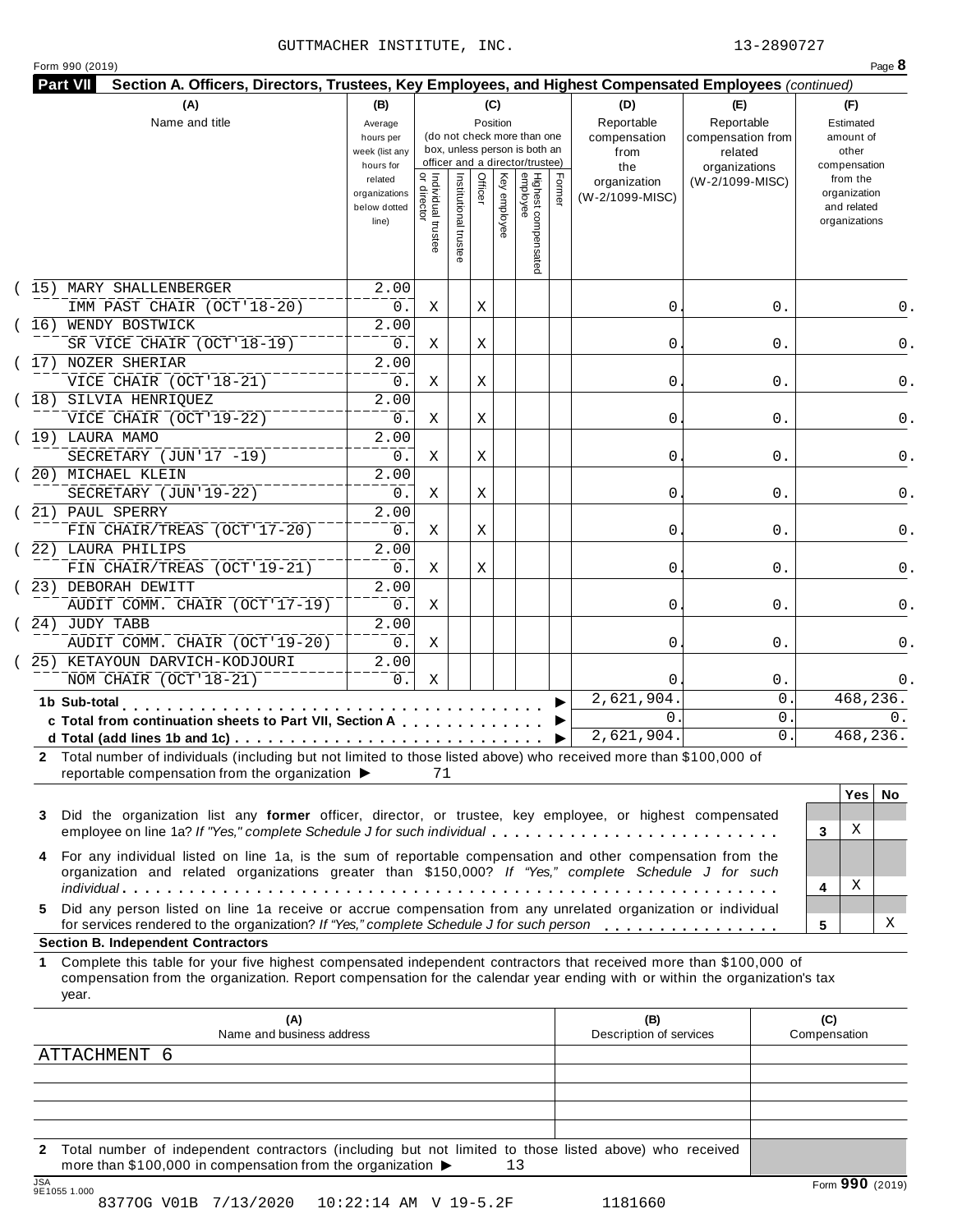| Section A. Officers, Directors, Trustees, Key Employees, and Highest Compensated Employees (continued)<br>(A) | (B)                                                            |                                   |                       |         | (C)          |                                                                                                 |        | (D)                                                       | (E)                                                                            | (F)                                                         |
|---------------------------------------------------------------------------------------------------------------|----------------------------------------------------------------|-----------------------------------|-----------------------|---------|--------------|-------------------------------------------------------------------------------------------------|--------|-----------------------------------------------------------|--------------------------------------------------------------------------------|-------------------------------------------------------------|
| Name and title                                                                                                | Average<br>hours per<br>week (list any<br>hours for<br>related |                                   |                       |         | Position     | (do not check more than one<br>box, unless person is both an<br>officer and a director/trustee) |        | Reportable<br>compensation<br>from<br>the<br>organization | Reportable<br>compensation from<br>related<br>organizations<br>(W-2/1099-MISC) | Estimated<br>amount of<br>other<br>compensation<br>from the |
|                                                                                                               | organizations<br>below dotted<br>line)                         | Individual trustee<br>or director | Institutional trustee | Officer | Key employee | Highest compensated<br>employee                                                                 | Former | (W-2/1099-MISC)                                           |                                                                                | organization<br>and related<br>organizations                |
| 26) AMANDA COOPER                                                                                             | 2.00                                                           |                                   |                       |         |              |                                                                                                 |        |                                                           |                                                                                |                                                             |
| NOM. CHAIR (OCT'19-20)                                                                                        | $\Omega$ .                                                     | X                                 |                       |         |              |                                                                                                 |        | 0                                                         | 0.                                                                             | 0.                                                          |
| 27) CONSTANCE MAO                                                                                             | 2.00                                                           |                                   |                       |         |              |                                                                                                 |        |                                                           |                                                                                |                                                             |
| DEV CHAIR (OCT'17-22)                                                                                         | 0.                                                             | X                                 |                       |         |              |                                                                                                 |        | 0                                                         | 0.                                                                             |                                                             |
| 28) SUSAN FRELICH APPLETON                                                                                    | 2.00                                                           |                                   |                       |         |              |                                                                                                 |        |                                                           |                                                                                |                                                             |
| DIRECTOR (2019-2022)                                                                                          | 0.                                                             | Χ                                 |                       |         |              |                                                                                                 |        | 0                                                         | 0.                                                                             |                                                             |
| 29) ERIN ARMSTRONG                                                                                            | 2.00                                                           |                                   |                       |         |              |                                                                                                 |        |                                                           |                                                                                |                                                             |
| DIRECTOR (2017-2020)                                                                                          | 0.                                                             | Χ                                 |                       |         |              |                                                                                                 |        | 0                                                         | 0.                                                                             |                                                             |
| 30) ERNESTINA COAST                                                                                           | 2.00                                                           |                                   |                       |         |              |                                                                                                 |        |                                                           |                                                                                |                                                             |
| DIRECTOR (2015-2021)                                                                                          | 0.                                                             | X                                 |                       |         |              |                                                                                                 |        | $\Omega$                                                  | 0.                                                                             |                                                             |
| 31) LIDA COLEMAN<br>DIRECTOR (2018-2021)                                                                      | 2.00                                                           |                                   |                       |         |              |                                                                                                 |        |                                                           |                                                                                |                                                             |
|                                                                                                               | 0.                                                             | X                                 |                       |         |              |                                                                                                 |        | 0                                                         | 0.                                                                             |                                                             |
| 32) ERICA DUIGNAN MINNIHAN<br>DIRECTOR (2018-2021)                                                            | 2.00<br>0.                                                     | X                                 |                       |         |              |                                                                                                 |        | 0                                                         | 0.                                                                             |                                                             |
| 33) CYNTHIA GOMEZ                                                                                             | 2.00                                                           |                                   |                       |         |              |                                                                                                 |        |                                                           |                                                                                |                                                             |
| DIRECTOR (2018-2021)                                                                                          | 0.                                                             | X                                 |                       |         |              |                                                                                                 |        | 0                                                         | 0.                                                                             |                                                             |
| 34) ALAN GUTTMACHER                                                                                           | 2.00                                                           |                                   |                       |         |              |                                                                                                 |        |                                                           |                                                                                |                                                             |
| DIRECTOR (2016-2022)                                                                                          | $\Omega$ .                                                     | X                                 |                       |         |              |                                                                                                 |        | 0                                                         | 0.                                                                             |                                                             |
| 35) MARCELA HOWELL                                                                                            | 2.00                                                           |                                   |                       |         |              |                                                                                                 |        |                                                           |                                                                                |                                                             |
| DIRECTOR (2016-2022)                                                                                          | 0.                                                             | X                                 |                       |         |              |                                                                                                 |        | 0                                                         | 0.                                                                             |                                                             |
| 36) LISA IKEMOTO                                                                                              | 2.00                                                           |                                   |                       |         |              |                                                                                                 |        |                                                           |                                                                                |                                                             |
| DIRECTOR (2014-2020)                                                                                          | 0.                                                             | X                                 |                       |         |              |                                                                                                 |        | 0                                                         | 0.                                                                             |                                                             |
| 1b Sub-total                                                                                                  |                                                                |                                   |                       |         |              |                                                                                                 |        | 0.                                                        | $\Omega$ .                                                                     | 0.                                                          |
| c Total from continuation sheets to Part VII, Section A                                                       |                                                                |                                   |                       |         |              |                                                                                                 |        |                                                           |                                                                                |                                                             |

| $1.99$ critically completed and the control of ground and $1.7$                                                                                                                                                        |     |     |
|------------------------------------------------------------------------------------------------------------------------------------------------------------------------------------------------------------------------|-----|-----|
|                                                                                                                                                                                                                        | Yes | No. |
| Did the organization list any former officer, director, or trustee, key employee, or highest compensated                                                                                                               |     |     |
| employee on line 1a? If "Yes," complete Schedule J for such individual                                                                                                                                                 | X   |     |
| 4 For any individual listed on line 1a, is the sum of reportable compensation and other compensation from the<br>organization and related organizations greater than \$150,000? If "Yes," complete Schedule J for such |     |     |
|                                                                                                                                                                                                                        | Χ   |     |
| 5 Did any person listed on line 1a receive or accrue compensation from any unrelated organization or individual                                                                                                        |     |     |
| for services rendered to the organization? If "Yes," complete Schedule J for such person                                                                                                                               |     |     |
| Section B Independent Contractors                                                                                                                                                                                      |     |     |

### **Section B. Independent Contractors**

**1** Complete this table for your five highest compensated independent contractors that received more than \$100,000 of compensation from the organization. Report compensation for the calendar year ending with or within the organization's tax year.

|              | (A)<br>Name and business address                                                                                                                                                          | (B)<br>Description of services | (C)<br>Compensation |
|--------------|-------------------------------------------------------------------------------------------------------------------------------------------------------------------------------------------|--------------------------------|---------------------|
|              |                                                                                                                                                                                           |                                |                     |
|              |                                                                                                                                                                                           |                                |                     |
|              |                                                                                                                                                                                           |                                |                     |
|              |                                                                                                                                                                                           |                                |                     |
|              |                                                                                                                                                                                           |                                |                     |
| $\mathbf{2}$ | Total number of independent contractors (including but not limited to those listed above) who received<br>more than \$100,000 in compensation from the organization $\blacktriangleright$ |                                |                     |
| 10A          |                                                                                                                                                                                           |                                | $\sim$              |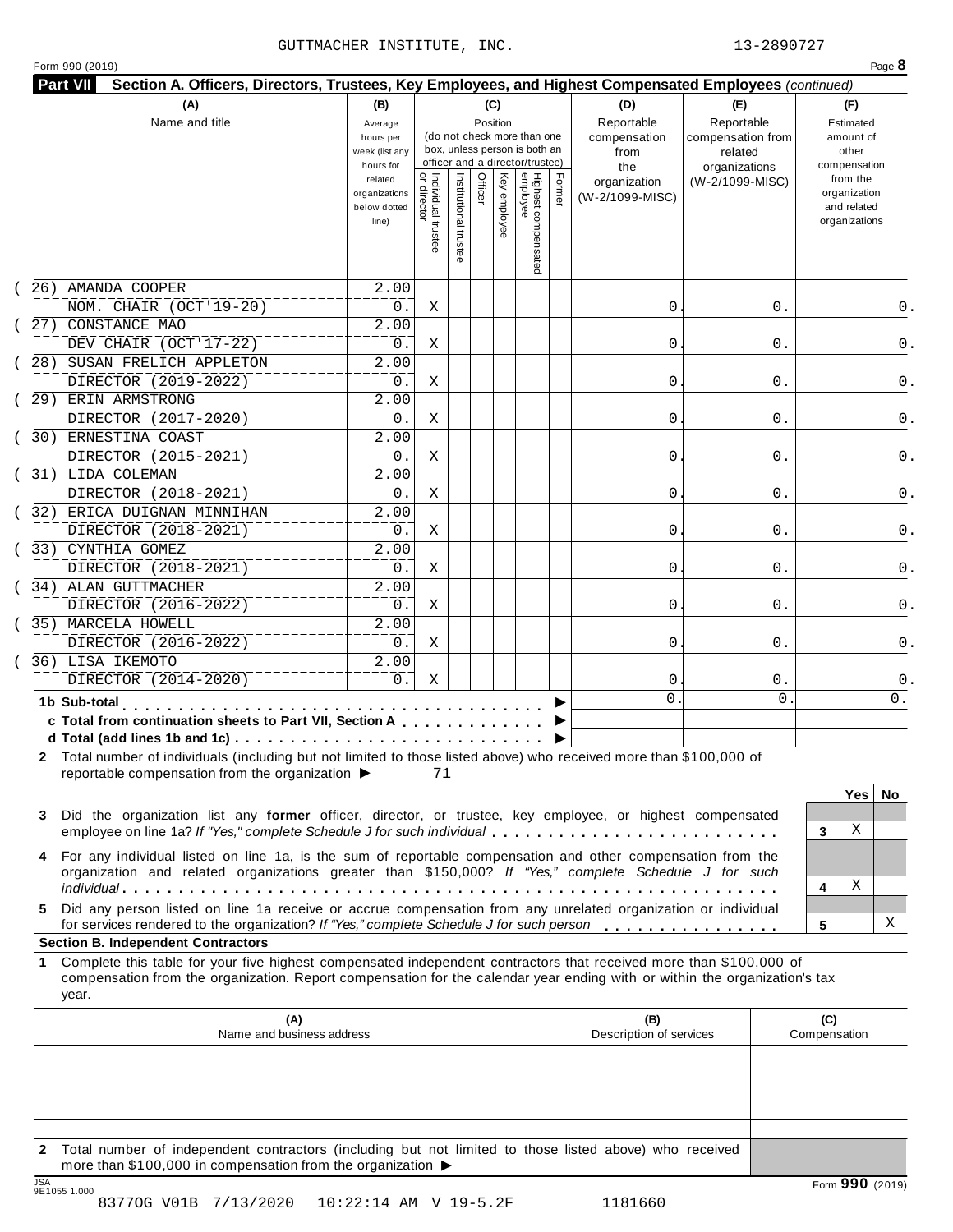|  | Form 990 (2019) |  |
|--|-----------------|--|

### Form <sup>990</sup> (2019) Page **8 Part VII Section A. Officers, Directors, Trustees, Key Employees, and Highest Compensated Employees** *(continued)* **(A) (B) (C) (D) (E) (F)** Name and title **Average** hours per week (list any hours for related organizations below dotted line) Position (do not check more than one box, unless person is both an officer and a director/trustee) Reportable compensation from the organization (W-2/1099-MISC) Reportable compensation from related organizations (W-2/1099-MISC) Estimated amount of other compensation from the organization and related organizations Individual trustee  $\overline{\circ}$ director Institutional trustee Officer employee<br>|<br>Key emplo employee Highest compensated employee Former **1b Sub-total** m m m m m m m m m m m m m m m m m m m m m m m m m m m m m m m m m m m m m m I **c** Total from continuation sheets to Part VII, Section A manufactured in the state of  $\blacksquare$ **<sup>d</sup> Total (add lines 1b and 1c)** m m m m m m m m m m m m m m m m m m m m m m m m m m m m I **2** Total number of individuals (including but not limited to those listed above) who received more than \$100,000 of reportable compensation from the organization  $\blacktriangleright$ **Yes No 3** Did the organization list any **former** officer, director, or trustee, key employee, or highest compensated employee on line 1a? *If "Yes," complete Schedule <sup>J</sup> for such individual* m m m m m m m m m m m m m m m m m m m m m m m m m m **<sup>3</sup> 4** For any individual listed on line 1a, is the sum of reportable compensation and other compensation from the organization and related organizations greater than \$150,000? *If "Yes," complete Schedule J for such individual* m m m m m m m m m m m m m m m m m m m m m m m m m m m m m m m m m m m m m m m m m m m m m m m m m m m m m m m m m m m **<sup>4</sup> 5** Did any person listed on line 1a receive or accrue compensation from any unrelated organization or individual for services rendered to the organization? *If"Yes," complete Schedule <sup>J</sup> for such person* mm m m m m m m m m m m m m m m **<sup>5</sup> Section B. Independent Contractors 1** Complete this table for your five highest compensated independent contractors that received more than \$100,000 of compensation from the organization. Report compensation for the calendar year ending with or within the organization's tax year. **(A)** Name and business address **(B)** Description of services **(C)** Compensation 71 X X X 37) SUJATHA JESUDASON 2.00 DIRECTOR (2019-2022)  $\begin{bmatrix} 2 & 0 & 0 \\ 0 & 0 & 0 \end{bmatrix}$  (30. 0. 0. 0. 38) KIERRA JOHNSON 2.00 DIRECTOR (2019-2022) 0. X 0. 0. 0. (39) JANE LEUNG 2.00  $\overline{\text{DIFFor}}$  (2018–2021)  $\overline{\text{ {}^{12}C} \text{ {}^{13}C} \text{ {}^{14}C} \text{ {}^{15}C} \text{ {}^{16}C} \text{ {}^{16}C} \text{ {}^{16}C} \text{ {}^{16}C} \text{ {}^{16}C} \text{ {}^{16}C} \text{ {}^{16}C} \text{ {}^{16}C} \text{ {}^{16}C} \text{ {}^{16}C} \text{ {}^{16}C} \text{ {}^{16}C} \text{ {}^{16}C} \text{ {}^{16}C} \text{ {}^{16}C} \text{$ 40) COREY MARTIN 2.00 DIRECTOR (2013-2019) 0. X 0. 0. 0. ( 41) PAMELA MERRITT 2.00 DIRECTOR (2018-2021) 0. X 0. 0. 0. 42) JOTHAM MUSINGUZI 2.00 DIRECTOR (2015-2021) 0. X 0. 0. 0. 43) DANIEL PELLEGROM 2.00 DIRECTOR (2015-2021) 0. X 0. 0. 0. 44) MICHAEL RESNICK 2.00 DIRECTOR (2013-2019) 0. X 0. 0. 0. 45) LAURA ROSENBURY 2.00 DIRECTOR (2017-2020) 0. X 0. 0. 0. 46) BARBARA SINGHAUS 2.00 DIRECTOR (2019-2022)  $\begin{bmatrix} 0 & 0 & 0 \\ 0 & 0 & 0 \end{bmatrix}$  0. 47) DENISE SPILLANE 2.00 DIRECTOR (2016-2022)  $\begin{bmatrix} 2 & 0 & 0 \\ 0 & 0 & 0 \end{bmatrix}$  x | | | | | | | | | 0.  $0.$  0. 0.

**2** Total number of independent contractors (including but not limited to those listed above) who received more than \$100,000 in compensation from the organization  $\blacktriangleright$ <br>
9E1055 1.000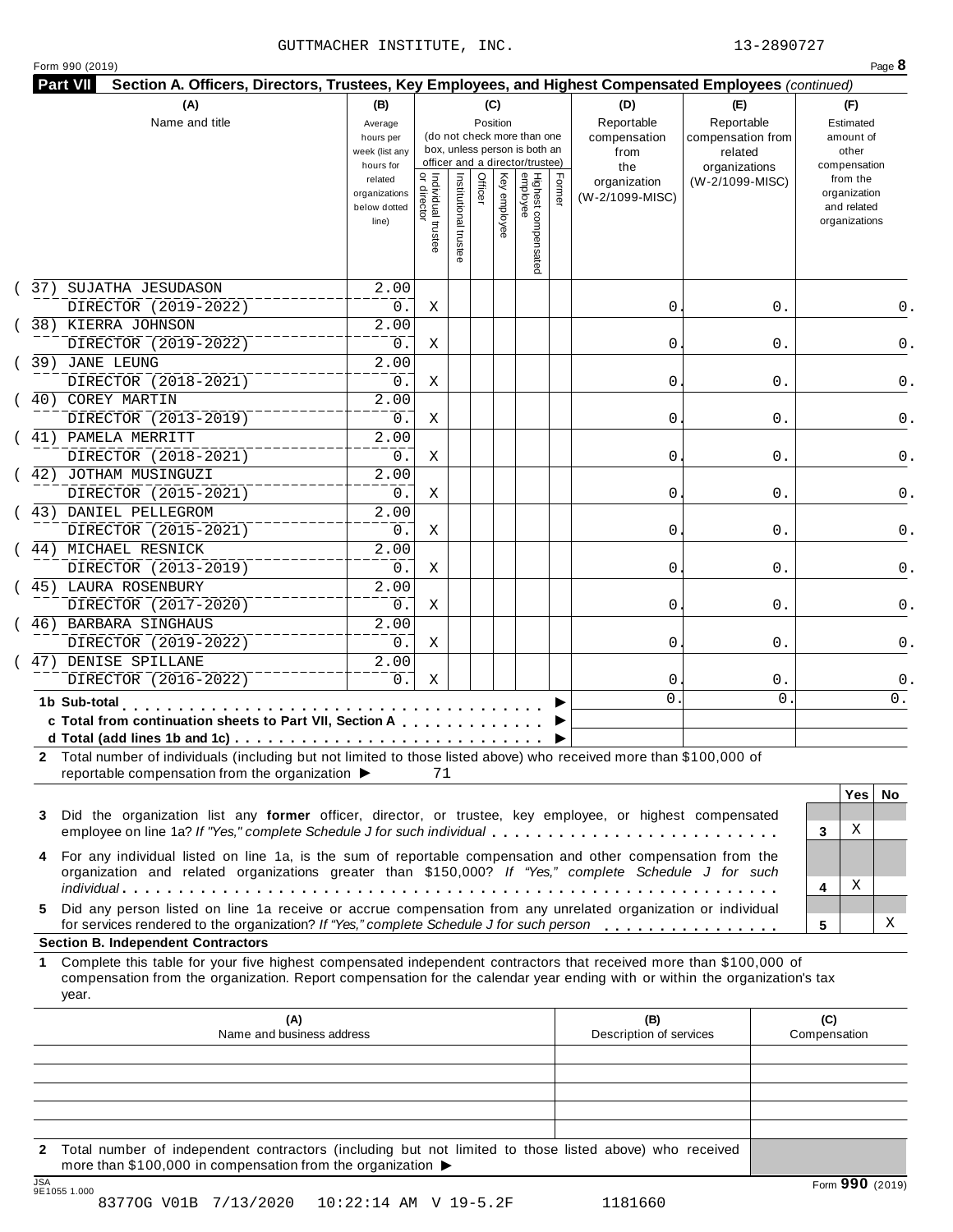| (A)<br>Name and title                                                                                                                                                                                                                                                                                        | (B)<br>Average<br>hours per<br>week (list any<br>hours for |                                           |                       | (C)<br>Position |              | (do not check more than one<br>box, unless person is both an<br>officer and a director/trustee) |        | (D)<br>Reportable<br>compensation<br>from<br>the | (E)<br>Reportable<br>compensation from<br>related<br>organizations |                     | (F)<br>Estimated<br>amount of<br>other<br>compensation   |     |
|--------------------------------------------------------------------------------------------------------------------------------------------------------------------------------------------------------------------------------------------------------------------------------------------------------------|------------------------------------------------------------|-------------------------------------------|-----------------------|-----------------|--------------|-------------------------------------------------------------------------------------------------|--------|--------------------------------------------------|--------------------------------------------------------------------|---------------------|----------------------------------------------------------|-----|
|                                                                                                                                                                                                                                                                                                              | related<br>organizations<br>below dotted<br>line)          | <br>  Individual trustee<br>  or director | Institutional trustee | Officer         | Key employee | Highest compensated<br>employee                                                                 | Former | organization<br>(W-2/1099-MISC)                  | (W-2/1099-MISC)                                                    |                     | from the<br>organization<br>and related<br>organizations |     |
| 48) PAUL F.A. VAN LOOK<br>DIRECTOR (2017-2020)                                                                                                                                                                                                                                                               | 2.00<br>0.                                                 | Χ                                         |                       |                 |              |                                                                                                 |        | 0                                                | 0.                                                                 |                     |                                                          | 0.  |
|                                                                                                                                                                                                                                                                                                              |                                                            |                                           |                       |                 |              |                                                                                                 |        |                                                  |                                                                    |                     |                                                          |     |
|                                                                                                                                                                                                                                                                                                              |                                                            |                                           |                       |                 |              |                                                                                                 |        |                                                  |                                                                    |                     |                                                          |     |
|                                                                                                                                                                                                                                                                                                              |                                                            |                                           |                       |                 |              |                                                                                                 |        |                                                  |                                                                    |                     |                                                          |     |
|                                                                                                                                                                                                                                                                                                              |                                                            |                                           |                       |                 |              |                                                                                                 |        |                                                  |                                                                    |                     |                                                          |     |
|                                                                                                                                                                                                                                                                                                              |                                                            |                                           |                       |                 |              |                                                                                                 |        |                                                  |                                                                    |                     |                                                          |     |
|                                                                                                                                                                                                                                                                                                              |                                                            |                                           |                       |                 |              |                                                                                                 |        |                                                  |                                                                    |                     |                                                          |     |
|                                                                                                                                                                                                                                                                                                              |                                                            |                                           |                       |                 |              |                                                                                                 |        |                                                  |                                                                    |                     |                                                          |     |
| 1b Sub-total<br>c Total from continuation sheets to Part VII, Section A<br>2 Total number of individuals (including but not limited to those listed above) who received more than \$100,000 of                                                                                                               |                                                            |                                           |                       |                 |              |                                                                                                 |        | 0                                                | 0                                                                  |                     |                                                          | 0.  |
| reportable compensation from the organization ▶                                                                                                                                                                                                                                                              |                                                            | 71                                        |                       |                 |              |                                                                                                 |        |                                                  |                                                                    |                     | Yes                                                      | No. |
| Did the organization list any former officer, director, or trustee, key employee, or highest compensated<br>3<br>employee on line 1a? If "Yes," complete Schedule J for such individual                                                                                                                      |                                                            |                                           |                       |                 |              |                                                                                                 |        |                                                  |                                                                    | 3                   | Χ                                                        |     |
| For any individual listed on line 1a, is the sum of reportable compensation and other compensation from the<br>4<br>organization and related organizations greater than \$150,000? If "Yes," complete Schedule J for such                                                                                    |                                                            |                                           |                       |                 |              |                                                                                                 |        |                                                  |                                                                    | 4                   | Χ                                                        |     |
| Did any person listed on line 1a receive or accrue compensation from any unrelated organization or individual<br>5.<br>for services rendered to the organization? If "Yes," complete Schedule J for such person                                                                                              |                                                            |                                           |                       |                 |              |                                                                                                 |        |                                                  |                                                                    | 5                   |                                                          | Χ   |
| <b>Section B. Independent Contractors</b><br>Complete this table for your five highest compensated independent contractors that received more than \$100,000 of<br>1.<br>compensation from the organization. Report compensation for the calendar year ending with or within the organization's tax<br>year. |                                                            |                                           |                       |                 |              |                                                                                                 |        |                                                  |                                                                    |                     |                                                          |     |
| (A)<br>Name and business address                                                                                                                                                                                                                                                                             |                                                            |                                           |                       |                 |              |                                                                                                 |        | (B)<br>Description of services                   |                                                                    | (C)<br>Compensation |                                                          |     |
|                                                                                                                                                                                                                                                                                                              |                                                            |                                           |                       |                 |              |                                                                                                 |        |                                                  |                                                                    |                     |                                                          |     |
|                                                                                                                                                                                                                                                                                                              |                                                            |                                           |                       |                 |              |                                                                                                 |        |                                                  |                                                                    |                     |                                                          |     |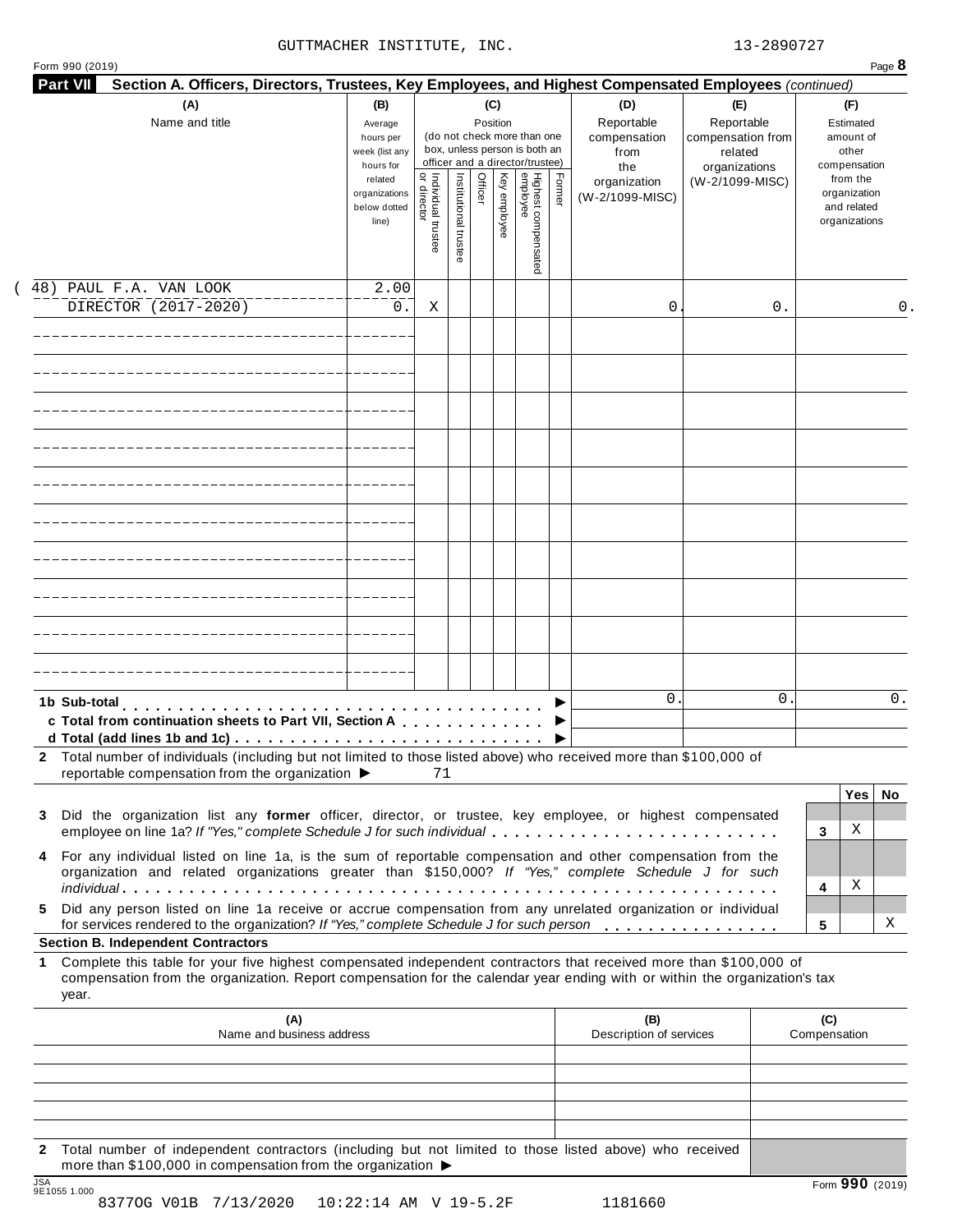| Form 990 (2019) |                                       | GUT |
|-----------------|---------------------------------------|-----|
|                 | <b>Part VIII</b> Statement of Revenue |     |

|                                                                                                                                                                         |             | Check if Schedule O contains a response or note to any line in this Part VIII                                                                                                                                                  |                |               |                      |                      | (B)                                   | (C)                           |                                                               |
|-------------------------------------------------------------------------------------------------------------------------------------------------------------------------|-------------|--------------------------------------------------------------------------------------------------------------------------------------------------------------------------------------------------------------------------------|----------------|---------------|----------------------|----------------------|---------------------------------------|-------------------------------|---------------------------------------------------------------|
|                                                                                                                                                                         |             |                                                                                                                                                                                                                                |                |               |                      | (A)<br>Total revenue | Related or exempt<br>function revenue | Unrelated<br>business revenue | (D)<br>Revenue excluded<br>from tax under<br>sections 512-514 |
|                                                                                                                                                                         | 1a          | Federated campaigns <b>Federated</b>                                                                                                                                                                                           |                | 1а            |                      |                      |                                       |                               |                                                               |
|                                                                                                                                                                         | b           | Membership dues                                                                                                                                                                                                                |                | 1b            |                      |                      |                                       |                               |                                                               |
|                                                                                                                                                                         | с           | Fundraising events <b>Fundraising</b>                                                                                                                                                                                          |                | 1c            |                      |                      |                                       |                               |                                                               |
|                                                                                                                                                                         | d           | Related organizations <b>contains</b>                                                                                                                                                                                          |                | 1 d           |                      |                      |                                       |                               |                                                               |
|                                                                                                                                                                         | е           | Government grants (contributions).                                                                                                                                                                                             |                | 1e            | 1,010,820.           |                      |                                       |                               |                                                               |
|                                                                                                                                                                         | Ť.          | All other contributions, gifts, grants,                                                                                                                                                                                        |                |               |                      |                      |                                       |                               |                                                               |
|                                                                                                                                                                         |             | and similar amounts not included above                                                                                                                                                                                         |                | 1f            | 16, 401, 151.        |                      |                                       |                               |                                                               |
|                                                                                                                                                                         | g           | Noncash contributions included in                                                                                                                                                                                              |                |               |                      |                      |                                       |                               |                                                               |
|                                                                                                                                                                         |             | lines 1a-1f                                                                                                                                                                                                                    |                | 1g $\sqrt{3}$ | 4,440,551.           |                      |                                       |                               |                                                               |
|                                                                                                                                                                         |             | h Total. Add lines 1a-1f $\ldots$ $\ldots$ $\ldots$ $\ldots$ $\ldots$                                                                                                                                                          |                |               |                      | 17, 411, 971.        |                                       |                               |                                                               |
|                                                                                                                                                                         |             |                                                                                                                                                                                                                                |                |               | <b>Business Code</b> |                      |                                       |                               |                                                               |
|                                                                                                                                                                         | 2a          | PUBLICATIONS                                                                                                                                                                                                                   |                |               | 900099               | 45,235.              | 45,235.                               |                               |                                                               |
|                                                                                                                                                                         | b           |                                                                                                                                                                                                                                |                |               |                      |                      |                                       |                               |                                                               |
|                                                                                                                                                                         | c           |                                                                                                                                                                                                                                |                |               |                      |                      |                                       |                               |                                                               |
| <b>Part VIII</b><br>Contributions, Gifts, Grants<br>and Other Similar Amounts<br>Program Service<br>Revenue<br>evenue<br>Other <sub>R</sub><br>Miscellaneous<br>Revenue | d           |                                                                                                                                                                                                                                |                |               |                      |                      |                                       |                               |                                                               |
|                                                                                                                                                                         |             |                                                                                                                                                                                                                                |                |               |                      |                      |                                       |                               |                                                               |
|                                                                                                                                                                         |             | All other program service revenue                                                                                                                                                                                              |                |               |                      |                      |                                       |                               |                                                               |
|                                                                                                                                                                         | g           | Total. Add lines 2a-2f ▶                                                                                                                                                                                                       |                |               |                      | 45,235.              |                                       |                               |                                                               |
|                                                                                                                                                                         | 3           | Investment income (including dividends, interest, and                                                                                                                                                                          |                |               |                      |                      |                                       |                               |                                                               |
|                                                                                                                                                                         |             | other similar amounts) ▶                                                                                                                                                                                                       |                |               |                      | 749,590.             |                                       |                               | 749,590.                                                      |
|                                                                                                                                                                         | 4           | Income from investment of tax-exempt bond proceeds $\blacktriangleright$                                                                                                                                                       |                |               |                      | $\mathbb O$ .        |                                       |                               |                                                               |
|                                                                                                                                                                         | 5           |                                                                                                                                                                                                                                |                |               |                      | 21,675.              |                                       |                               | 21,675.                                                       |
|                                                                                                                                                                         |             |                                                                                                                                                                                                                                | (i) Real       |               | (ii) Personal        |                      |                                       |                               |                                                               |
|                                                                                                                                                                         | 6a          | Gross rents<br>6а                                                                                                                                                                                                              |                |               |                      |                      |                                       |                               |                                                               |
|                                                                                                                                                                         | b           | Less: rental expenses<br>6b                                                                                                                                                                                                    |                |               |                      |                      |                                       |                               |                                                               |
|                                                                                                                                                                         | c           | Rental income or (loss) 6c                                                                                                                                                                                                     |                |               |                      |                      |                                       |                               |                                                               |
|                                                                                                                                                                         | d           | Net rental income or (loss) ▶                                                                                                                                                                                                  |                |               |                      | $\mathbb O$ .        |                                       |                               |                                                               |
|                                                                                                                                                                         | 7а          | Gross amount from                                                                                                                                                                                                              | (i) Securities |               | (ii) Other           |                      |                                       |                               |                                                               |
|                                                                                                                                                                         |             | sales<br>of<br>assets                                                                                                                                                                                                          |                |               |                      |                      |                                       |                               |                                                               |
|                                                                                                                                                                         |             | other than inventory<br>7a                                                                                                                                                                                                     | 5,819,597.     |               |                      |                      |                                       |                               |                                                               |
|                                                                                                                                                                         | b           | Less: cost or other basis                                                                                                                                                                                                      |                |               |                      |                      |                                       |                               |                                                               |
|                                                                                                                                                                         |             | 7b<br>and sales expenses                                                                                                                                                                                                       | 5,088,164.     |               |                      |                      |                                       |                               |                                                               |
|                                                                                                                                                                         |             | 7c<br><b>c</b> Gain or (loss) <b>c</b>                                                                                                                                                                                         | 731,433.       |               |                      |                      |                                       |                               |                                                               |
|                                                                                                                                                                         | d           | Net gain or (loss) $\cdots$ $\cdots$ $\cdots$ $\cdots$ $\cdots$ $\cdots$ $\cdots$                                                                                                                                              |                |               |                      | 731,433.             |                                       |                               | 731,433.                                                      |
|                                                                                                                                                                         | 8а          | income from fundraising<br>Gross                                                                                                                                                                                               |                |               |                      |                      |                                       |                               |                                                               |
|                                                                                                                                                                         |             | events (not including \$                                                                                                                                                                                                       |                |               |                      |                      |                                       |                               |                                                               |
|                                                                                                                                                                         |             | of contributions reported on line                                                                                                                                                                                              |                |               |                      |                      |                                       |                               |                                                               |
|                                                                                                                                                                         |             | 1c). See Part IV, line 18                                                                                                                                                                                                      |                | 8а            | 0.                   |                      |                                       |                               |                                                               |
|                                                                                                                                                                         | $\mathbf b$ | Less: direct expenses extending the state of the state of the state of the state of the state of the state of the state of the state of the state of the state of the state of the state of the state of the state of the stat |                | 8b            | $0$ .                |                      |                                       |                               |                                                               |
|                                                                                                                                                                         | с           | Net income or (loss) from fundraising events.                                                                                                                                                                                  |                |               | ▶                    | $\mathbb O$ .        |                                       |                               |                                                               |
|                                                                                                                                                                         | 9а          | Gross<br>income<br>from                                                                                                                                                                                                        | gaming         |               |                      |                      |                                       |                               |                                                               |
|                                                                                                                                                                         |             | activities. See Part IV, line 19                                                                                                                                                                                               |                | 9а            | 0.                   |                      |                                       |                               |                                                               |
|                                                                                                                                                                         | b           | Less: direct expenses                                                                                                                                                                                                          |                | 9b            | $0$ .                |                      |                                       |                               |                                                               |
|                                                                                                                                                                         | c           | Net income or (loss) from gaming activities.                                                                                                                                                                                   |                |               | ▶                    | $\mathbb O$ .        |                                       |                               |                                                               |
|                                                                                                                                                                         | 10a         | Gross sales of inventory,                                                                                                                                                                                                      | less           |               |                      |                      |                                       |                               |                                                               |
|                                                                                                                                                                         |             | returns and allowances 10a                                                                                                                                                                                                     |                |               | 0.                   |                      |                                       |                               |                                                               |
|                                                                                                                                                                         |             | Less: cost of goods sold 10b                                                                                                                                                                                                   |                |               | 0.                   |                      |                                       |                               |                                                               |
|                                                                                                                                                                         | b           | Net income or (loss) from sales of inventory                                                                                                                                                                                   |                |               | ▸                    | $\mathbb O$ .        |                                       |                               |                                                               |
|                                                                                                                                                                         | c           |                                                                                                                                                                                                                                |                |               | <b>Business Code</b> |                      |                                       |                               |                                                               |
|                                                                                                                                                                         |             |                                                                                                                                                                                                                                |                |               |                      |                      |                                       |                               |                                                               |
|                                                                                                                                                                         |             | OTHER                                                                                                                                                                                                                          |                |               | 900099               | 207,690.             |                                       |                               |                                                               |
|                                                                                                                                                                         | 11a         |                                                                                                                                                                                                                                |                |               |                      |                      |                                       |                               |                                                               |
|                                                                                                                                                                         | b           |                                                                                                                                                                                                                                |                |               |                      |                      |                                       |                               |                                                               |
|                                                                                                                                                                         | c           |                                                                                                                                                                                                                                |                |               |                      |                      |                                       |                               | 207,690.                                                      |
|                                                                                                                                                                         | е           | All other revenue                                                                                                                                                                                                              |                |               |                      | 207,690.             |                                       |                               |                                                               |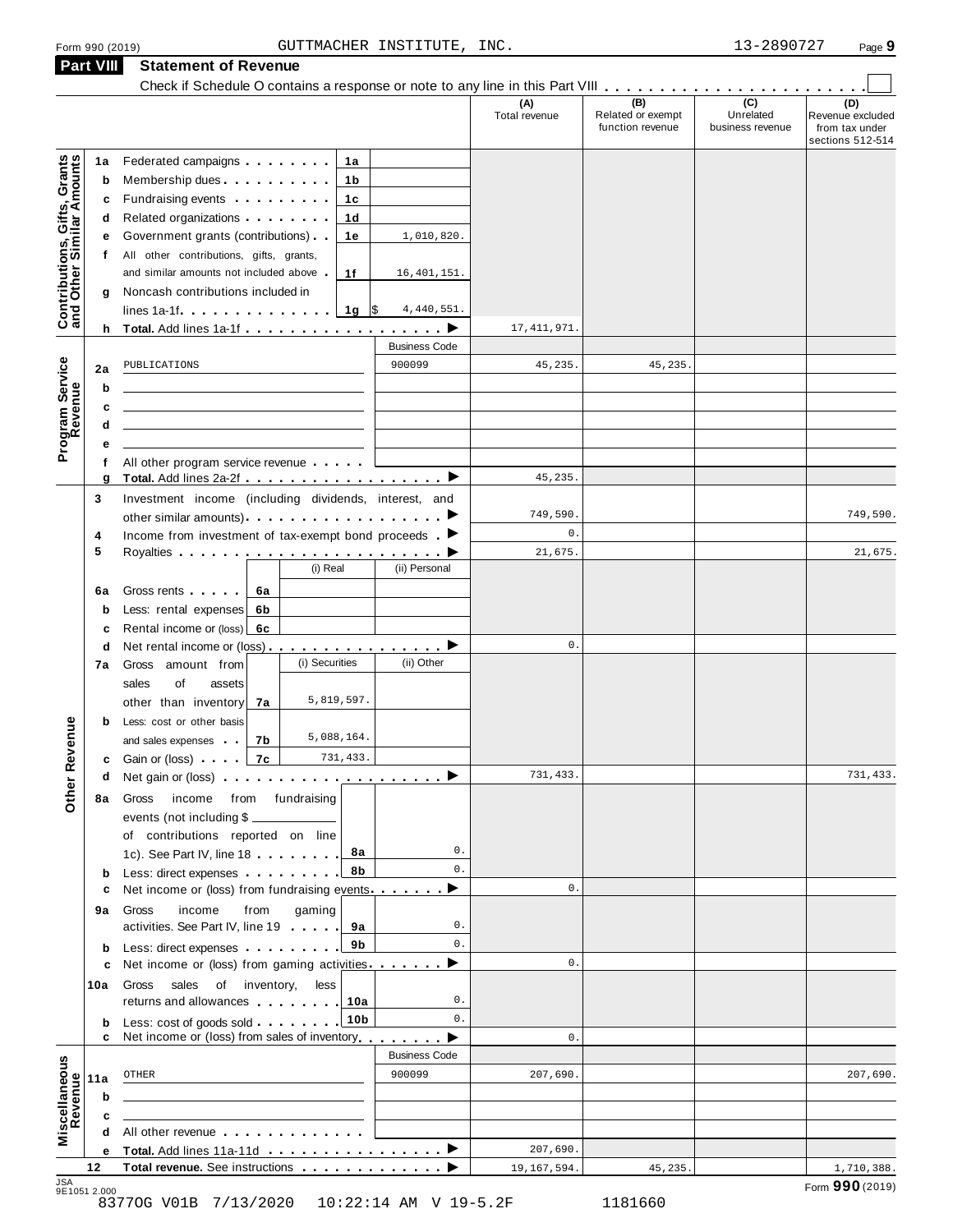### Form <sup>990</sup> (2019) Page **10** GUTTMACHER INSTITUTE, INC. 13-2890727

|    | <b>Part IX</b> Statement of Functional Expenses                                                                                                                                                                                |                       |                                    |                                    |                                |
|----|--------------------------------------------------------------------------------------------------------------------------------------------------------------------------------------------------------------------------------|-----------------------|------------------------------------|------------------------------------|--------------------------------|
|    | Section 501(c)(3) and 501(c)(4) organizations must complete all columns. All other organizations must complete column (A).                                                                                                     |                       |                                    |                                    |                                |
|    |                                                                                                                                                                                                                                |                       |                                    |                                    | X                              |
|    | Do not include amounts reported on lines 6b, 7b,<br>8b, 9b, and 10b of Part VIII.                                                                                                                                              | (A)<br>Total expenses | (B)<br>Program service<br>expenses | Management and<br>general expenses | (D)<br>Fundraising<br>expenses |
|    | 1 Grants and other assistance to domestic organizations                                                                                                                                                                        | 0                     |                                    |                                    |                                |
|    | and domestic governments. See Part IV, line 21                                                                                                                                                                                 |                       |                                    |                                    |                                |
|    | 2 Grants and other assistance to domestic<br>individuals. See Part IV, line 22                                                                                                                                                 | 0                     |                                    |                                    |                                |
|    | 3 Grants and other assistance to foreign                                                                                                                                                                                       |                       |                                    |                                    |                                |
|    | organizations, foreign governments, and foreign                                                                                                                                                                                |                       |                                    |                                    |                                |
|    | individuals. See Part IV, lines 15 and 16                                                                                                                                                                                      | 0                     |                                    |                                    |                                |
|    | 4 Benefits paid to or for members                                                                                                                                                                                              | $\Omega$              |                                    |                                    |                                |
|    | 5 Compensation of current officers, directors,<br>trustees, and key employees                                                                                                                                                  | 1,685,888.            | 1,023,335.                         | 463,620.                           | 198,933.                       |
|    | 6 Compensation not included above to disqualified                                                                                                                                                                              |                       |                                    |                                    |                                |
|    | persons (as defined under section 4958(f)(1)) and                                                                                                                                                                              |                       |                                    |                                    |                                |
|    | persons described in section 4958(c)(3)(B)                                                                                                                                                                                     | $0$ .                 |                                    |                                    |                                |
|    | 7 Other salaries and wages                                                                                                                                                                                                     | 12,680,954.           | 10,608,142.                        | 1,398,811.                         | 674,001.                       |
|    | 8 Pension plan accruals and contributions (include                                                                                                                                                                             |                       |                                    |                                    |                                |
|    | section 401(k) and 403(b) employer contributions)                                                                                                                                                                              | 1,149,485.            | 957,059.                           | 130,572.                           | 61,854.                        |
|    | 9 Other employee benefits                                                                                                                                                                                                      | 1,850,632.            | 1,529,369.                         | 218,419.                           | 102,844.                       |
| 10 |                                                                                                                                                                                                                                | 1,005,064.            | 816,086.                           | 128,998.                           | 59,980.                        |
| 11 | Fees for services (nonemployees):                                                                                                                                                                                              | 0                     |                                    |                                    |                                |
|    | a Management                                                                                                                                                                                                                   | 176, 373.             |                                    | 176, 373.                          |                                |
|    | c Accounting                                                                                                                                                                                                                   | 67,433.               |                                    | 67,433.                            |                                |
|    | d Lobbying                                                                                                                                                                                                                     | 8,901                 | 8,901.                             |                                    |                                |
|    | e Professional fundraising services. See Part IV, line 17                                                                                                                                                                      | $\Omega$              |                                    |                                    |                                |
|    | f Investment management fees                                                                                                                                                                                                   | 116,142.              |                                    | 116,142.                           |                                |
|    | 9 Other. (If line 11g amount exceeds 10% of line 25, column                                                                                                                                                                    |                       |                                    |                                    |                                |
|    | (A) amount, list line 11g expenses on Schedule O.) $\text{ATCH}$ 7                                                                                                                                                             | 4,210,385.            | 3,813,026.                         | 141,498.                           | 255,861.                       |
|    | 12 Advertising and promotion                                                                                                                                                                                                   | $\Omega$              |                                    |                                    |                                |
| 13 | Office expenses <b>contained contained contained contained contained contained contained </b>                                                                                                                                  | 730,393.              | 510,454.                           | 126,891.                           | 93,048.                        |
| 14 | Information technology                                                                                                                                                                                                         | 394,086.              | 244,688.                           | 130,190.                           | 19,208.                        |
| 15 |                                                                                                                                                                                                                                | 0                     |                                    |                                    |                                |
| 16 | Occupancy                                                                                                                                                                                                                      | 1,835,453.            | 1,451,338.                         | 276,968.                           | 107,147.                       |
|    | 17 Travel experience and the contract of the contract of the contract of the contract of the contract of the contract of the contract of the contract of the contract of the contract of the contract of the contract of the c | 1,354,639.            | 851,338.                           | 442,688.                           | 60,613.                        |
|    | 18 Payments of travel or entertainment expenses                                                                                                                                                                                |                       |                                    |                                    |                                |
|    | for any federal, state, or local public officials                                                                                                                                                                              | 0.                    |                                    |                                    |                                |
|    | 19 Conferences, conventions, and meetings                                                                                                                                                                                      | 61,069.<br>0          | 38,380.                            | 19,957.                            | 2,732.                         |
| 20 | Interest $\cdots$ , $\cdots$ , $\cdots$ , $\cdots$                                                                                                                                                                             | 0                     |                                    |                                    |                                |
| 21 | Payments to affiliates                                                                                                                                                                                                         | 866,208.              | 713,381.                           | 99,984.                            | 52,843.                        |
|    | 22 Depreciation, depletion, and amortization                                                                                                                                                                                   | 162,725.              | 128,671.                           | 24,555.                            | 9,499.                         |
| 23 | Insurance the contract of the contract of the contract of the contract of the contract of the contract of the contract of the contract of the contract of the contract of the contract of the contract of the contract of the  |                       |                                    |                                    |                                |
| 24 | Other expenses. Itemize expenses not covered<br>above (List miscellaneous expenses on line 24e. If                                                                                                                             |                       |                                    |                                    |                                |
|    | line 24e amount exceeds 10% of line 25, column                                                                                                                                                                                 |                       |                                    |                                    |                                |
|    | (A) amount, list line 24e expenses on Schedule O.)                                                                                                                                                                             |                       |                                    |                                    |                                |
|    | <b>a</b> PRINTING AND ARTWORK                                                                                                                                                                                                  | 42,124.               | 41,894.                            | 160.                               | 70.                            |
| b  |                                                                                                                                                                                                                                |                       |                                    |                                    |                                |
| с  | <u> 1989 - Johann Stein, mars an deus Amerikaansk kommunister (</u>                                                                                                                                                            |                       |                                    |                                    |                                |
| d  | <u> 1989 - Johann Barn, amerikansk politiker (</u><br><u> 1980 - Jan Sterling, amerikansk politiker (d. 1980)</u>                                                                                                              |                       |                                    |                                    |                                |
|    | e All other expenses                                                                                                                                                                                                           |                       |                                    |                                    |                                |
|    | 25 Total functional expenses. Add lines 1 through 24e                                                                                                                                                                          | 28, 397, 954.         | 22,736,062.                        | 3,963,259.                         | 1,698,633.                     |
|    | 26 Joint costs. Complete this line only if the<br>organization reported in column (B) joint costs<br>from a combined educational campaign and                                                                                  |                       |                                    |                                    |                                |
|    | fundraising solicitation. Check here $\blacktriangleright$<br>if<br>following SOP 98-2 (ASC 958-720)                                                                                                                           | 0.                    |                                    |                                    |                                |
|    |                                                                                                                                                                                                                                |                       |                                    |                                    |                                |

Form **990** (2019) JSA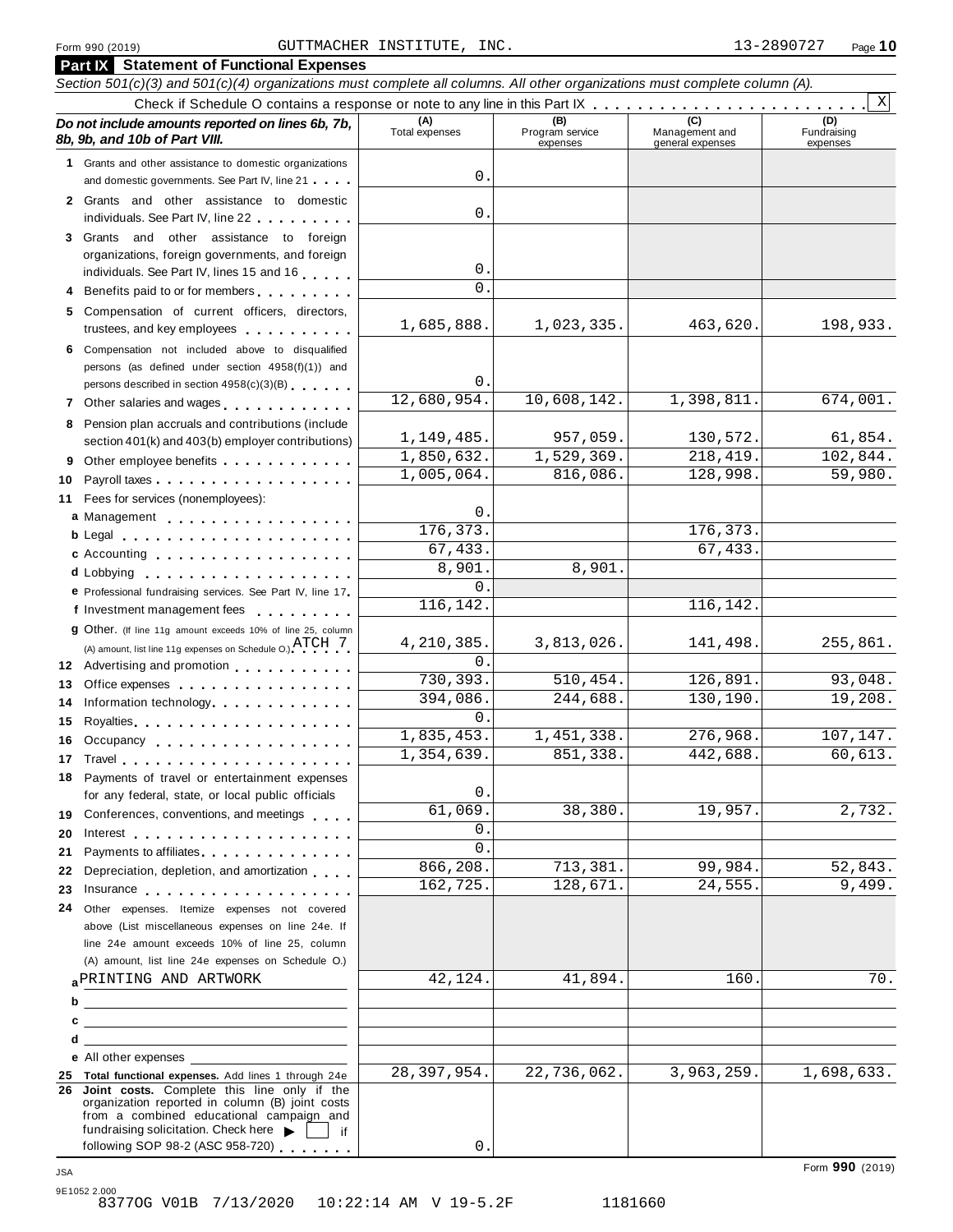| <b>Balance Sheet</b><br>Part X<br>Check if Schedule O contains a response or note to any line in this Part X<br>(A)<br>Beginning of year<br>65,146.<br>$\mathbf{1}$<br>1<br>13, 263, 639.<br>$\overline{2}$<br>$\mathbf{2}$<br>27, 343, 496.<br>3<br>3 | (B)<br>End of year<br>135,836.<br>16, 499, 228.<br>15,751,845.<br>115,944. |
|--------------------------------------------------------------------------------------------------------------------------------------------------------------------------------------------------------------------------------------------------------|----------------------------------------------------------------------------|
|                                                                                                                                                                                                                                                        |                                                                            |
|                                                                                                                                                                                                                                                        |                                                                            |
|                                                                                                                                                                                                                                                        |                                                                            |
|                                                                                                                                                                                                                                                        |                                                                            |
|                                                                                                                                                                                                                                                        |                                                                            |
|                                                                                                                                                                                                                                                        |                                                                            |
| 66,613.<br>$\overline{4}$<br>4                                                                                                                                                                                                                         |                                                                            |
| Loans and other receivables from any current or former officer, director,<br>5                                                                                                                                                                         |                                                                            |
| trustee, key employee, creator or founder, substantial contributor, or 35%                                                                                                                                                                             |                                                                            |
| $\boldsymbol{0}$ .<br>$5\phantom{1}$<br>controlled entity or family member of any of these persons                                                                                                                                                     | 0.                                                                         |
| Loans and other receivables from other disqualified persons (as defined<br>6                                                                                                                                                                           |                                                                            |
| 0.<br>$6\phantom{1}$<br>under section $4958(f)(1)$ , and persons described in section $4958(c)(3)(B)$                                                                                                                                                  | 0.                                                                         |
| $0$ .<br>$\overline{7}$<br>7                                                                                                                                                                                                                           | $0$ .                                                                      |
| Assets<br>0.<br>8<br>8                                                                                                                                                                                                                                 | 0.                                                                         |
| 167,168.<br>9                                                                                                                                                                                                                                          | 196,439.                                                                   |
| 10a Land, buildings, and equipment: cost or other                                                                                                                                                                                                      |                                                                            |
| 19,026,682.<br>basis. Complete Part VI of Schedule D 10a                                                                                                                                                                                               |                                                                            |
| 9,177,027.<br>$10,384,364.$ 10c                                                                                                                                                                                                                        | 9,849,655.                                                                 |
| 22,590,250.<br>11<br>11                                                                                                                                                                                                                                | 24,741,609.                                                                |
| 1,160,016.<br>12<br>12<br>Investments - other securities. See Part IV, line 11                                                                                                                                                                         | 312,599.                                                                   |
| 0.<br>13<br>13<br>Investments - program-related. See Part IV, line 11                                                                                                                                                                                  | 0.                                                                         |
| 0<br>14<br>14                                                                                                                                                                                                                                          | $0$ .                                                                      |
| 211,199.<br>15<br>15                                                                                                                                                                                                                                   | 211, 199.                                                                  |
| 75, 251, 891.<br>16<br>16<br>Total assets. Add lines 1 through 15 (must equal line 33)                                                                                                                                                                 | 67, 814, 354.                                                              |
| 1,802,273.<br>17<br>17                                                                                                                                                                                                                                 | 1,327,353.                                                                 |
| 0.<br>18<br>18                                                                                                                                                                                                                                         | 0.                                                                         |
| 0.<br>19<br>19                                                                                                                                                                                                                                         | $0$ .                                                                      |
| 8,287,918.<br>20<br>20                                                                                                                                                                                                                                 | 8, 128, 653.                                                               |
| 0.<br>21<br>21<br>Escrow or custodial account liability. Complete Part IV of Schedule D.                                                                                                                                                               | 0.                                                                         |
| 22<br>Loans and other payables to any current or former officer, director,<br>Liabilities                                                                                                                                                              |                                                                            |
| trustee, key employee, creator or founder, substantial contributor, or 35%                                                                                                                                                                             |                                                                            |
| 0.<br>controlled entity or family member of any of these persons<br>22<br>0.                                                                                                                                                                           | $0$ .<br>$0$ .                                                             |
| 23<br>Secured mortgages and notes payable to unrelated third parties<br>23<br>$\overline{0}$ .                                                                                                                                                         | $0$ .                                                                      |
| 24<br>24<br>Unsecured notes and loans payable to unrelated third parties                                                                                                                                                                               |                                                                            |
| Other liabilities (including federal income tax, payables to related third<br>25<br>parties, and other liabilities not included on lines 17-24). Complete Part X                                                                                       |                                                                            |
| 937,083.<br>25                                                                                                                                                                                                                                         | 961,125.                                                                   |
| 11,027,274.<br>26<br>26                                                                                                                                                                                                                                | 10, 417, 131.                                                              |
| $\mathbf{X}$<br>Organizations that follow FASB ASC 958, check here ▶                                                                                                                                                                                   |                                                                            |
| and complete lines 27, 28, 32, and 33.                                                                                                                                                                                                                 |                                                                            |
| 14, 458, 343.<br>27<br>27                                                                                                                                                                                                                              | 16,960,738.                                                                |
| 49,766,274.<br>28<br>28                                                                                                                                                                                                                                | 40, 436, 485.                                                              |
| Net Assets or Fund Balances<br>Organizations that do not follow FASB ASC 958, check here ▶<br>and complete lines 29 through 33.                                                                                                                        |                                                                            |
| Capital stock or trust principal, or current funds<br>29<br>29                                                                                                                                                                                         |                                                                            |
| Paid-in or capital surplus, or land, building, or equipment fund.<br>30<br>30                                                                                                                                                                          |                                                                            |
| Retained earnings, endowment, accumulated income, or other funds<br>31<br>31                                                                                                                                                                           |                                                                            |
| 64, 224, 617.<br>32<br>32                                                                                                                                                                                                                              | 57, 397, 223.                                                              |
| 75, 251, 891.<br>33<br>Total liabilities and net assets/fund balances<br>33                                                                                                                                                                            | 67,814,354.                                                                |
|                                                                                                                                                                                                                                                        | Form 990 (2019)                                                            |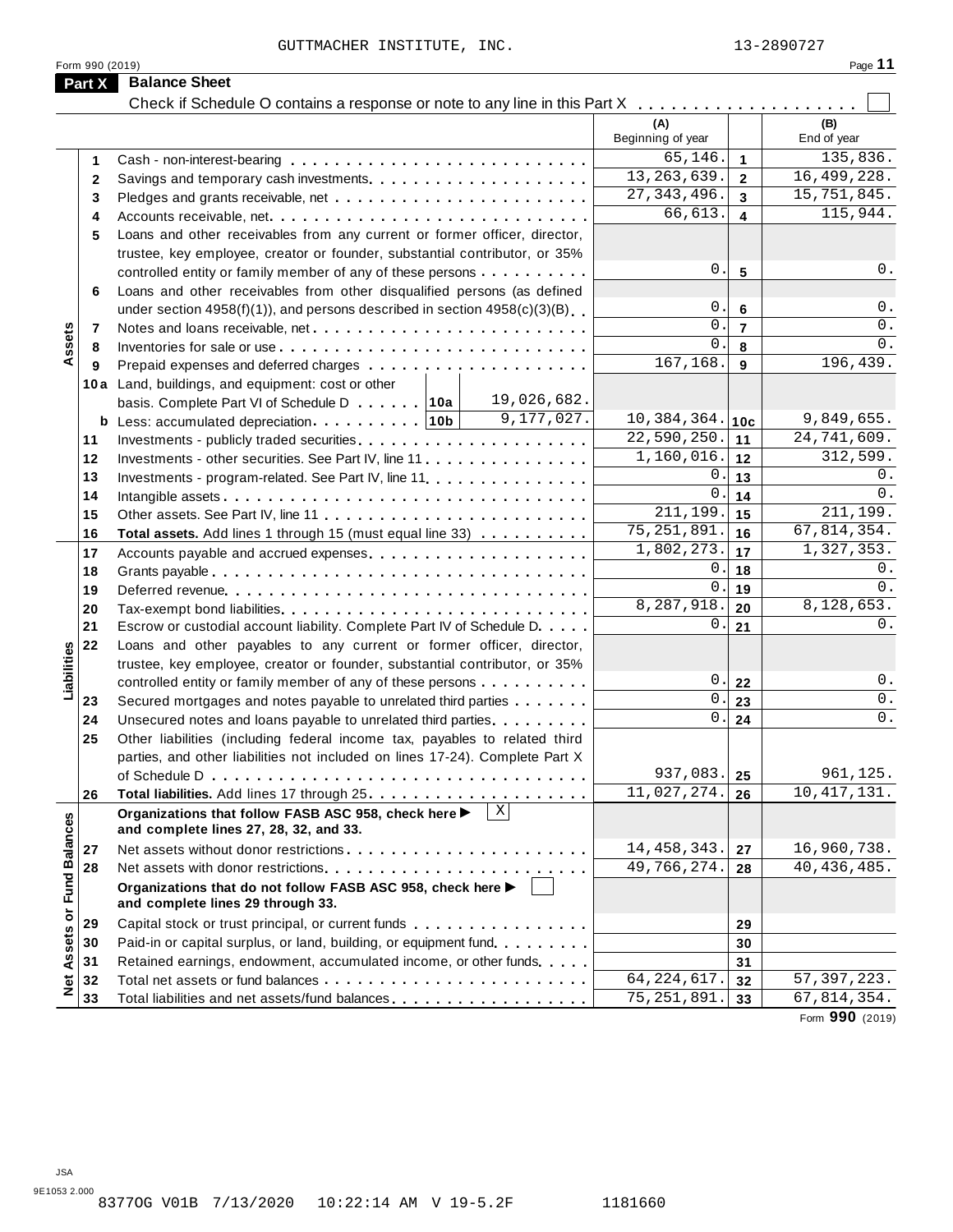|                | Form 990 (2019)                                                                                                                                                      |                |                 |            | Page 12      |
|----------------|----------------------------------------------------------------------------------------------------------------------------------------------------------------------|----------------|-----------------|------------|--------------|
| <b>Part XI</b> | <b>Reconciliation of Net Assets</b>                                                                                                                                  |                |                 |            |              |
|                |                                                                                                                                                                      |                |                 |            | $\mathbf X$  |
| 1              |                                                                                                                                                                      | $\mathbf{1}$   | 19, 167, 594.   |            |              |
| 2              |                                                                                                                                                                      | $\overline{2}$ | 28, 397, 954.   |            |              |
| 3              |                                                                                                                                                                      | $\overline{3}$ | $-9, 230, 360.$ |            |              |
| 4              | Net assets or fund balances at beginning of year (must equal Part X, line 32, column (A))                                                                            | 4              | 64, 224, 617.   |            |              |
| 5              |                                                                                                                                                                      | 5              |                 | 2,473,110. |              |
| 6              |                                                                                                                                                                      | 6              |                 |            | 0.           |
| 7              |                                                                                                                                                                      | $\overline{7}$ |                 |            | 0.           |
| 8              |                                                                                                                                                                      | 8              |                 |            | 0.           |
| 9              | Other changes in net assets or fund balances (explain on Schedule O).                                                                                                | 9              |                 | $-70,144.$ |              |
| 10             | Net assets or fund balances at end of year. Combine lines 3 through 9 (must equal Part X, line                                                                       |                |                 |            |              |
|                |                                                                                                                                                                      | 10             | 57, 397, 223.   |            |              |
|                | <b>Financial Statements and Reporting</b><br>Part XII                                                                                                                |                |                 |            |              |
|                |                                                                                                                                                                      |                |                 |            | $\mathbf{X}$ |
|                |                                                                                                                                                                      |                |                 | Yes        | No           |
| 1              | $\lceil x \rceil$ Accrual<br>Cash<br>Accounting method used to prepare the Form 990:  <br>Other                                                                      |                |                 |            |              |
|                | If the organization changed its method of accounting from a prior year or checked "Other," explain in                                                                |                |                 |            |              |
|                | Schedule O.                                                                                                                                                          |                |                 |            |              |
|                | 2a Were the organization's financial statements compiled or reviewed by an independent accountant?                                                                   |                |                 |            | Χ            |
|                |                                                                                                                                                                      |                | 2a              |            |              |
|                |                                                                                                                                                                      |                |                 |            |              |
|                | If "Yes," check a box below to indicate whether the financial statements for the year were compiled or<br>reviewed on a separate basis, consolidated basis, or both: |                |                 |            |              |
|                | Separate basis<br><b>Consolidated basis</b><br>Both consolidated and separate basis                                                                                  |                |                 |            |              |
|                |                                                                                                                                                                      |                | 2 <sub>b</sub>  | X          |              |
|                | <b>b</b> Were the organization's financial statements audited by an independent accountant?                                                                          |                |                 |            |              |
|                | If "Yes," check a box below to indicate whether the financial statements for the year were audited on a<br>separate basis, consolidated basis, or both:              |                |                 |            |              |
|                | $X$ Separate basis<br>Consolidated basis<br>Both consolidated and separate basis                                                                                     |                |                 |            |              |
|                |                                                                                                                                                                      |                |                 |            |              |
|                | c If "Yes" to line 2a or 2b, does the organization have a committee that assumes responsibility for oversight of                                                     |                | 2c              | X          |              |
|                | the audit, review, or compilation of its financial statements and selection of an independent accountant?                                                            |                |                 |            |              |
|                | If the organization changed either its oversight process or selection process during the tax year, explain on                                                        |                |                 |            |              |
|                | Schedule O.                                                                                                                                                          |                |                 |            |              |
|                | 3a As a result of a federal award, was the organization required to undergo an audit or audits as set forth in the                                                   |                | 3a              | Χ          |              |
|                | <b>b</b> If "Yes," did the organization undergo the required audit or audits? If the organization did not undergo the                                                |                |                 |            |              |

Form **990** (2019)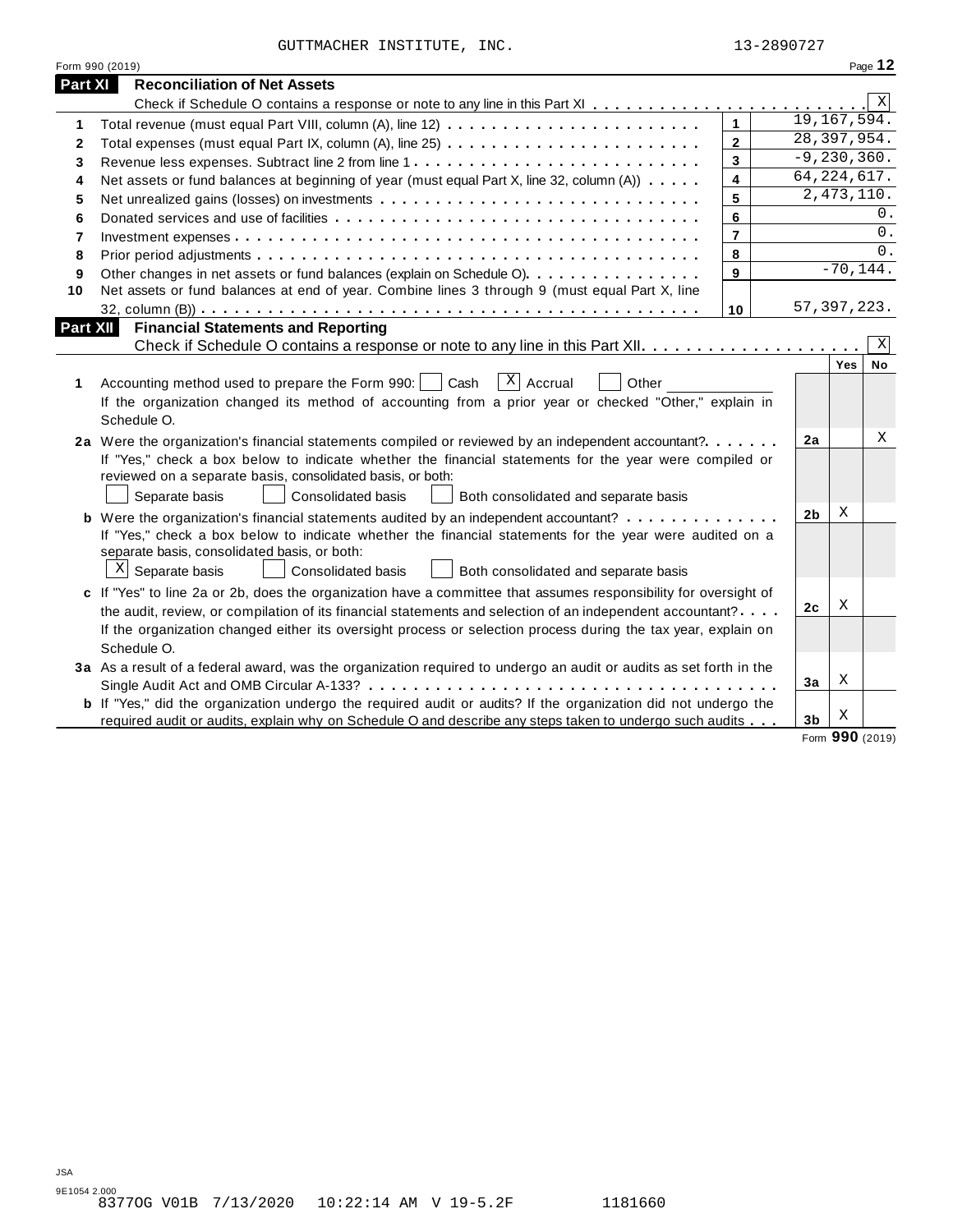# SCHEDULE A **Public Charity Status and Public Support** (Form 990 or 990-EZ) complete if the organization is a section 501(c)(3) organization or a section 4947(a)(1) nonexempt charitable trust.

(Form 990 or 990-EZ) complete if the organization is a section 501(c)(3) organization or a section 4947(a)(1) nonexempt charitable trust.  $2019$ 

|              |                                                               |                                                            |                                                                                                              |     |                                                      | Complete if the organization is a section 501(c)(3) organization or a section 4947(a)(1) nonexempt charitable trust.                                                                                                                              | ZW IJ                                |
|--------------|---------------------------------------------------------------|------------------------------------------------------------|--------------------------------------------------------------------------------------------------------------|-----|------------------------------------------------------|---------------------------------------------------------------------------------------------------------------------------------------------------------------------------------------------------------------------------------------------------|--------------------------------------|
|              | Department of the Treasury<br><b>Internal Revenue Service</b> |                                                            | Attach to Form 990 or Form 990-EZ.<br>Go to www.irs.gov/Form990 for instructions and the latest information. |     |                                                      |                                                                                                                                                                                                                                                   | <b>Open to Public</b><br>Inspection  |
|              | Name of the organization                                      |                                                            |                                                                                                              |     |                                                      | <b>Employer identification number</b>                                                                                                                                                                                                             |                                      |
|              | GUTTMACHER INSTITUTE, INC.                                    |                                                            |                                                                                                              |     |                                                      | 13-2890727                                                                                                                                                                                                                                        |                                      |
| Part I       |                                                               |                                                            |                                                                                                              |     |                                                      | Reason for Public Charity Status (All organizations must complete this part.) See instructions.                                                                                                                                                   |                                      |
|              |                                                               |                                                            | The organization is not a private foundation because it is: (For lines 1 through 12, check only one box.)    |     |                                                      |                                                                                                                                                                                                                                                   |                                      |
| 1            |                                                               |                                                            | A church, convention of churches, or association of churches described in section 170(b)(1)(A)(i).           |     |                                                      |                                                                                                                                                                                                                                                   |                                      |
| 2            |                                                               |                                                            | A school described in section 170(b)(1)(A)(ii). (Attach Schedule E (Form 990 or 990-EZ).)                    |     |                                                      |                                                                                                                                                                                                                                                   |                                      |
| 3            |                                                               |                                                            | A hospital or a cooperative hospital service organization described in section 170(b)(1)(A)(iii).            |     |                                                      |                                                                                                                                                                                                                                                   |                                      |
| 4            | hospital's name, city, and state:                             |                                                            |                                                                                                              |     |                                                      | A medical research organization operated in conjunction with a hospital described in section 170(b)(1)(A)(iii). Enter the                                                                                                                         |                                      |
| 5            |                                                               |                                                            |                                                                                                              |     |                                                      | An organization operated for the benefit of a college or university owned or operated by a governmental unit described in                                                                                                                         |                                      |
|              |                                                               | section 170(b)(1)(A)(iv). (Complete Part II.)              |                                                                                                              |     |                                                      |                                                                                                                                                                                                                                                   |                                      |
| 6            |                                                               |                                                            | A federal, state, or local government or governmental unit described in section 170(b)(1)(A)(v).             |     |                                                      |                                                                                                                                                                                                                                                   |                                      |
| X<br>7       |                                                               |                                                            |                                                                                                              |     |                                                      | An organization that normally receives a substantial part of its support from a governmental unit or from the general public                                                                                                                      |                                      |
|              |                                                               | described in section 170(b)(1)(A)(vi). (Complete Part II.) |                                                                                                              |     |                                                      |                                                                                                                                                                                                                                                   |                                      |
| 8            |                                                               |                                                            | A community trust described in section 170(b)(1)(A)(vi). (Complete Part II.)                                 |     |                                                      |                                                                                                                                                                                                                                                   |                                      |
| 9            |                                                               |                                                            |                                                                                                              |     |                                                      | An agricultural research organization described in section 170(b)(1)(A)(ix) operated in conjunction with a land-grant college                                                                                                                     |                                      |
|              | university:                                                   |                                                            |                                                                                                              |     |                                                      | or university or a non-land-grant college of agriculture (see instructions). Enter the name, city, and state of the college or                                                                                                                    |                                      |
| 10           |                                                               |                                                            |                                                                                                              |     |                                                      | An organization that normally receives: (1) more than 331/3% of its support from contributions, membership fees, and gross                                                                                                                        |                                      |
|              |                                                               |                                                            |                                                                                                              |     |                                                      | receipts from activities related to its exempt functions - subject to certain exceptions, and (2) no more than 331/3% of its<br>support from gross investment income and unrelated business taxable income (less section 511 tax) from businesses |                                      |
| 11           |                                                               |                                                            | acquired by the organization after June 30, 1975. See section 509(a)(2). (Complete Part III.)                |     |                                                      |                                                                                                                                                                                                                                                   |                                      |
|              |                                                               |                                                            | An organization organized and operated exclusively to test for public safety. See section 509(a)(4).         |     |                                                      |                                                                                                                                                                                                                                                   |                                      |
| 12           |                                                               |                                                            |                                                                                                              |     |                                                      | An organization organized and operated exclusively for the benefit of, to perform the functions of, or to carry out the purposes                                                                                                                  |                                      |
|              |                                                               |                                                            |                                                                                                              |     |                                                      | of one or more publicly supported organizations described in section 509(a)(1) or section 509(a)(2). See section 509(a)(3).                                                                                                                       |                                      |
|              |                                                               |                                                            |                                                                                                              |     |                                                      | Check the box in lines 12a through 12d that describes the type of supporting organization and complete lines 12e, 12f, and 12g.                                                                                                                   |                                      |
| а            |                                                               |                                                            |                                                                                                              |     |                                                      | Type I. A supporting organization operated, supervised, or controlled by its supported organization(s), typically by giving                                                                                                                       |                                      |
|              |                                                               |                                                            |                                                                                                              |     |                                                      | the supported organization(s) the power to regularly appoint or elect a majority of the directors or trustees of the                                                                                                                              |                                      |
|              |                                                               |                                                            | supporting organization. You must complete Part IV, Sections A and B.                                        |     |                                                      |                                                                                                                                                                                                                                                   |                                      |
| b            |                                                               |                                                            |                                                                                                              |     |                                                      | Type II. A supporting organization supervised or controlled in connection with its supported organization(s), by having                                                                                                                           |                                      |
|              |                                                               |                                                            |                                                                                                              |     |                                                      | control or management of the supporting organization vested in the same persons that control or manage the supported                                                                                                                              |                                      |
|              |                                                               |                                                            | organization(s). You must complete Part IV, Sections A and C.                                                |     |                                                      |                                                                                                                                                                                                                                                   |                                      |
| c            |                                                               |                                                            |                                                                                                              |     |                                                      | Type III functionally integrated. A supporting organization operated in connection with, and functionally integrated with,                                                                                                                        |                                      |
|              |                                                               |                                                            | its supported organization(s) (see instructions). You must complete Part IV, Sections A, D, and E.           |     |                                                      |                                                                                                                                                                                                                                                   |                                      |
| d            |                                                               |                                                            |                                                                                                              |     |                                                      | Type III non-functionally integrated. A supporting organization operated in connection with its supported organization(s)                                                                                                                         |                                      |
|              |                                                               |                                                            |                                                                                                              |     |                                                      | that is not functionally integrated. The organization generally must satisfy a distribution requirement and an attentiveness                                                                                                                      |                                      |
|              |                                                               |                                                            | requirement (see instructions). You must complete Part IV, Sections A and D, and Part V.                     |     |                                                      |                                                                                                                                                                                                                                                   |                                      |
| е            |                                                               |                                                            |                                                                                                              |     |                                                      | Check this box if the organization received a written determination from the IRS that it is a Type I, Type II, Type III                                                                                                                           |                                      |
|              |                                                               |                                                            | functionally integrated, or Type III non-functionally integrated supporting organization.                    |     |                                                      |                                                                                                                                                                                                                                                   |                                      |
| f            |                                                               |                                                            |                                                                                                              |     |                                                      |                                                                                                                                                                                                                                                   |                                      |
| g            |                                                               |                                                            | Provide the following information about the supported organization(s).                                       |     |                                                      |                                                                                                                                                                                                                                                   |                                      |
|              | (i) Name of supported organization                            | $(ii)$ EIN                                                 | (iii) Type of organization<br>(described on lines 1-10                                                       |     | (iv) Is the organization<br>listed in your governing | (v) Amount of monetary<br>support (see                                                                                                                                                                                                            | (vi) Amount of<br>other support (see |
|              |                                                               |                                                            | above (see instructions))                                                                                    |     | document?                                            | instructions)                                                                                                                                                                                                                                     | instructions)                        |
|              |                                                               |                                                            |                                                                                                              | Yes | No                                                   |                                                                                                                                                                                                                                                   |                                      |
| (A)          |                                                               |                                                            |                                                                                                              |     |                                                      |                                                                                                                                                                                                                                                   |                                      |
| (B)          |                                                               |                                                            |                                                                                                              |     |                                                      |                                                                                                                                                                                                                                                   |                                      |
|              |                                                               |                                                            |                                                                                                              |     |                                                      |                                                                                                                                                                                                                                                   |                                      |
| (C)          |                                                               |                                                            |                                                                                                              |     |                                                      |                                                                                                                                                                                                                                                   |                                      |
| (D)          |                                                               |                                                            |                                                                                                              |     |                                                      |                                                                                                                                                                                                                                                   |                                      |
| (E)          |                                                               |                                                            |                                                                                                              |     |                                                      |                                                                                                                                                                                                                                                   |                                      |
| <b>Total</b> |                                                               |                                                            |                                                                                                              |     |                                                      |                                                                                                                                                                                                                                                   |                                      |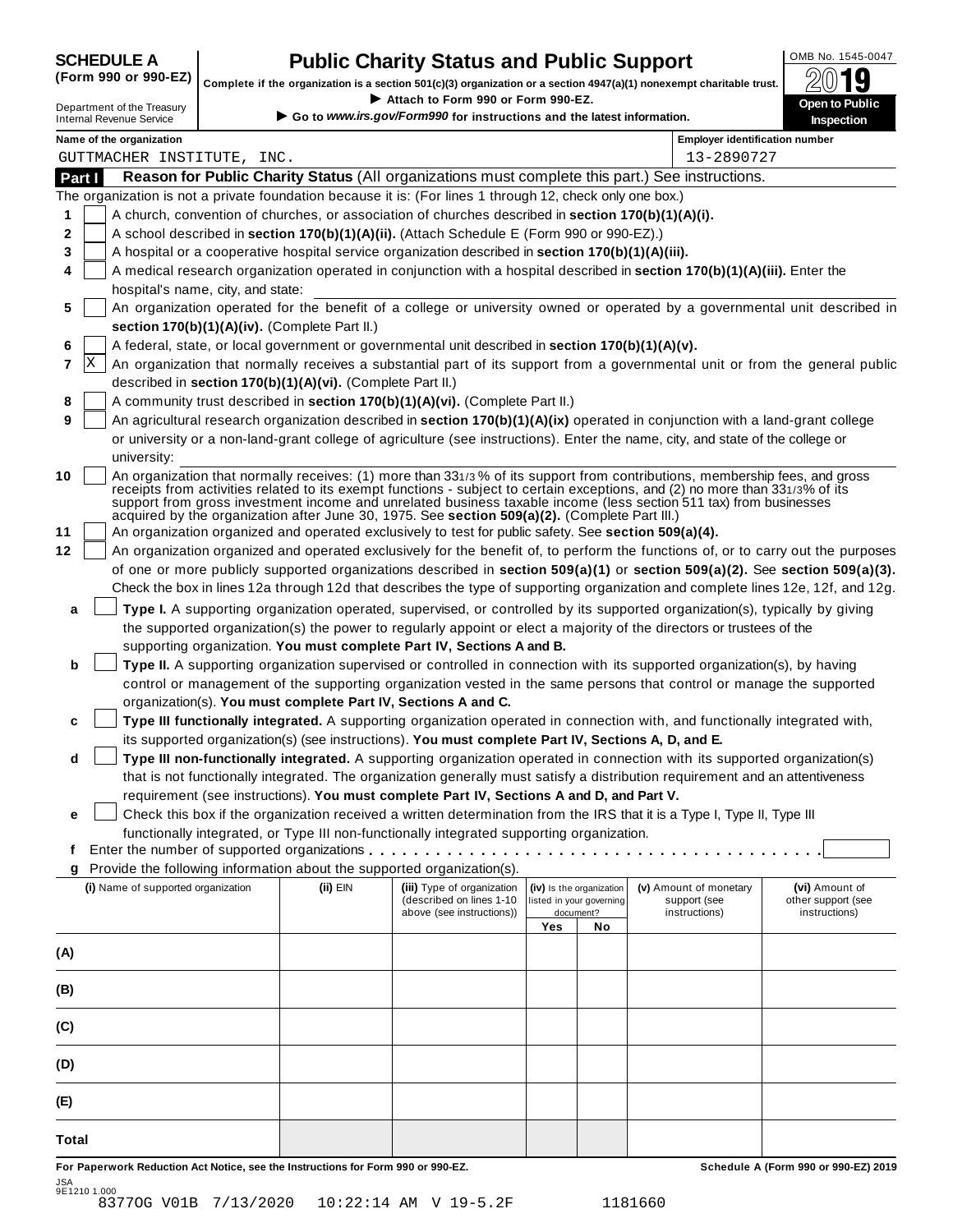### Schedule <sup>A</sup> (Form <sup>990</sup> or 990-EZ) <sup>2019</sup> Page **2**

**Support Schedule for Organizations Described in Sections 170(b)(1)(A)(iv) and 170(b)(1)(A)(vi)** Complete only if you checked the box on line 5, 7, or 8 of Part I or if the organization failed to qualify under Part III. If the organization fails to qualify under the tests listed below, please complete Part III.) **Part II**

|              | <b>Section A. Public Support</b>                                                                                                                                                                                                                                    |             |               |             |            |               |             |
|--------------|---------------------------------------------------------------------------------------------------------------------------------------------------------------------------------------------------------------------------------------------------------------------|-------------|---------------|-------------|------------|---------------|-------------|
|              | Calendar year (or fiscal year beginning in) ▶                                                                                                                                                                                                                       | (a) $2015$  | (b) 2016      | (c) 2017    | $(d)$ 2018 | (e) 2019      | (f) Total   |
| 1.           | Gifts, grants, contributions, and<br>membership fees received. (Do not<br>include any "unusual grants.")                                                                                                                                                            | 18,054,764. | 23, 453, 108. | 16,837,307. | 9,909,078. | 17, 411, 971. | 85,666,228. |
| $\mathbf{2}$ | Tax revenues levied for the<br>organization's benefit and either paid<br>to or expended on its behalf                                                                                                                                                               |             |               |             |            |               | 0.          |
| 3            | The value of services or facilities<br>furnished by a governmental unit to the<br>organization without charge                                                                                                                                                       |             |               |             |            |               | 0.          |
| 4            | Total. Add lines 1 through 3                                                                                                                                                                                                                                        | 18,054,764. | 23, 453, 108. | 16,837,307. | 9,909,078. | 17, 411, 971. | 85,666,228. |
| 5            | The portion of total contributions by<br>each person (other than a<br>governmental unit or publicly<br>supported organization) included on<br>line 1 that exceeds 2% of the amount<br>shown on line 11, column (f)                                                  |             |               |             |            |               | 31,906,052. |
| 6            | Public support. Subtract line 5 from line 4                                                                                                                                                                                                                         |             |               |             |            |               | 53,760,176. |
|              | <b>Section B. Total Support</b>                                                                                                                                                                                                                                     |             |               |             |            |               |             |
|              | Calendar year (or fiscal year beginning in)                                                                                                                                                                                                                         | (a) $2015$  | (b) 2016      | (c) 2017    | $(d)$ 2018 | (e) 2019      | (f) Total   |
| 7            | Amounts from line 4                                                                                                                                                                                                                                                 | 18,054,764. | 23, 453, 108. | 16,837,307  | 9,909,078  | 17, 411, 971. | 85,666,228. |
| 8            | Gross income from interest, dividends,<br>payments received on securities loans,<br>rents, royalties, and income from<br>similar sources experiences                                                                                                                | 481,969.    | 394,380.      | 371,690.    | 751,326.   | 771,265.      | 2,770,630.  |
| 9            | Net income from unrelated business<br>activities, whether or not the business<br>is regularly carried on the control of the set of the set of the set of the set of the set of the set of the s                                                                     |             |               |             |            |               | 0.          |
| 10           | Other income. Do not include gain or<br>loss from the sale of capital assets<br>(Explain in Part VI.) ATCH 1                                                                                                                                                        | 153,669.    | 10,943.       | 47,811.     | 25,996.    | 207,690.      | 446,109.    |
| 11           | Total support. Add lines 7 through 10                                                                                                                                                                                                                               |             |               |             |            |               | 88,882,967. |
| 12           |                                                                                                                                                                                                                                                                     |             |               |             |            | 12            | 159,927.    |
| 13           | First five years. If the Form 990 is for the organization's first, second, third, fourth, or fifth tax year as a section 501(c)(3)<br>organization, check this box and stop here <i>etable of the state of the state for state of the state of the state of the</i> |             |               |             |            |               |             |
|              | <b>Section C. Computation of Public Support Percentage</b>                                                                                                                                                                                                          |             |               |             |            |               |             |
| 14           | Public support percentage for 2019 (line 6, column (f) divided by line 11, column (f)).                                                                                                                                                                             |             |               |             |            | 14            | 60.48%      |
| 15           |                                                                                                                                                                                                                                                                     |             |               |             |            |               | 62.98%      |
|              | 16a 331/3% support test - 2019. If the organization did not check the box on line 13, and line 14 is 331/3% or more, check this                                                                                                                                     |             |               |             |            |               |             |
|              | box and stop here. The organization qualifies as a publicly supported organization                                                                                                                                                                                  |             |               |             |            |               | Χ           |
|              | b 331/3% support test - 2018. If the organization did not check a box on line 13 or 16a, and line 15 is 331/3% or more, check                                                                                                                                       |             |               |             |            |               |             |
|              |                                                                                                                                                                                                                                                                     |             |               |             |            |               |             |
|              | 17a 10%-facts-and-circumstances test - 2019. If the organization did not check a box on line 13, 16a, or 16b, and line 14 is                                                                                                                                        |             |               |             |            |               |             |
|              | 10% or more, and if the organization meets the "facts-and-circumstances" test, check this box and stop here. Explain in                                                                                                                                             |             |               |             |            |               |             |
|              | Part VI how the organization meets the "facts-and-circumstances" test. The organization qualifies as a publicly supported                                                                                                                                           |             |               |             |            |               |             |
|              |                                                                                                                                                                                                                                                                     |             |               |             |            |               |             |
|              |                                                                                                                                                                                                                                                                     |             |               |             |            |               |             |
|              | b 10%-facts-and-circumstances test - 2018. If the organization did not check a box on line 13, 16a, 16b, or 17a, and line<br>15 is 10% or more, and if the organization meets the "facts-and-circumstances" test, check this box and stop here.                     |             |               |             |            |               |             |
|              | Explain in Part VI how the organization meets the "facts-and-circumstances" test. The organization qualifies as a publicly                                                                                                                                          |             |               |             |            |               |             |
| 18           | Private foundation. If the organization did not check a box on line 13, 16a, 16b, 17a, or 17b, check this box and see                                                                                                                                               |             |               |             |            |               |             |

**Schedule A (Form 990 or 990-EZ) 2019**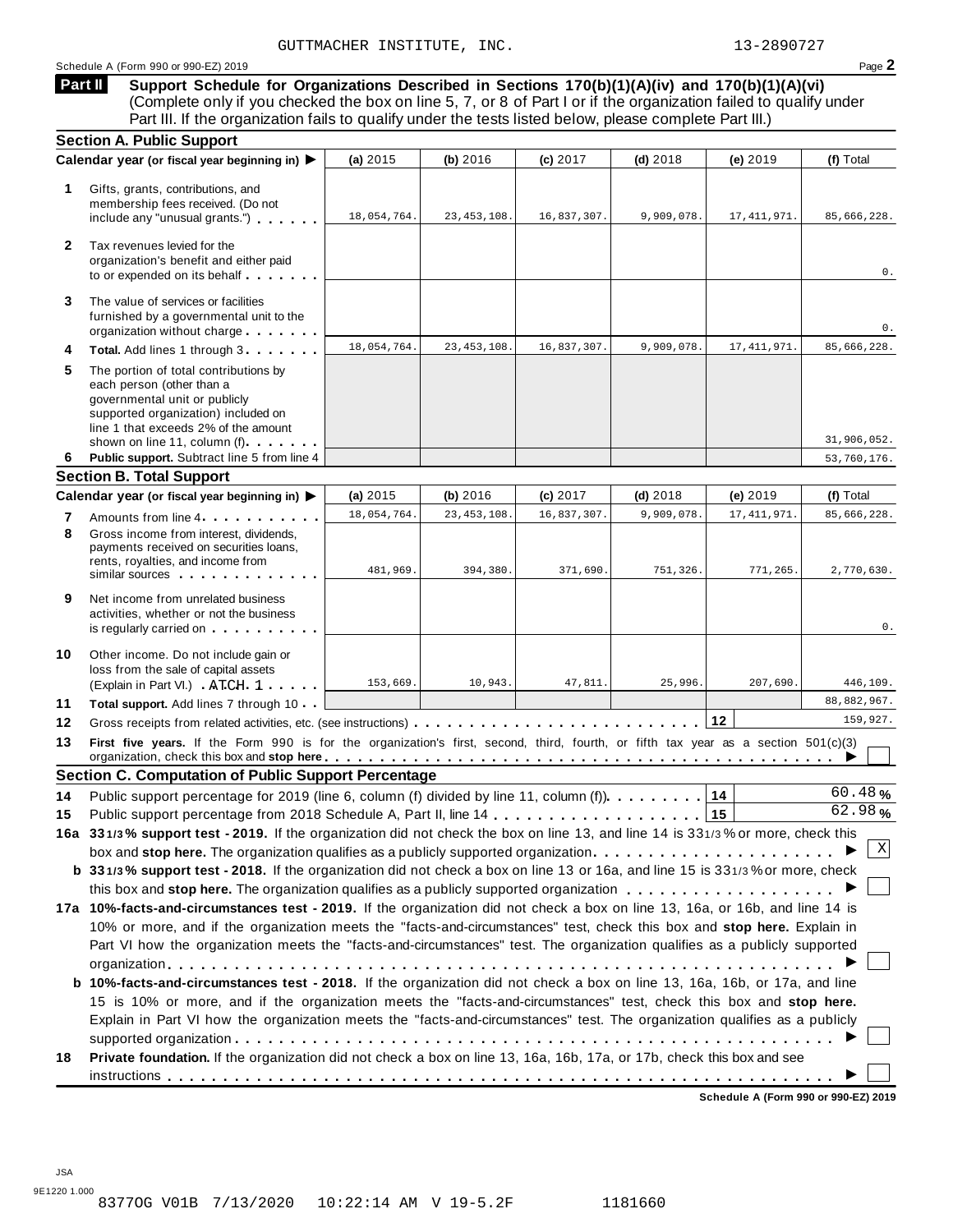### Schedule <sup>A</sup> (Form <sup>990</sup> or 990-EZ) <sup>2019</sup> Page **3**

### **Support Schedule for Organizations Described in Section 509(a)(2) Part III**

(Complete only if you checked the box on line 10 of Part I or if the organization failed to qualify under Part II. If the organization fails to qualify under the tests listed below, please complete Part II.)

| Calendar year (or fiscal year beginning in) $\blacktriangleright$                                                                                                                                                                                          | (a) $2015$                                                                                                                                                                                                                                                                                                                                                                                                                                                                                                                                                                                                                                                                                                                                                                                                                                                                                                                                                                                                                                                                                                                                                                                                                                                                                                                                                                                                                                                            | (b) 2016   | (c) 2017                                                                                                                  | $(d)$ 2018 | (e) 2019                                                                                                                                                                   | (f) Total                                                                                                                                        |
|------------------------------------------------------------------------------------------------------------------------------------------------------------------------------------------------------------------------------------------------------------|-----------------------------------------------------------------------------------------------------------------------------------------------------------------------------------------------------------------------------------------------------------------------------------------------------------------------------------------------------------------------------------------------------------------------------------------------------------------------------------------------------------------------------------------------------------------------------------------------------------------------------------------------------------------------------------------------------------------------------------------------------------------------------------------------------------------------------------------------------------------------------------------------------------------------------------------------------------------------------------------------------------------------------------------------------------------------------------------------------------------------------------------------------------------------------------------------------------------------------------------------------------------------------------------------------------------------------------------------------------------------------------------------------------------------------------------------------------------------|------------|---------------------------------------------------------------------------------------------------------------------------|------------|----------------------------------------------------------------------------------------------------------------------------------------------------------------------------|--------------------------------------------------------------------------------------------------------------------------------------------------|
| Gifts, grants, contributions, and membership fees                                                                                                                                                                                                          |                                                                                                                                                                                                                                                                                                                                                                                                                                                                                                                                                                                                                                                                                                                                                                                                                                                                                                                                                                                                                                                                                                                                                                                                                                                                                                                                                                                                                                                                       |            |                                                                                                                           |            |                                                                                                                                                                            |                                                                                                                                                  |
| received. (Do not include any "unusual grants.")                                                                                                                                                                                                           |                                                                                                                                                                                                                                                                                                                                                                                                                                                                                                                                                                                                                                                                                                                                                                                                                                                                                                                                                                                                                                                                                                                                                                                                                                                                                                                                                                                                                                                                       |            |                                                                                                                           |            |                                                                                                                                                                            |                                                                                                                                                  |
| Gross receipts from admissions, merchandise                                                                                                                                                                                                                |                                                                                                                                                                                                                                                                                                                                                                                                                                                                                                                                                                                                                                                                                                                                                                                                                                                                                                                                                                                                                                                                                                                                                                                                                                                                                                                                                                                                                                                                       |            |                                                                                                                           |            |                                                                                                                                                                            |                                                                                                                                                  |
| sold or services performed, or facilities                                                                                                                                                                                                                  |                                                                                                                                                                                                                                                                                                                                                                                                                                                                                                                                                                                                                                                                                                                                                                                                                                                                                                                                                                                                                                                                                                                                                                                                                                                                                                                                                                                                                                                                       |            |                                                                                                                           |            |                                                                                                                                                                            |                                                                                                                                                  |
| furnished in any activity that is related to the                                                                                                                                                                                                           |                                                                                                                                                                                                                                                                                                                                                                                                                                                                                                                                                                                                                                                                                                                                                                                                                                                                                                                                                                                                                                                                                                                                                                                                                                                                                                                                                                                                                                                                       |            |                                                                                                                           |            |                                                                                                                                                                            |                                                                                                                                                  |
| organization's tax-exempt purpose                                                                                                                                                                                                                          |                                                                                                                                                                                                                                                                                                                                                                                                                                                                                                                                                                                                                                                                                                                                                                                                                                                                                                                                                                                                                                                                                                                                                                                                                                                                                                                                                                                                                                                                       |            |                                                                                                                           |            |                                                                                                                                                                            |                                                                                                                                                  |
|                                                                                                                                                                                                                                                            |                                                                                                                                                                                                                                                                                                                                                                                                                                                                                                                                                                                                                                                                                                                                                                                                                                                                                                                                                                                                                                                                                                                                                                                                                                                                                                                                                                                                                                                                       |            |                                                                                                                           |            |                                                                                                                                                                            |                                                                                                                                                  |
| unrelated trade or business under section 513                                                                                                                                                                                                              |                                                                                                                                                                                                                                                                                                                                                                                                                                                                                                                                                                                                                                                                                                                                                                                                                                                                                                                                                                                                                                                                                                                                                                                                                                                                                                                                                                                                                                                                       |            |                                                                                                                           |            |                                                                                                                                                                            |                                                                                                                                                  |
|                                                                                                                                                                                                                                                            |                                                                                                                                                                                                                                                                                                                                                                                                                                                                                                                                                                                                                                                                                                                                                                                                                                                                                                                                                                                                                                                                                                                                                                                                                                                                                                                                                                                                                                                                       |            |                                                                                                                           |            |                                                                                                                                                                            |                                                                                                                                                  |
|                                                                                                                                                                                                                                                            |                                                                                                                                                                                                                                                                                                                                                                                                                                                                                                                                                                                                                                                                                                                                                                                                                                                                                                                                                                                                                                                                                                                                                                                                                                                                                                                                                                                                                                                                       |            |                                                                                                                           |            |                                                                                                                                                                            |                                                                                                                                                  |
|                                                                                                                                                                                                                                                            |                                                                                                                                                                                                                                                                                                                                                                                                                                                                                                                                                                                                                                                                                                                                                                                                                                                                                                                                                                                                                                                                                                                                                                                                                                                                                                                                                                                                                                                                       |            |                                                                                                                           |            |                                                                                                                                                                            |                                                                                                                                                  |
|                                                                                                                                                                                                                                                            |                                                                                                                                                                                                                                                                                                                                                                                                                                                                                                                                                                                                                                                                                                                                                                                                                                                                                                                                                                                                                                                                                                                                                                                                                                                                                                                                                                                                                                                                       |            |                                                                                                                           |            |                                                                                                                                                                            |                                                                                                                                                  |
|                                                                                                                                                                                                                                                            |                                                                                                                                                                                                                                                                                                                                                                                                                                                                                                                                                                                                                                                                                                                                                                                                                                                                                                                                                                                                                                                                                                                                                                                                                                                                                                                                                                                                                                                                       |            |                                                                                                                           |            |                                                                                                                                                                            |                                                                                                                                                  |
|                                                                                                                                                                                                                                                            |                                                                                                                                                                                                                                                                                                                                                                                                                                                                                                                                                                                                                                                                                                                                                                                                                                                                                                                                                                                                                                                                                                                                                                                                                                                                                                                                                                                                                                                                       |            |                                                                                                                           |            |                                                                                                                                                                            |                                                                                                                                                  |
|                                                                                                                                                                                                                                                            |                                                                                                                                                                                                                                                                                                                                                                                                                                                                                                                                                                                                                                                                                                                                                                                                                                                                                                                                                                                                                                                                                                                                                                                                                                                                                                                                                                                                                                                                       |            |                                                                                                                           |            |                                                                                                                                                                            |                                                                                                                                                  |
|                                                                                                                                                                                                                                                            |                                                                                                                                                                                                                                                                                                                                                                                                                                                                                                                                                                                                                                                                                                                                                                                                                                                                                                                                                                                                                                                                                                                                                                                                                                                                                                                                                                                                                                                                       |            |                                                                                                                           |            |                                                                                                                                                                            |                                                                                                                                                  |
|                                                                                                                                                                                                                                                            |                                                                                                                                                                                                                                                                                                                                                                                                                                                                                                                                                                                                                                                                                                                                                                                                                                                                                                                                                                                                                                                                                                                                                                                                                                                                                                                                                                                                                                                                       |            |                                                                                                                           |            |                                                                                                                                                                            |                                                                                                                                                  |
|                                                                                                                                                                                                                                                            |                                                                                                                                                                                                                                                                                                                                                                                                                                                                                                                                                                                                                                                                                                                                                                                                                                                                                                                                                                                                                                                                                                                                                                                                                                                                                                                                                                                                                                                                       |            |                                                                                                                           |            |                                                                                                                                                                            |                                                                                                                                                  |
| received from other than disqualified                                                                                                                                                                                                                      |                                                                                                                                                                                                                                                                                                                                                                                                                                                                                                                                                                                                                                                                                                                                                                                                                                                                                                                                                                                                                                                                                                                                                                                                                                                                                                                                                                                                                                                                       |            |                                                                                                                           |            |                                                                                                                                                                            |                                                                                                                                                  |
|                                                                                                                                                                                                                                                            |                                                                                                                                                                                                                                                                                                                                                                                                                                                                                                                                                                                                                                                                                                                                                                                                                                                                                                                                                                                                                                                                                                                                                                                                                                                                                                                                                                                                                                                                       |            |                                                                                                                           |            |                                                                                                                                                                            |                                                                                                                                                  |
|                                                                                                                                                                                                                                                            |                                                                                                                                                                                                                                                                                                                                                                                                                                                                                                                                                                                                                                                                                                                                                                                                                                                                                                                                                                                                                                                                                                                                                                                                                                                                                                                                                                                                                                                                       |            |                                                                                                                           |            |                                                                                                                                                                            |                                                                                                                                                  |
|                                                                                                                                                                                                                                                            |                                                                                                                                                                                                                                                                                                                                                                                                                                                                                                                                                                                                                                                                                                                                                                                                                                                                                                                                                                                                                                                                                                                                                                                                                                                                                                                                                                                                                                                                       |            |                                                                                                                           |            |                                                                                                                                                                            |                                                                                                                                                  |
|                                                                                                                                                                                                                                                            |                                                                                                                                                                                                                                                                                                                                                                                                                                                                                                                                                                                                                                                                                                                                                                                                                                                                                                                                                                                                                                                                                                                                                                                                                                                                                                                                                                                                                                                                       |            |                                                                                                                           |            |                                                                                                                                                                            |                                                                                                                                                  |
|                                                                                                                                                                                                                                                            |                                                                                                                                                                                                                                                                                                                                                                                                                                                                                                                                                                                                                                                                                                                                                                                                                                                                                                                                                                                                                                                                                                                                                                                                                                                                                                                                                                                                                                                                       |            |                                                                                                                           |            |                                                                                                                                                                            |                                                                                                                                                  |
|                                                                                                                                                                                                                                                            |                                                                                                                                                                                                                                                                                                                                                                                                                                                                                                                                                                                                                                                                                                                                                                                                                                                                                                                                                                                                                                                                                                                                                                                                                                                                                                                                                                                                                                                                       |            |                                                                                                                           |            |                                                                                                                                                                            | (f) Total                                                                                                                                        |
|                                                                                                                                                                                                                                                            |                                                                                                                                                                                                                                                                                                                                                                                                                                                                                                                                                                                                                                                                                                                                                                                                                                                                                                                                                                                                                                                                                                                                                                                                                                                                                                                                                                                                                                                                       |            |                                                                                                                           |            |                                                                                                                                                                            |                                                                                                                                                  |
|                                                                                                                                                                                                                                                            |                                                                                                                                                                                                                                                                                                                                                                                                                                                                                                                                                                                                                                                                                                                                                                                                                                                                                                                                                                                                                                                                                                                                                                                                                                                                                                                                                                                                                                                                       |            |                                                                                                                           |            |                                                                                                                                                                            |                                                                                                                                                  |
| payments received on securities loans,                                                                                                                                                                                                                     |                                                                                                                                                                                                                                                                                                                                                                                                                                                                                                                                                                                                                                                                                                                                                                                                                                                                                                                                                                                                                                                                                                                                                                                                                                                                                                                                                                                                                                                                       |            |                                                                                                                           |            |                                                                                                                                                                            |                                                                                                                                                  |
|                                                                                                                                                                                                                                                            |                                                                                                                                                                                                                                                                                                                                                                                                                                                                                                                                                                                                                                                                                                                                                                                                                                                                                                                                                                                                                                                                                                                                                                                                                                                                                                                                                                                                                                                                       |            |                                                                                                                           |            |                                                                                                                                                                            |                                                                                                                                                  |
|                                                                                                                                                                                                                                                            |                                                                                                                                                                                                                                                                                                                                                                                                                                                                                                                                                                                                                                                                                                                                                                                                                                                                                                                                                                                                                                                                                                                                                                                                                                                                                                                                                                                                                                                                       |            |                                                                                                                           |            |                                                                                                                                                                            |                                                                                                                                                  |
|                                                                                                                                                                                                                                                            |                                                                                                                                                                                                                                                                                                                                                                                                                                                                                                                                                                                                                                                                                                                                                                                                                                                                                                                                                                                                                                                                                                                                                                                                                                                                                                                                                                                                                                                                       |            |                                                                                                                           |            |                                                                                                                                                                            |                                                                                                                                                  |
|                                                                                                                                                                                                                                                            |                                                                                                                                                                                                                                                                                                                                                                                                                                                                                                                                                                                                                                                                                                                                                                                                                                                                                                                                                                                                                                                                                                                                                                                                                                                                                                                                                                                                                                                                       |            |                                                                                                                           |            |                                                                                                                                                                            |                                                                                                                                                  |
|                                                                                                                                                                                                                                                            |                                                                                                                                                                                                                                                                                                                                                                                                                                                                                                                                                                                                                                                                                                                                                                                                                                                                                                                                                                                                                                                                                                                                                                                                                                                                                                                                                                                                                                                                       |            |                                                                                                                           |            |                                                                                                                                                                            |                                                                                                                                                  |
|                                                                                                                                                                                                                                                            |                                                                                                                                                                                                                                                                                                                                                                                                                                                                                                                                                                                                                                                                                                                                                                                                                                                                                                                                                                                                                                                                                                                                                                                                                                                                                                                                                                                                                                                                       |            |                                                                                                                           |            |                                                                                                                                                                            |                                                                                                                                                  |
|                                                                                                                                                                                                                                                            |                                                                                                                                                                                                                                                                                                                                                                                                                                                                                                                                                                                                                                                                                                                                                                                                                                                                                                                                                                                                                                                                                                                                                                                                                                                                                                                                                                                                                                                                       |            |                                                                                                                           |            |                                                                                                                                                                            |                                                                                                                                                  |
|                                                                                                                                                                                                                                                            |                                                                                                                                                                                                                                                                                                                                                                                                                                                                                                                                                                                                                                                                                                                                                                                                                                                                                                                                                                                                                                                                                                                                                                                                                                                                                                                                                                                                                                                                       |            |                                                                                                                           |            |                                                                                                                                                                            |                                                                                                                                                  |
| or not the business is regularly carried on                                                                                                                                                                                                                |                                                                                                                                                                                                                                                                                                                                                                                                                                                                                                                                                                                                                                                                                                                                                                                                                                                                                                                                                                                                                                                                                                                                                                                                                                                                                                                                                                                                                                                                       |            |                                                                                                                           |            |                                                                                                                                                                            |                                                                                                                                                  |
|                                                                                                                                                                                                                                                            |                                                                                                                                                                                                                                                                                                                                                                                                                                                                                                                                                                                                                                                                                                                                                                                                                                                                                                                                                                                                                                                                                                                                                                                                                                                                                                                                                                                                                                                                       |            |                                                                                                                           |            |                                                                                                                                                                            |                                                                                                                                                  |
| loss from the sale of capital assets                                                                                                                                                                                                                       |                                                                                                                                                                                                                                                                                                                                                                                                                                                                                                                                                                                                                                                                                                                                                                                                                                                                                                                                                                                                                                                                                                                                                                                                                                                                                                                                                                                                                                                                       |            |                                                                                                                           |            |                                                                                                                                                                            |                                                                                                                                                  |
|                                                                                                                                                                                                                                                            |                                                                                                                                                                                                                                                                                                                                                                                                                                                                                                                                                                                                                                                                                                                                                                                                                                                                                                                                                                                                                                                                                                                                                                                                                                                                                                                                                                                                                                                                       |            |                                                                                                                           |            |                                                                                                                                                                            |                                                                                                                                                  |
|                                                                                                                                                                                                                                                            |                                                                                                                                                                                                                                                                                                                                                                                                                                                                                                                                                                                                                                                                                                                                                                                                                                                                                                                                                                                                                                                                                                                                                                                                                                                                                                                                                                                                                                                                       |            |                                                                                                                           |            |                                                                                                                                                                            |                                                                                                                                                  |
| and $12.$ ) $\cdots$ $\cdots$ $\cdots$ $\cdots$ $\cdots$                                                                                                                                                                                                   |                                                                                                                                                                                                                                                                                                                                                                                                                                                                                                                                                                                                                                                                                                                                                                                                                                                                                                                                                                                                                                                                                                                                                                                                                                                                                                                                                                                                                                                                       |            |                                                                                                                           |            |                                                                                                                                                                            |                                                                                                                                                  |
|                                                                                                                                                                                                                                                            |                                                                                                                                                                                                                                                                                                                                                                                                                                                                                                                                                                                                                                                                                                                                                                                                                                                                                                                                                                                                                                                                                                                                                                                                                                                                                                                                                                                                                                                                       |            |                                                                                                                           |            |                                                                                                                                                                            |                                                                                                                                                  |
|                                                                                                                                                                                                                                                            |                                                                                                                                                                                                                                                                                                                                                                                                                                                                                                                                                                                                                                                                                                                                                                                                                                                                                                                                                                                                                                                                                                                                                                                                                                                                                                                                                                                                                                                                       |            |                                                                                                                           |            |                                                                                                                                                                            |                                                                                                                                                  |
|                                                                                                                                                                                                                                                            |                                                                                                                                                                                                                                                                                                                                                                                                                                                                                                                                                                                                                                                                                                                                                                                                                                                                                                                                                                                                                                                                                                                                                                                                                                                                                                                                                                                                                                                                       |            |                                                                                                                           |            |                                                                                                                                                                            |                                                                                                                                                  |
|                                                                                                                                                                                                                                                            |                                                                                                                                                                                                                                                                                                                                                                                                                                                                                                                                                                                                                                                                                                                                                                                                                                                                                                                                                                                                                                                                                                                                                                                                                                                                                                                                                                                                                                                                       |            |                                                                                                                           |            | 15                                                                                                                                                                         | %                                                                                                                                                |
|                                                                                                                                                                                                                                                            |                                                                                                                                                                                                                                                                                                                                                                                                                                                                                                                                                                                                                                                                                                                                                                                                                                                                                                                                                                                                                                                                                                                                                                                                                                                                                                                                                                                                                                                                       |            |                                                                                                                           |            | 16                                                                                                                                                                         | %                                                                                                                                                |
|                                                                                                                                                                                                                                                            |                                                                                                                                                                                                                                                                                                                                                                                                                                                                                                                                                                                                                                                                                                                                                                                                                                                                                                                                                                                                                                                                                                                                                                                                                                                                                                                                                                                                                                                                       |            |                                                                                                                           |            |                                                                                                                                                                            |                                                                                                                                                  |
| Investment income percentage for 2019 (line 10c, column (f), divided by line 13, column (f)), $\ldots$ , , , , , , ,                                                                                                                                       |                                                                                                                                                                                                                                                                                                                                                                                                                                                                                                                                                                                                                                                                                                                                                                                                                                                                                                                                                                                                                                                                                                                                                                                                                                                                                                                                                                                                                                                                       |            |                                                                                                                           |            | 17                                                                                                                                                                         | %                                                                                                                                                |
| Investment income percentage from 2018 Schedule A, Part III, line 17                                                                                                                                                                                       |                                                                                                                                                                                                                                                                                                                                                                                                                                                                                                                                                                                                                                                                                                                                                                                                                                                                                                                                                                                                                                                                                                                                                                                                                                                                                                                                                                                                                                                                       |            |                                                                                                                           |            | 18                                                                                                                                                                         | %                                                                                                                                                |
| 19a 331/3% support tests - 2019. If the organization did not check the box on line 14, and line 15 is more than 331/3%, and line                                                                                                                           |                                                                                                                                                                                                                                                                                                                                                                                                                                                                                                                                                                                                                                                                                                                                                                                                                                                                                                                                                                                                                                                                                                                                                                                                                                                                                                                                                                                                                                                                       |            |                                                                                                                           |            |                                                                                                                                                                            |                                                                                                                                                  |
|                                                                                                                                                                                                                                                            |                                                                                                                                                                                                                                                                                                                                                                                                                                                                                                                                                                                                                                                                                                                                                                                                                                                                                                                                                                                                                                                                                                                                                                                                                                                                                                                                                                                                                                                                       |            |                                                                                                                           |            |                                                                                                                                                                            |                                                                                                                                                  |
|                                                                                                                                                                                                                                                            |                                                                                                                                                                                                                                                                                                                                                                                                                                                                                                                                                                                                                                                                                                                                                                                                                                                                                                                                                                                                                                                                                                                                                                                                                                                                                                                                                                                                                                                                       |            |                                                                                                                           |            |                                                                                                                                                                            |                                                                                                                                                  |
| 17 is not more than 331/3%, check this box and stop here. The organization qualifies as a publicly supported organization                                                                                                                                  |                                                                                                                                                                                                                                                                                                                                                                                                                                                                                                                                                                                                                                                                                                                                                                                                                                                                                                                                                                                                                                                                                                                                                                                                                                                                                                                                                                                                                                                                       |            |                                                                                                                           |            |                                                                                                                                                                            |                                                                                                                                                  |
| <b>b</b> 331/3% support tests - 2018. If the organization did not check a box on line 14 or line 19a, and line 16 is more than 331/3%, and                                                                                                                 |                                                                                                                                                                                                                                                                                                                                                                                                                                                                                                                                                                                                                                                                                                                                                                                                                                                                                                                                                                                                                                                                                                                                                                                                                                                                                                                                                                                                                                                                       |            |                                                                                                                           |            |                                                                                                                                                                            |                                                                                                                                                  |
| line 18 is not more than 331/3%, check this box and stop here. The organization qualifies as a publicly supported organization<br>Private foundation. If the organization did not check a box on line 14, 19a, or 19b, check this box and see instructions |                                                                                                                                                                                                                                                                                                                                                                                                                                                                                                                                                                                                                                                                                                                                                                                                                                                                                                                                                                                                                                                                                                                                                                                                                                                                                                                                                                                                                                                                       |            |                                                                                                                           |            |                                                                                                                                                                            |                                                                                                                                                  |
|                                                                                                                                                                                                                                                            | Gross receipts from activities that are not an<br>Tax revenues levied for the<br>organization's benefit and either paid to<br>or expended on its behalf <b>contains the set of the set of the set of the set of the set of the set of the set of the set of the set of the set of the set of the set of the set of the set of the set of the set of the set of</b><br>The value of services or facilities<br>furnished by a governmental unit to the<br>organization without charge<br><b>Total.</b> Add lines 1 through 5<br>7a Amounts included on lines 1, 2, and 3<br>received from disqualified persons<br><b>b</b> Amounts included on lines 2 and 3<br>persons that exceed the greater of \$5,000<br>or 1% of the amount on line 13 for the year<br>c Add lines 7a and 7b<br><b>Public support.</b> (Subtract line 7c from<br>$line 6.)$<br><b>Section B. Total Support</b><br>Calendar year (or fiscal year beginning in) ▶<br>Amounts from line 6 <b>Amounts</b> from line 6<br>10 a Gross income from interest, dividends,<br>rents, royalties, and income from similar<br>SOUICES.<br><b>b</b> Unrelated business taxable income (less<br>section 511 taxes) from businesses<br>acquired after June 30, 1975<br>c Add lines 10a and 10b<br>Net income from unrelated business<br>activities not included in line 10b, whether<br>Other income. Do not include gain or<br>(Explain in Part VI.) <b>All Accords</b><br>Total support. (Add lines 9, 10c, 11, | (a) $2015$ | (b) 2016<br>Section C. Computation of Public Support Percentage<br>Section D. Computation of Investment Income Percentage | (c) 2017   | $(d)$ 2018<br>Public support percentage for 2019 (line 8, column (f), divided by line 13, column (f)<br>Public support percentage from 2018 Schedule A, Part III, line 15. | $(e)$ 2019<br>First five years. If the Form 990 is for the organization's first, second, third, fourth, or fifth tax year as a section 501(c)(3) |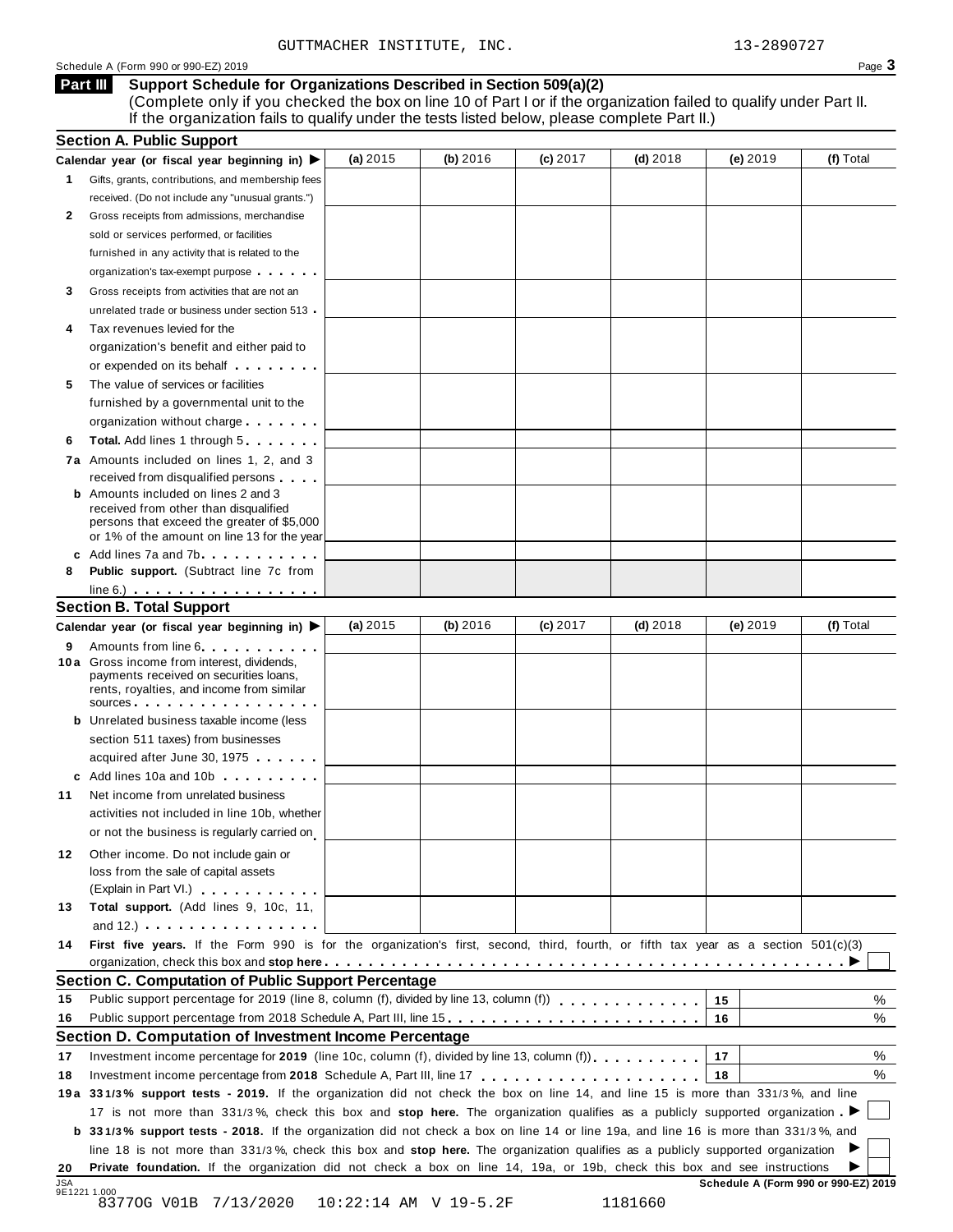**Yes No**

**2**

**3a**

**3b**

**3c**

**4a**

**4b**

**4c**

**5a**

**5b 5c**

**6**

**7**

**8**

**9a**

**9b**

**9c**

**10a**

### **Part IV Supporting Organizations**

(Complete only if you checked a box in line 12 on Part I. If you checked 12a of Part I, complete Sections A and B. If you checked 12b of Part I, complete Sections A and C. If you checked 12c of Part I, complete Sections A, D, and E. If you checked 12d of Part I, complete Sections A and D, and complete Part V.)

## **Section A. All Supporting Organizations**

- **1** Are all of the organization's supported organizations listed by name in the organization's governing documents? *If "No," describe in Part VI how the supported organizations are designated. If designated by class or purpose, describe the designation. If historic and continuing relationship, explain.* **1**
- **2** Did the organization have any supported organization that does not have an IRS determination of status under section 509(a)(1) or (2)? *If"Yes," explain in Part VI how the organization determined that the supported organization was described in section 509(a)(1) or (2).*
- **3 a** Did the organization have a supported organization described in section 501(c)(4), (5), or (6)? *If "Yes," answer (b) and (c) below.*
- **b** Did the organization confirm that each supported organization qualified under section 501(c)(4), (5), or (6) and | satisfied the public support tests under section 509(a)(2)? *If "Yes," describe in Part VI when and how the organization made the determination.*
- **c** Did the organization ensure that all support to such organizations was used exclusively for section 170(c)(2)(B) purposes? *If"Yes," explain in Part VI what controls the organization put in place to ensure such use.*
- **4 a** Was any supported organization not organized in the United States ("foreign supported organization")? *If "Yes," and if you checked 12a or 12b in Part I, answer (b) and (c) below.*
- **b** Did the organization have ultimate control and discretion in deciding whether to make grants to the foreign | supported organization? *If "Yes," describe in Part VI how the organization had such control and discretion despite being controlled or supervised by or in connection with its supported organizations.*
- **c** Did the organization support any foreign supported organization that does not have an IRS determination under sections 501(c)(3) and 509(a)(1) or (2)? *If "Yes," explain in Part VI what controls the organization used to ensure that all support to the foreign supported organization was used exclusively for section 170(c)(2)(B) purposes.*
- **5 a** Did the organization add, substitute, or remove any supported organizations during the tax year? *If "Yes,"* answer (b) and (c) below (if applicable). Also, provide detail in Part VI, including (i) the names and EIN *numbers of the supported organizations added, substituted, or removed; (ii) the reasons for each such action;* (iii) the authority under the organization's organizing document authorizing such action; and (iv) how the action *was accomplished (such as by amendment to the organizing document).*
- **b Type I or Type II only.** Was any added or substituted supported organization part of a class already designated in the organization's organizing document?
- **c Substitutions only.** Was the substitution the result of an event beyond the organization's control?
- **6** Did the organization provide support (whether in the form of grants or the provision of services or facilities) to anyone other than (i) its supported organizations, (ii) individuals that are part of the charitable class benefited by one or more of its supported organizations, or (iii) other supporting organizations that also support or benefit one or more of the filing organization's supported organizations? *If"Yes," provide detail in Part VI.*
- **7** Did the organization provide a grant, loan, compensation, or other similar payment to a substantial contributor (as defined in section 4958(c)(3)(C)), a family member of a substantial contributor, or a 35% controlled entity with regard to a substantial contributor? *If"Yes," complete Part I of Schedule L (Form 990 or 990-EZ).*
- **8** Did the organization make a loan to a disqualified person (as defined in section 4958) not described in line 7? *If "Yes," complete Part I of Schedule L (Form 990 or 990-EZ).*
- **9a** Was the organization controlled directly or indirectly at any time during the tax year by one or more | disqualified persons as defined in section 4946 (other than foundation managers and organizations described in section 509(a)(1) or (2))? *If"Yes," provide detail in Part VI.*
- **b** Did one or more disqualified persons (as defined in line 9a) hold a controlling interest in any entity in which | the supporting organization had an interest? *If"Yes," provide detail in Part VI.*
- **c** Did a disqualified person (as defined in line 9a) have an ownership interest in, or derive any personal benefit from, assets in which the supporting organization also had an interest? *If"Yes," provide detail in Part VI.*
- **10a** Was the organization subject to the excess business holdings rules of section 4943 because of section | 4943(f) (regarding certain Type II supporting organizations, and all Type III non-functionally integrated supporting organizations)? *If"Yes," answer 10b below.*
	- **b** Did the organization have any excess business holdings in the tax year? *(Use Schedule C, Form 4720, to determine whether the organization had excess business holdings.)*

**10b Schedule A (Form 990 or 990-EZ) 2019**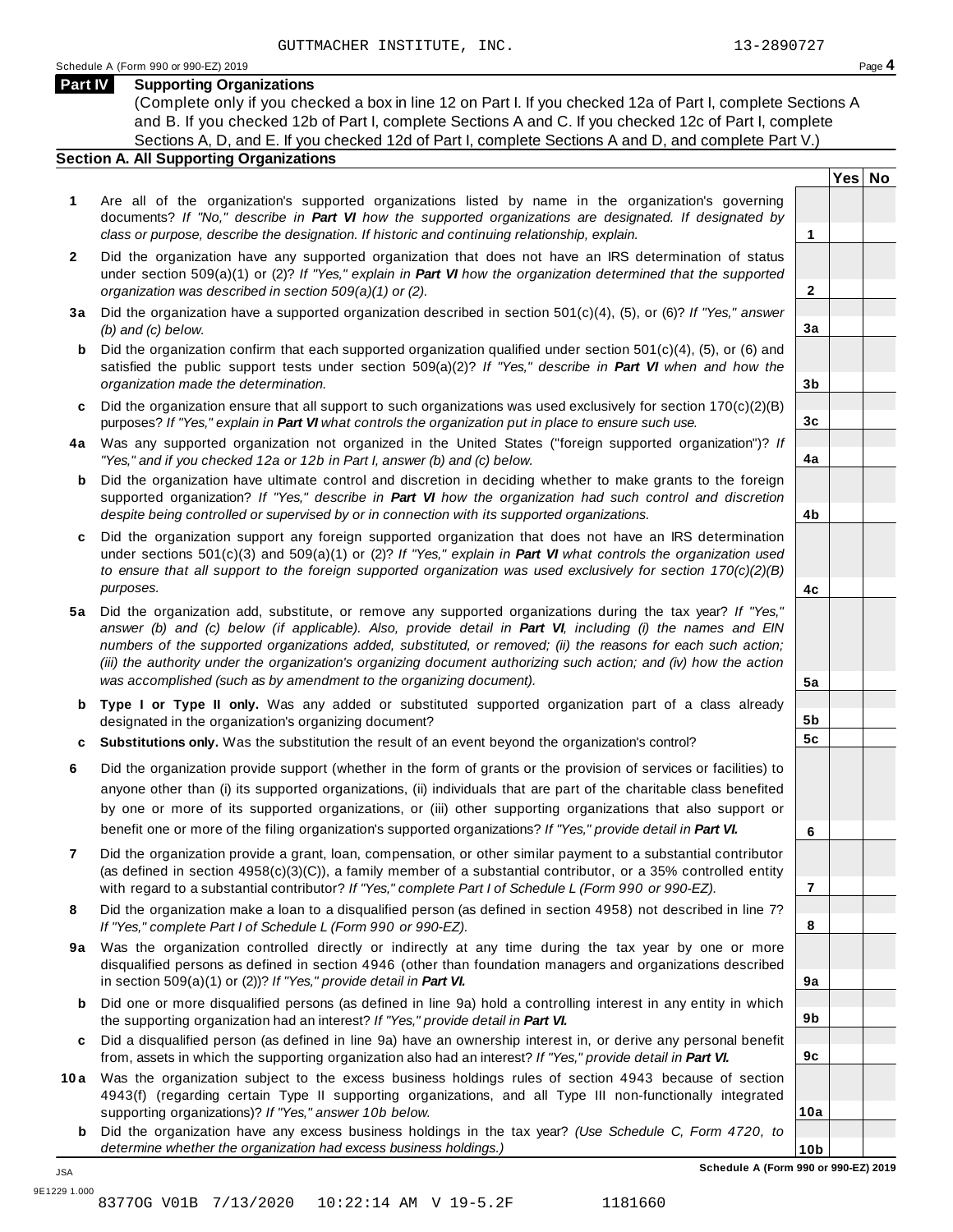|                  | Schedule A (Form 990 or 990-EZ) 2019                                                                                                                                                                                                                                                                                                                                                                                                                                                                                                                                                                                                                                         |                 |        | Page 5 |
|------------------|------------------------------------------------------------------------------------------------------------------------------------------------------------------------------------------------------------------------------------------------------------------------------------------------------------------------------------------------------------------------------------------------------------------------------------------------------------------------------------------------------------------------------------------------------------------------------------------------------------------------------------------------------------------------------|-----------------|--------|--------|
| <b>Part IV</b>   | <b>Supporting Organizations (continued)</b>                                                                                                                                                                                                                                                                                                                                                                                                                                                                                                                                                                                                                                  |                 |        |        |
|                  |                                                                                                                                                                                                                                                                                                                                                                                                                                                                                                                                                                                                                                                                              |                 | Yes No |        |
| 11               | Has the organization accepted a gift or contribution from any of the following persons?                                                                                                                                                                                                                                                                                                                                                                                                                                                                                                                                                                                      |                 |        |        |
|                  | a A person who directly or indirectly controls, either alone or together with persons described in (b) and (c)                                                                                                                                                                                                                                                                                                                                                                                                                                                                                                                                                               |                 |        |        |
|                  | below, the governing body of a supported organization?                                                                                                                                                                                                                                                                                                                                                                                                                                                                                                                                                                                                                       | 11a             |        |        |
|                  | <b>b</b> A family member of a person described in (a) above?                                                                                                                                                                                                                                                                                                                                                                                                                                                                                                                                                                                                                 | 11 <sub>b</sub> |        |        |
|                  | c A 35% controlled entity of a person described in (a) or (b) above? If "Yes" to a, b, or c, provide detail in Part VI.<br><b>Section B. Type I Supporting Organizations</b>                                                                                                                                                                                                                                                                                                                                                                                                                                                                                                 | 11c             |        |        |
|                  |                                                                                                                                                                                                                                                                                                                                                                                                                                                                                                                                                                                                                                                                              |                 | Yes No |        |
| 1                | Did the directors, trustees, or membership of one or more supported organizations have the power to<br>regularly appoint or elect at least a majority of the organization's directors or trustees at all times during the<br>tax year? If "No," describe in Part VI how the supported organization(s) effectively operated, supervised, or<br>controlled the organization's activities. If the organization had more than one supported organization,<br>describe how the powers to appoint and/or remove directors or trustees were allocated among the supported<br>organizations and what conditions or restrictions, if any, applied to such powers during the tax year. | 1               |        |        |
| 2                | Did the organization operate for the benefit of any supported organization other than the supported<br>organization(s) that operated, supervised, or controlled the supporting organization? If "Yes," explain in Part<br>VI how providing such benefit carried out the purposes of the supported organization(s) that operated,<br>supervised, or controlled the supporting organization.                                                                                                                                                                                                                                                                                   | $\mathbf{2}$    |        |        |
|                  | <b>Section C. Type II Supporting Organizations</b>                                                                                                                                                                                                                                                                                                                                                                                                                                                                                                                                                                                                                           |                 |        |        |
|                  |                                                                                                                                                                                                                                                                                                                                                                                                                                                                                                                                                                                                                                                                              |                 | Yes No |        |
| 1                | Were a majority of the organization's directors or trustees during the tax year also a majority of the directors<br>or trustees of each of the organization's supported organization(s)? If "No," describe in Part VI how control<br>or management of the supporting organization was vested in the same persons that controlled or managed<br>the supported organization(s).                                                                                                                                                                                                                                                                                                | 1               |        |        |
|                  | <b>Section D. All Type III Supporting Organizations</b>                                                                                                                                                                                                                                                                                                                                                                                                                                                                                                                                                                                                                      |                 |        |        |
|                  |                                                                                                                                                                                                                                                                                                                                                                                                                                                                                                                                                                                                                                                                              |                 | Yes No |        |
| 1                | Did the organization provide to each of its supported organizations, by the last day of the fifth month of the<br>organization's tax year, (i) a written notice describing the type and amount of support provided during the prior<br>tax year, (ii) a copy of the Form 990 that was most recently filed as of the date of notification, and (iii) copies of<br>the organization's governing documents in effect on the date of notification, to the extent not previously<br>provided?                                                                                                                                                                                     | 1               |        |        |
| 2                | Were any of the organization's officers, directors, or trustees either (i) appointed or elected by the supported<br>organization(s) or (ii) serving on the governing body of a supported organization? If "No," explain in Part VI how<br>the organization maintained a close and continuous working relationship with the supported organization(s).                                                                                                                                                                                                                                                                                                                        | $\mathbf{2}$    |        |        |
| 3                | By reason of the relationship described in (2), did the organization's supported organizations have a<br>significant voice in the organization's investment policies and in directing the use of the organization's<br>income or assets at all times during the tax year? If "Yes," describe in Part VI the role the organization's<br>supported organizations played in this regard.                                                                                                                                                                                                                                                                                        | 3               |        |        |
|                  | Section E. Type III Functionally Integrated Supporting Organizations                                                                                                                                                                                                                                                                                                                                                                                                                                                                                                                                                                                                         |                 |        |        |
| 1<br>a<br>b<br>C | Check the box next to the method that the organization used to satisfy the Integral Part Test during the year (see instructions).<br>The organization satisfied the Activities Test. Complete line 2 below.<br>The organization is the parent of each of its supported organizations. Complete line 3 below.<br>The organization supported a governmental entity. Describe in Part VI how you supported a government entity (see instructions).                                                                                                                                                                                                                              |                 |        |        |
| 2                | Activities Test. Answer (a) and (b) below.                                                                                                                                                                                                                                                                                                                                                                                                                                                                                                                                                                                                                                   |                 | Yes No |        |
| a                | Did substantially all of the organization's activities during the tax year directly further the exempt purposes of<br>the supported organization(s) to which the organization was responsive? If "Yes," then in Part VI identify<br>those supported organizations and explain how these activities directly furthered their exempt purposes,<br>how the organization was responsive to those supported organizations, and how the organization determined                                                                                                                                                                                                                    |                 |        |        |
|                  | that these activities constituted substantially all of its activities.                                                                                                                                                                                                                                                                                                                                                                                                                                                                                                                                                                                                       | 2a              |        |        |
| b                | Did the activities described in (a) constitute activities that, but for the organization's involvement, one or more<br>of the organization's supported organization(s) would have been engaged in? If "Yes," explain in Part VI the<br>reasons for the organization's position that its supported organization(s) would have engaged in these<br>activities but for the organization's involvement.                                                                                                                                                                                                                                                                          | 2 <sub>b</sub>  |        |        |
|                  | Parent of Supported Organizations. Answer (a) and (b) below.                                                                                                                                                                                                                                                                                                                                                                                                                                                                                                                                                                                                                 |                 |        |        |
| 3<br>a           | Did the organization have the power to regularly appoint or elect a majority of the officers, directors, or<br>trustees of each of the supported organizations? Provide details in Part VI.                                                                                                                                                                                                                                                                                                                                                                                                                                                                                  | 3a              |        |        |
|                  |                                                                                                                                                                                                                                                                                                                                                                                                                                                                                                                                                                                                                                                                              |                 |        |        |

**b** Did the organization exercise a substantial degree of direction over the policies, programs, and activities of each of its supported organizations? *If"Yes," describe in Part VI the role played by the organization in this regard.*

**3b Schedule A (Form 990 or 990-EZ) 2019**

JSA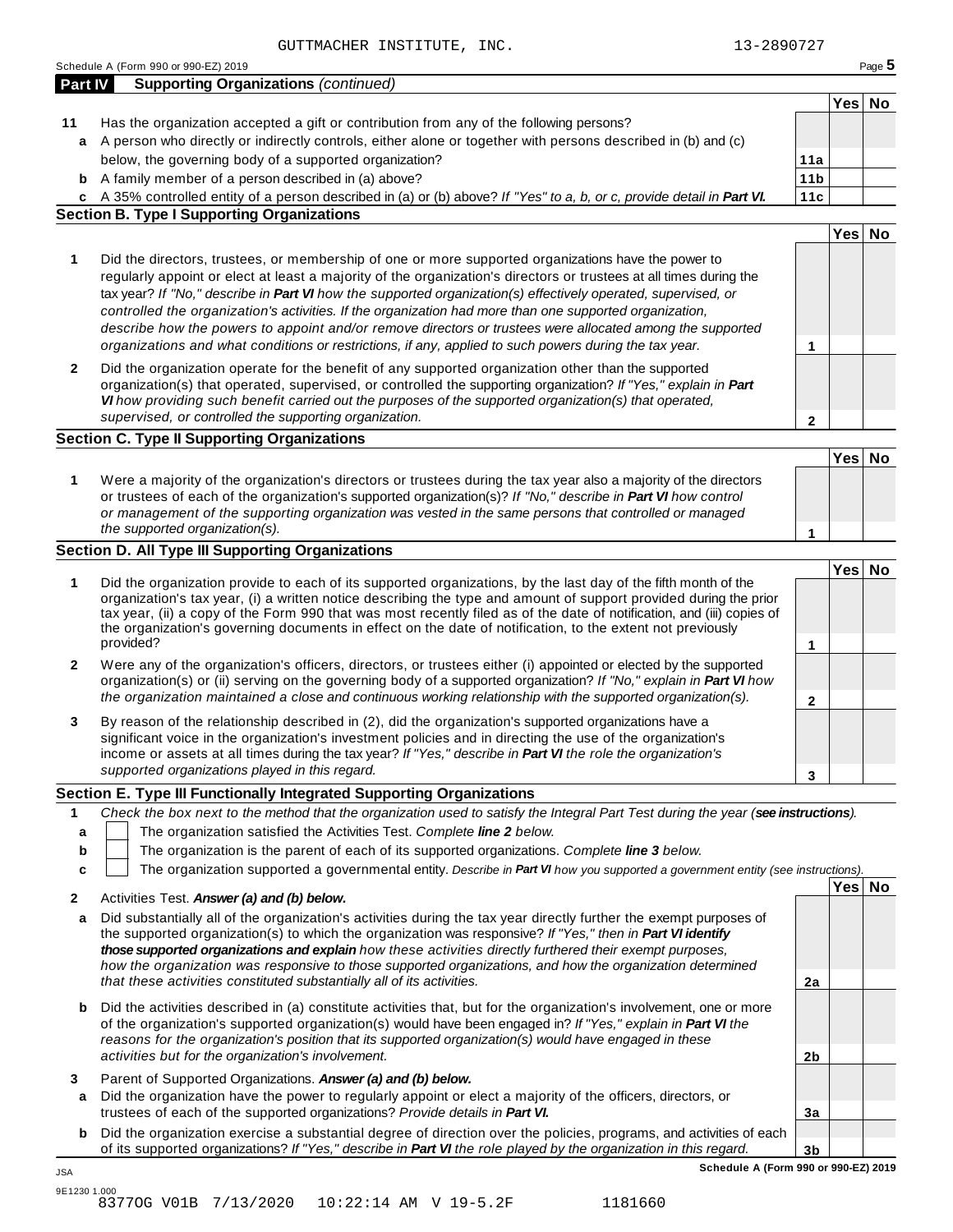| Schedule A (Form 990 or 990-EZ) 2019                                                                                                                                                                             |                         |                | Page $6$                       |
|------------------------------------------------------------------------------------------------------------------------------------------------------------------------------------------------------------------|-------------------------|----------------|--------------------------------|
| Type III Non-Functionally Integrated 509(a)(3) Supporting Organizations<br>Part V                                                                                                                                |                         |                |                                |
| $\mathbf 1$<br>Check here if the organization satisfied the Integral Part Test as a qualifying trust on Nov. 20, 1970 (explain in Part VI). See                                                                  |                         |                |                                |
| instructions. All other Type III non-functionally integrated supporting organizations must complete Sections A through E.                                                                                        |                         |                |                                |
| Section A - Adjusted Net Income                                                                                                                                                                                  |                         | (A) Prior Year | (B) Current Year<br>(optional) |
| 1 Net short-term capital gain                                                                                                                                                                                    | $\mathbf{1}$            |                |                                |
| 2 Recoveries of prior-year distributions                                                                                                                                                                         | $\mathbf{2}$            |                |                                |
| 3 Other gross income (see instructions)                                                                                                                                                                          | 3                       |                |                                |
| 4 Add lines 1 through 3.                                                                                                                                                                                         | 4                       |                |                                |
| 5 Depreciation and depletion                                                                                                                                                                                     | 5                       |                |                                |
| 6 Portion of operating expenses paid or incurred for production or<br>collection of gross income or for management, conservation, or<br>maintenance of property held for production of income (see instructions) | 6                       |                |                                |
| 7 Other expenses (see instructions)                                                                                                                                                                              | $\overline{7}$          |                |                                |
| 8 Adjusted Net Income (subtract lines 5, 6, and 7 from line 4)                                                                                                                                                   | 8                       |                |                                |
| <b>Section B - Minimum Asset Amount</b>                                                                                                                                                                          |                         | (A) Prior Year | (B) Current Year<br>(optional) |
| 1 Aggregate fair market value of all non-exempt-use assets (see                                                                                                                                                  |                         |                |                                |
| instructions for short tax year or assets held for part of year):                                                                                                                                                |                         |                |                                |
| a Average monthly value of securities                                                                                                                                                                            | 1a                      |                |                                |
| <b>b</b> Average monthly cash balances                                                                                                                                                                           | 1 <sub>b</sub>          |                |                                |
| c Fair market value of other non-exempt-use assets                                                                                                                                                               | 1 <sub>c</sub>          |                |                                |
| d Total (add lines 1a, 1b, and 1c)                                                                                                                                                                               | 1d                      |                |                                |
| e Discount claimed for blockage or other                                                                                                                                                                         |                         |                |                                |
| factors (explain in detail in Part VI):                                                                                                                                                                          |                         |                |                                |
| 2 Acquisition indebtedness applicable to non-exempt-use assets                                                                                                                                                   | $\overline{2}$          |                |                                |
| 3 Subtract line 2 from line 1d.                                                                                                                                                                                  | 3                       |                |                                |
| 4 Cash deemed held for exempt use. Enter 1-1/2% of line 3 (for greater amount,<br>see instructions).                                                                                                             | 4                       |                |                                |
| 5 Net value of non-exempt-use assets (subtract line 4 from line 3)                                                                                                                                               | $\overline{\mathbf{5}}$ |                |                                |
| 6 Multiply line 5 by .035.                                                                                                                                                                                       | $6\phantom{1}$          |                |                                |
| 7 Recoveries of prior-year distributions                                                                                                                                                                         | 7                       |                |                                |
| 8 Minimum Asset Amount (add line 7 to line 6)                                                                                                                                                                    | 8                       |                |                                |
| <b>Section C - Distributable Amount</b>                                                                                                                                                                          |                         |                | <b>Current Year</b>            |
| 1 Adjusted net income for prior year (from Section A, line 8, Column A)                                                                                                                                          | $\mathbf{1}$            |                |                                |
| 2 Enter 85% of line 1.                                                                                                                                                                                           | $\mathbf{2}$            |                |                                |
| 3 Minimum asset amount for prior year (from Section B, line 8, Column A)                                                                                                                                         | 3                       |                |                                |
| 4 Enter greater of line 2 or line 3.                                                                                                                                                                             | $\overline{\mathbf{4}}$ |                |                                |
| 5 Income tax imposed in prior year                                                                                                                                                                               | 5                       |                |                                |
| 6 Distributable Amount. Subtract line 5 from line 4, unless subject to                                                                                                                                           |                         |                |                                |

emergency temporary reduction (see instructions).

**7 Check here if the current year is the organization's first as a non-functionally integrated Type III supporting organization (see** instructions).

**Schedule A (Form 990 or 990-EZ) 2019**

**6**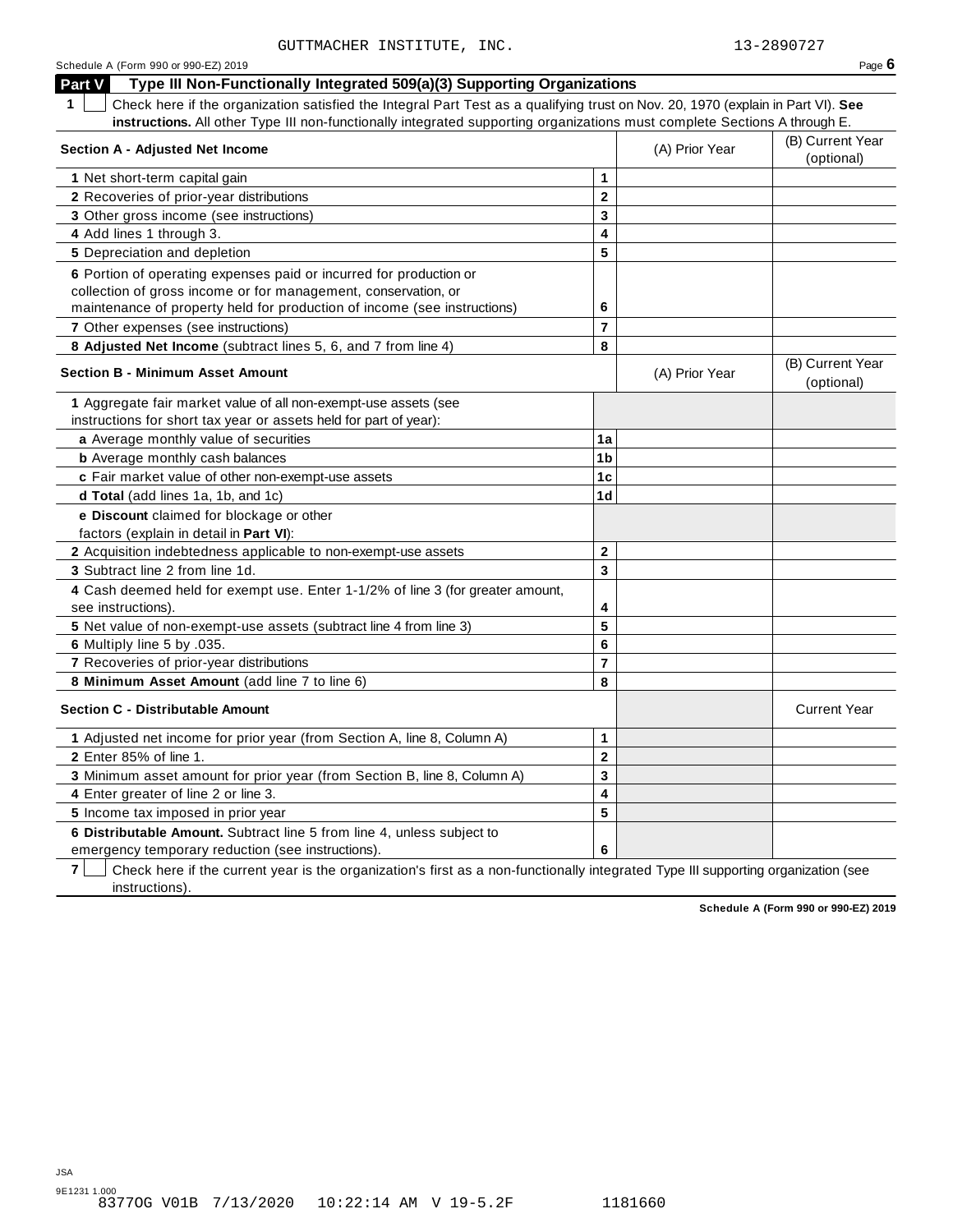|                    | Schedule A (Form 990 or 990-EZ) 2019                                                                                                                          |                                    |                                               | Page 7                                           |
|--------------------|---------------------------------------------------------------------------------------------------------------------------------------------------------------|------------------------------------|-----------------------------------------------|--------------------------------------------------|
| <b>Part V</b>      | Type III Non-Functionally Integrated 509(a)(3) Supporting Organizations (continued)<br><b>Section D - Distributions</b>                                       |                                    |                                               | <b>Current Year</b>                              |
|                    |                                                                                                                                                               |                                    |                                               |                                                  |
| 1.<br>$\mathbf{2}$ | Amounts paid to supported organizations to accomplish exempt purposes<br>Amounts paid to perform activity that directly furthers exempt purposes of supported |                                    |                                               |                                                  |
|                    | organizations, in excess of income from activity                                                                                                              |                                    |                                               |                                                  |
|                    |                                                                                                                                                               |                                    |                                               |                                                  |
| 3<br>4             | Administrative expenses paid to accomplish exempt purposes of supported organizations<br>Amounts paid to acquire exempt-use assets                            |                                    |                                               |                                                  |
| 5                  | Qualified set-aside amounts (prior IRS approval required)                                                                                                     |                                    |                                               |                                                  |
| 6                  | Other distributions (describe in Part VI). See instructions.                                                                                                  |                                    |                                               |                                                  |
|                    |                                                                                                                                                               |                                    |                                               |                                                  |
| 7                  | Total annual distributions. Add lines 1 through 6.<br>Distributions to attentive supported organizations to which the organization is responsive              |                                    |                                               |                                                  |
| 8                  | (provide details in Part VI). See instructions.                                                                                                               |                                    |                                               |                                                  |
|                    |                                                                                                                                                               |                                    |                                               |                                                  |
| 9                  | Distributable amount for 2019 from Section C, line 6                                                                                                          |                                    |                                               |                                                  |
| 10                 | Line 8 amount divided by line 9 amount                                                                                                                        |                                    |                                               |                                                  |
|                    | <b>Section E - Distribution Allocations (see instructions)</b>                                                                                                | (i)<br><b>Excess Distributions</b> | (ii)<br><b>Underdistributions</b><br>Pre-2019 | (iii)<br><b>Distributable</b><br>Amount for 2019 |
| 1                  | Distributable amount for 2019 from Section C, line 6                                                                                                          |                                    |                                               |                                                  |
| $\mathbf{2}$       | Underdistributions, if any, for years prior to 2019                                                                                                           |                                    |                                               |                                                  |
|                    | (reasonable cause required - explain in Part VI). See                                                                                                         |                                    |                                               |                                                  |
|                    | instructions.                                                                                                                                                 |                                    |                                               |                                                  |
| 3                  | Excess distributions carryover, if any, to 2019                                                                                                               |                                    |                                               |                                                  |
| a                  | From 2014 <b></b>                                                                                                                                             |                                    |                                               |                                                  |
| b                  | From 2015 $\frac{1}{2}$                                                                                                                                       |                                    |                                               |                                                  |
| c                  | From 2016 $\frac{1}{2}$                                                                                                                                       |                                    |                                               |                                                  |
| d                  | From 2017                                                                                                                                                     |                                    |                                               |                                                  |
| е                  | From 2018 <b>Figure 1.1</b>                                                                                                                                   |                                    |                                               |                                                  |
| f                  | Total of lines 3a through e                                                                                                                                   |                                    |                                               |                                                  |
| g                  | Applied to underdistributions of prior years                                                                                                                  |                                    |                                               |                                                  |
| h                  | Applied to 2019 distributable amount                                                                                                                          |                                    |                                               |                                                  |
| j.                 | Carryover from 2014 not applied (see instructions)                                                                                                            |                                    |                                               |                                                  |
|                    | Remainder. Subtract lines 3g, 3h, and 3i from 3f.                                                                                                             |                                    |                                               |                                                  |
| 4                  | Distributions for 2019 from                                                                                                                                   |                                    |                                               |                                                  |
|                    | Section D, line 7:<br>\$                                                                                                                                      |                                    |                                               |                                                  |
| a                  | Applied to underdistributions of prior years                                                                                                                  |                                    |                                               |                                                  |
| b                  | Applied to 2019 distributable amount                                                                                                                          |                                    |                                               |                                                  |
| c                  | Remainder. Subtract lines 4a and 4b from 4.                                                                                                                   |                                    |                                               |                                                  |
| 5                  | Remaining underdistributions for years prior to 2019, if                                                                                                      |                                    |                                               |                                                  |
|                    | any. Subtract lines 3g and 4a from line 2. For result                                                                                                         |                                    |                                               |                                                  |
|                    | greater than zero, explain in Part VI. See instructions.                                                                                                      |                                    |                                               |                                                  |
| 6                  | Remaining underdistributions for 2019. Subtract lines 3h                                                                                                      |                                    |                                               |                                                  |
|                    | and 4b from line 1. For result greater than zero, explain in                                                                                                  |                                    |                                               |                                                  |
|                    | Part VI. See instructions.                                                                                                                                    |                                    |                                               |                                                  |
| 7                  | Excess distributions carryover to 2020. Add lines 3j                                                                                                          |                                    |                                               |                                                  |
|                    | and 4c.                                                                                                                                                       |                                    |                                               |                                                  |
| 8                  | Breakdown of line 7:                                                                                                                                          |                                    |                                               |                                                  |
| a                  | Excess from 2015                                                                                                                                              |                                    |                                               |                                                  |
| b                  | Excess from 2016                                                                                                                                              |                                    |                                               |                                                  |
| c                  | Excess from 2017                                                                                                                                              |                                    |                                               |                                                  |
| d                  | Excess from 2018                                                                                                                                              |                                    |                                               |                                                  |
| е                  | Excess from 2019                                                                                                                                              |                                    |                                               |                                                  |
|                    |                                                                                                                                                               |                                    |                                               | <b>Cohodule A (Form 000 or 000 EZ) 2010</b>      |

**Schedule A (Form 990 or 990-EZ) 2019**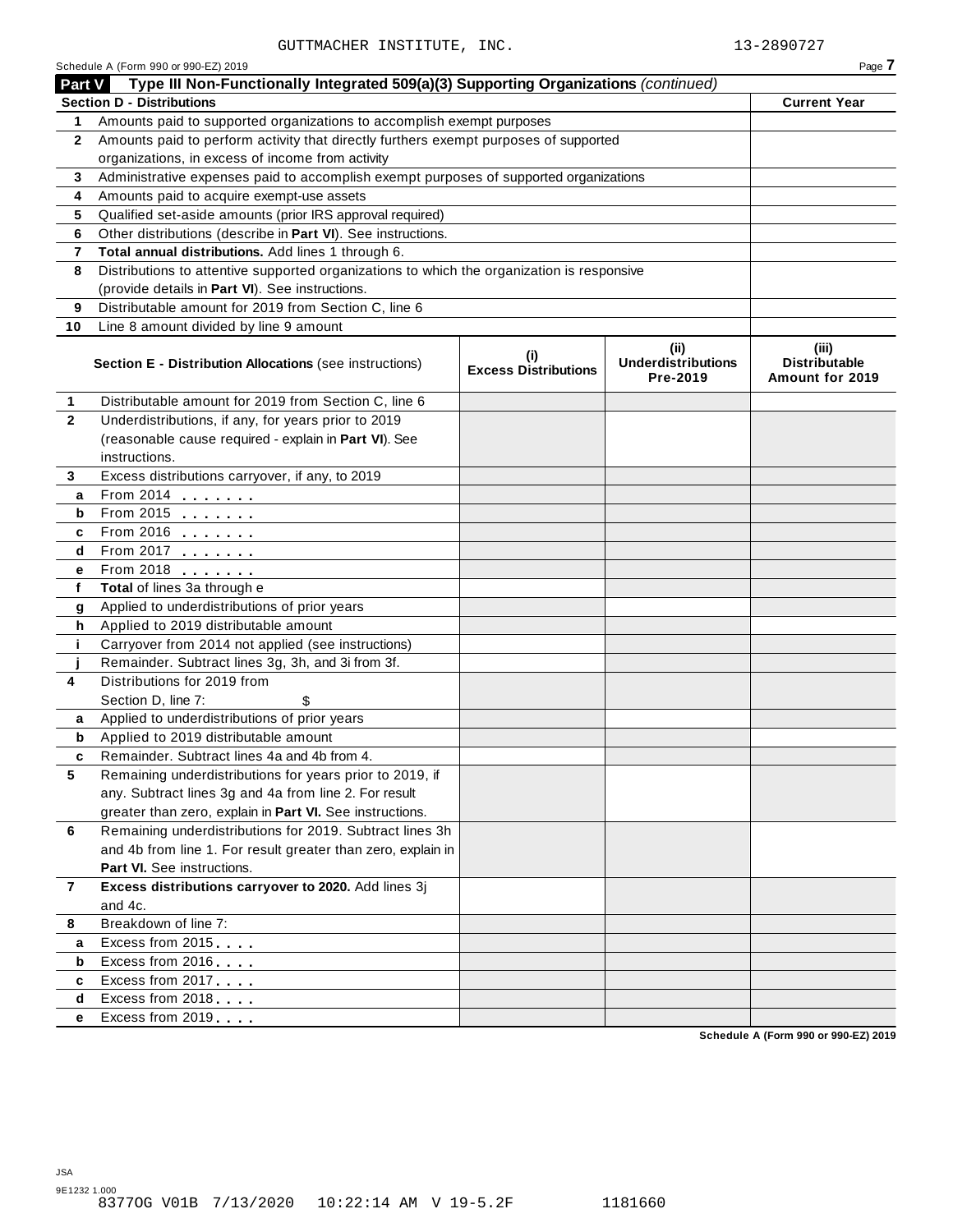## <span id="page-25-0"></span>Schedule <sup>A</sup> (Form <sup>990</sup> or 990-EZ) <sup>2019</sup> Page **8**

**Supplemental Information.** Provide the explanations required by Part II, line 10; Part II, line 17a or 17b; Part **Part VI** III, line 12; Part IV, Section A, lines 1, 2, 3b, 3c, 4b, 4c, 5a, 6, 9a, 9b, 9c, 11a, 11b, and 11c; Part IV, Section B, lines 1 and 2; Part IV, Section C, line 1; Part IV, Section D, lines 2 and 3; Part IV, Section E, lines 1c, 2a, 2b, 3a and 3b; Part V, line 1; Part V, Section B, line 1e; Part V, Section D, lines 5, 6, and 8; and Part V, Section E, lines 2, 5, and 6. Also complete this part for any additional information. (See instructions.)

| SCHEDULE A, PART II - OTHER INCOME |          |         |         |         | ATTACHMENT |          |
|------------------------------------|----------|---------|---------|---------|------------|----------|
|                                    |          |         |         |         |            |          |
| DESCRIPTION                        | 2015     | 2016    | 2017    | 2018    | 2019       | TOTAL    |
| OTHER                              | 153,669. | 10,943. | 47,811. | 25,996. | 207,690.   | 446,109. |
| TOTALS                             | 153,669. | 10,943. | 47,811. | 25,996. | 207,690.   | 446,109. |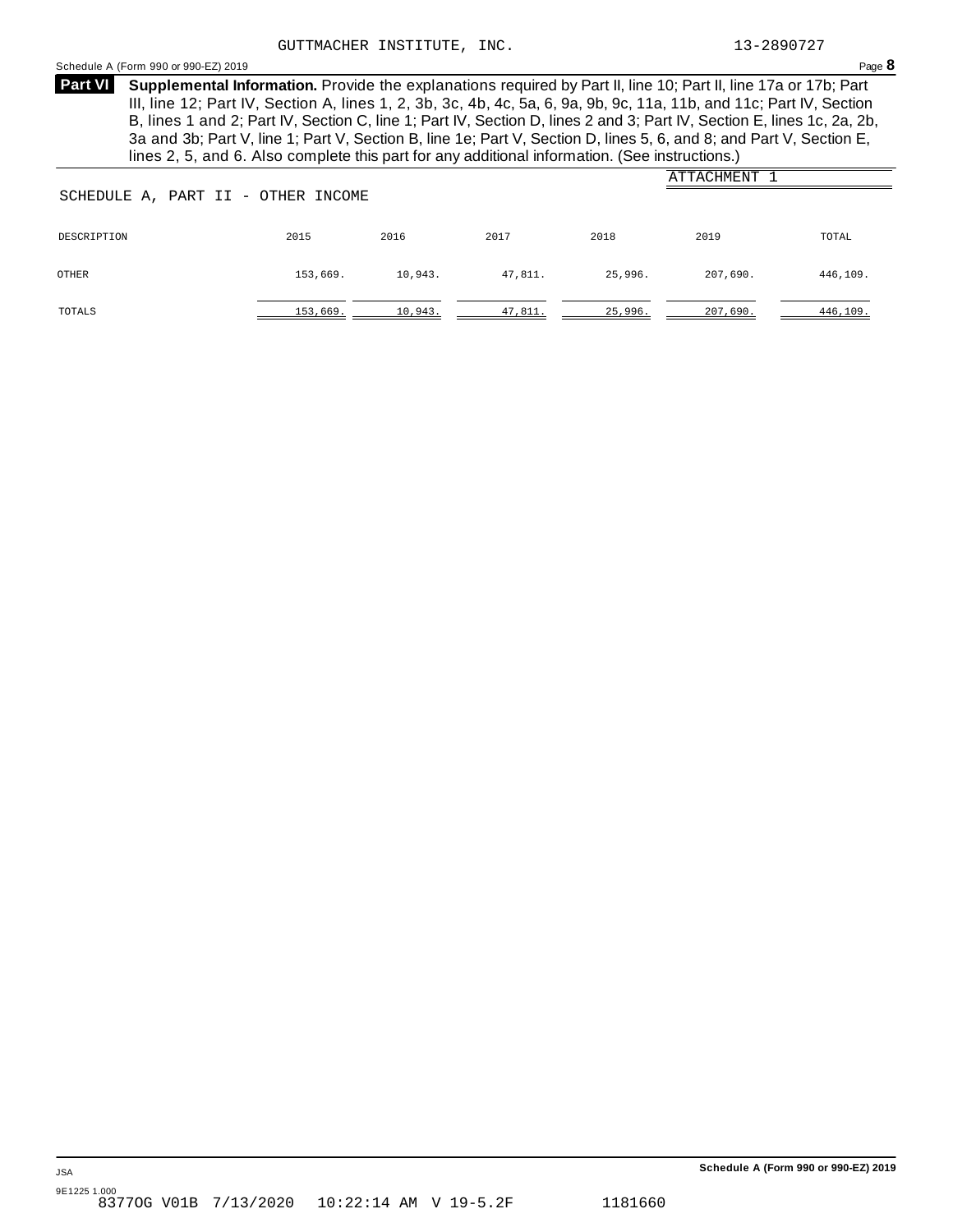|  | (Form 990, 990-EZ, |                            |
|--|--------------------|----------------------------|
|  | or 990-PF)         |                            |
|  |                    | Department of the Treasury |

# Internal Revenue Service

GUTTMACHER INSTITUTE, INC.

# **Schedule B chedule of Contributors**

(Porm 990, Form 990, Form 990-EZ, or Form 990-PF.<br>Department of the Treasury → Attach to Form 990, Form 990-EZ, or Form 990-PF.<br>Internal Revenue Service → → Go to www.irs.gov/Form990 for the latest information.<br>Name of th

2019

13-2890727

| Organization type (check one): |  |
|--------------------------------|--|

| Filers of:         | Section:                                                                    |
|--------------------|-----------------------------------------------------------------------------|
| Form 990 or 990-EZ | $\vert X \vert$<br>501(c)(3) (enter number) organization                    |
|                    | $4947(a)(1)$ nonexempt charitable trust not treated as a private foundation |
|                    | 527 political organization                                                  |
| Form 990-PF        | 501(c)(3) exempt private foundation                                         |
|                    | 4947(a)(1) nonexempt charitable trust treated as a private foundation       |
|                    | $501(c)(3)$ taxable private foundation                                      |

Check if your organization is covered by the **General Rule** or a **Special Rule.**

**Note:** Only a section 501(c)(7), (8), or (10) organization can check boxes for both the General Rule and a Special Rule. See instructions.

### **General Rule**

For an organization filing Form 990, 990-EZ, or 990-PF that received, during the year, contributions totaling \$5,000 or more (in money or property) from any one contributor. Complete Parts I and II. See instructions for determining a contributor's total contributions.

### **Special Rules**

 $\text{X}$  For an organization described in section 501(c)(3) filing Form 990 or 990-EZ that met the 33 1/3% support test of the regulations under sections 509(a)(1) and 170(b)(1)(A)(vi), that checked Schedule A (Form 990 or 990-EZ), Part II, line 13, 16a, or 16b, and that received from any one contributor, during the year, total contributions of the greater of **(1)** \$5,000; or **(2)** 2% of the amount on (i) Form 990, Part VIII, line 1h; or (ii) Form 990-EZ, line 1. Complete Parts I and II.

For an organization described in section 501(c)(7), (8), or (10) filing Form 990 or 990-EZ that received from any one contributor, during the year, total contributions of more than \$1,000 *exclusively* for religious, charitable, scientific, literary, or educational purposes, or for the prevention of cruelty to children or animals. Complete Parts I, II, and III.

For an organization described in section 501(c)(7), (8), or (10) filing Form 990 or 990-EZ that received from any one contributor, during the year, contributions *exclusively* for religious, charitable, etc., purposes, but no such contributions totaled more than \$1,000. If this box is checked, enter here the total contributions that were received during the year for an *exclusively* religious, charitable, etc., purpose. Don't complete any of the parts unless the **General Rule** applies to this organization because it received *nonexclusively* religious, charitable, etc., contributions totaling \$5,000 or more during the year m m m m m m m m m m m m m m m m m m m m m m m m m m m m m m m I \$

**Caution:** An organization that isn't covered by the General Rule and/or the Special Rules doesn't file Schedule B (Form 990, 990-EZ, or 990-PF), but it **must** answer "No" on Part IV, line 2, of its Form 990; or check the box on line H of its Form 990-EZ or on its Form 990-PF, Part I, line 2, to certify that it doesn't meet the filing requirements of Schedule B (Form 990, 990-EZ, or 990-PF).

For Paperwork Reduction Act Notice, see the instructions for Form 990, 990-EZ, or 990-PF. Schedule B (Form 990, 990-EZ, or 990-PF) (2019)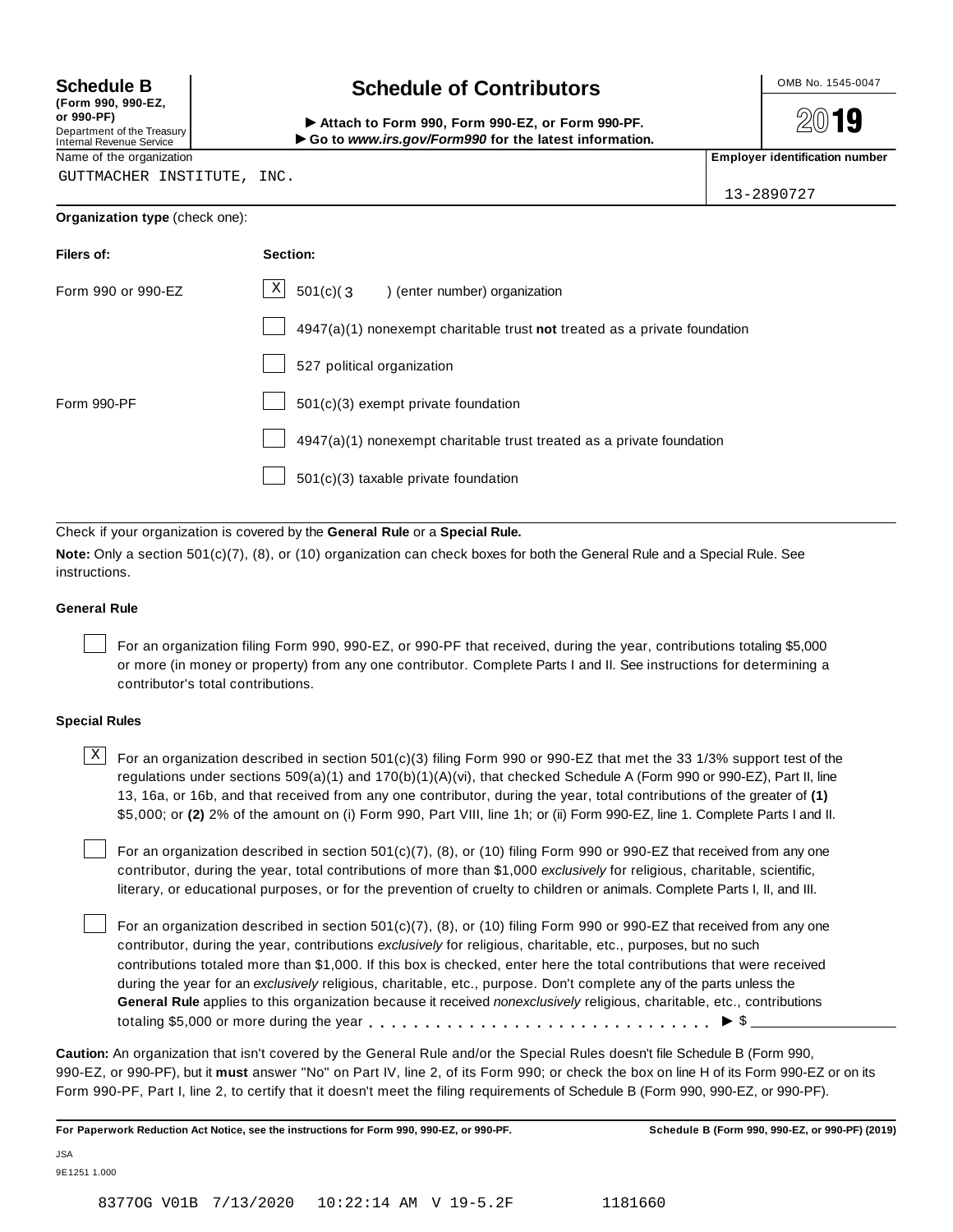13-2890727

| Part I     | <b>Contributors</b> (see instructions). Use duplicate copies of Part I if additional space is needed. |                                   |                                                                                                             |
|------------|-------------------------------------------------------------------------------------------------------|-----------------------------------|-------------------------------------------------------------------------------------------------------------|
| (a)<br>No. | (b)<br>Name, address, and ZIP + 4                                                                     | (c)<br><b>Total contributions</b> | (d)<br>Type of contribution                                                                                 |
| 1          | Anonymous                                                                                             | 6,905,986.<br>\$                  | Χ<br>Person<br>Payroll<br>$\mathbf X$<br><b>Noncash</b><br>(Complete Part II for<br>noncash contributions.) |
| (a)<br>No. | (b)<br>Name, address, and ZIP + 4                                                                     | (c)<br><b>Total contributions</b> | (d)<br>Type of contribution                                                                                 |
| 2          | BILL & MELINDA GATES FOUNDATION<br>500 FIFTH AVENUE NORTH<br>SEATTLE, WA<br>98109                     | 1,375,000.<br>\$                  | Х<br>Person<br>Payroll<br><b>Noncash</b><br>(Complete Part II for<br>noncash contributions.)                |
| (a)<br>No. | (b)<br>Name, address, and ZIP + 4                                                                     | (c)<br><b>Total contributions</b> | (d)<br>Type of contribution                                                                                 |
| 3          | US DEPARTMENT OF HEALTH & HUMAN SERVICES<br>PO BOX 3006<br>20847<br>ROCKVILLE, MD                     | 1,010,820.<br>\$                  | Х<br>Person<br>Payroll<br><b>Noncash</b><br>(Complete Part II for<br>noncash contributions.)                |
| (a)<br>No. | (b)<br>Name, address, and ZIP + 4                                                                     | (c)<br><b>Total contributions</b> | (d)<br>Type of contribution                                                                                 |
| 4          | WELLSPRING PHILANTHROPHIC FUND<br>1441 BROADWAY<br>10022<br>NEW YORK, NY                              | 1,000,000.<br>\$                  | Х<br>Person<br>Payroll<br><b>Noncash</b><br>(Complete Part II for<br>noncash contributions.)                |
| (a)<br>No. | (b)<br>Name, address, and ZIP + 4                                                                     | (c)<br><b>Total contributions</b> | (d)<br>Type of contribution                                                                                 |
| 5          | LAURA AND JOHN ARNOLD<br>1717 WEST LOOP SOUTH SUITE 1800<br>77027<br>HOUSTON, TX                      | 1,000,000.<br>\$                  | X<br>Person<br>Payroll<br>Noncash<br>(Complete Part II for<br>noncash contributions.)                       |
| (a)<br>No. | (b)<br>Name, address, and ZIP + 4                                                                     | (c)<br><b>Total contributions</b> | (d)<br>Type of contribution                                                                                 |
| 6          | THE DAVID AND LUCILE PACKARD FOUNDATION<br>343 SECOND STREET<br>94022<br>LOS ALTOS, CA                | 805,000.<br>\$                    | Χ<br>Person<br>Payroll<br>Noncash<br>(Complete Part II for<br>noncash contributions.)                       |

**Schedule B (Form 990, 990-EZ, or 990-PF) (2019)** JSA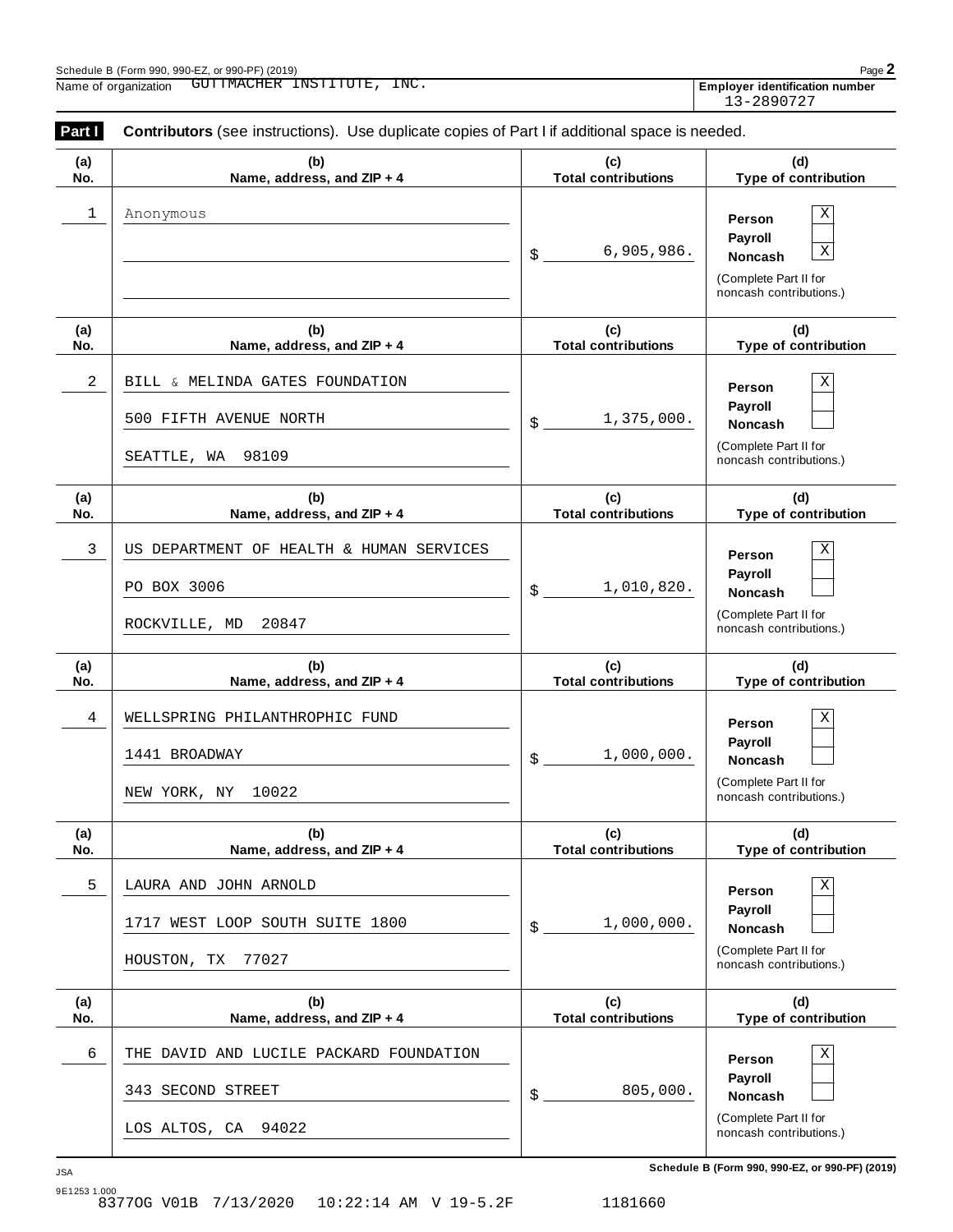| Schedule B (Form 990, 990-EZ, or 990-PF) (2019) |                                  |      | $Page$ .                                   |  |
|-------------------------------------------------|----------------------------------|------|--------------------------------------------|--|
| Name of<br>i organization                       | GUTTMACHER<br>ת ידודי ד<br>[NST] | INC. | r identification number<br><b>Employer</b> |  |

| (a) | (b)                        | (c)                        | (d)                                              |
|-----|----------------------------|----------------------------|--------------------------------------------------|
| No. | Name, address, and ZIP + 4 | <b>Total contributions</b> | Type of contribution                             |
| 7   | Anonymous                  |                            | Χ                                                |
|     |                            |                            | Person                                           |
|     |                            | 800,000.                   | Payroll                                          |
|     |                            | \$                         | Noncash                                          |
|     |                            |                            | (Complete Part II for                            |
|     |                            |                            | noncash contributions.)                          |
| (a) | (b)                        | (c)                        | (d)                                              |
| No. | Name, address, and ZIP + 4 | <b>Total contributions</b> | Type of contribution                             |
|     |                            |                            | Person                                           |
|     |                            |                            | Payroll                                          |
|     |                            | \$                         | Noncash                                          |
|     |                            |                            |                                                  |
|     |                            |                            | (Complete Part II for<br>noncash contributions.) |
| (a) | (b)                        | (c)                        | (d)                                              |
| No. | Name, address, and ZIP + 4 | <b>Total contributions</b> | Type of contribution                             |
|     |                            |                            | Person                                           |
|     |                            |                            | Payroll                                          |
|     |                            | \$                         | Noncash                                          |
|     |                            |                            |                                                  |
|     |                            |                            | (Complete Part II for<br>noncash contributions.) |
| (a) | (b)                        | (c)                        | (d)                                              |
| No. | Name, address, and ZIP + 4 | <b>Total contributions</b> | Type of contribution                             |
|     |                            |                            | Person                                           |
|     |                            |                            | Payroll                                          |
|     |                            | \$                         |                                                  |
|     |                            |                            | Noncash                                          |
|     |                            |                            | (Complete Part II for                            |
|     |                            |                            | noncash contributions.)                          |
| (a) | (b)                        | (c)                        | (d)                                              |
| No. | Name, address, and ZIP + 4 | <b>Total contributions</b> | Type of contribution                             |
|     |                            |                            |                                                  |
|     |                            |                            | Person                                           |
|     |                            |                            | Payroll                                          |
|     |                            | \$                         | Noncash                                          |
|     |                            |                            | (Complete Part II for                            |
|     |                            |                            | noncash contributions.)                          |
| (a) | (b)                        | (c)                        | (d)                                              |
| No. | Name, address, and ZIP + 4 | <b>Total contributions</b> | Type of contribution                             |
|     |                            |                            | Person                                           |
|     |                            |                            | Payroll                                          |
|     |                            | \$                         | Noncash                                          |
|     |                            |                            |                                                  |
|     |                            |                            | (Complete Part II for                            |
|     |                            |                            | noncash contributions.)                          |
|     |                            |                            |                                                  |

**Schedule B (Form 990, 990-EZ, or 990-PF) (2019)** JSA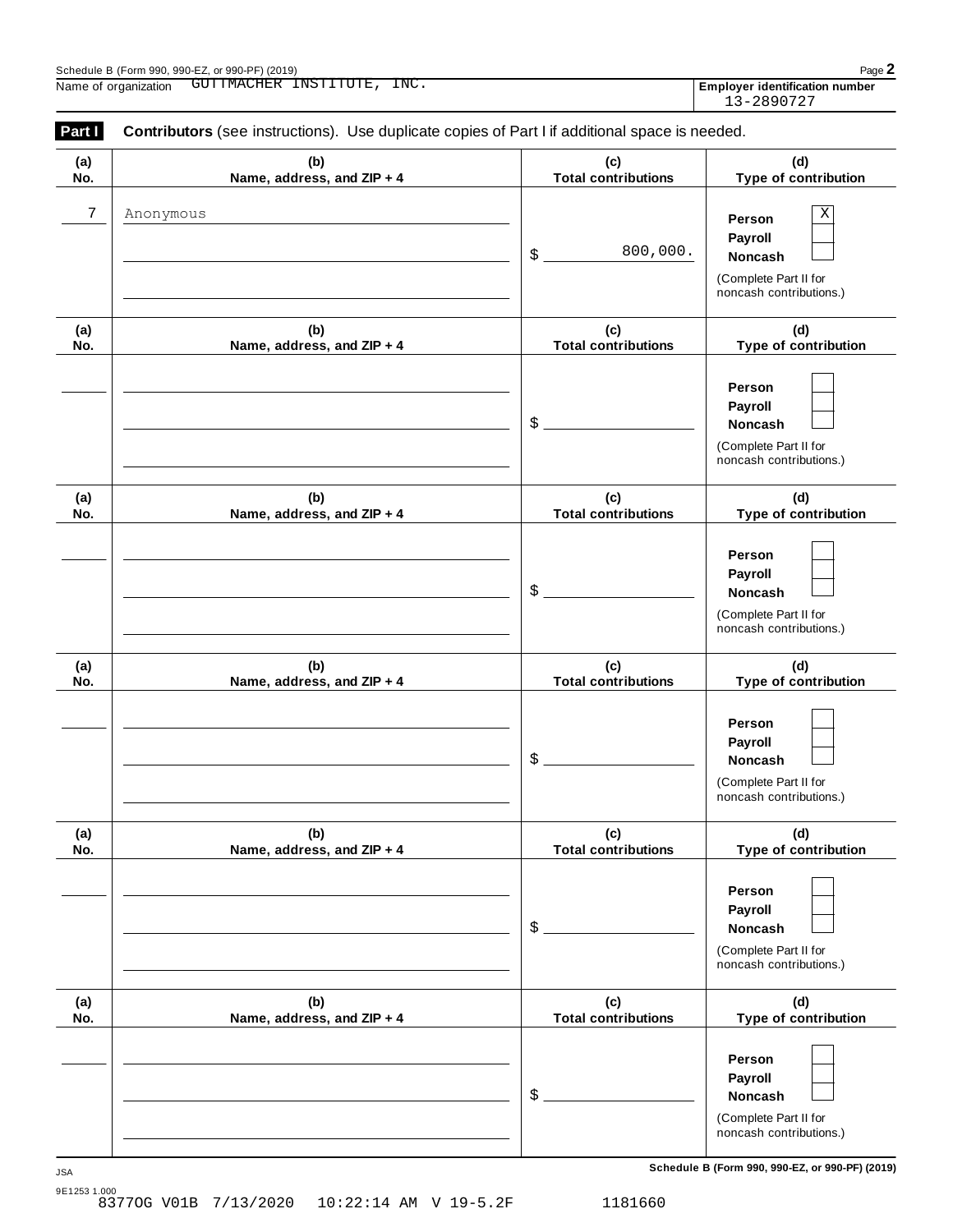|                      | نة Page<br>Schedule B (Form 990, 990-EZ, or 990-PF) (2019) |  |  |                                       |  |  |
|----------------------|------------------------------------------------------------|--|--|---------------------------------------|--|--|
| Name of organization | GUTTMACHER INSTITUTE, INC.                                 |  |  | <b>Employer identification number</b> |  |  |
|                      |                                                            |  |  | 13-2890727                            |  |  |

| Part II                   | Noncash Property (see instructions). Use duplicate copies of Part II if additional space is needed. |                                                 |                      |
|---------------------------|-----------------------------------------------------------------------------------------------------|-------------------------------------------------|----------------------|
| (a) No.<br>from<br>Part I | (b)<br>Description of noncash property given                                                        | (c)<br>FMV (or estimate)<br>(See instructions.) | (d)<br>Date received |
|                           | <b>STOCK</b>                                                                                        |                                                 |                      |
| 1                         |                                                                                                     |                                                 |                      |
|                           |                                                                                                     | 4, 416, 814.<br>\$                              | 02/01/2019           |
| (a) No.<br>from<br>Part I | (b)<br>Description of noncash property given                                                        | (c)<br>FMV (or estimate)<br>(See instructions.) | (d)<br>Date received |
|                           |                                                                                                     | $$$ .                                           |                      |
| (a) No.<br>from<br>Part I | (b)<br>Description of noncash property given                                                        | (c)<br>FMV (or estimate)<br>(See instructions.) | (d)<br>Date received |
|                           |                                                                                                     | \$.                                             |                      |
| (a) No.<br>from<br>Part I | (b)<br>Description of noncash property given                                                        | (c)<br>FMV (or estimate)<br>(See instructions.) | (d)<br>Date received |
|                           |                                                                                                     | \$                                              |                      |
| (a) No.<br>from<br>Part I | (b)<br>Description of noncash property given                                                        | (c)<br>FMV (or estimate)<br>(See instructions.) | (d)<br>Date received |
|                           |                                                                                                     |                                                 |                      |
|                           |                                                                                                     | \$                                              |                      |
| (a) No.<br>from<br>Part I | (b)<br>Description of noncash property given                                                        | (c)<br>FMV (or estimate)<br>(See instructions.) | (d)<br>Date received |
|                           |                                                                                                     |                                                 |                      |
|                           |                                                                                                     |                                                 |                      |
|                           |                                                                                                     | \$                                              |                      |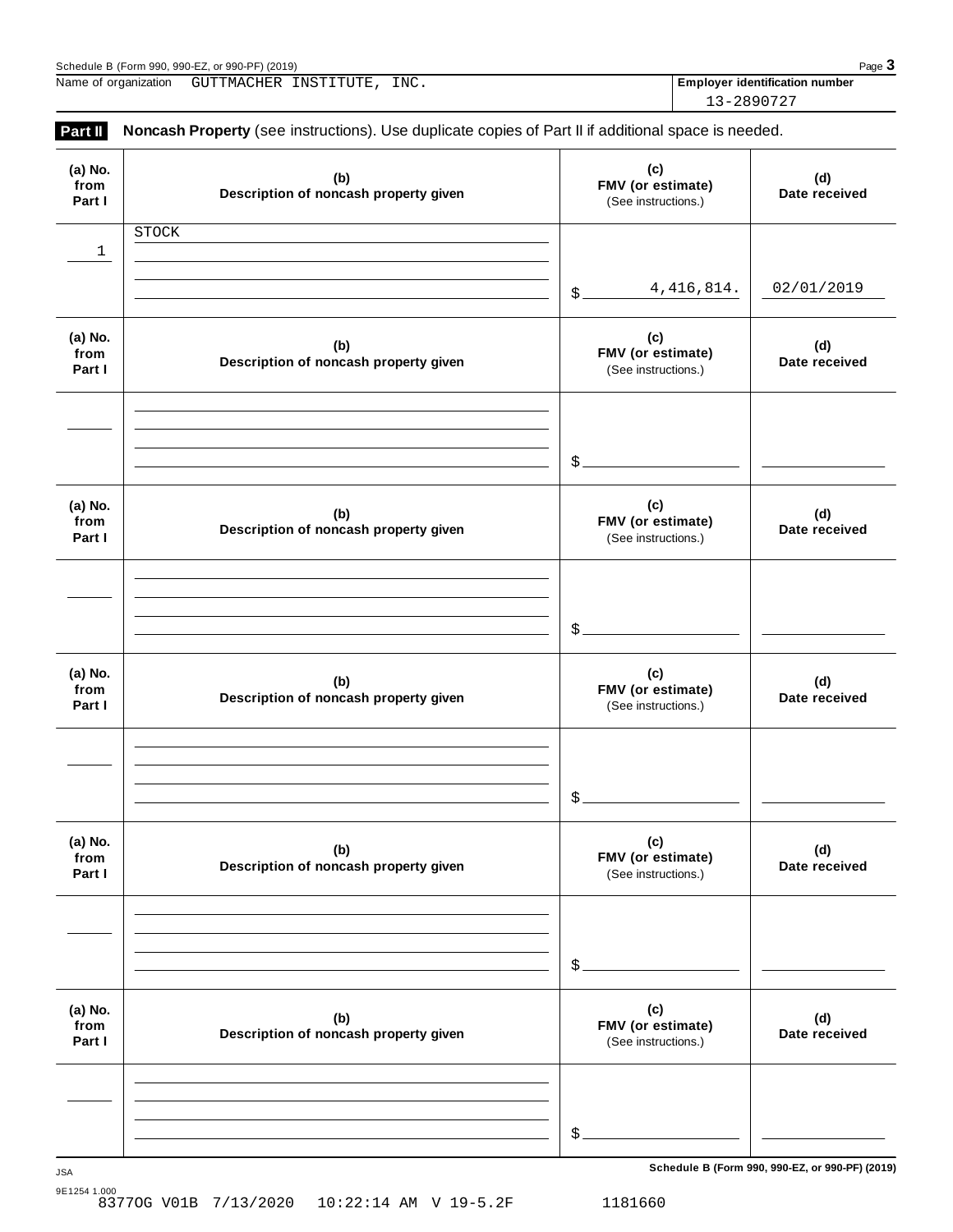|                             | Schedule B (Form 990, 990-EZ, or 990-PF) (2019)                                                                                                                                                                                                                                                           |                      |  | Page 4                                                                                                                                                                                                                                                      |  |  |
|-----------------------------|-----------------------------------------------------------------------------------------------------------------------------------------------------------------------------------------------------------------------------------------------------------------------------------------------------------|----------------------|--|-------------------------------------------------------------------------------------------------------------------------------------------------------------------------------------------------------------------------------------------------------------|--|--|
|                             | Name of organization GUTTMACHER INSTITUTE, INC.                                                                                                                                                                                                                                                           |                      |  | Employer identification number                                                                                                                                                                                                                              |  |  |
| Part III                    | Exclusively religious, charitable, etc., contributions to organizations described in section 501(c)(7), (8), or<br>contributions of \$1,000 or less for the year. (Enter this information once. See instructions.) $\triangleright$ \$<br>Use duplicate copies of Part III if additional space is needed. |                      |  | 13-2890727<br>(10) that total more than \$1,000 for the year from any one contributor. Complete columns (a) through (e) and<br>the following line entry. For organizations completing Part III, enter the total of exclusively religious, charitable, etc., |  |  |
| (a) No.<br>from<br>Part I   | (b) Purpose of gift                                                                                                                                                                                                                                                                                       | (c) Use of gift      |  | (d) Description of how gift is held                                                                                                                                                                                                                         |  |  |
|                             |                                                                                                                                                                                                                                                                                                           |                      |  |                                                                                                                                                                                                                                                             |  |  |
|                             |                                                                                                                                                                                                                                                                                                           | (e) Transfer of gift |  |                                                                                                                                                                                                                                                             |  |  |
|                             | Transferee's name, address, and ZIP + 4                                                                                                                                                                                                                                                                   |                      |  | Relationship of transferor to transferee                                                                                                                                                                                                                    |  |  |
| (a) No.<br>from<br>Part I   | (b) Purpose of gift                                                                                                                                                                                                                                                                                       | (c) Use of gift      |  | (d) Description of how gift is held                                                                                                                                                                                                                         |  |  |
|                             |                                                                                                                                                                                                                                                                                                           |                      |  |                                                                                                                                                                                                                                                             |  |  |
|                             | (e) Transfer of gift                                                                                                                                                                                                                                                                                      |                      |  |                                                                                                                                                                                                                                                             |  |  |
|                             | Transferee's name, address, and ZIP + 4                                                                                                                                                                                                                                                                   |                      |  | Relationship of transferor to transferee                                                                                                                                                                                                                    |  |  |
| (a) No.<br>from<br>Part I   | (b) Purpose of gift                                                                                                                                                                                                                                                                                       | (c) Use of gift      |  | (d) Description of how gift is held                                                                                                                                                                                                                         |  |  |
|                             |                                                                                                                                                                                                                                                                                                           | (e) Transfer of gift |  |                                                                                                                                                                                                                                                             |  |  |
|                             | Transferee's name, address, and ZIP + 4                                                                                                                                                                                                                                                                   |                      |  | Relationship of transferor to transferee                                                                                                                                                                                                                    |  |  |
|                             |                                                                                                                                                                                                                                                                                                           |                      |  |                                                                                                                                                                                                                                                             |  |  |
| $(a)$ No.<br>from<br>Part I | (b) Purpose of gift                                                                                                                                                                                                                                                                                       | (c) Use of gift      |  | (d) Description of how gift is held                                                                                                                                                                                                                         |  |  |
|                             |                                                                                                                                                                                                                                                                                                           |                      |  |                                                                                                                                                                                                                                                             |  |  |
|                             | Transferee's name, address, and ZIP + 4                                                                                                                                                                                                                                                                   | (e) Transfer of gift |  | Relationship of transferor to transferee                                                                                                                                                                                                                    |  |  |
|                             |                                                                                                                                                                                                                                                                                                           |                      |  |                                                                                                                                                                                                                                                             |  |  |
| <b>JSA</b>                  |                                                                                                                                                                                                                                                                                                           |                      |  | Schedule B (Form 990, 990-EZ, or 990-PF) (2019)                                                                                                                                                                                                             |  |  |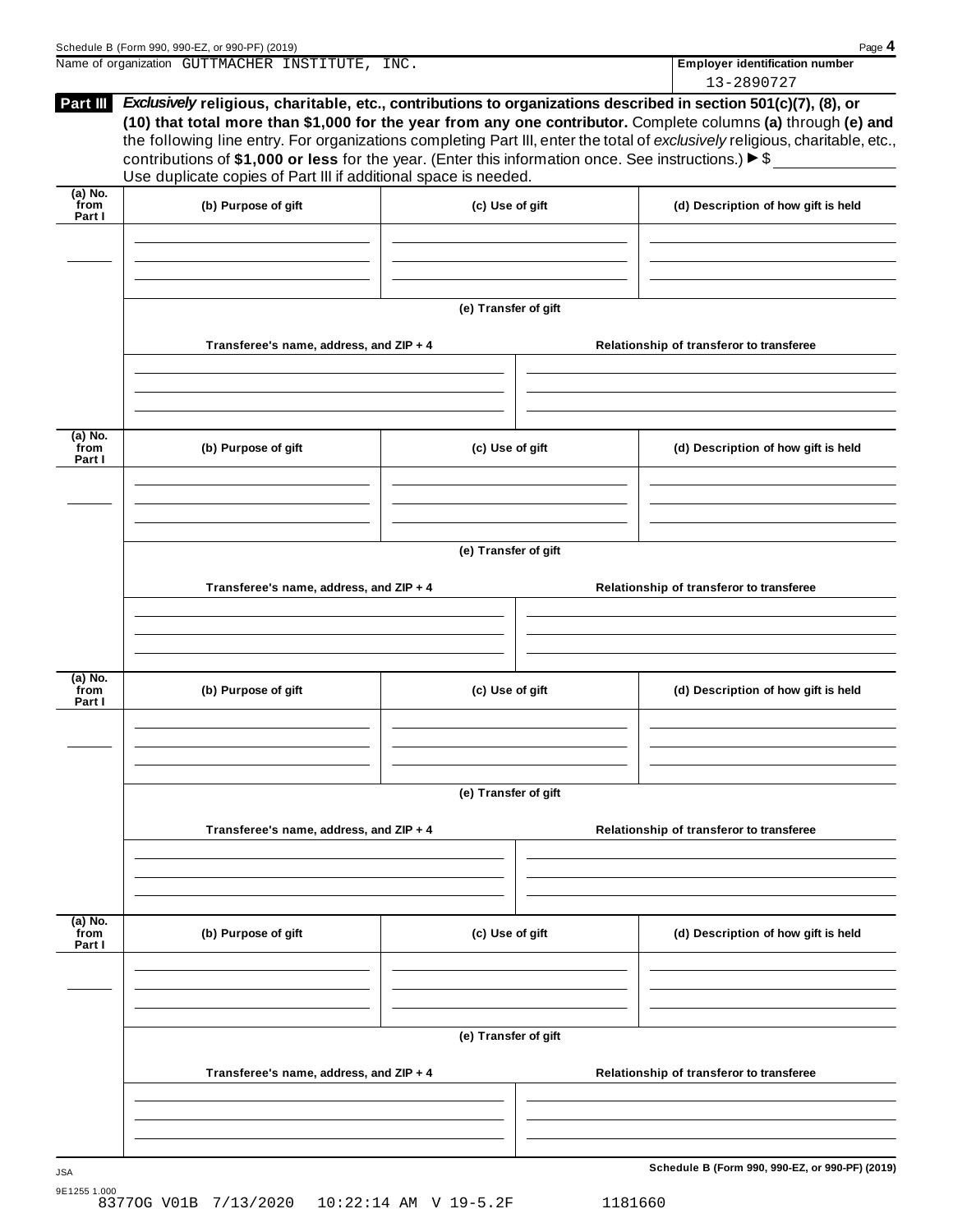|        | (Form 990 or 990-EZ)                                                                                                                                                                   |  | For Organizations Exempt From Income Tax Under section 501(c) and section 527                                                                                                                                                                                                                                                                                                                                                                                                                                                                        |         |                                                                             |                                                                                                                                                             |  |  |  |
|--------|----------------------------------------------------------------------------------------------------------------------------------------------------------------------------------------|--|------------------------------------------------------------------------------------------------------------------------------------------------------------------------------------------------------------------------------------------------------------------------------------------------------------------------------------------------------------------------------------------------------------------------------------------------------------------------------------------------------------------------------------------------------|---------|-----------------------------------------------------------------------------|-------------------------------------------------------------------------------------------------------------------------------------------------------------|--|--|--|
|        | Complete if the organization is described below.<br>Attach to Form 990 or Form 990-EZ.<br><b>Open to Public</b>                                                                        |  |                                                                                                                                                                                                                                                                                                                                                                                                                                                                                                                                                      |         |                                                                             |                                                                                                                                                             |  |  |  |
|        | Department of the Treasury<br>Go to www.irs.gov/Form990 for instructions and the latest information.<br>Inspection<br><b>Internal Revenue Service</b>                                  |  |                                                                                                                                                                                                                                                                                                                                                                                                                                                                                                                                                      |         |                                                                             |                                                                                                                                                             |  |  |  |
|        | If the organization answered "Yes," on Form 990, Part IV, line 3, or Form 990-EZ, Part V, line 46 (Political Campaign Activities), then                                                |  |                                                                                                                                                                                                                                                                                                                                                                                                                                                                                                                                                      |         |                                                                             |                                                                                                                                                             |  |  |  |
|        | • Section 501(c)(3) organizations: Complete Parts I-A and B. Do not complete Part I-C.                                                                                                 |  |                                                                                                                                                                                                                                                                                                                                                                                                                                                                                                                                                      |         |                                                                             |                                                                                                                                                             |  |  |  |
|        | • Section 501(c) (other than section 501(c)(3)) organizations: Complete Parts I-A and C below. Do not complete Part I-B.                                                               |  |                                                                                                                                                                                                                                                                                                                                                                                                                                                                                                                                                      |         |                                                                             |                                                                                                                                                             |  |  |  |
|        | • Section 527 organizations: Complete Part I-A only.<br>If the organization answered "Yes," on Form 990, Part IV, line 4, or Form 990-EZ, Part VI, line 47 (Lobbying Activities), then |  |                                                                                                                                                                                                                                                                                                                                                                                                                                                                                                                                                      |         |                                                                             |                                                                                                                                                             |  |  |  |
|        |                                                                                                                                                                                        |  | • Section 501(c)(3) organizations that have filed Form 5768 (election under section 501(h)): Complete Part II-A. Do not complete Part II-B.                                                                                                                                                                                                                                                                                                                                                                                                          |         |                                                                             |                                                                                                                                                             |  |  |  |
|        |                                                                                                                                                                                        |  | • Section 501(c)(3) organizations that have NOT filed Form 5768 (election under section 501(h)): Complete Part II-B. Do not complete Part II-A.                                                                                                                                                                                                                                                                                                                                                                                                      |         |                                                                             |                                                                                                                                                             |  |  |  |
|        | Tax) (see separate instructions), then                                                                                                                                                 |  | If the organization answered "Yes," on Form 990, Part IV, line 5 (Proxy Tax) (see separate instructions) or Form 990-EZ, Part V, line 35c (Proxy                                                                                                                                                                                                                                                                                                                                                                                                     |         |                                                                             |                                                                                                                                                             |  |  |  |
|        |                                                                                                                                                                                        |  | • Section 501(c)(4), (5), or (6) organizations: Complete Part III.                                                                                                                                                                                                                                                                                                                                                                                                                                                                                   |         |                                                                             |                                                                                                                                                             |  |  |  |
|        | Name of organization                                                                                                                                                                   |  |                                                                                                                                                                                                                                                                                                                                                                                                                                                                                                                                                      |         | <b>Employer identification number</b>                                       |                                                                                                                                                             |  |  |  |
|        | GUTTMACHER INSTITUTE, INC.                                                                                                                                                             |  |                                                                                                                                                                                                                                                                                                                                                                                                                                                                                                                                                      |         | 13-2890727                                                                  |                                                                                                                                                             |  |  |  |
|        | <b>Part I-A</b>                                                                                                                                                                        |  | Complete if the organization is exempt under section 501(c) or is a section 527 organization.                                                                                                                                                                                                                                                                                                                                                                                                                                                        |         |                                                                             |                                                                                                                                                             |  |  |  |
| 1.     |                                                                                                                                                                                        |  | Provide a description of the organization's direct and indirect political campaign activities in Part IV. (see instructions for                                                                                                                                                                                                                                                                                                                                                                                                                      |         |                                                                             |                                                                                                                                                             |  |  |  |
|        | definition of "political campaign activities")                                                                                                                                         |  |                                                                                                                                                                                                                                                                                                                                                                                                                                                                                                                                                      |         |                                                                             |                                                                                                                                                             |  |  |  |
| 2      |                                                                                                                                                                                        |  |                                                                                                                                                                                                                                                                                                                                                                                                                                                                                                                                                      |         |                                                                             |                                                                                                                                                             |  |  |  |
| 3      | Part I-B                                                                                                                                                                               |  | Complete if the organization is exempt under section 501(c)(3).                                                                                                                                                                                                                                                                                                                                                                                                                                                                                      |         |                                                                             |                                                                                                                                                             |  |  |  |
| 1      |                                                                                                                                                                                        |  | Enter the amount of any excise tax incurred by the organization under section 4955. $\triangleright$ \$                                                                                                                                                                                                                                                                                                                                                                                                                                              |         |                                                                             |                                                                                                                                                             |  |  |  |
| 2      |                                                                                                                                                                                        |  | Enter the amount of any excise tax incurred by organization managers under section 4955 $\triangleright$ \$                                                                                                                                                                                                                                                                                                                                                                                                                                          |         |                                                                             |                                                                                                                                                             |  |  |  |
| 3      |                                                                                                                                                                                        |  |                                                                                                                                                                                                                                                                                                                                                                                                                                                                                                                                                      |         |                                                                             | <b>Yes</b><br>No                                                                                                                                            |  |  |  |
|        |                                                                                                                                                                                        |  |                                                                                                                                                                                                                                                                                                                                                                                                                                                                                                                                                      |         |                                                                             | <b>Yes</b><br>No                                                                                                                                            |  |  |  |
|        | <b>b</b> If "Yes," describe in Part IV.                                                                                                                                                |  |                                                                                                                                                                                                                                                                                                                                                                                                                                                                                                                                                      |         |                                                                             |                                                                                                                                                             |  |  |  |
|        | Part I-C                                                                                                                                                                               |  | Complete if the organization is exempt under section 501(c), except section 501(c)(3).                                                                                                                                                                                                                                                                                                                                                                                                                                                               |         |                                                                             |                                                                                                                                                             |  |  |  |
| 1      |                                                                                                                                                                                        |  | Enter the amount directly expended by the filing organization for section 527 exempt function                                                                                                                                                                                                                                                                                                                                                                                                                                                        |         |                                                                             |                                                                                                                                                             |  |  |  |
|        |                                                                                                                                                                                        |  |                                                                                                                                                                                                                                                                                                                                                                                                                                                                                                                                                      |         |                                                                             |                                                                                                                                                             |  |  |  |
| 2      |                                                                                                                                                                                        |  | Enter the amount of the filing organization's funds contributed to other organizations for section                                                                                                                                                                                                                                                                                                                                                                                                                                                   |         |                                                                             |                                                                                                                                                             |  |  |  |
|        |                                                                                                                                                                                        |  |                                                                                                                                                                                                                                                                                                                                                                                                                                                                                                                                                      |         |                                                                             |                                                                                                                                                             |  |  |  |
| 3      |                                                                                                                                                                                        |  | Total exempt function expenditures. Add lines 1 and 2. Enter here and on Form 1120-POL,                                                                                                                                                                                                                                                                                                                                                                                                                                                              |         |                                                                             |                                                                                                                                                             |  |  |  |
|        |                                                                                                                                                                                        |  |                                                                                                                                                                                                                                                                                                                                                                                                                                                                                                                                                      |         |                                                                             |                                                                                                                                                             |  |  |  |
| 4<br>5 |                                                                                                                                                                                        |  | Enter the names, addresses and employer identification number (EIN) of all section 527 political organizations to which the filing<br>organization made payments. For each organization listed, enter the amount paid from the filing organization's funds. Also enter<br>the amount of political contributions received that were promptly and directly delivered to a separate political organization, such<br>as a separate segregated fund or a political action committee (PAC). If additional space is needed, provide information in Part IV. |         |                                                                             | <b>No</b><br><b>Yes</b>                                                                                                                                     |  |  |  |
|        | (a) Name                                                                                                                                                                               |  | (b) Address                                                                                                                                                                                                                                                                                                                                                                                                                                                                                                                                          | (c) EIN | (d) Amount paid from<br>filing organization's<br>funds. If none, enter -0-. | (e) Amount of political<br>contributions received and<br>promptly and directly<br>delivered to a separate<br>political organization. If<br>none, enter -0-. |  |  |  |
| (1)    |                                                                                                                                                                                        |  |                                                                                                                                                                                                                                                                                                                                                                                                                                                                                                                                                      |         |                                                                             |                                                                                                                                                             |  |  |  |
| (2)    |                                                                                                                                                                                        |  |                                                                                                                                                                                                                                                                                                                                                                                                                                                                                                                                                      |         |                                                                             |                                                                                                                                                             |  |  |  |
| (3)    |                                                                                                                                                                                        |  |                                                                                                                                                                                                                                                                                                                                                                                                                                                                                                                                                      |         |                                                                             |                                                                                                                                                             |  |  |  |
| (4)    |                                                                                                                                                                                        |  |                                                                                                                                                                                                                                                                                                                                                                                                                                                                                                                                                      |         |                                                                             |                                                                                                                                                             |  |  |  |
| (5)    |                                                                                                                                                                                        |  |                                                                                                                                                                                                                                                                                                                                                                                                                                                                                                                                                      |         |                                                                             |                                                                                                                                                             |  |  |  |
| (6)    |                                                                                                                                                                                        |  |                                                                                                                                                                                                                                                                                                                                                                                                                                                                                                                                                      |         |                                                                             |                                                                                                                                                             |  |  |  |
|        |                                                                                                                                                                                        |  |                                                                                                                                                                                                                                                                                                                                                                                                                                                                                                                                                      |         |                                                                             |                                                                                                                                                             |  |  |  |

For Paperwork Reduction Act Notice, see the Instructions for Form 990 or 990-EZ. Schedule C (Form 990 or 990-E2) 2019



**(Form 990 or 990-EZ)**

|                     | <b>I AAN OL AAN-ET</b> ) I |  |  |
|---------------------|----------------------------|--|--|
| <b>For Organiza</b> |                            |  |  |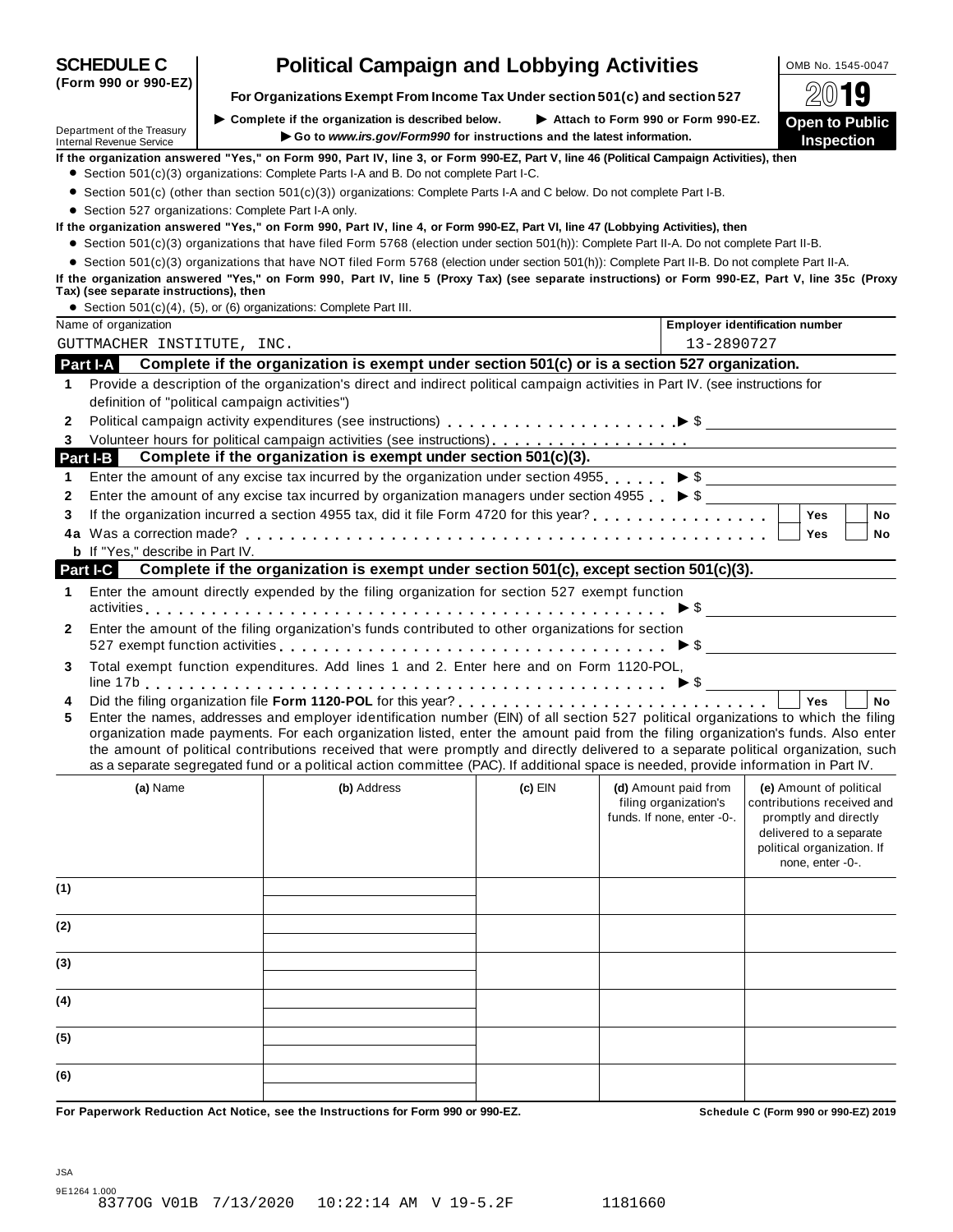| Part II-A<br>section 501(h)).                                                      | Complete if the organization is exempt under section 501(c)(3) and filed Form 5768 (election under                                                                                         |                                     |                                |
|------------------------------------------------------------------------------------|--------------------------------------------------------------------------------------------------------------------------------------------------------------------------------------------|-------------------------------------|--------------------------------|
| A Check $\blacktriangleright$                                                      | if the filing organization belongs to an affiliated group (and list in Part IV each affiliated group member's name,<br>address, EIN, expenses, and share of excess lobbying expenditures). |                                     |                                |
| Check $\blacktriangleright$<br>В                                                   | if the filing organization checked box A and "limited control" provisions apply.                                                                                                           |                                     |                                |
|                                                                                    | <b>Limits on Lobbying Expenditures</b><br>(The term "expenditures" means amounts paid or incurred.)                                                                                        | (a) Filing<br>organization's totals | (b) Affiliated<br>group totals |
|                                                                                    | 1a Total lobbying expenditures to influence public opinion (grassroots lobbying)                                                                                                           |                                     |                                |
|                                                                                    | <b>b</b> Total lobbying expenditures to influence a legislative body (direct lobbying)                                                                                                     | 8,901.                              |                                |
| c                                                                                  | Total lobbying expenditures (add lines 1a and 1b)                                                                                                                                          | 8,901.                              |                                |
|                                                                                    |                                                                                                                                                                                            | 28,389,053.                         |                                |
|                                                                                    | e Total exempt purpose expenditures (add lines 1c and 1d)                                                                                                                                  | 28, 397, 954.                       |                                |
|                                                                                    | f Lobbying nontaxable amount. Enter the amount from the following table in both                                                                                                            |                                     |                                |
| columns.                                                                           |                                                                                                                                                                                            | 1,000,000.                          |                                |
| If the amount on line 1e, column (a) or (b) is: The lobbying nontaxable amount is: |                                                                                                                                                                                            |                                     |                                |
| Not over \$500,000                                                                 | 20% of the amount on line 1e.                                                                                                                                                              |                                     |                                |
| Over \$500,000 but not over \$1,000,000                                            | \$100,000 plus 15% of the excess over \$500,000.                                                                                                                                           |                                     |                                |
| Over \$1,000,000 but not over \$1,500,000                                          | \$175,000 plus 10% of the excess over \$1,000,000.                                                                                                                                         |                                     |                                |
| Over \$1,500,000 but not over \$17,000,000                                         | \$225,000 plus 5% of the excess over \$1,500,000.                                                                                                                                          |                                     |                                |
| Over \$17,000,000                                                                  | \$1.000.000.                                                                                                                                                                               |                                     |                                |
|                                                                                    | g Grassroots nontaxable amount (enter 25% of line 1f)<br>g Crassroots nontaxable amount (enter 25% of line 1f)                                                                             | 250,000.                            |                                |
|                                                                                    |                                                                                                                                                                                            | $0$ .                               | $0$ .                          |
|                                                                                    |                                                                                                                                                                                            | $0$ .                               | 0.                             |
|                                                                                    | If there is an amount other than zero on either line 1h or line 1i, did the organization file Form 4720                                                                                    |                                     |                                |
|                                                                                    |                                                                                                                                                                                            |                                     | Yes<br>No                      |

**4-Year Averaging Period Under Section 501(h)**

(Some organizations that made a section 501(h) election do not have to complete all of the five columns below.

**See the separate instructions for lines 2a through 2f.)**

| Lobbying Expenditures During 4-Year Averaging Period                |            |            |            |            |            |  |  |
|---------------------------------------------------------------------|------------|------------|------------|------------|------------|--|--|
| Calendar year (or fiscal year<br>beginning in)                      | (a) 2016   | (b) 2017   | $(c)$ 2018 | $(d)$ 2019 | (e) Total  |  |  |
| 2a Lobbying nontaxable amount                                       | 1,000,000. | 1,000,000. | 1,000,000. | 1,000,000. | 4,000,000. |  |  |
| <b>b</b> Lobbying ceiling amount<br>(150% of line 2a, column (e))   |            |            |            |            | 6,000,000. |  |  |
| <b>c</b> Total lobbying expenditures                                | 22,478.    | 15,463.    | 10,709.    | 8,901.     | 57,551.    |  |  |
| <b>d</b> Grassroots nontaxable amount                               | 250,000.   | 250,000.   | 250,000.   | 250,000.   | 1,000,000. |  |  |
| <b>e</b> Grassroots ceiling amount<br>(150% of line 2d, column (e)) |            |            |            |            | 1,500,000. |  |  |
| Grassroots lobbying expenditures                                    |            |            |            |            |            |  |  |

**Schedule C (Form 990 or 990-EZ) 2019**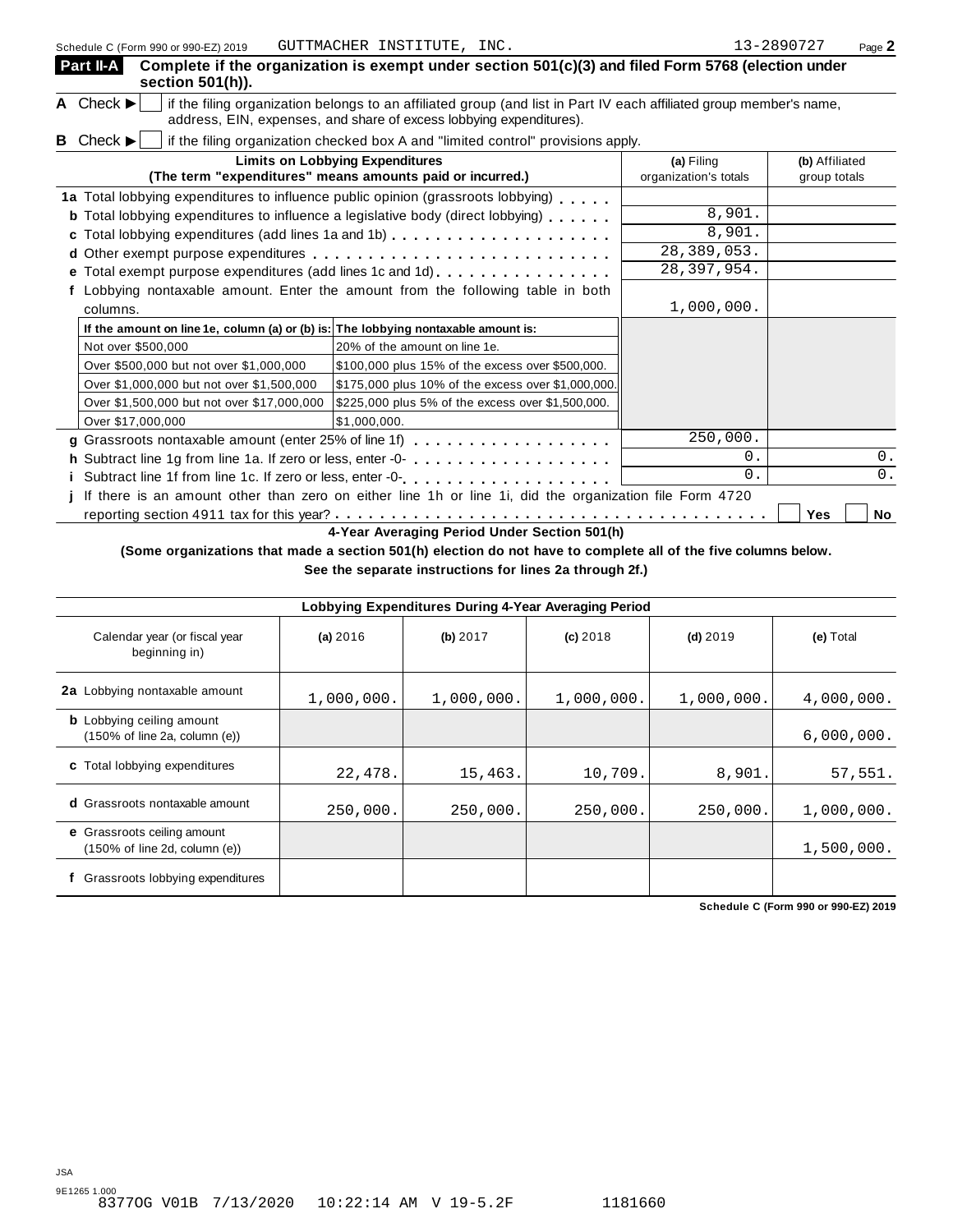| Schedule C (Form 990 or 990-EZ) 2019 | $P$ aqe $\rightarrow$ |
|--------------------------------------|-----------------------|
|--------------------------------------|-----------------------|

| <b>Part II-B</b> Complete if the organization is exempt under section $501(c)(3)$ and has NOT filed Form 5768 |  |
|---------------------------------------------------------------------------------------------------------------|--|
| (election under section 501(h)).                                                                              |  |

|    | For each "Yes," response on lines 1a through 1i below, provide in Part IV a detailed                 |      |    |        |
|----|------------------------------------------------------------------------------------------------------|------|----|--------|
|    | description of the lobbying activity.                                                                | Yes. | No | Amount |
| 1. | During the year, did the filing organization attempt to influence foreign, national, state, or local |      |    |        |
|    | legislation, including any attempt to influence public opinion on a legislative matter or            |      |    |        |
|    | referendum, through the use of:                                                                      |      |    |        |
| a  |                                                                                                      |      |    |        |
| b  | Paid staff or management (include compensation in expenses reported on lines 1c through 1i)?         |      |    |        |
| c  |                                                                                                      |      |    |        |
| d  | Mailings to members, legislators, or the public?                                                     |      |    |        |
| е  |                                                                                                      |      |    |        |
|    | Grants to other organizations for lobbying purposes?                                                 |      |    |        |
| a  | Direct contact with legislators, their staffs, government officials, or a legislative body?          |      |    |        |
| h. | Rallies, demonstrations, seminars, conventions, speeches, lectures, or any similar means?            |      |    |        |
|    | Other activities?                                                                                    |      |    |        |
|    |                                                                                                      |      |    |        |
| 2a | Did the activities in line 1 cause the organization to be not described in section $501(c)(3)$ ?     |      |    |        |
| b  | If "Yes," enter the amount of any tax incurred under section $4912$                                  |      |    |        |
| C  | If "Yes," enter the amount of any tax incurred by organization managers under section 4912           |      |    |        |
| d  | If the filing organization incurred a section 4912 tax, did it file Form 4720 for this year?         |      |    |        |

| <b>Part III-A</b> Complete if the organization is exempt under section $501(c)(4)$ , section $501(c)(5)$ , or section |  |
|-----------------------------------------------------------------------------------------------------------------------|--|
| $501(c)(6)$ .                                                                                                         |  |

|                                                                                                                               | Yes | No |
|-------------------------------------------------------------------------------------------------------------------------------|-----|----|
| Were substantially all (90% or more) dues received nondeductible by members?                                                  |     |    |
| Did the organization make only in-house lobbying expenditures of \$2,000 or less?                                             |     |    |
| Did the organization agree to carry over lobbying and political campaign activity expenditures from the prior year? $\vert$ 3 |     |    |

| Part III-B Complete if the organization is exempt under section 501(c)(4), section 501(c)(5), or section<br>501(c)(6) and if either (a) BOTH Part III-A, lines 1 and 2, are answered "No" OR (b) Part III-A, line 3, is<br>answered "Yes." |  |  |
|--------------------------------------------------------------------------------------------------------------------------------------------------------------------------------------------------------------------------------------------|--|--|
| Dues, assessments and similar amounts from members $\ldots, \ldots, \ldots, \ldots, \ldots, \ldots, \ldots, \ldots$                                                                                                                        |  |  |
|                                                                                                                                                                                                                                            |  |  |

|                | Dues, assessments and similar amounts from members $\ldots$ , $\ldots$ , $\ldots$ , $\ldots$ , $\ldots$ , $\ldots$ , $\ldots$ , $\vdots$ |   |  |
|----------------|------------------------------------------------------------------------------------------------------------------------------------------|---|--|
| $\mathbf{2}$   | Section 162(e) nondeductible lobbying and political expenditures (do not include amounts of                                              |   |  |
|                | political expenses for which the section 527(f) tax was paid).                                                                           |   |  |
|                |                                                                                                                                          |   |  |
|                |                                                                                                                                          |   |  |
|                |                                                                                                                                          |   |  |
| 3              | Aggregate amount reported in section 6033(e)(1)(A) notices of nondeductible section 162(e) dues                                          |   |  |
| $\overline{4}$ | If notices were sent and the amount on line 2c exceeds the amount on line 3, what portion of the                                         |   |  |
|                | excess does the organization agree to carryover to the reasonable estimate of nondeductible lobbying                                     |   |  |
|                | and political expenditure next year? $\dots \dots \dots \dots \dots \dots \dots \dots \dots \dots \dots \dots \dots \dots \dots$         | 4 |  |
| 5.             | Taxable amount of lobbying and political expenditures (see instructions) $\ldots \ldots \ldots \ldots$                                   |   |  |
|                |                                                                                                                                          |   |  |

# **Part IV Supplemental Information**

Provide the descriptions required for Part I-A, line 1; Part I-B, line 4; Part I-C, line 5; Part II-A (affiliated group list); Part II-A, lines 1 and 2 (see instructions); and Part II-B, line 1. Also, complete this part for any additional information.

**Schedule C (Form 990 or 990-EZ) 2019**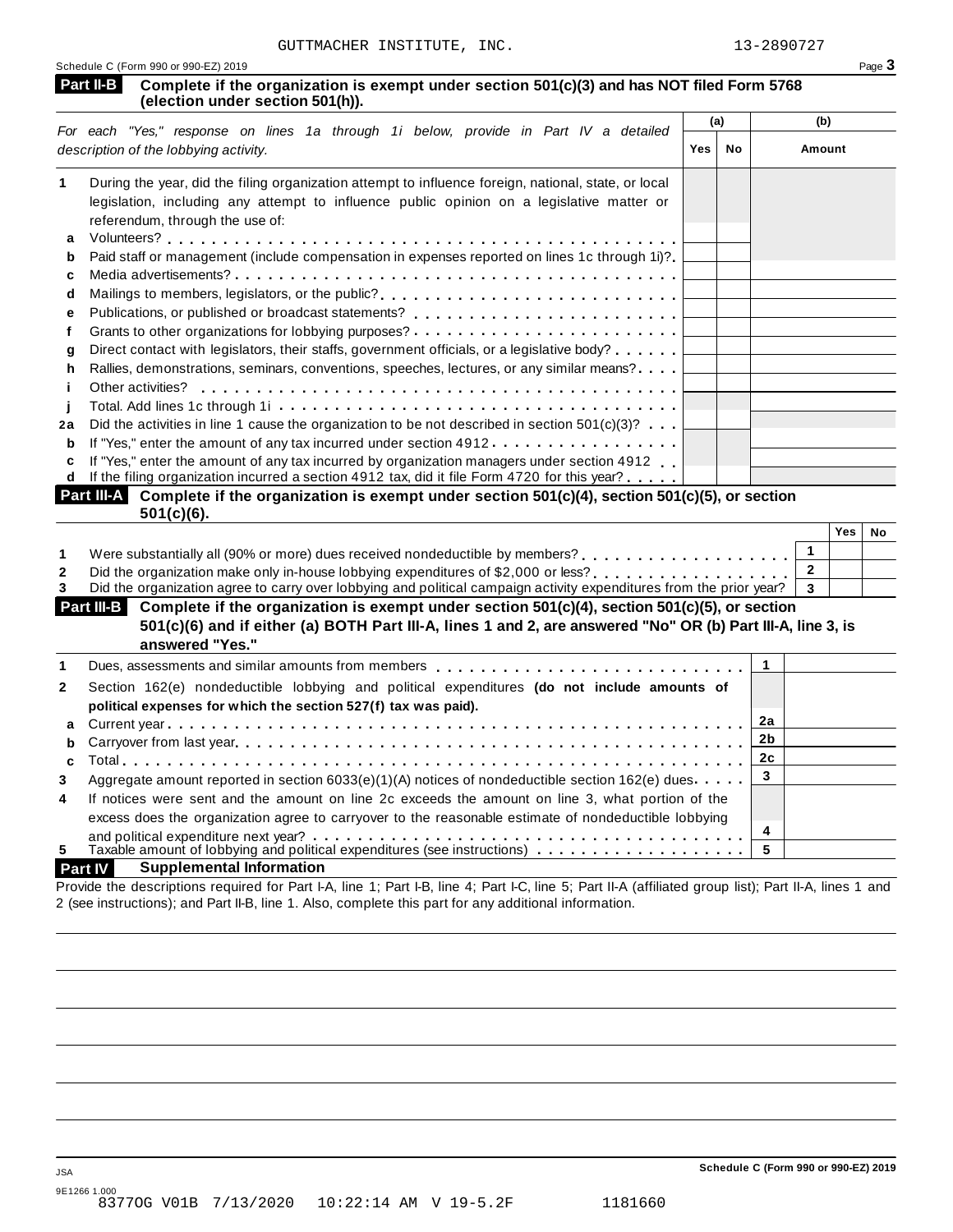**Part IV Supplemental Information** *(continued)*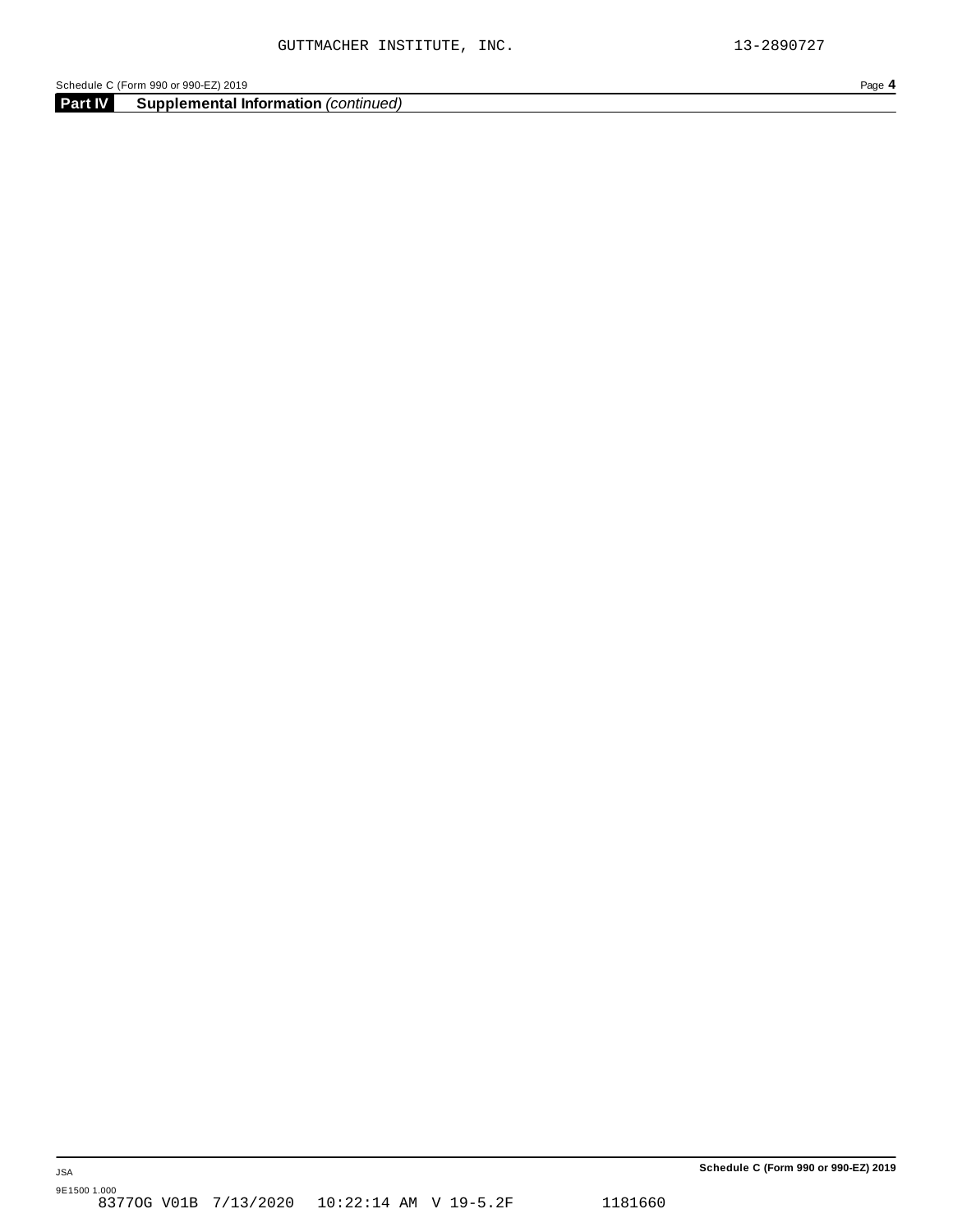|            | <b>SCHEDULE D</b> |
|------------|-------------------|
| (Form 990) |                   |

# SCHEDULE D<br>
Supplemental Financial Statements<br>
Form 990) Part IV, line 6, 7, 8, 9, 10, 11a, 11b, 11c, 11d, 11e, 11f, 12a, or 12b.

Department of the Treasury **I Attach 1990.** The S. 7, 8, 9, 10, 11a, 11b, 11c, 11d, 11e, 11f, 12a, or 12b.<br> **Department of the Treasury Inches Containery Containery Containery Containery Containery Containery** 

**Example 1 Bookstand Revenue Service**<br>Internal Revenue Service I is a service internal Revenue Service I is a service **in the Good of** *Service I* **is a service internal Revenue Service internal Revenue Service internal Rev** 

| Name of the organization |
|--------------------------|
|                          |

**Name of the organization Employer identification number**

|    | GUTTMACHER INSTITUTE, INC.                                                                                                                                                                                                     |                | 13-2890727                                         |                            |           |
|----|--------------------------------------------------------------------------------------------------------------------------------------------------------------------------------------------------------------------------------|----------------|----------------------------------------------------|----------------------------|-----------|
|    | Organizations Maintaining Donor Advised Funds or Other Similar Funds or Accounts.<br>Part I                                                                                                                                    |                |                                                    |                            |           |
|    | Complete if the organization answered "Yes" on Form 990, Part IV, line 6.                                                                                                                                                      |                |                                                    |                            |           |
|    | (a) Donor advised funds                                                                                                                                                                                                        |                | (b) Funds and other accounts                       |                            |           |
| 1  | Total number at end of year example.                                                                                                                                                                                           |                |                                                    |                            |           |
| 2  | Aggregate value of contributions to (during year)                                                                                                                                                                              |                |                                                    |                            |           |
| 3  | Aggregate value of grants from (during year)                                                                                                                                                                                   |                |                                                    |                            |           |
| 4  | Aggregate value at end of year                                                                                                                                                                                                 |                |                                                    |                            |           |
| 5  | Did the organization inform all donors and donor advisors in writing that the assets held in donor advised                                                                                                                     |                |                                                    |                            |           |
|    | funds are the organization's property, subject to the organization's exclusive legal control?                                                                                                                                  |                |                                                    | <b>Yes</b>                 | <b>No</b> |
|    | Did the organization inform all grantees, donors, and donor advisors in writing that grant funds can be used                                                                                                                   |                |                                                    |                            |           |
| 6  | only for charitable purposes and not for the benefit of the donor or donor advisor, or for any other purpose                                                                                                                   |                |                                                    |                            |           |
|    |                                                                                                                                                                                                                                |                |                                                    | Yes                        | No        |
|    | <b>Part II</b><br><b>Conservation Easements.</b>                                                                                                                                                                               |                |                                                    |                            |           |
|    | Complete if the organization answered "Yes" on Form 990, Part IV, line 7.                                                                                                                                                      |                |                                                    |                            |           |
| 1  | Purpose(s) of conservation easements held by the organization (check all that apply).                                                                                                                                          |                |                                                    |                            |           |
|    | Preservation of land for public use (for example, recreation or education)                                                                                                                                                     |                | Preservation of a historically important land area |                            |           |
|    | Protection of natural habitat                                                                                                                                                                                                  |                | Preservation of a certified historic structure     |                            |           |
|    | Preservation of open space                                                                                                                                                                                                     |                |                                                    |                            |           |
| 2  | Complete lines 2a through 2d if the organization held a qualified conservation contribution in the form of a conservation                                                                                                      |                |                                                    |                            |           |
|    | easement on the last day of the tax year.                                                                                                                                                                                      |                | Held at the End of the Tax Year                    |                            |           |
| a  |                                                                                                                                                                                                                                | 2a             |                                                    |                            |           |
| b  | Total acreage restricted by conservation easements                                                                                                                                                                             | 2b             |                                                    |                            |           |
| c  | Number of conservation easements on a certified historic structure included in (a)                                                                                                                                             | 2 <sub>c</sub> |                                                    |                            |           |
|    | Number of conservation easements included in (c) acquired after 7/25/06, and not on a                                                                                                                                          |                |                                                    |                            |           |
| d  | historic structure listed in the National Register                                                                                                                                                                             | 2d             |                                                    |                            |           |
| 3  | Number of conservation easements modified, transferred, released, extinguished, or terminated by the organization during the                                                                                                   |                |                                                    |                            |           |
|    | tax year $\blacktriangleright$ $\_\$                                                                                                                                                                                           |                |                                                    |                            |           |
| 4  | Number of states where property subject to conservation easement is located ▶ __________                                                                                                                                       |                |                                                    |                            |           |
| 5  | Does the organization have a written policy regarding the periodic monitoring, inspection, handling of                                                                                                                         |                |                                                    |                            |           |
|    | violations, and enforcement of the conservation easements it holds?                                                                                                                                                            |                |                                                    | Yes                        | <b>No</b> |
| 6  | Staff and volunteer hours devoted to monitoring, inspecting, handling of violations, and enforcing conservation easements during the year                                                                                      |                |                                                    |                            |           |
|    |                                                                                                                                                                                                                                |                |                                                    |                            |           |
| 7  | Amount of expenses incurred in monitoring, inspecting, handling of violations, and enforcing conservation easements during the year                                                                                            |                |                                                    |                            |           |
|    |                                                                                                                                                                                                                                |                |                                                    |                            |           |
| 8  | Does each conservation easement reported on line 2(d) above satisfy the requirements of section 170(h)(4)(B)(i)                                                                                                                |                |                                                    |                            |           |
|    |                                                                                                                                                                                                                                |                |                                                    |                            |           |
| 9  | In Part XIII, describe how the organization reports conservation easements in its revenue and expense statement and                                                                                                            |                |                                                    | Yes                        | No        |
|    | balance sheet, and include, if applicable, the text of the footnote to the organization's financial statements that describes the                                                                                              |                |                                                    |                            |           |
|    | organization's accounting for conservation easements.                                                                                                                                                                          |                |                                                    |                            |           |
|    | <b>Part III</b> Organizations Maintaining Collections of Art, Historical Treasures, or Other Similar Assets.                                                                                                                   |                |                                                    |                            |           |
|    | Complete if the organization answered "Yes" on Form 990, Part IV, line 8.                                                                                                                                                      |                |                                                    |                            |           |
| 1a |                                                                                                                                                                                                                                |                |                                                    |                            |           |
|    | If the organization elected, as permitted under FASB ASC 958, not to report in its revenue statement and balance sheet works of art, historical treasures, or other similar assets held for public exhibition, education, or r |                |                                                    |                            |           |
|    | service, provide in Part XIII the text of the footnote to its financial statements that describes these items.                                                                                                                 |                |                                                    |                            |           |
| b  | If the organization elected, as permitted under FASB ASC 958, to report in its revenue statement and balance sheet works of                                                                                                    |                |                                                    |                            |           |
|    | art, historical treasures, or other similar assets held for public exhibition, education, or research in furtherance of public service,<br>provide the following amounts relating to these items:                              |                |                                                    |                            |           |
|    |                                                                                                                                                                                                                                |                |                                                    | $\triangleright$ \$        |           |
|    |                                                                                                                                                                                                                                |                |                                                    | $\triangleright$ \$        |           |
| 2  | If the organization received or held works of art, historical treasures, or other similar assets for financial gain, provide the                                                                                               |                |                                                    |                            |           |
|    | following amounts required to be reported under FASB ASC 958 relating to these items:                                                                                                                                          |                |                                                    |                            |           |
| а  |                                                                                                                                                                                                                                |                |                                                    | $\triangleright$ \$        |           |
| b  |                                                                                                                                                                                                                                |                | $\blacktriangleright$ \$                           |                            |           |
|    |                                                                                                                                                                                                                                |                |                                                    | Schedule D (Form 990) 2019 |           |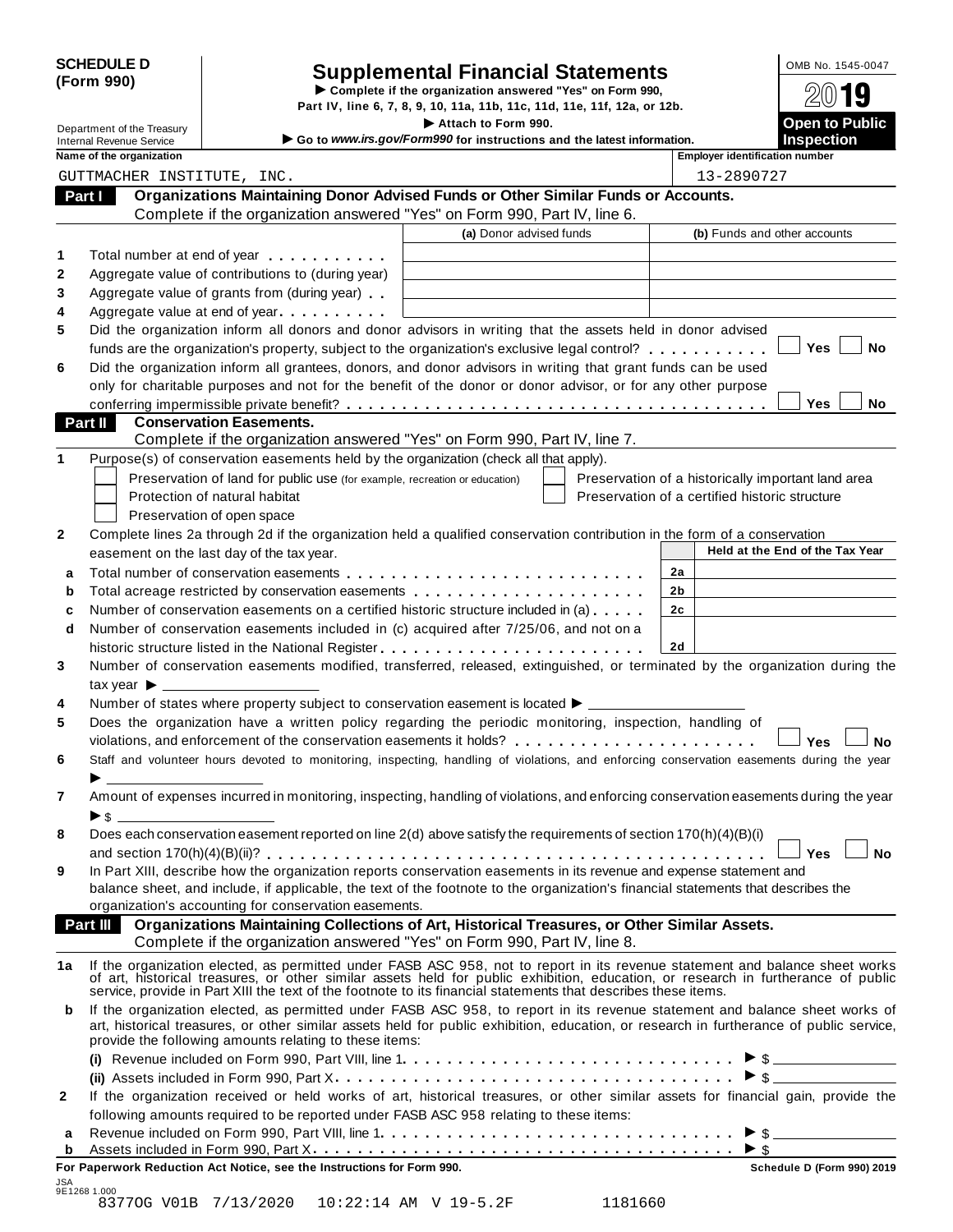|    |                                                                                                                                                                                                                                    | GUTTMACHER INSTITUTE, INC.              |                |              |                                    |                          |                                 | 13-2890727          |            |
|----|------------------------------------------------------------------------------------------------------------------------------------------------------------------------------------------------------------------------------------|-----------------------------------------|----------------|--------------|------------------------------------|--------------------------|---------------------------------|---------------------|------------|
|    | Schedule D (Form 990) 2019                                                                                                                                                                                                         |                                         |                |              |                                    |                          |                                 |                     | Page 2     |
|    | Organizations Maintaining Collections of Art, Historical Treasures, or Other Similar Assets (continued)<br>Part III                                                                                                                |                                         |                |              |                                    |                          |                                 |                     |            |
| 3  | Using the organization's acquisition, accession, and other records, check any of the following that make significant use of its                                                                                                    |                                         |                |              |                                    |                          |                                 |                     |            |
|    | collection items (check all that apply):                                                                                                                                                                                           |                                         |                |              |                                    |                          |                                 |                     |            |
| a  | Public exhibition                                                                                                                                                                                                                  |                                         | d              |              |                                    | Loan or exchange program |                                 |                     |            |
| b  | Scholarly research                                                                                                                                                                                                                 |                                         | e              | Other        |                                    |                          |                                 |                     |            |
| c  | Preservation for future generations                                                                                                                                                                                                |                                         |                |              |                                    |                          |                                 |                     |            |
| 4  | Provide a description of the organization's collections and explain how they further the organization's exempt purpose in Part                                                                                                     |                                         |                |              |                                    |                          |                                 |                     |            |
|    | XIII.                                                                                                                                                                                                                              |                                         |                |              |                                    |                          |                                 |                     |            |
| 5  | During the year, did the organization solicit or receive donations of art, historical treasures, or other similar                                                                                                                  |                                         |                |              |                                    |                          |                                 |                     |            |
|    | assets to be sold to raise funds rather than to be maintained as part of the organization's collection?                                                                                                                            |                                         |                |              |                                    |                          |                                 | Yes                 | No         |
|    | <b>Escrow and Custodial Arrangements.</b><br><b>Part IV</b>                                                                                                                                                                        |                                         |                |              |                                    |                          |                                 |                     |            |
|    | Complete if the organization answered "Yes" on Form 990, Part IV, line 9, or reported an amount on Form                                                                                                                            |                                         |                |              |                                    |                          |                                 |                     |            |
|    | 990, Part X, line 21.                                                                                                                                                                                                              |                                         |                |              |                                    |                          |                                 |                     |            |
|    | 1a Is the organization an agent, trustee, custodian or other intermediary for contributions or other assets not                                                                                                                    |                                         |                |              |                                    |                          |                                 |                     |            |
|    |                                                                                                                                                                                                                                    |                                         |                |              |                                    |                          |                                 | Yes                 | No         |
|    | <b>b</b> If "Yes," explain the arrangement in Part XIII and complete the following table:                                                                                                                                          |                                         |                |              |                                    |                          |                                 |                     |            |
|    |                                                                                                                                                                                                                                    |                                         |                |              |                                    |                          | Amount                          |                     |            |
|    |                                                                                                                                                                                                                                    |                                         |                |              |                                    |                          |                                 |                     |            |
| c  |                                                                                                                                                                                                                                    |                                         |                |              |                                    | 1c                       |                                 |                     |            |
| d  |                                                                                                                                                                                                                                    |                                         |                |              |                                    | 1 <sub>d</sub>           |                                 |                     |            |
| е  |                                                                                                                                                                                                                                    |                                         |                |              |                                    | 1е                       |                                 |                     |            |
| f  |                                                                                                                                                                                                                                    |                                         |                |              |                                    | 1f                       |                                 |                     |            |
|    | 2a Did the organization include an amount on Form 990, Part X, line 21, for escrow or custodial account liability?                                                                                                                 |                                         |                |              |                                    |                          |                                 | <b>Yes</b>          | No         |
|    | <b>b</b> If "Yes," explain the arrangement in Part XIII. Check here if the explanation has been provided on Part XIII                                                                                                              |                                         |                |              |                                    |                          |                                 |                     |            |
|    | <b>Endowment Funds.</b><br><b>Part V</b>                                                                                                                                                                                           |                                         |                |              |                                    |                          |                                 |                     |            |
|    | Complete if the organization answered "Yes" on Form 990, Part IV, line 10.                                                                                                                                                         |                                         |                |              |                                    |                          |                                 |                     |            |
|    |                                                                                                                                                                                                                                    | (a) Current year                        | (b) Prior year |              |                                    | (c) Two years back       | (d) Three years back            | (e) Four years back |            |
| 1а | Beginning of year balance                                                                                                                                                                                                          | 6,487,915.                              |                | 7,151,837.   |                                    | 6,200,727.               | 6, 170, 054.                    |                     | 6,390,061. |
| b  |                                                                                                                                                                                                                                    |                                         |                |              |                                    |                          |                                 |                     |            |
| c  | Net investment earnings, gains,                                                                                                                                                                                                    |                                         |                |              |                                    |                          |                                 |                     |            |
|    | and losses                                                                                                                                                                                                                         | 1,650,464.                              |                | $-428, 239.$ |                                    | 1,169,827.               | 237,739.                        |                     | $-30,518.$ |
| d  | Grants or scholarships                                                                                                                                                                                                             |                                         |                |              |                                    |                          |                                 |                     |            |
| е  | Other expenditures for facilities                                                                                                                                                                                                  |                                         |                |              |                                    |                          |                                 |                     |            |
|    | and programs                                                                                                                                                                                                                       | 249,508.                                |                | 235,683.     |                                    | 218,717.                 | 207,066.                        |                     | 189,489.   |
|    | Administrative expenses                                                                                                                                                                                                            |                                         |                |              |                                    |                          |                                 |                     |            |
| g  | End of year balance                                                                                                                                                                                                                | 7,888,871.                              |                | 6,487,915.   |                                    | 7,151,837.               | 6, 200, 727.                    |                     | 6,170,054. |
| 2  | Provide the estimated percentage of the current year end balance (line 1g, column (a)) held as:                                                                                                                                    |                                         |                |              |                                    |                          |                                 |                     |            |
| a  | Board designated or quasi-endowment >                                                                                                                                                                                              |                                         | $\%$           |              |                                    |                          |                                 |                     |            |
| b  | Permanent endowment > 61.5454 %                                                                                                                                                                                                    |                                         |                |              |                                    |                          |                                 |                     |            |
| c  | Term endowment $\triangleright$ 38.4546 %                                                                                                                                                                                          |                                         |                |              |                                    |                          |                                 |                     |            |
|    | The percentages on lines 2a, 2b, and 2c should equal 100%.                                                                                                                                                                         |                                         |                |              |                                    |                          |                                 |                     |            |
|    | 3a Are there endowment funds not in the possession of the organization that are held and administered for the                                                                                                                      |                                         |                |              |                                    |                          |                                 |                     |            |
|    | organization by:                                                                                                                                                                                                                   |                                         |                |              |                                    |                          |                                 |                     | Yes<br>No  |
|    | (i) Unrelated organizations enterpresent resources in the contract of the contract or contract to the contract or contract to the contract or contract to the contract or contract to the contract or contract to the contract     |                                         |                |              |                                    |                          |                                 | 3a(i)               | Χ          |
|    |                                                                                                                                                                                                                                    |                                         |                |              |                                    |                          |                                 | 3a(ii)              | Χ          |
|    | If "Yes" on line 3a(ii), are the related organizations listed as required on Schedule R?                                                                                                                                           |                                         |                |              |                                    |                          |                                 | 3 <sub>b</sub>      |            |
| 4  | Describe in Part XIII the intended uses of the organization's endowment funds.                                                                                                                                                     |                                         |                |              |                                    |                          |                                 |                     |            |
|    | Land, Buildings, and Equipment.<br><b>Part VI</b>                                                                                                                                                                                  |                                         |                |              |                                    |                          |                                 |                     |            |
|    | Complete if the organization answered "Yes" on Form 990, Part IV, line 11a. See Form 990, Part X, line 10.                                                                                                                         |                                         |                |              |                                    |                          |                                 |                     |            |
|    | Description of property                                                                                                                                                                                                            | (a) Cost or other basis<br>(investment) |                |              | (b) Cost or other basis<br>(other) |                          | (c) Accumulated<br>depreciation | (d) Book value      |            |
| 1a | $Land.$                                                                                                                                                                                                                            |                                         |                |              |                                    |                          |                                 |                     |            |
| b  | Buildings <b>Example 20</b> and the set of the set of the set of the set of the set of the set of the set of the set of the set of the set of the set of the set of the set of the set of the set of the set of the set of the set |                                         |                |              | 11,966,673.                        |                          | 3,794,697.                      |                     | 8,171,976. |
| c  | Leasehold improvements <b>Leasehold</b> improvements                                                                                                                                                                               |                                         |                |              | 2,390,664.                         |                          | 1,430,010.                      |                     | 960,654.   |
|    |                                                                                                                                                                                                                                    |                                         |                |              | 2,910,177.                         |                          | 2,494,632.                      |                     | 415,545.   |
| d  | Equipment                                                                                                                                                                                                                          |                                         |                |              | 1,759,168.                         |                          | 1,457,688.                      |                     | 301,480.   |
| е  | Total. Add lines 1a through 1e. (Column (d) must equal Form 990, Part X, column (B), line 10c.)                                                                                                                                    |                                         |                |              |                                    |                          |                                 |                     | 9,849,655. |
|    |                                                                                                                                                                                                                                    |                                         |                |              |                                    |                          |                                 |                     |            |

**Schedule D (Form 990) 2019**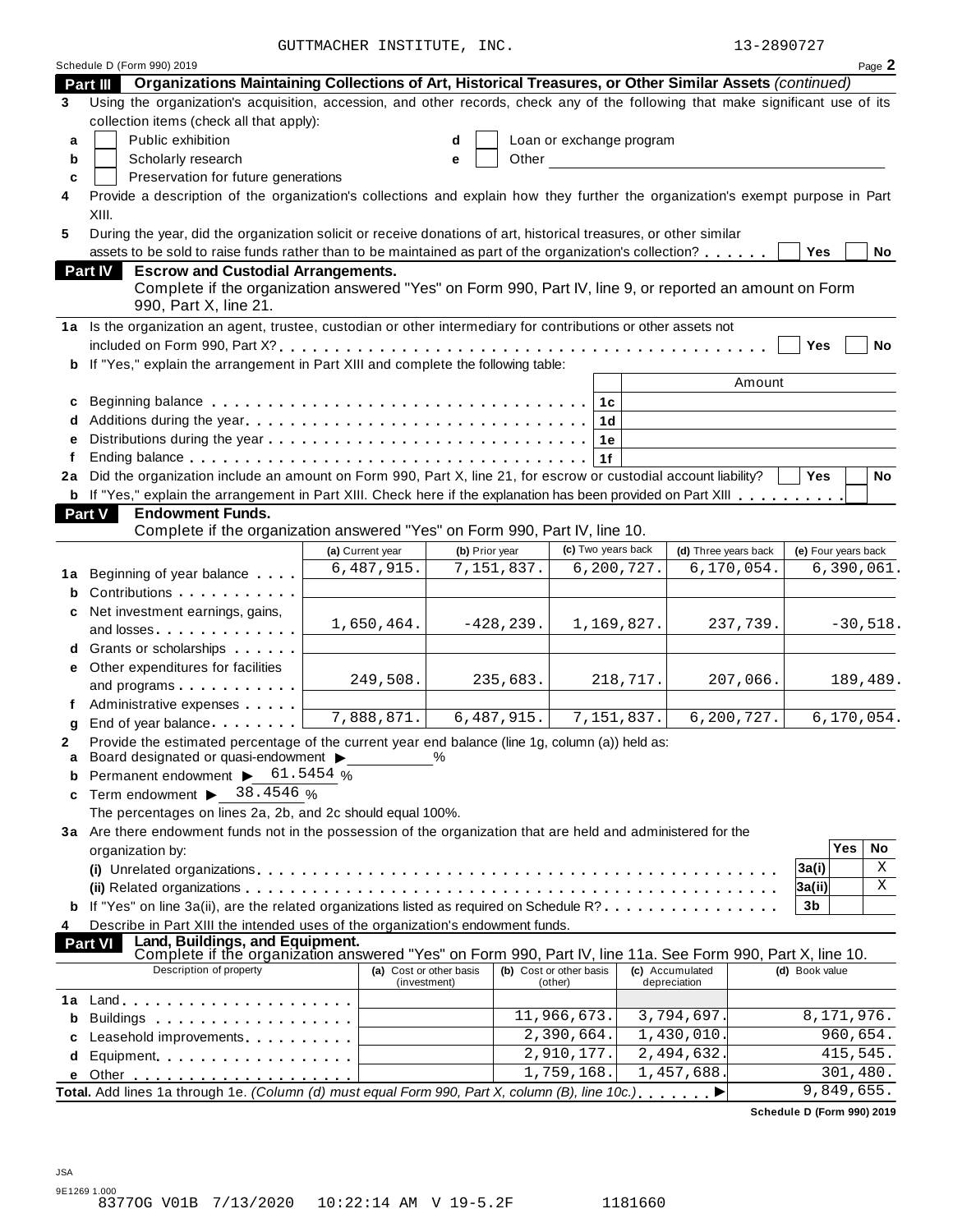| Schedule D (Form 990) 2019 |  |  |
|----------------------------|--|--|
|                            |  |  |

|                                                                                                                        | <b>Investments - Other Securities.</b>                                                   |                              |                                                                                                                              |
|------------------------------------------------------------------------------------------------------------------------|------------------------------------------------------------------------------------------|------------------------------|------------------------------------------------------------------------------------------------------------------------------|
| <b>Part VII</b>                                                                                                        |                                                                                          |                              | Complete if the organization answered "Yes" on Form 990, Part IV, line 11b. See Form 990, Part X, line 12.                   |
|                                                                                                                        | (a) Description of security or category<br>(including name of security)                  | (b) Book value               | (c) Method of valuation:<br>Cost or end-of-year market value                                                                 |
|                                                                                                                        | (1) Financial derivatives                                                                |                              |                                                                                                                              |
|                                                                                                                        | (2) Closely held equity interests                                                        |                              |                                                                                                                              |
|                                                                                                                        | $(3)$ Other $(3)$                                                                        |                              |                                                                                                                              |
| (A)<br>(B)                                                                                                             |                                                                                          |                              |                                                                                                                              |
| (C)                                                                                                                    |                                                                                          |                              |                                                                                                                              |
| (D)                                                                                                                    |                                                                                          |                              |                                                                                                                              |
| (E)                                                                                                                    |                                                                                          |                              |                                                                                                                              |
| (F)                                                                                                                    |                                                                                          |                              |                                                                                                                              |
| (G)                                                                                                                    |                                                                                          |                              |                                                                                                                              |
| (H)                                                                                                                    |                                                                                          |                              |                                                                                                                              |
| <b>Part VIII</b>                                                                                                       | Total. (Column (b) must equal Form 990, Part X, col. (B) line 12.) $\blacktriangleright$ |                              |                                                                                                                              |
|                                                                                                                        | <b>Investments - Program Related.</b>                                                    |                              | Complete if the organization answered "Yes" on Form 990, Part IV, line 11c. See Form 990, Part X, line 13.                   |
|                                                                                                                        | (a) Description of investment                                                            | (b) Book value               | (c) Method of valuation:                                                                                                     |
|                                                                                                                        |                                                                                          |                              | Cost or end-of-year market value                                                                                             |
| (1)<br>(2)                                                                                                             |                                                                                          |                              |                                                                                                                              |
|                                                                                                                        |                                                                                          |                              |                                                                                                                              |
| (3)<br>(4)                                                                                                             |                                                                                          |                              |                                                                                                                              |
| (5)                                                                                                                    |                                                                                          |                              |                                                                                                                              |
| (6)                                                                                                                    |                                                                                          |                              |                                                                                                                              |
| (7)                                                                                                                    |                                                                                          |                              |                                                                                                                              |
| (8)                                                                                                                    |                                                                                          |                              |                                                                                                                              |
| (9)                                                                                                                    |                                                                                          |                              |                                                                                                                              |
|                                                                                                                        |                                                                                          |                              |                                                                                                                              |
|                                                                                                                        | Total. (Column (b) must equal Form 990, Part X, col. (B) line 13.) $\blacktriangleright$ |                              |                                                                                                                              |
| Part IX                                                                                                                | Other Assets.                                                                            |                              |                                                                                                                              |
|                                                                                                                        |                                                                                          | (a) Description              | Complete if the organization answered "Yes" on Form 990, Part IV, line 11d. See Form 990, Part X, line 15.<br>(b) Book value |
| (1)                                                                                                                    |                                                                                          |                              |                                                                                                                              |
|                                                                                                                        |                                                                                          |                              |                                                                                                                              |
|                                                                                                                        |                                                                                          |                              |                                                                                                                              |
|                                                                                                                        |                                                                                          |                              |                                                                                                                              |
|                                                                                                                        |                                                                                          |                              |                                                                                                                              |
|                                                                                                                        |                                                                                          |                              |                                                                                                                              |
|                                                                                                                        |                                                                                          |                              |                                                                                                                              |
|                                                                                                                        |                                                                                          |                              |                                                                                                                              |
|                                                                                                                        |                                                                                          |                              | ▶                                                                                                                            |
|                                                                                                                        | <b>Other Liabilities.</b>                                                                |                              |                                                                                                                              |
|                                                                                                                        | line 25.                                                                                 |                              | Complete if the organization answered "Yes" on Form 990, Part IV, line 11e or 11f. See Form 990, Part X,                     |
|                                                                                                                        |                                                                                          | (a) Description of liability | (b) Book value                                                                                                               |
|                                                                                                                        | Federal income taxes                                                                     |                              |                                                                                                                              |
|                                                                                                                        | POSTRETIREMENT BENEFITS                                                                  |                              |                                                                                                                              |
|                                                                                                                        | DEFERRED RENT                                                                            |                              |                                                                                                                              |
|                                                                                                                        | CONTRACT LIABILITY                                                                       |                              |                                                                                                                              |
|                                                                                                                        |                                                                                          |                              |                                                                                                                              |
|                                                                                                                        |                                                                                          |                              |                                                                                                                              |
| (2)<br>(3)<br>(4)<br>(5)<br>(6)<br>(7)<br>(8)<br>(9)<br>Part X<br>(1)<br>(2)<br>(3)<br>(4)<br>(5)<br>(6)<br>(7)<br>(8) |                                                                                          |                              |                                                                                                                              |
| (9)                                                                                                                    |                                                                                          |                              | 733,408.<br>189,073.<br>38,644.                                                                                              |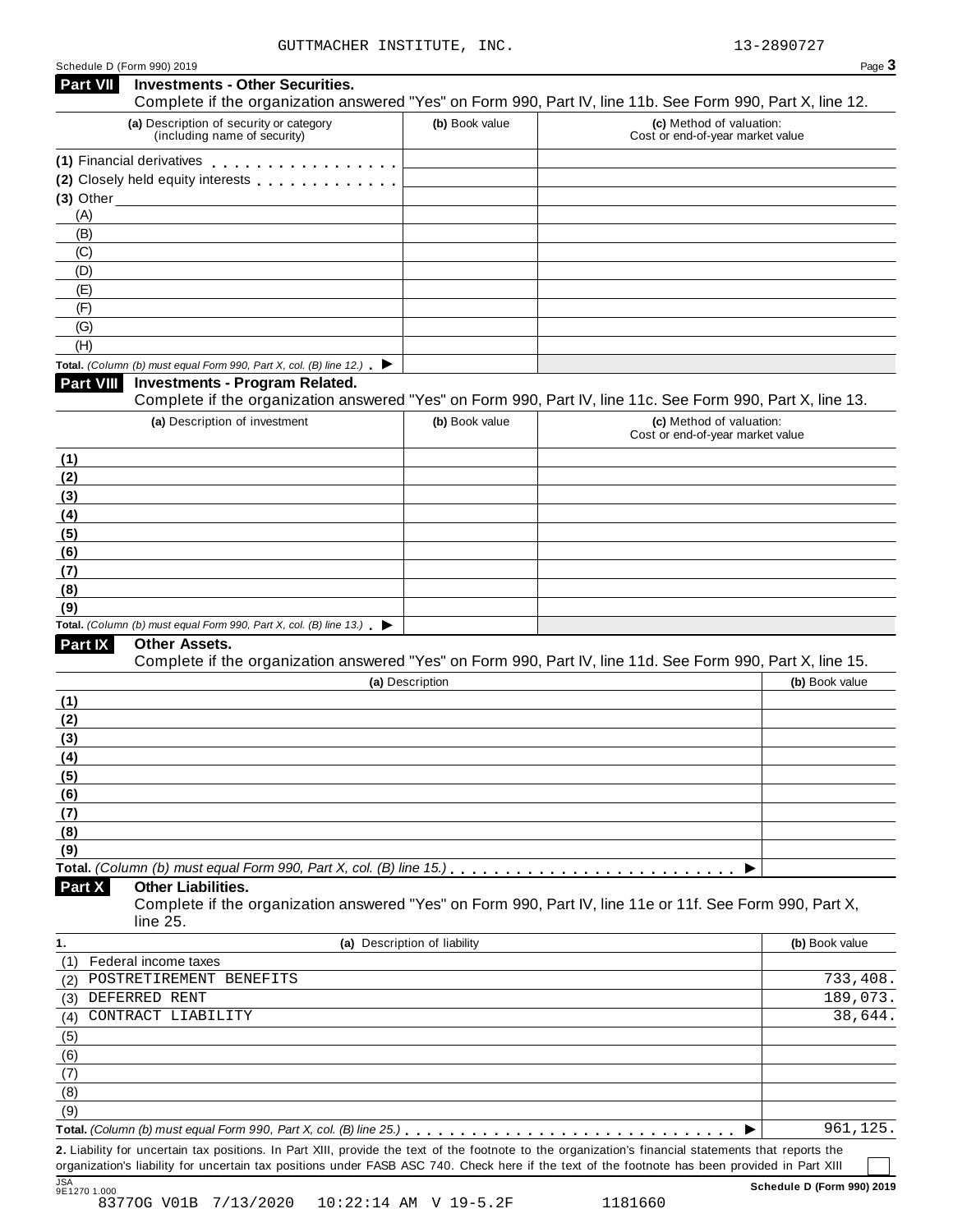|              | Schedule D (Form 990) 2019                                                                                                                                           |              | Page 4        |
|--------------|----------------------------------------------------------------------------------------------------------------------------------------------------------------------|--------------|---------------|
| Part XI      | Reconciliation of Revenue per Audited Financial Statements With Revenue per Return.<br>Complete if the organization answered "Yes" on Form 990, Part IV, line 12a.   |              |               |
| 1            | Total revenue, gains, and other support per audited financial statements                                                                                             | $\mathbf{1}$ | 21,454,418.   |
| $\mathbf{2}$ | Amounts included on line 1 but not on Form 990, Part VIII, line 12:                                                                                                  |              |               |
| a            | 2, 473, 110.<br>2a<br>Net unrealized gains (losses) on investments                                                                                                   |              |               |
|              | 2 <sub>b</sub><br>Donated services and use of facilities                                                                                                             |              |               |
| c            | 2c                                                                                                                                                                   |              |               |
| d            | $-70, 144.$                                                                                                                                                          |              |               |
| е            |                                                                                                                                                                      | 2e           | 2,402,966.    |
| 3            |                                                                                                                                                                      | 3            | 19,051,452.   |
| 4            | Amounts included on Form 990, Part VIII, line 12, but not on line 1:                                                                                                 |              |               |
| a            | 116,142.<br>4a<br>Investment expenses not included on Form 990, Part VIII, line 7b                                                                                   |              |               |
|              | 4b                                                                                                                                                                   |              |               |
| C.           |                                                                                                                                                                      | 4c           | 116,142.      |
| 5.           | Total revenue. Add lines 3 and 4c. (This must equal Form 990, Part I, line 12.)                                                                                      | 5            | 19,167,594.   |
| Part XII     | Reconciliation of Expenses per Audited Financial Statements With Expenses per Return.<br>Complete if the organization answered "Yes" on Form 990, Part IV, line 12a. |              |               |
| 1            |                                                                                                                                                                      | 1            | 28, 281, 812. |
| $\mathbf{2}$ | Amounts included on line 1 but not on Form 990, Part IX, line 25:                                                                                                    |              |               |
| a            | 2a                                                                                                                                                                   |              |               |
| b            | 2 <sub>b</sub>                                                                                                                                                       |              |               |
| C            | 2c                                                                                                                                                                   |              |               |
| d            |                                                                                                                                                                      |              |               |
| е            |                                                                                                                                                                      | 2e           |               |
| 3            |                                                                                                                                                                      | 3            | 28, 281, 812. |
| 4            | Amounts included on Form 990, Part IX, line 25, but not on line 1:                                                                                                   |              |               |
| a            | 116,142.<br>Investment expenses not included on Form 990, Part VIII, line 7b $\ldots \ldots \mathbf{4a}$                                                             |              |               |
| b            |                                                                                                                                                                      |              |               |
|              |                                                                                                                                                                      | 4c           | 116,142.      |
| 5.           | Total expenses. Add lines 3 and 4c. (This must equal Form 990, Part I, line 18.).                                                                                    | 5            | 28, 397, 954. |
|              | Part XIII Supplemental Information.                                                                                                                                  |              |               |
|              | Provide the descriptions required for Part II, lines 3, 5, and 9; Part III, lines 1a and 4; Part IV, lines 1b and 2b; Part V, line 4; Part X, line                   |              |               |

2; Part XI, lines 2d and 4b; and Part XII, lines 2d and 4b. Also complete this part to provide any additional information.

SEE PAGE 5

**Schedule D (Form 990) 2019**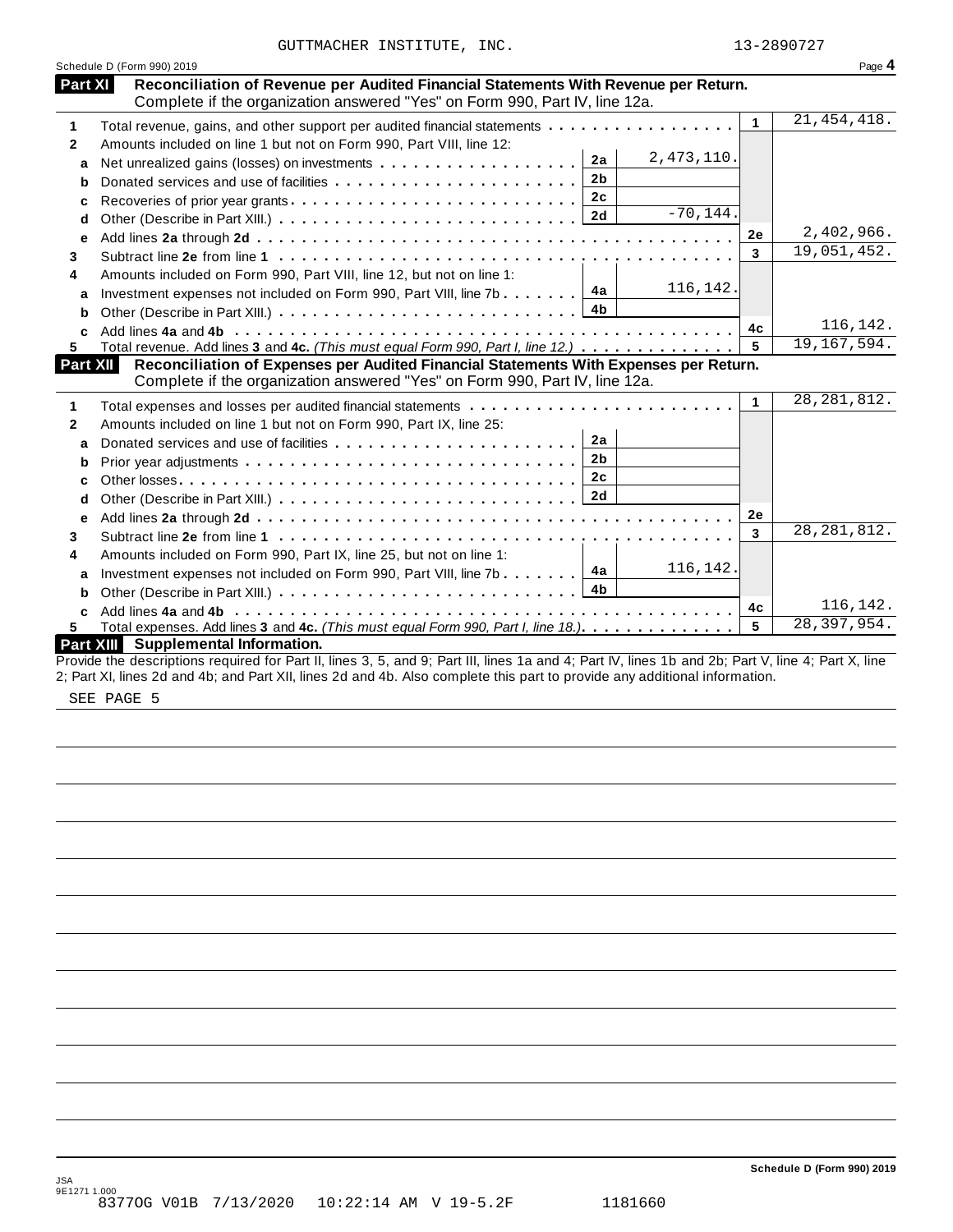| Schedule D (Form 990) 2019                            | GUTTMACHER INSTITUTE, INC. |                                                                            | 13-2890727 | Page 5 |
|-------------------------------------------------------|----------------------------|----------------------------------------------------------------------------|------------|--------|
| <b>Part XIII</b> Supplemental Information (continued) |                            |                                                                            |            |        |
| PART V, LINE 4                                        |                            |                                                                            |            |        |
|                                                       |                            | THE INSTITUTE'S ENDOWMENTS CONSIST OF A DONOR-RESTRICTED ENDOWMENT FUND    |            |        |
|                                                       |                            | TO BE USED FOR GENERAL OPERATIONS AND ENDOWMENT GIFTS TOTALING \$1 MILLION |            |        |
| BE USED FOR BIXBY FELLOWSHIPS.<br>TO                  |                            |                                                                            |            |        |
|                                                       |                            |                                                                            |            |        |
| PART XI, LINE 2D                                      |                            |                                                                            |            |        |
| OTHER ADJUSTMENTS:                                    |                            |                                                                            |            |        |
| POSTRETIREMENT BENEFITS ADJUSTMENT                    |                            | $-128,730$                                                                 |            |        |

FOREIGN EXCHANGE GAIN 58,586

9E1226 1.000 8377OG V01B 7/13/2020 10:22:14 AM V 19-5.2F 1181660

JSA

**Schedule D (Form 990) 2019**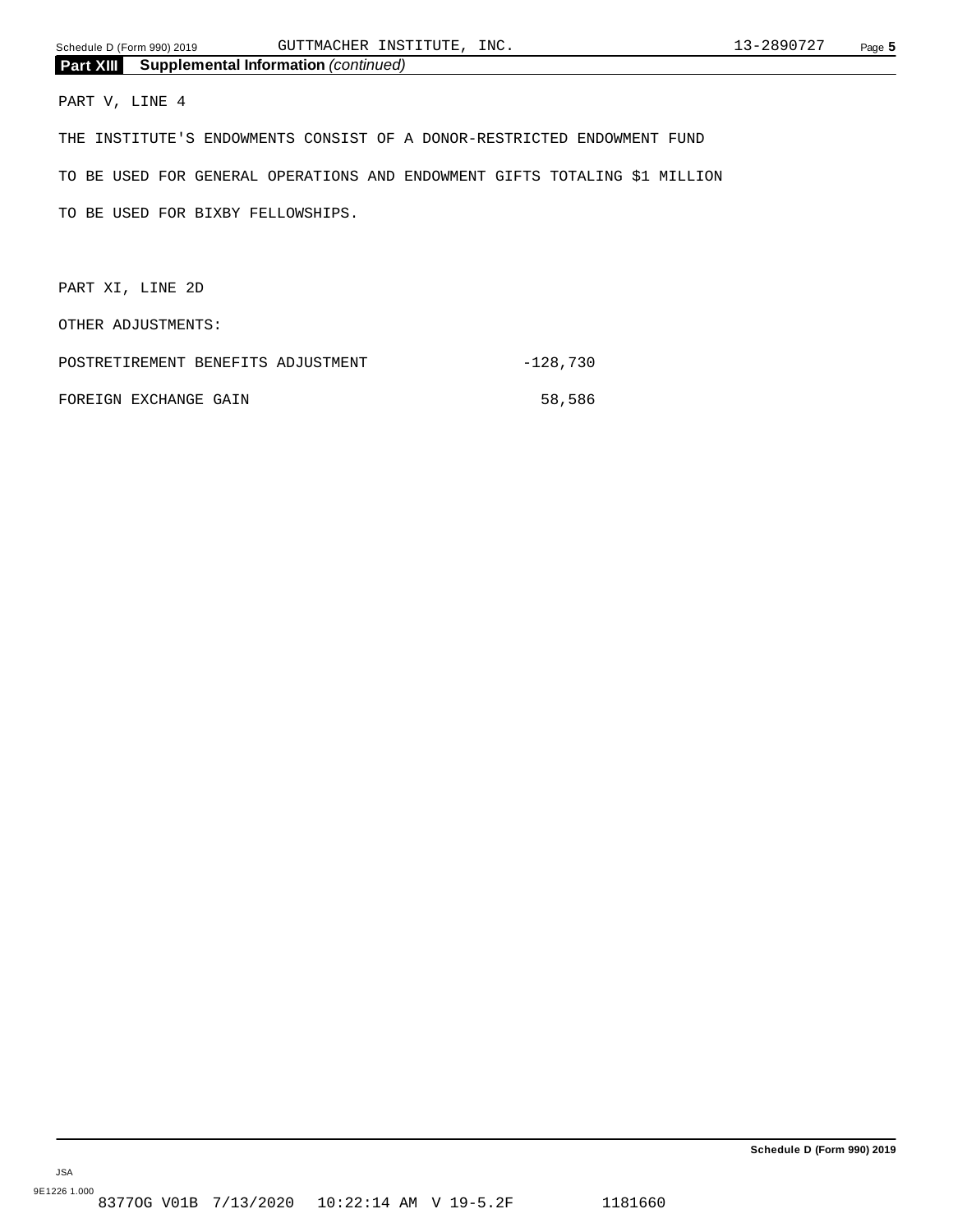| <b>SCHEDULE F</b>                                      | <b>Statement of Activities Outside the United States</b>                                                                                                                                                             |            | OMB No. 1545-0047                          |
|--------------------------------------------------------|----------------------------------------------------------------------------------------------------------------------------------------------------------------------------------------------------------------------|------------|--------------------------------------------|
| (Form 990)                                             | ► Complete if the organization answered "Yes" on Form 990, Part IV, line 14b, 15, or 16.                                                                                                                             |            | 2019                                       |
| Department of the Treasury<br>Internal Revenue Service | Attach to Form 990.<br>Go to www.irs.gov/Form990 for instructions and the latest information.                                                                                                                        |            | <b>Open to Public</b><br><b>Inspection</b> |
| Name of the organization                               |                                                                                                                                                                                                                      |            | <b>Employer identification number</b>      |
| GUTTMACHER INSTITUTE, INC.                             |                                                                                                                                                                                                                      | 13-2890727 |                                            |
| Part I                                                 | General Information on Activities Outside the United States. Complete if the organization answered "Yes" on<br>Form 990, Part IV, line 14b.                                                                          |            |                                            |
| 1.<br>award the grants or assistance?                  | For grantmakers. Does the organization maintain records to substantiate the amount of its grants and<br>other assistance, the grantees' eligibility for the grants or assistance, and the selection criteria used to |            | Yes<br>Nο                                  |

**2 For grantmakers.** Describe in Part V the organization's procedures for monitoring the use of its grants and other assistance outside the United States.

## **3** Activities per Region. (The following Part I, line 3 table can be duplicated if additional space is needed.)

|         | retivition por region. This following I are i, line o table barried adplicated in additional opace is hooded;<br>(a) Region                                                                                                                                     | (b) Number<br>of offices in<br>the region | (c) Number of<br>employees,<br>agents, and<br>independent<br>contractors<br>in the region | (d) Activities conducted in the<br>region (by type) (such as,<br>fundraising, program services,<br>investments, grants to recipients<br>located in the region) | (e) If activity listed in (d) is<br>a program service,<br>describe specific type of<br>service(s) in the region | (f) Total<br>expenditures for<br>and investments<br>in the region |
|---------|-----------------------------------------------------------------------------------------------------------------------------------------------------------------------------------------------------------------------------------------------------------------|-------------------------------------------|-------------------------------------------------------------------------------------------|----------------------------------------------------------------------------------------------------------------------------------------------------------------|-----------------------------------------------------------------------------------------------------------------|-------------------------------------------------------------------|
| (1)     | NORTH AMERICA                                                                                                                                                                                                                                                   | $0$ .                                     | 2.                                                                                        | PROGRAM SERVICES                                                                                                                                               | RESEARCH AND COMMS.                                                                                             | 47,444.                                                           |
| (2)     | SOUTH AMERICA                                                                                                                                                                                                                                                   | 0.                                        | $2$ .                                                                                     | PROGRAM SERVICES                                                                                                                                               | RESEARCH AND COMMS.                                                                                             | 4,633.                                                            |
| (3)     | SOUTH ASIA                                                                                                                                                                                                                                                      | $\mathsf{0}$ .                            | $10$ .                                                                                    | PROGRAM SERVICES                                                                                                                                               | RESEARCH AND COMMS                                                                                              | 450,705.                                                          |
| (4)     | SUB-SAHARAN AFRICA                                                                                                                                                                                                                                              | $\mathsf{0}$ .                            | 13.                                                                                       | PROGRAM SERVICES                                                                                                                                               | RESEARCH AND COMMS.                                                                                             | 243,458.                                                          |
| (5)     | EUROPE (INCLUDING ICELAND AND                                                                                                                                                                                                                                   | $\mathsf{0}$ .                            | 3.                                                                                        | PROGRAM SERVICES                                                                                                                                               | RESEARCH AND COMMS                                                                                              | 12,044.                                                           |
|         | (6) MIDDLE EAST AND NORTH AFRICA                                                                                                                                                                                                                                | $0$ .                                     | $2$ .                                                                                     | PROGRAM SERVICES                                                                                                                                               | RESERACH AND COMMS                                                                                              | 48,753.                                                           |
| (7)     |                                                                                                                                                                                                                                                                 |                                           |                                                                                           |                                                                                                                                                                |                                                                                                                 |                                                                   |
| (8)     |                                                                                                                                                                                                                                                                 |                                           |                                                                                           |                                                                                                                                                                |                                                                                                                 |                                                                   |
| (9)     |                                                                                                                                                                                                                                                                 |                                           |                                                                                           |                                                                                                                                                                |                                                                                                                 |                                                                   |
| (10)    |                                                                                                                                                                                                                                                                 |                                           |                                                                                           |                                                                                                                                                                |                                                                                                                 |                                                                   |
| (11)    |                                                                                                                                                                                                                                                                 |                                           |                                                                                           |                                                                                                                                                                |                                                                                                                 |                                                                   |
| (12)    |                                                                                                                                                                                                                                                                 |                                           |                                                                                           |                                                                                                                                                                |                                                                                                                 |                                                                   |
| (13)    |                                                                                                                                                                                                                                                                 |                                           |                                                                                           |                                                                                                                                                                |                                                                                                                 |                                                                   |
| (14)    |                                                                                                                                                                                                                                                                 |                                           |                                                                                           |                                                                                                                                                                |                                                                                                                 |                                                                   |
| (15)    |                                                                                                                                                                                                                                                                 |                                           |                                                                                           |                                                                                                                                                                |                                                                                                                 |                                                                   |
| (16)    |                                                                                                                                                                                                                                                                 |                                           |                                                                                           |                                                                                                                                                                |                                                                                                                 |                                                                   |
| (17)    |                                                                                                                                                                                                                                                                 |                                           |                                                                                           |                                                                                                                                                                |                                                                                                                 |                                                                   |
| 3a<br>b | Subtotal experience and subsets and subsets of the set of the set of the set of the set of the set of the set of the set of the set of the set of the set of the set of the set of the set of the set of the set of the set of<br>Total<br>from<br>continuation |                                           | 32.                                                                                       |                                                                                                                                                                |                                                                                                                 | 807,037.                                                          |
|         | sheets to Part I<br>c Totals (add lines 3a and 3b)<br>For Bonorwork Bodyotion, Act Notice, can the Instructions for Form 000                                                                                                                                    |                                           | 32.                                                                                       |                                                                                                                                                                |                                                                                                                 | 807,037.<br>Schodule E (Form 000) 2010                            |

**For Paperwork Reduction Act Notice, see the Instructions for Form 990. Schedule F (Form 990) 2019** JSA 9E1274 1.000 8377OG V01B 7/13/2020 10:22:14 AM V 19-5.2F 1181660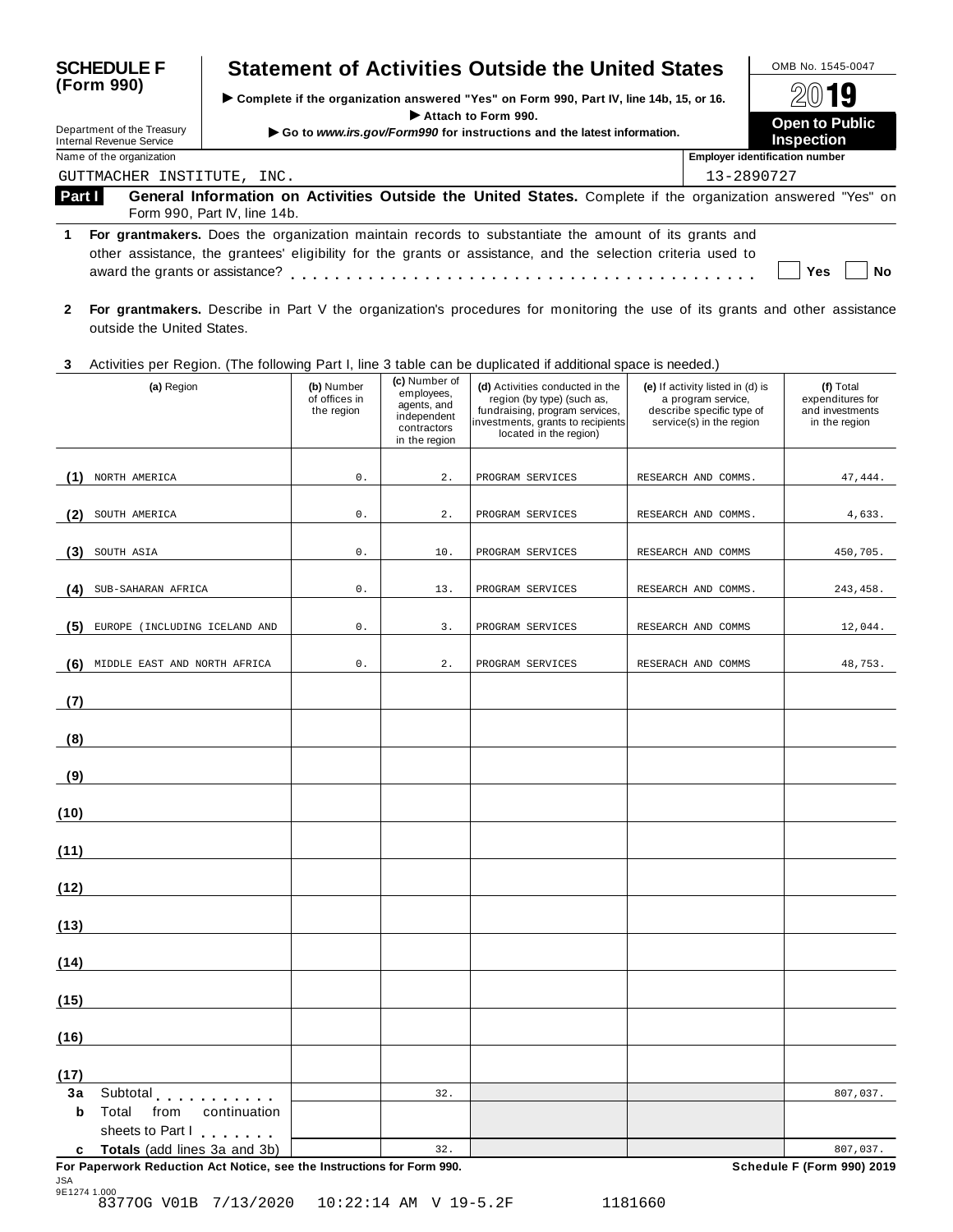Schedule <sup>F</sup> (Form 990) <sup>2019</sup> Page **2**

JSA

| $\mathbf{1}$                 | (a) Name of<br>organization | (b) IRS code<br>section and EIN<br>(if applicable)                                                                                           | (c) Region | (d) Purpose of<br>grant | (e) Amount of<br>cash grant | (f) Manner of<br>cash<br>disbursement | (g) Amount of<br>noncash<br>assistance | (h) Description<br>of noncash<br>assistance | (i) Method of<br>valuation<br>(book, FMV,<br>appraisal, other) |
|------------------------------|-----------------------------|----------------------------------------------------------------------------------------------------------------------------------------------|------------|-------------------------|-----------------------------|---------------------------------------|----------------------------------------|---------------------------------------------|----------------------------------------------------------------|
| (1)                          |                             |                                                                                                                                              |            |                         |                             |                                       |                                        |                                             |                                                                |
| (2)                          |                             |                                                                                                                                              |            |                         |                             |                                       |                                        |                                             |                                                                |
| (3)                          |                             |                                                                                                                                              |            |                         |                             |                                       |                                        |                                             |                                                                |
| (4)                          |                             |                                                                                                                                              |            |                         |                             |                                       |                                        |                                             |                                                                |
| (5)                          |                             |                                                                                                                                              |            |                         |                             |                                       |                                        |                                             |                                                                |
| (6)                          |                             |                                                                                                                                              |            |                         |                             |                                       |                                        |                                             |                                                                |
| (7)                          |                             |                                                                                                                                              |            |                         |                             |                                       |                                        |                                             |                                                                |
| (8)                          |                             |                                                                                                                                              |            |                         |                             |                                       |                                        |                                             |                                                                |
| (9)                          |                             |                                                                                                                                              |            |                         |                             |                                       |                                        |                                             |                                                                |
| (10)                         |                             |                                                                                                                                              |            |                         |                             |                                       |                                        |                                             |                                                                |
| (11)                         |                             |                                                                                                                                              |            |                         |                             |                                       |                                        |                                             |                                                                |
| (12)                         |                             |                                                                                                                                              |            |                         |                             |                                       |                                        |                                             |                                                                |
| (13)                         |                             |                                                                                                                                              |            |                         |                             |                                       |                                        |                                             |                                                                |
| (14)                         |                             |                                                                                                                                              |            |                         |                             |                                       |                                        |                                             |                                                                |
| (15)                         |                             |                                                                                                                                              |            |                         |                             |                                       |                                        |                                             |                                                                |
| (16)                         |                             |                                                                                                                                              |            |                         |                             |                                       |                                        |                                             |                                                                |
| $\mathbf{2}$<br>$\mathbf{3}$ |                             | Enter total number of recipient organizations listed above that are recognized as charities by the foreign country, recognized as tax-exempt |            |                         |                             |                                       | ▶                                      |                                             |                                                                |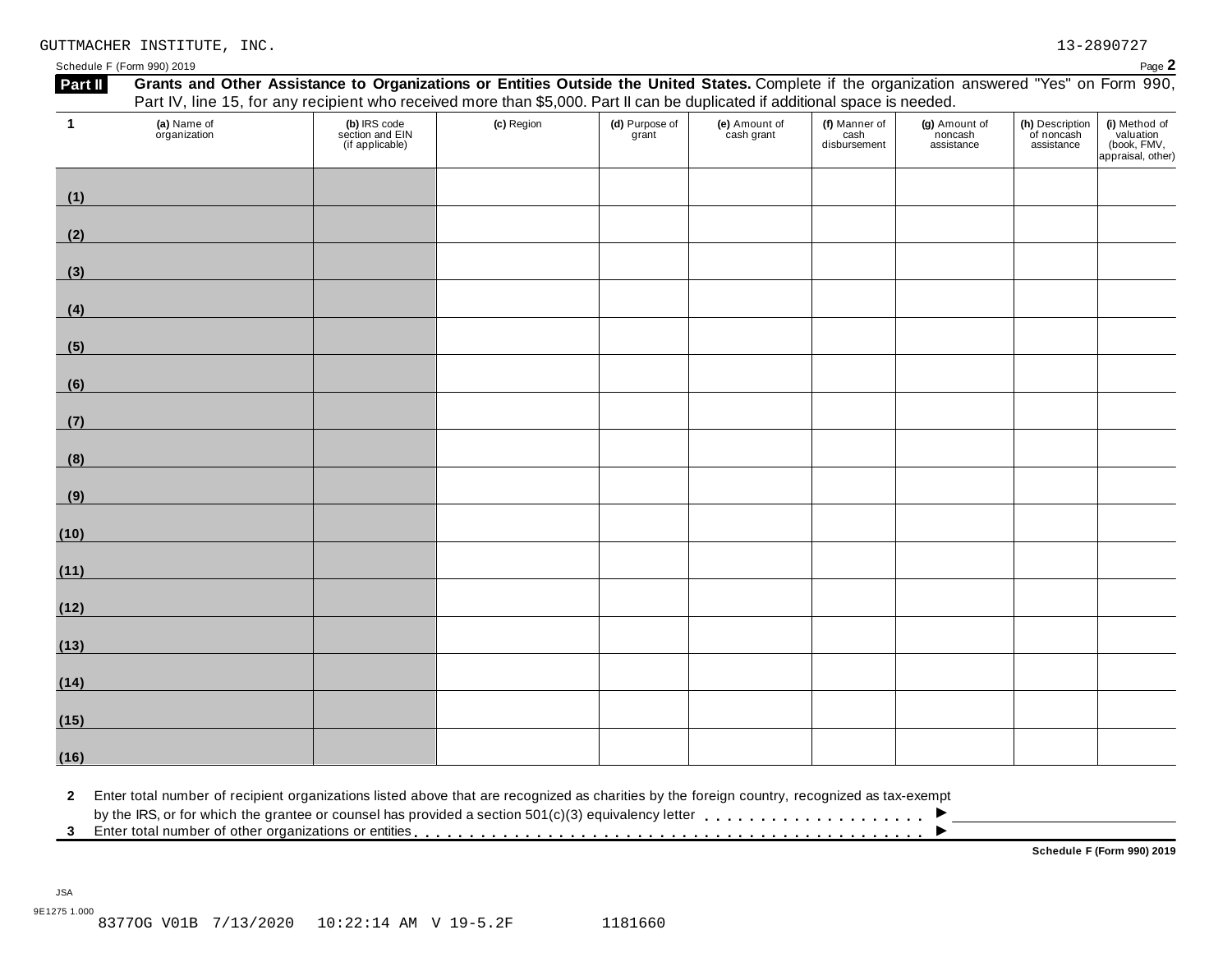Schedule <sup>F</sup> (Form 990) <sup>2019</sup> Page **3**

| (a) Type of grant or assistance                                                                                               | (b) Region | (c) Number of<br>recipients | (d) Amount of<br>cash grant | (e) Manner of<br>cash<br>disbursement | (f) Amount of<br>noncash<br>assistance | (g) Description<br>of noncash<br>assistance | (h) Method of<br>valuation<br>(book, FMV,<br>appraisal, other) |
|-------------------------------------------------------------------------------------------------------------------------------|------------|-----------------------------|-----------------------------|---------------------------------------|----------------------------------------|---------------------------------------------|----------------------------------------------------------------|
| (1)<br><u> 1980 - Johann Barbara, martxa al</u>                                                                               |            |                             |                             |                                       |                                        |                                             |                                                                |
| (2)<br><u> 1989 - Johann Barbara, martxa alemaniar a</u>                                                                      |            |                             |                             |                                       |                                        |                                             |                                                                |
| (3)                                                                                                                           |            |                             |                             |                                       |                                        |                                             |                                                                |
| (4)                                                                                                                           |            |                             |                             |                                       |                                        |                                             |                                                                |
| <u> 1980 - Andrea Station Barbara, amerikan per</u><br>(5)                                                                    |            |                             |                             |                                       |                                        |                                             |                                                                |
| (6)                                                                                                                           |            |                             |                             |                                       |                                        |                                             |                                                                |
| (7)                                                                                                                           |            |                             |                             |                                       |                                        |                                             |                                                                |
| (8)<br><u> 1989 - Johann Barbara, martxa alemaniar a</u>                                                                      |            |                             |                             |                                       |                                        |                                             |                                                                |
| (9)                                                                                                                           |            |                             |                             |                                       |                                        |                                             |                                                                |
| (10)<br><u> 1980 - Andrea Station Barbara, actor a contrador de la contrador de la contrador de la contrador de la contra</u> |            |                             |                             |                                       |                                        |                                             |                                                                |
| (11)<br><u> 1980 - Andrea Station Barbara, amerikan per</u>                                                                   |            |                             |                             |                                       |                                        |                                             |                                                                |
| (12)                                                                                                                          |            |                             |                             |                                       |                                        |                                             |                                                                |
| (13)                                                                                                                          |            |                             |                             |                                       |                                        |                                             |                                                                |
| (14)<br>the control of the control of the control of the control of                                                           |            |                             |                             |                                       |                                        |                                             |                                                                |
| (15)<br><u> 1989 - Johann Barn, mars ann an t-Amhain Aonaich an t-Aonaich an t-Aonaich an t-Aonaich an t-Aonaich an t-Aon</u> |            |                             |                             |                                       |                                        |                                             |                                                                |
| (16)                                                                                                                          |            |                             |                             |                                       |                                        |                                             |                                                                |
| (17)                                                                                                                          |            |                             |                             |                                       |                                        |                                             |                                                                |
| (18)                                                                                                                          |            |                             |                             |                                       |                                        |                                             |                                                                |

**Schedule F (Form 990) 2019**

JSA 9E1276 1.000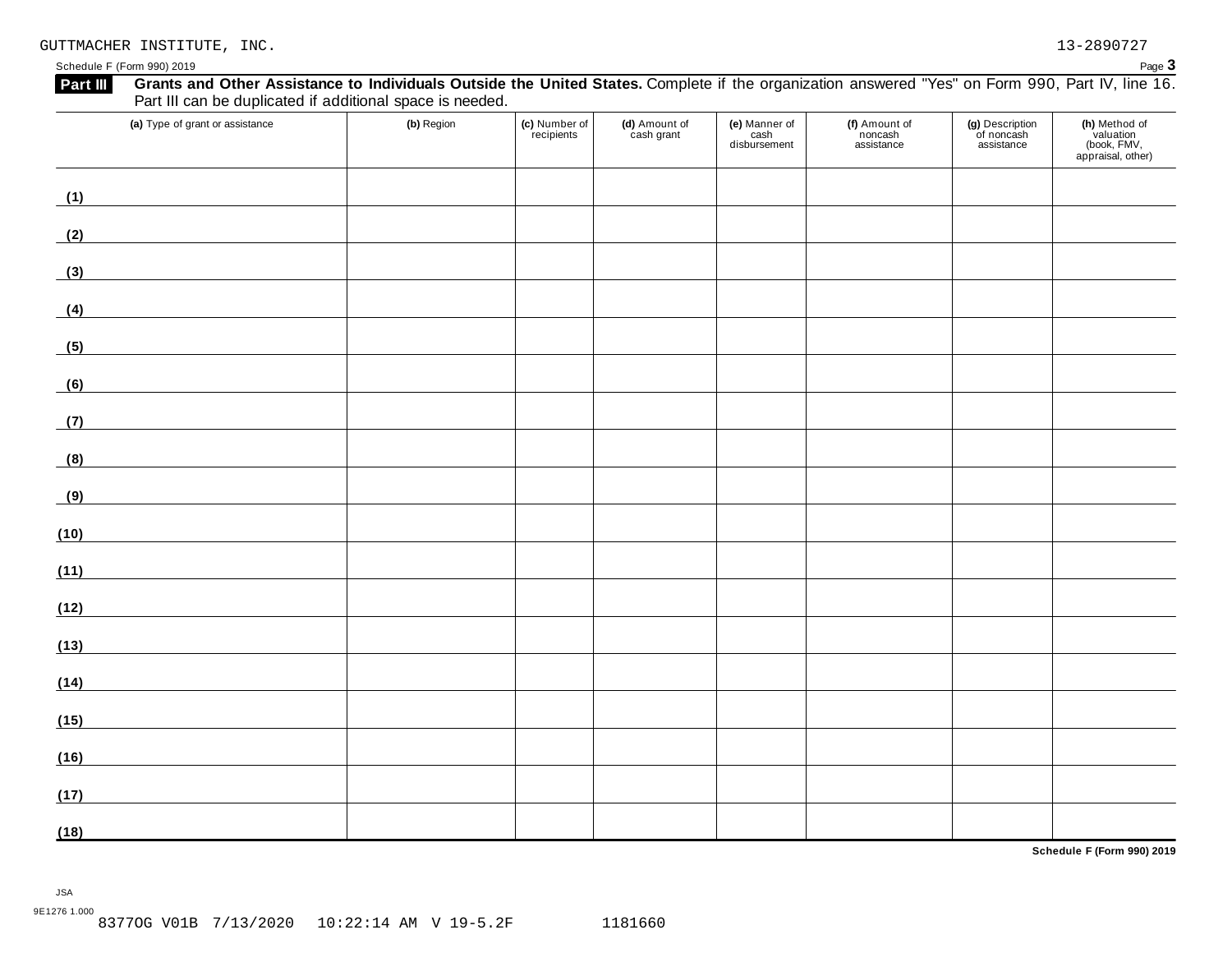|                | Schedule F (Form 990) 2019                                                                                                                                                                                                                                                                                                                                                                                                                             | Page 4                       |
|----------------|--------------------------------------------------------------------------------------------------------------------------------------------------------------------------------------------------------------------------------------------------------------------------------------------------------------------------------------------------------------------------------------------------------------------------------------------------------|------------------------------|
| <b>Part IV</b> | <b>Foreign Forms</b>                                                                                                                                                                                                                                                                                                                                                                                                                                   |                              |
| 1              | Was the organization a U.S. transferor of property to a foreign corporation during the tax year? If "Yes,"<br>the organization may be required to file Form 926, Return by a U.S. Transferor of Property to a Foreign<br>Yes                                                                                                                                                                                                                           | Χ<br><b>No</b>               |
| $\mathbf{2}$   | Did the organization have an interest in a foreign trust during the tax year? If "Yes," the organization<br>may be required to separately file Form 3520, Annual Return To Report Transactions With Foreign<br>Trusts and Receipt of Certain Foreign Gifts, and/or Form 3520-A, Annual Information Return of Foreign<br>Trust With a U.S. Owner (see Instructions for Forms 3520 and 3520-A; don't file with Form 990)<br>Yes                          | Χ<br><b>No</b>               |
| 3              | Did the organization have an ownership interest in a foreign corporation during the tax year? If "Yes,"<br>the organization may be required to file Form 5471, Information Return of U.S. Persons With Respect to<br>Certain Foreign Corporations (see Instructions for Form 5471)<br>Yes                                                                                                                                                              | X<br><b>No</b>               |
| 4              | Was the organization a direct or indirect shareholder of a passive foreign investment company or a<br>qualified electing fund during the tax year? If "Yes," the organization may be required to file Form 8621,<br>Information Return by a Shareholder of a Passive Foreign Investment Company or Qualified Electing<br>Fund (see Instructions for Form 8621)<br>Yes                                                                                  | X<br><b>No</b>               |
| 5              | Did the organization have an ownership interest in a foreign partnership during the tax year? If "Yes,"<br>the organization may be required to file Form 8865, Return of U.S. Persons With Respect to Certain<br>Foreign Partnerships (see Instructions for Form 8865) [11] [12] The contract of the contract of the contract of the contract of the contract of the contract of the contract of the contract of the contract of the contract o<br>Yes | $\vert X \vert$<br><b>No</b> |
| 6              | Did the organization have any operations in or related to any boycotting countries during the tax year? If<br>"Yes," the organization may be required to separately file Form 5713, International Boycott Report (see<br>Instructions for Form 5713; don't file with Form 990)<br><b>Yes</b>                                                                                                                                                           | Χ<br>No                      |

**Schedule F (Form 990) 2019**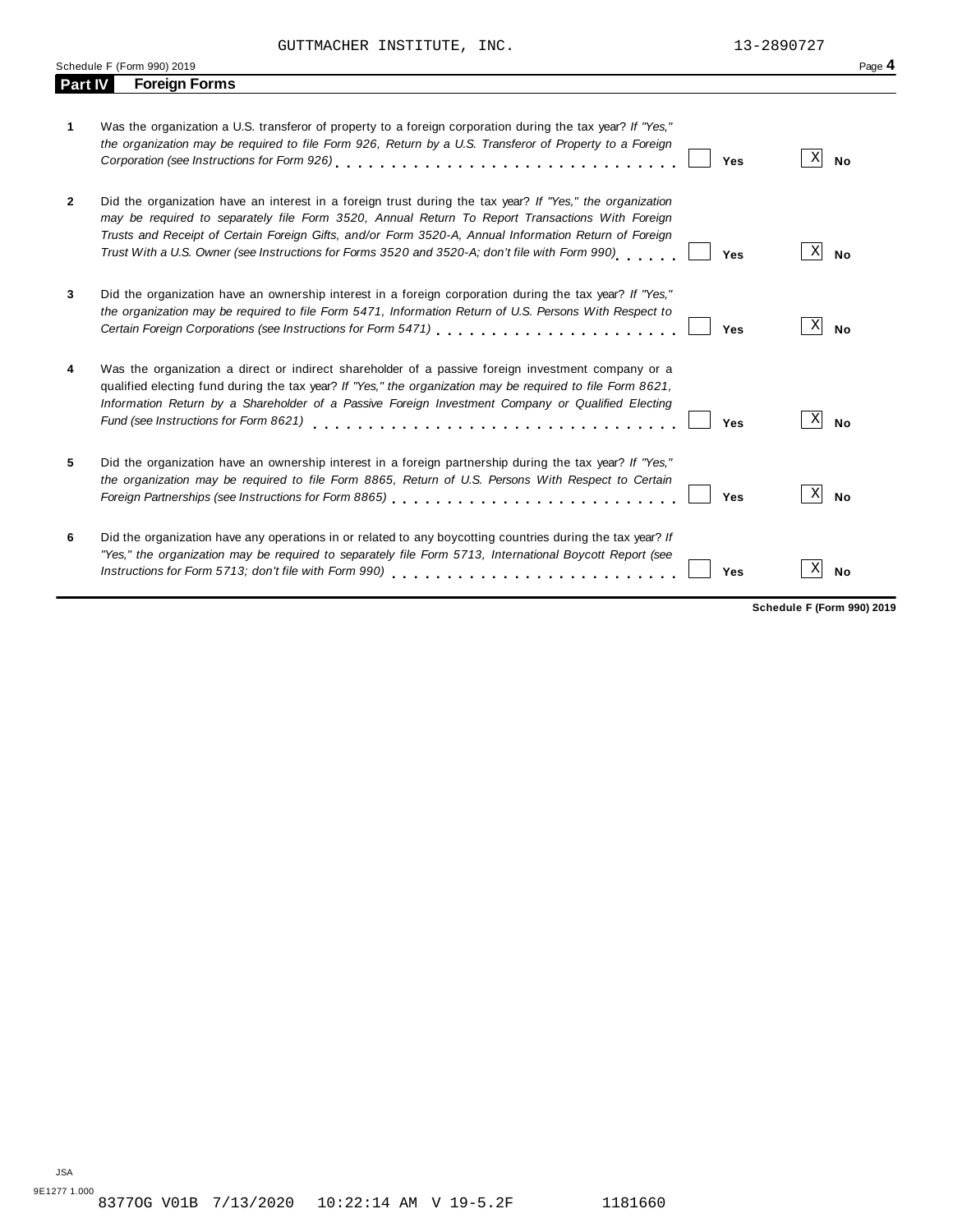Schedule <sup>F</sup> (Form 990) <sup>2019</sup> Page **5**

**Part V Supplemental Information** Provide the information required by Part I, line 2 (monitoring of funds); Part I, line 3, column (f) (accounting method; amounts of investments vs. expenditures per region); Part II, line 1 (accounting method); Part III (accounting method); and Part III, column (c) (estimated number of recipients), as applicable. Also complete this part to provide any additional information (see instructions).

SCHEDULE F, PART I, LINE 2

THE INSTITUTE MAINTAINS ALL THE RECORDS FOR PAYMENTS MADE OUTSIDE THE

UNITED STATES.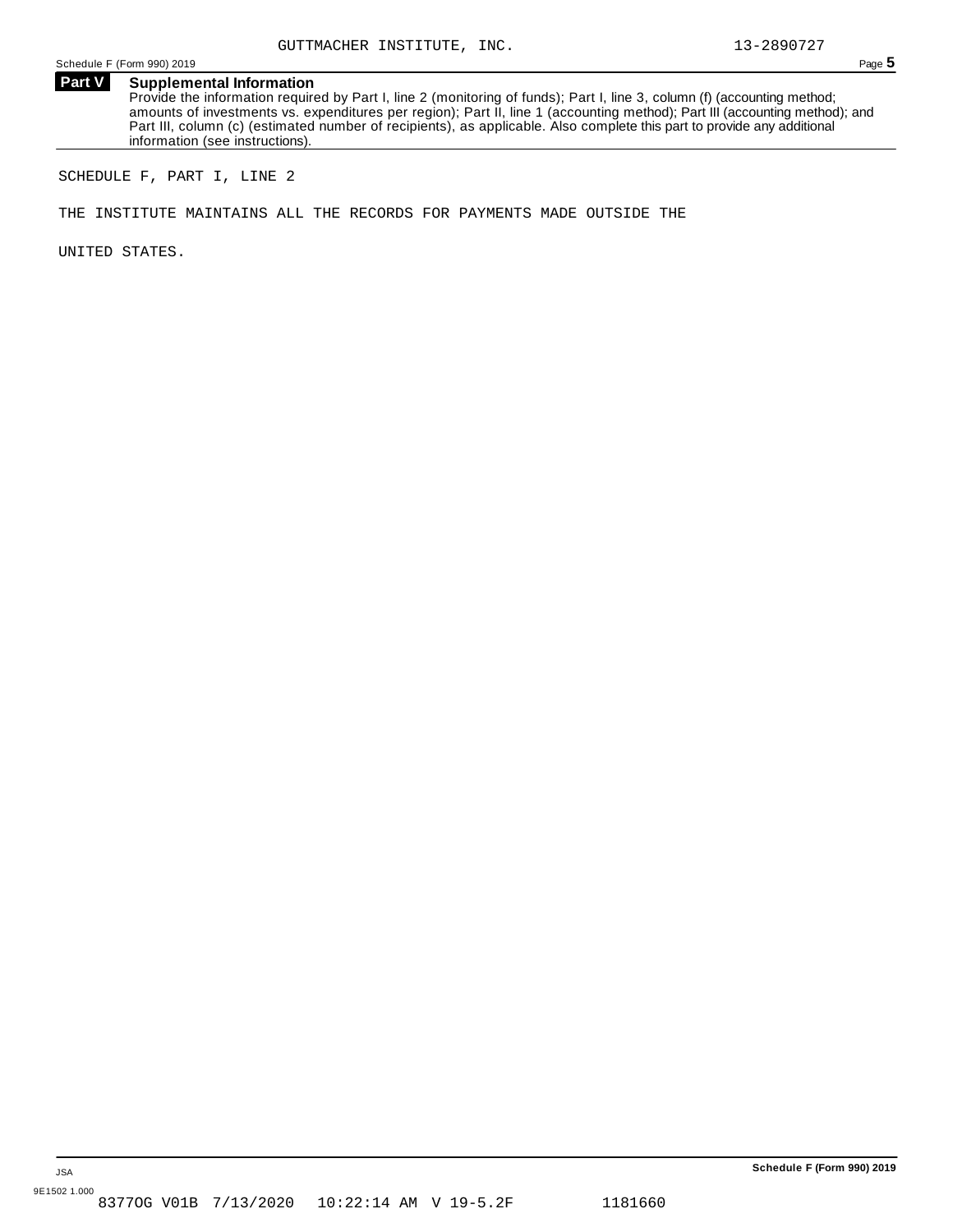|              | <b>SCHEDULE J</b>                                    | <b>Compensation Information</b>                                                                                                                                                                                     |                                                   | OMB No. 1545-0047          |                   |             |
|--------------|------------------------------------------------------|---------------------------------------------------------------------------------------------------------------------------------------------------------------------------------------------------------------------|---------------------------------------------------|----------------------------|-------------------|-------------|
|              | (Form 990)                                           | For certain Officers, Directors, Trustees, Key Employees, and Highest                                                                                                                                               |                                                   |                            | g                 |             |
|              |                                                      | <b>Compensated Employees</b><br>Complete if the organization answered "Yes" on Form 990, Part IV, line 23.                                                                                                          |                                                   |                            |                   |             |
|              | Department of the Treasury                           | Attach to Form 990.<br>Go to www.irs.gov/Form990 for instructions and the latest information.                                                                                                                       |                                                   | <b>Open to Public</b>      |                   |             |
|              | Internal Revenue Service<br>Name of the organization |                                                                                                                                                                                                                     | Employer identification number                    |                            | <b>Inspection</b> |             |
|              |                                                      | GUTTMACHER INSTITUTE, INC.                                                                                                                                                                                          | 13-2890727                                        |                            |                   |             |
| Part I       |                                                      | <b>Questions Regarding Compensation</b>                                                                                                                                                                             |                                                   |                            |                   |             |
|              |                                                      |                                                                                                                                                                                                                     |                                                   |                            | <b>Yes</b>        | No          |
|              |                                                      | 1a Check the appropriate box(es) if the organization provided any of the following to or for a person listed on Form                                                                                                |                                                   |                            |                   |             |
|              |                                                      | 990, Part VII, Section A, line 1a. Complete Part III to provide any relevant information regarding these items.                                                                                                     |                                                   |                            |                   |             |
|              |                                                      | First-class or charter travel                                                                                                                                                                                       | Housing allowance or residence for personal use   |                            |                   |             |
|              |                                                      | Travel for companions                                                                                                                                                                                               | Payments for business use of personal residence   |                            |                   |             |
|              |                                                      | Tax indemnification and gross-up payments                                                                                                                                                                           | Health or social club dues or initiation fees     |                            |                   |             |
|              |                                                      | Discretionary spending account                                                                                                                                                                                      | Personal services (such as maid, chauffeur, chef) |                            |                   |             |
| b            |                                                      | If any of the boxes on line 1a are checked, did the organization follow a written policy regarding payment                                                                                                          |                                                   |                            |                   |             |
|              |                                                      | or reimbursement or provision of all of the expenses described above? If "No," complete Part III to                                                                                                                 |                                                   |                            |                   |             |
|              |                                                      |                                                                                                                                                                                                                     |                                                   | 1b                         |                   |             |
| $\mathbf{2}$ |                                                      | Did the organization require substantiation prior to reimbursing or allowing expenses incurred by all                                                                                                               |                                                   |                            |                   |             |
|              |                                                      | directors, trustees, and officers, including the CEO/Executive Director, regarding the items checked on line                                                                                                        |                                                   |                            |                   |             |
|              |                                                      |                                                                                                                                                                                                                     |                                                   | 2                          |                   |             |
| 3            |                                                      | Indicate which, if any, of the following the organization used to establish the compensation of the                                                                                                                 |                                                   |                            |                   |             |
|              |                                                      | organization's CEO/Executive Director. Check all that apply. Do not check any boxes for methods used by a<br>related organization to establish compensation of the CEO/Executive Director, but explain in Part III. |                                                   |                            |                   |             |
|              | Χ                                                    | Compensation committee                                                                                                                                                                                              | Written employment contract                       |                            |                   |             |
|              |                                                      | $\mathbf{x}$<br>Independent compensation consultant                                                                                                                                                                 | Compensation survey or study                      |                            |                   |             |
|              |                                                      | $\overline{\mathbf{x}}$<br>Form 990 of other organizations                                                                                                                                                          | Approval by the board or compensation committee   |                            |                   |             |
|              |                                                      |                                                                                                                                                                                                                     |                                                   |                            |                   |             |
| 4            |                                                      | During the year, did any person listed on Form 990, Part VII, Section A, line 1a, with respect to the filing<br>organization or a related organization:                                                             |                                                   |                            |                   |             |
| a            |                                                      |                                                                                                                                                                                                                     |                                                   | 4a                         | Χ                 |             |
| b            |                                                      | Participate in, or receive payment from, a supplemental nonqualified retirement plan?                                                                                                                               |                                                   | 4b                         |                   | X           |
| c            |                                                      | Participate in, or receive payment from, an equity-based compensation arrangement?                                                                                                                                  |                                                   | 4c                         |                   | $\mathbf X$ |
|              |                                                      | If "Yes" to any of lines 4a-c, list the persons and provide the applicable amounts for each item in Part III.                                                                                                       |                                                   |                            |                   |             |
|              |                                                      |                                                                                                                                                                                                                     |                                                   |                            |                   |             |
|              |                                                      | Only section $501(c)(3)$ , $501(c)(4)$ , and $501(c)(29)$ organizations must complete lines 5-9.                                                                                                                    |                                                   |                            |                   |             |
| 5            |                                                      | For persons listed on Form 990, Part VII, Section A, line 1a, did the organization pay or accrue any                                                                                                                |                                                   |                            |                   |             |
|              |                                                      | compensation contingent on the revenues of:                                                                                                                                                                         |                                                   |                            |                   |             |
|              |                                                      |                                                                                                                                                                                                                     |                                                   | 5a                         |                   | Χ           |
| b            |                                                      |                                                                                                                                                                                                                     |                                                   | 5b                         |                   | Χ           |
|              |                                                      | If "Yes" on line 5a or 5b, describe in Part III.                                                                                                                                                                    |                                                   |                            |                   |             |
| 6            |                                                      | For persons listed on Form 990, Part VII, Section A, line 1a, did the organization pay or accrue any                                                                                                                |                                                   |                            |                   |             |
|              |                                                      | compensation contingent on the net earnings of:                                                                                                                                                                     |                                                   |                            |                   |             |
| a            |                                                      |                                                                                                                                                                                                                     |                                                   | 6a                         |                   | Χ<br>X      |
| b            |                                                      |                                                                                                                                                                                                                     |                                                   | 6b                         |                   |             |
|              |                                                      | If "Yes" on line 6a or 6b, describe in Part III.                                                                                                                                                                    |                                                   |                            |                   |             |
| 7            |                                                      | For persons listed on Form 990, Part VII, Section A, line 1a, did the organization provide any nonfixed                                                                                                             |                                                   | $\overline{7}$             |                   | Χ           |
| 8            |                                                      | payments not described on lines 5 and 6? If "Yes," describe in Part III.<br>Were any amounts reported on Form 990, Part VII, paid or accrued pursuant to a contract that was subject                                |                                                   |                            |                   |             |
|              |                                                      | to the initial contract exception described in Regulations section 53.4958-4(a)(3)? If "Yes," describe                                                                                                              |                                                   |                            |                   |             |
|              |                                                      |                                                                                                                                                                                                                     |                                                   | 8                          |                   | Χ           |
| 9            |                                                      | If "Yes" on line 8, did the organization also follow the rebuttable presumption procedure described in                                                                                                              |                                                   |                            |                   |             |
|              |                                                      |                                                                                                                                                                                                                     |                                                   | 9                          |                   |             |
|              |                                                      | For Paperwork Reduction Act Notice, see the Instructions for Form 990.                                                                                                                                              |                                                   | Schedule J (Form 990) 2019 |                   |             |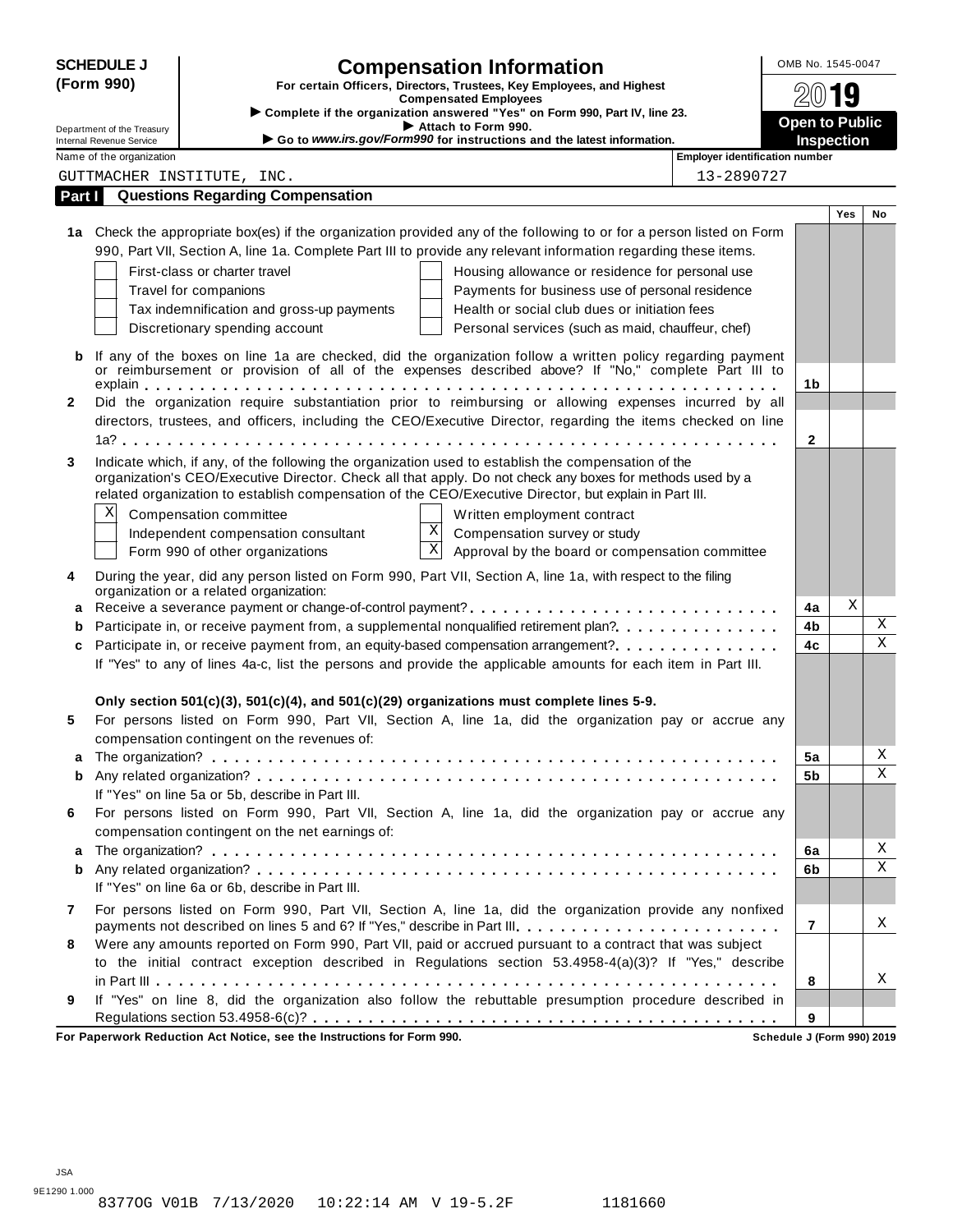Schedule <sup>J</sup> (Form 990) <sup>2019</sup> Page **2**

# **Part II Officers, Directors, Trustees, Key Employees, and Highest Compensated Employees.** Use duplicate copies ifadditional space is needed.

For each individual whose compensation must be reported on Schedule J, report compensation from the organization on row (i) and from related organizations, described in the instructions, on row (ii). Do not list any individuals that aren't listed on Form 990, Part VII.

Note: The sum of columns (B)(i)-(iii) for each listed individual must equal the total amount of Form 990, Part VII, Section A, line 1a, applicable column (D) and (E) amounts for that individual.

|                                               |      |                          | (B) Breakdown of W-2 and/or 1099-MISC compensation |                                           | (C) Retirement and             | (D) Nontaxable | (E) Total of columns | (F) Compensation                                           |
|-----------------------------------------------|------|--------------------------|----------------------------------------------------|-------------------------------------------|--------------------------------|----------------|----------------------|------------------------------------------------------------|
| (A) Name and Title                            |      | (i) Base<br>compensation | (ii) Bonus & incentive<br>compensation             | (iii) Other<br>reportable<br>compensation | other deferred<br>compensation | benefits       | $(B)(i)-(D)$         | in column (B) reported<br>as deferred on prior<br>Form 990 |
| HERMINIA PALACIO                              | (i)  | 153,654.                 | $\overline{0}$                                     | 430                                       | 3,281.                         | 8,473.         | 165,838.             |                                                            |
| 1 <sup>PRESIDENT &amp; CEO (SINCE 8/19)</sup> | (ii) | $\Omega$                 | $\mathsf{O}$ .                                     | $\Omega$ .                                |                                |                |                      |                                                            |
| JONATHAN WITTENBERG                           | (i)  | 252,438                  | 0.                                                 | 240                                       | 26, 195.                       | 34,463.        | 313,336.             |                                                            |
| 2 <sup>INTERIM</sup> CEO/VP DEVELOPMENT       | (i)  | $\mathbf 0$              | $\mathsf{O}$ .                                     | $\Omega$                                  |                                |                |                      |                                                            |
| SUSHEELA SINGH                                | (i)  | 300,162                  | $\mathsf{O}$ .                                     | 3,048.                                    | 31,032.                        | 33,985.        | 368,227.             |                                                            |
| 3 <sup>VP</sup> INTERNATIONAL RESEARCH        | (i)  | 0                        | $\mathsf{O}$ .                                     | $\Omega$ .                                |                                |                |                      |                                                            |
| MAUREEN BURNLEY                               | (i)  | 240,028                  | $\mathsf O$ .                                      | 1,584.                                    | 24,498.                        | 23,296.        | 289,406.             |                                                            |
| <b>A</b> <sup>VP</sup> FINANCE & ADMIN        | (i)  | 0                        | 0                                                  | $\mathbf 0$ .                             |                                |                |                      |                                                            |
| RACHEL GOLD                                   | (i)  | 240,837                  | 0                                                  | 1,584.                                    | 24,611                         | 23,981         | 291,013.             |                                                            |
| 5 <sup>VP</sup> PUBLIC POLICY                 | (i)  | 0                        | 0                                                  | 0.                                        |                                |                |                      |                                                            |
| CYNTHIA SUMMERS                               | (i)  | 68,631                   | 0                                                  | 136,535.                                  | 4,818.                         | 5,826.         | 215,810.             |                                                            |
| $6^{INT}$ CEO/EXEC VP (THRU 02/19)            | (i)  | $\mathsf{O}$ .           | $\mathsf{O}$ .                                     | $\mathbf 0$ .                             |                                |                |                      |                                                            |
| LAWRENCE FINER                                | (i)  | 0                        | $\mathbf{0}$ .                                     | 131,250                                   |                                |                | 131,250.             |                                                            |
| VP DOM. RESEARCH (THRU 6/18)                  | (ii) | $\mathbf 0$              | $\mathbf{0}$ .                                     | $\Omega$                                  |                                |                |                      |                                                            |
| KATHRYN KOST                                  | (i)  | 245,089                  | 0.                                                 | 1,584.                                    | 25,536.                        | 50,363.        | 322,572.             |                                                            |
| <b>8</b> DIRECTOR OF DOMESTIC RESEARCH        | (i)  | 0                        | 0.                                                 | $\mathbf 0$ .                             |                                |                |                      |                                                            |
| HEATHER BOONSTRA                              | (i)  | 205,824.                 | 0.                                                 | 873                                       | 21,420.                        | 24,281.        | 252,398.             |                                                            |
| O <sup>DIRECTOR</sup> PUBLIC POLICY           | (ii) | $\mathbf 0$              | 0                                                  | $\mathbf 0$ .                             |                                |                |                      |                                                            |
| ANN BIDDLECOM                                 | (i)  | 209,030                  | $\mathsf{O}$ .                                     | 193                                       | 20,197.                        | 3,833.         | 233, 253.            |                                                            |
| 10 <sup>DIRECTOR</sup> INTERNAT'L RESEARCH    | (i)  | 0                        | $\mathsf{O}$ .                                     | $\Omega$                                  |                                |                |                      |                                                            |
| <b>JENNIFER FROST</b>                         | (i)  | 198,415                  | $\mathsf O$ .                                      | 1,584.                                    | 19,685.                        | 10, 182.       | 229,866.             |                                                            |
| 11 <sup>PRINCIPAL RESEARCH</sup> SCIENTIST    | (i)  | $\mathbf 0$              | $\mathsf O$ .                                      | $\Omega$ .                                |                                |                |                      |                                                            |
| KATHLEEN RANDALL                              | (i)  | 186,531                  | $\mathbf{0}$ .                                     | 1,584.                                    | 19,446.                        | 27, 352.       | 234,913.             |                                                            |
| 12 <sup>DIRECTOR</sup> OF PRODUCTION          | (i)  | 0                        | 0                                                  | $\Omega$                                  |                                |                |                      |                                                            |
|                                               | (i)  |                          |                                                    |                                           |                                |                |                      |                                                            |
| 13                                            | (i)  |                          |                                                    |                                           |                                |                |                      |                                                            |
|                                               | (i)  |                          |                                                    |                                           |                                |                |                      |                                                            |
| 14                                            | (ii) |                          |                                                    |                                           |                                |                |                      |                                                            |
|                                               | (i)  |                          |                                                    |                                           |                                |                |                      |                                                            |
| 15                                            | (ii) |                          |                                                    |                                           |                                |                |                      |                                                            |
|                                               | (i)  |                          |                                                    |                                           |                                |                |                      |                                                            |
| 16                                            | (ii) |                          |                                                    |                                           |                                |                |                      |                                                            |

**Schedule J (Form 990) 2019**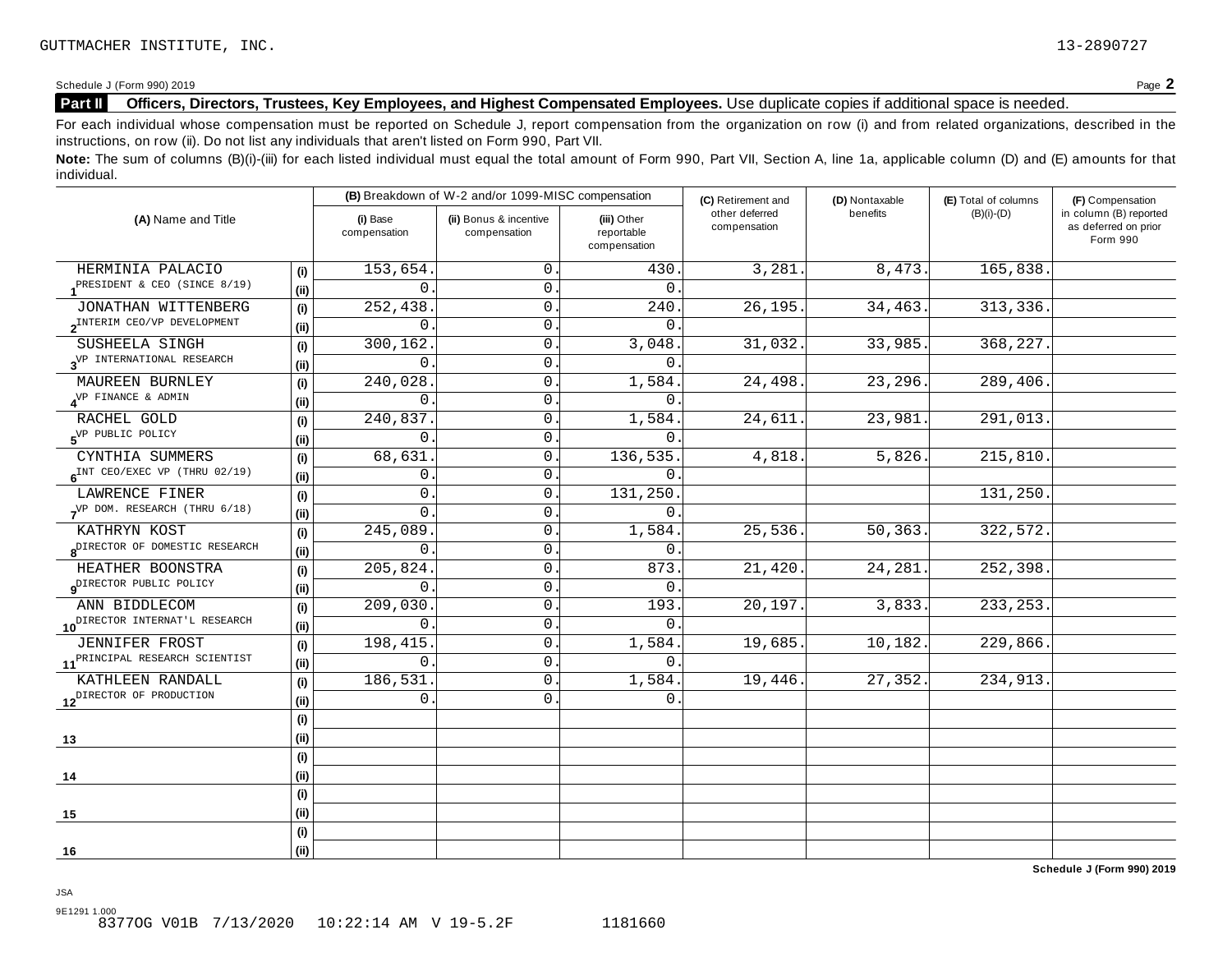Schedule J (Form 990) 2019 Page **3**

## **Part III Supplemental Information**

Provide the information, explanation, or descriptions required for Part I, lines 1a, 1b, 3, 4a, 4b, 4c, 5a, 5b, 6a, 6b, 7, and 8, and for Part II. Also complete this part for any additional information.

PART I, LINE 4A

THE INTERIM CEO/EXECUTIVE VICE PRESIDENT & THE VICE PRESIDENT OF DOMESTIC

RESEARCH BOTH RECEIVED SEVERANCE PAYMENTS DURING 2019. THE SEVERANCE IS

INCLUDED IN COLUMN (B)(III).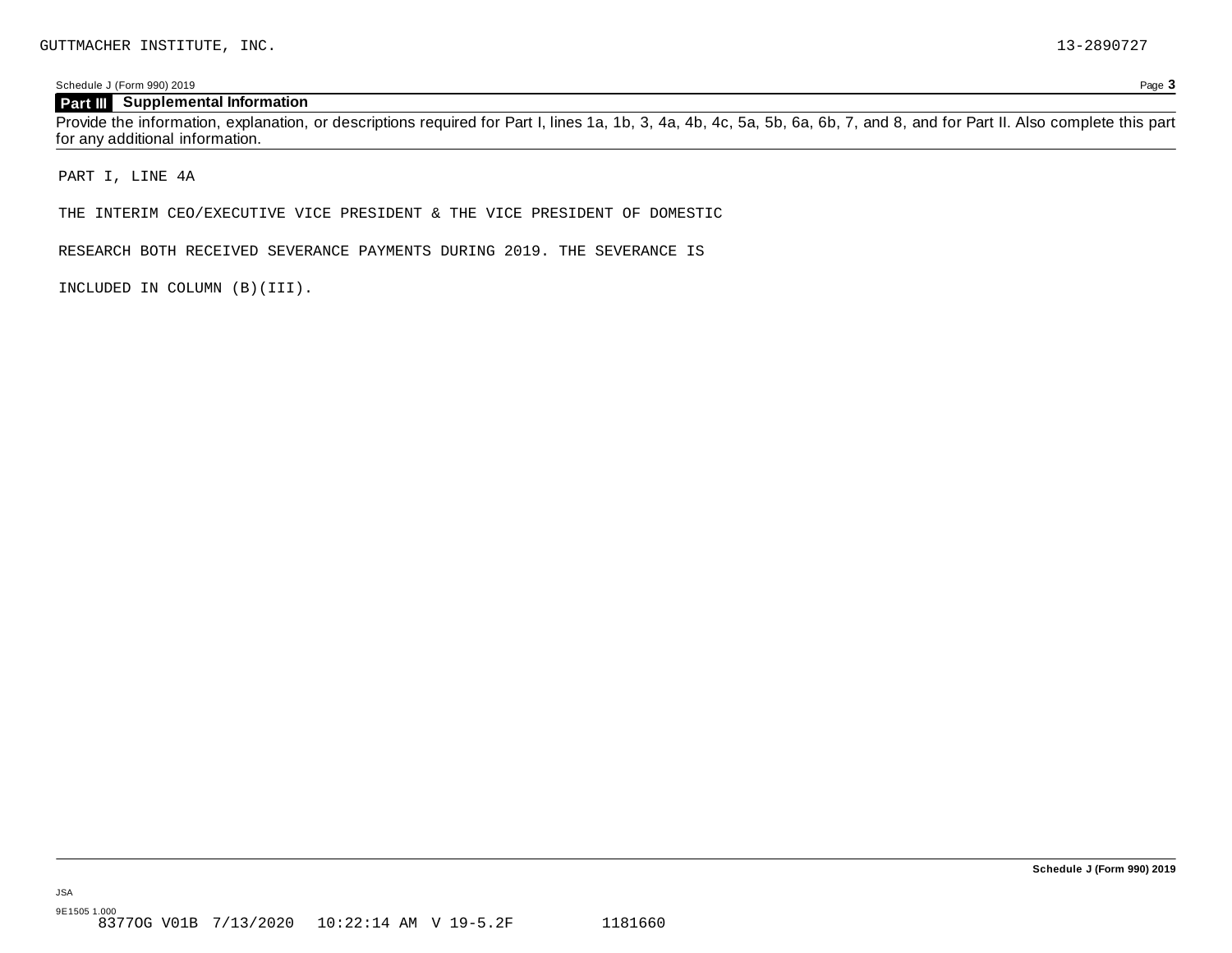| ۰. |  |
|----|--|
|----|--|

# **(Form 990)**

# SCHEDULE K  $\bigcup_{\text{OMB No. 1545-0047}}$  **Supplemental Information on Tax-Exempt Bonds**

 $\triangleright$  Complete if the organization answered "Yes" on Form 990, Part IV, line 24a. Provide descriptions,<br>explanations, and any additional information in Part VI.

Department of the Treasury<br>Internal Revenue Service

Department of the Treasury<br>
Internal Revenue Service **Department of the Treasury** Open to Public<br>
Inspection<br>
Name of the organization



GUTTMACHER INSTITUTE, INC. 13-2890727

| (a) Issuer name                               | (b) Issuer EIN | $\vert$ (c) CUSIP # $\vert$ | (d) Date issued | (e) Issue price | (f) Description of purpose              | $ $ (g) Defeased $ $ |    |     | (h) On<br>behalf of<br>issuer | (i) Pooled<br>financing |  |
|-----------------------------------------------|----------------|-----------------------------|-----------------|-----------------|-----------------------------------------|----------------------|----|-----|-------------------------------|-------------------------|--|
|                                               |                |                             |                 |                 |                                         | Yes                  | No | Yes | No                            | Yes No                  |  |
| A NEW YORK CITY INDUSTRIAL DEVELOPMENT AGENCY | 13-2906040     | 649438DS4                   | 05/01/2007      |                 | 9,115,000. COST OF PROPERTY ACQUISITION |                      |    |     | $\ddot{}$<br>▵                |                         |  |
| в                                             |                |                             |                 |                 |                                         |                      |    |     |                               |                         |  |
| C                                             |                |                             |                 |                 |                                         |                      |    |     |                               |                         |  |
| D                                             |                |                             |                 |                 |                                         |                      |    |     |                               |                         |  |
| <b>Part II</b><br><b>Proceeds</b>             |                |                             |                 |                 |                                         |                      |    |     |                               |                         |  |

|                |                                                                             |            | A          |            | в         | C.         |           |            | D                          |
|----------------|-----------------------------------------------------------------------------|------------|------------|------------|-----------|------------|-----------|------------|----------------------------|
|                |                                                                             |            |            |            |           |            |           |            |                            |
| $\overline{2}$ |                                                                             |            |            |            |           |            |           |            |                            |
| $\mathbf{3}$   |                                                                             |            | 9,115,000. |            |           |            |           |            |                            |
| 4              |                                                                             |            |            |            |           |            |           |            |                            |
| 5              |                                                                             |            |            |            |           |            |           |            |                            |
| 6              |                                                                             |            |            |            |           |            |           |            |                            |
| $\overline{7}$ |                                                                             |            | 64,357.    |            |           |            |           |            |                            |
| 8              |                                                                             |            |            |            |           |            |           |            |                            |
| 9              |                                                                             |            |            |            |           |            |           |            |                            |
| 10             |                                                                             |            | 9,050,643. |            |           |            |           |            |                            |
| 11             |                                                                             |            |            |            |           |            |           |            |                            |
| 12             |                                                                             |            |            |            |           |            |           |            |                            |
| 13             | Year of substantial completion                                              | 2007       |            |            |           |            |           |            |                            |
|                |                                                                             | <b>Yes</b> | <b>No</b>  | <b>Yes</b> | <b>No</b> | <b>Yes</b> | <b>No</b> | <b>Yes</b> | No                         |
| 14             | Were the bonds issued as part of a refunding issue of tax-exempt bonds (or, |            |            |            |           |            |           |            |                            |
|                |                                                                             |            | X          |            |           |            |           |            |                            |
| 15             | Were the bonds issued as part of a refunding issue of taxable bonds (or, if |            |            |            |           |            |           |            |                            |
|                |                                                                             |            | X          |            |           |            |           |            |                            |
| 16             |                                                                             |            | X          |            |           |            |           |            |                            |
| 17             | Does the organization maintain adequate books and records to support the    |            |            |            |           |            |           |            |                            |
|                |                                                                             |            | X          |            |           |            |           |            |                            |
|                | For Paperwork Reduction Act Notice, see the Instructions for Form 990.      |            |            |            |           |            |           |            | Schedule K (Form 990) 2019 |

JSA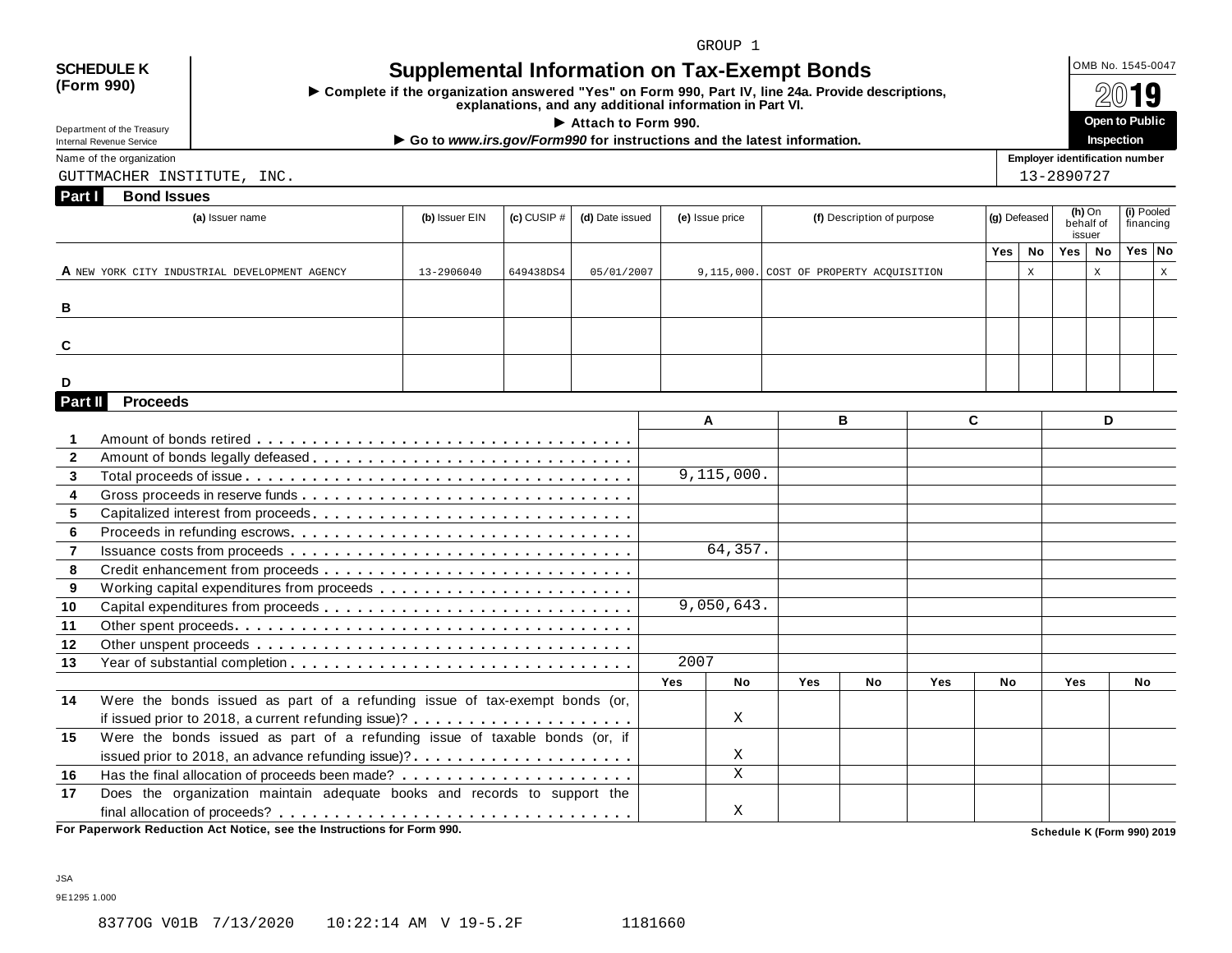| Dogo<br>-aue ∡ |  |
|----------------|--|
|                |  |

| Part III       | <b>Private Business Use</b>                                                                   | GROUP 1 |                          |     |               |     |                          |     |               |
|----------------|-----------------------------------------------------------------------------------------------|---------|--------------------------|-----|---------------|-----|--------------------------|-----|---------------|
|                |                                                                                               | A       |                          |     | B             |     | C                        | D   |               |
| -1             | Was the organization a partner in a partnership, or a member of an LLC,                       | Yes     | No                       | Yes | No            | Yes | No                       | Yes | No            |
|                |                                                                                               |         | X                        |     |               |     |                          |     |               |
|                | 2 Are there any lease arrangements that may result in private business use of                 |         |                          |     |               |     |                          |     |               |
|                |                                                                                               |         | Χ                        |     |               |     |                          |     |               |
|                | 3a Are there any management or service contracts that may result in private                   |         |                          |     |               |     |                          |     |               |
|                |                                                                                               |         | X                        |     |               |     |                          |     |               |
|                | b If "Yes" to line 3a, does the organization routinely engage bond counsel or other outside   |         |                          |     |               |     |                          |     |               |
|                | counsel to review any management or service contracts relating to the financed property?      |         |                          |     |               |     |                          |     |               |
|                | c Are there any research agreements that may result in private business use of                |         |                          |     |               |     |                          |     |               |
|                |                                                                                               |         | X                        |     |               |     |                          |     |               |
|                | d If "Yes" to line 3c, does the organization routinely engage bond counsel or other           |         |                          |     |               |     |                          |     |               |
|                | outside counsel to review any research agreements relating to the financed property?          |         |                          |     |               |     |                          |     |               |
| 4              | Enter the percentage of financed property used in a private business use by entities          |         |                          |     |               |     |                          |     |               |
|                | other than a section 501(c)(3) organization or a state or local government $\dots \dots$      |         | %                        |     | $\frac{0}{0}$ |     | %                        |     |               |
| 5              | Enter the percentage of financed property used in a private business use as a                 |         |                          |     |               |     |                          |     |               |
|                | result of unrelated trade or business activity carried on by your organization,               |         |                          |     |               |     |                          |     |               |
|                | another section 501(c)(3) organization, or a state or local government $\ldots \ldots \ldots$ |         | $\%$                     |     | %             |     | %                        |     | ℅             |
| 6              |                                                                                               |         | $\overline{\frac{9}{6}}$ |     | $\frac{1}{6}$ |     | $\overline{\frac{9}{6}}$ |     | $\frac{0}{0}$ |
| $\overline{7}$ | Does the bond issue meet the private security or payment test?                                |         | $\mathbf{x}$             |     |               |     |                          |     |               |
|                | 8a Has there been a sale or disposition of any of the bond-financed property to a             |         |                          |     |               |     |                          |     |               |
|                | nongovernmental person other than a 501(c)(3) organization since the bonds were issued?       |         | Χ                        |     |               |     |                          |     |               |
|                | <b>b</b> If "Yes" to line 8a, enter the percentage of bond-financed property sold or          |         |                          |     |               |     |                          |     |               |
|                |                                                                                               |         | $\%$                     |     | $\frac{0}{0}$ |     | $\%$                     |     |               |
|                | c If "Yes" to line 8a, was any remedial action taken pursuant to Regulations                  |         |                          |     |               |     |                          |     |               |
|                |                                                                                               |         |                          |     |               |     |                          |     |               |
| 9              | Has the organization established written procedures to ensure that all                        |         |                          |     |               |     |                          |     |               |
|                | nongualified bonds of the issue are remediated in accordance with the                         |         |                          |     |               |     |                          |     |               |
|                | requirements under Regulations sections 1.141-12 and 1.145-2?                                 |         | X                        |     |               |     |                          |     |               |
| Part IV        | <b>Arbitrage</b>                                                                              |         |                          |     |               |     |                          |     |               |
|                |                                                                                               | A       |                          |     | B             |     | C                        | D   |               |
| 1              | Has the issuer filed Form 8038-T, Arbitrage Rebate, Yield Reduction and                       | Yes     | No                       | Yes | No            | Yes | No                       | Yes | No            |
|                |                                                                                               |         | X                        |     |               |     |                          |     |               |
|                | 2 If "No" to line 1, did the following apply?                                                 |         |                          |     |               |     |                          |     |               |
|                |                                                                                               |         | X                        |     |               |     |                          |     |               |
|                |                                                                                               |         | Χ                        |     |               |     |                          |     |               |
|                |                                                                                               |         | $\mathbf X$              |     |               |     |                          |     |               |
|                | If "Yes" to line 2c, provide in Part VI the date the rebate computation was                   |         |                          |     |               |     |                          |     |               |
|                |                                                                                               |         |                          |     |               |     |                          |     |               |
|                |                                                                                               |         | X                        |     |               |     |                          |     |               |

JSA

9E1296 1.000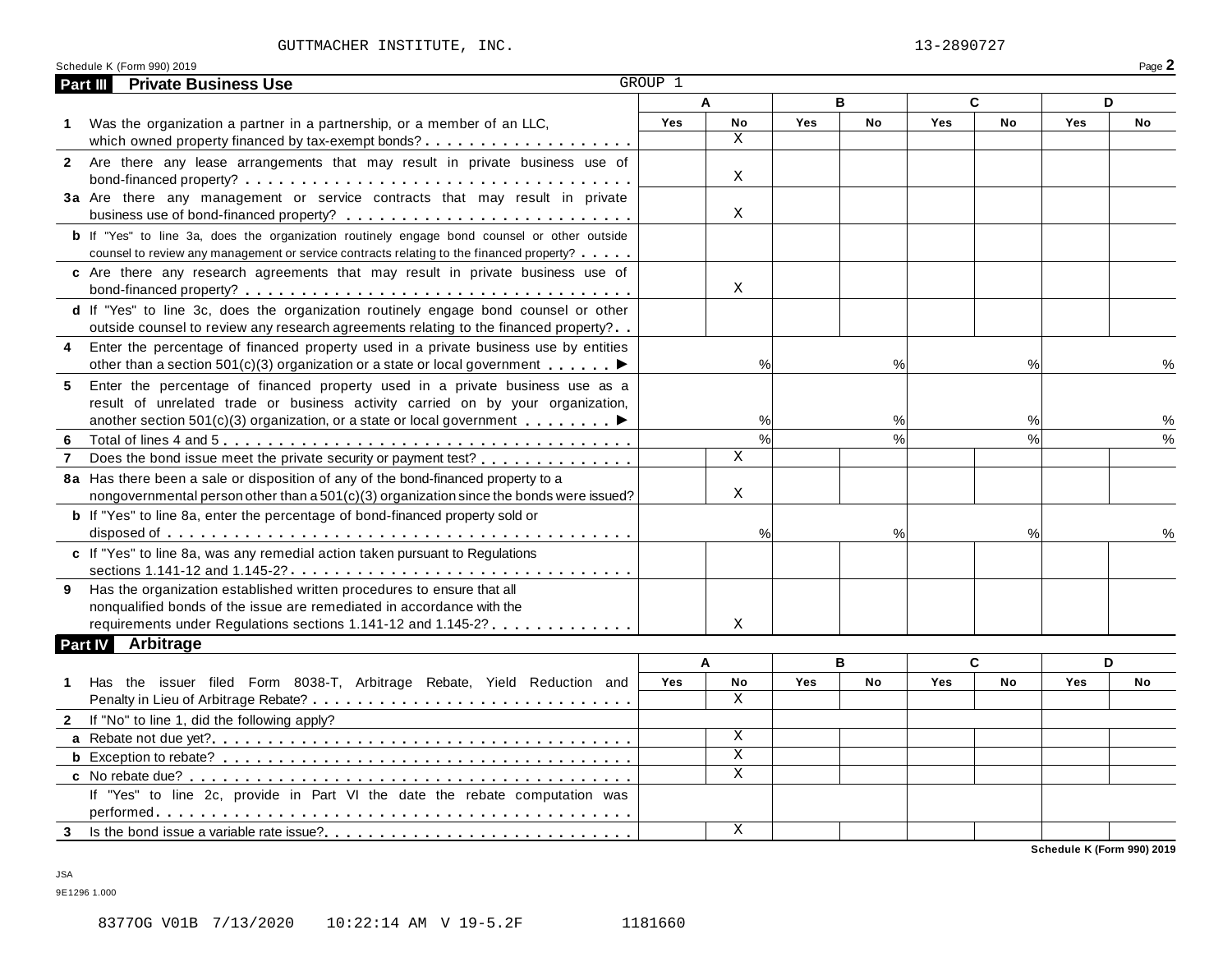| Arbitrage (continued)<br><b>Part IV</b>                                                                                               |            |              |            |           |            |           |            |    |
|---------------------------------------------------------------------------------------------------------------------------------------|------------|--------------|------------|-----------|------------|-----------|------------|----|
|                                                                                                                                       |            | A            |            | в         |            | C         |            | D  |
| 4a Has the organization or the governmental issuer entered into a qualified                                                           | Yes        | No           | Yes        | <b>No</b> | <b>Yes</b> | No        | <b>Yes</b> | No |
|                                                                                                                                       |            | X            |            |           |            |           |            |    |
|                                                                                                                                       |            |              |            |           |            |           |            |    |
|                                                                                                                                       |            |              |            |           |            |           |            |    |
|                                                                                                                                       |            |              |            |           |            |           |            |    |
|                                                                                                                                       |            |              |            |           |            |           |            |    |
| 5a Were gross proceeds invested in a guaranteed investment contract (GIC)?                                                            |            | $\mathbf X$  |            |           |            |           |            |    |
|                                                                                                                                       |            |              |            |           |            |           |            |    |
|                                                                                                                                       |            |              |            |           |            |           |            |    |
| d Was the regulatory safe harbor for establishing the fair market value of the GIC satisfied?                                         |            |              |            |           |            |           |            |    |
| 6 Were any gross proceeds invested beyond an available temporary period?                                                              |            | $\mathbf{X}$ |            |           |            |           |            |    |
| 7 Has the organization established written procedures to monitor the                                                                  |            |              |            |           |            |           |            |    |
|                                                                                                                                       |            | X            |            |           |            |           |            |    |
| <b>Procedures To Undertake Corrective Action</b><br>Part V                                                                            |            |              |            |           |            |           |            |    |
|                                                                                                                                       |            | A            |            | B         | C          |           |            | D  |
| Has the organization established written procedures to ensure that violations                                                         | <b>Yes</b> | <b>No</b>    | <b>Yes</b> | <b>No</b> | <b>Yes</b> | <b>No</b> | <b>Yes</b> | No |
| of federal tax requirements are timely identified and corrected through the                                                           |            |              |            |           |            |           |            |    |
|                                                                                                                                       |            |              |            |           |            |           |            |    |
| voluntary closing agreement program if self-remediation isn't available under                                                         |            |              |            |           |            |           |            |    |
| Supplemental Information. Provide additional information for responses to questions on Schedule K. See instructions<br><b>Part VI</b> |            | X            |            |           |            |           |            |    |
|                                                                                                                                       |            |              |            |           |            |           |            |    |
|                                                                                                                                       |            |              |            |           |            |           |            |    |
|                                                                                                                                       |            |              |            |           |            |           |            |    |
|                                                                                                                                       |            |              |            |           |            |           |            |    |
|                                                                                                                                       |            |              |            |           |            |           |            |    |
|                                                                                                                                       |            |              |            |           |            |           |            |    |
|                                                                                                                                       |            |              |            |           |            |           |            |    |
|                                                                                                                                       |            |              |            |           |            |           |            |    |
|                                                                                                                                       |            |              |            |           |            |           |            |    |
|                                                                                                                                       |            |              |            |           |            |           |            |    |
|                                                                                                                                       |            |              |            |           |            |           |            |    |
|                                                                                                                                       |            |              |            |           |            |           |            |    |
|                                                                                                                                       |            |              |            |           |            |           |            |    |
|                                                                                                                                       |            |              |            |           |            |           |            |    |
|                                                                                                                                       |            |              |            |           |            |           |            |    |
|                                                                                                                                       |            |              |            |           |            |           |            |    |
|                                                                                                                                       |            |              |            |           |            |           |            |    |
|                                                                                                                                       |            |              |            |           |            |           |            |    |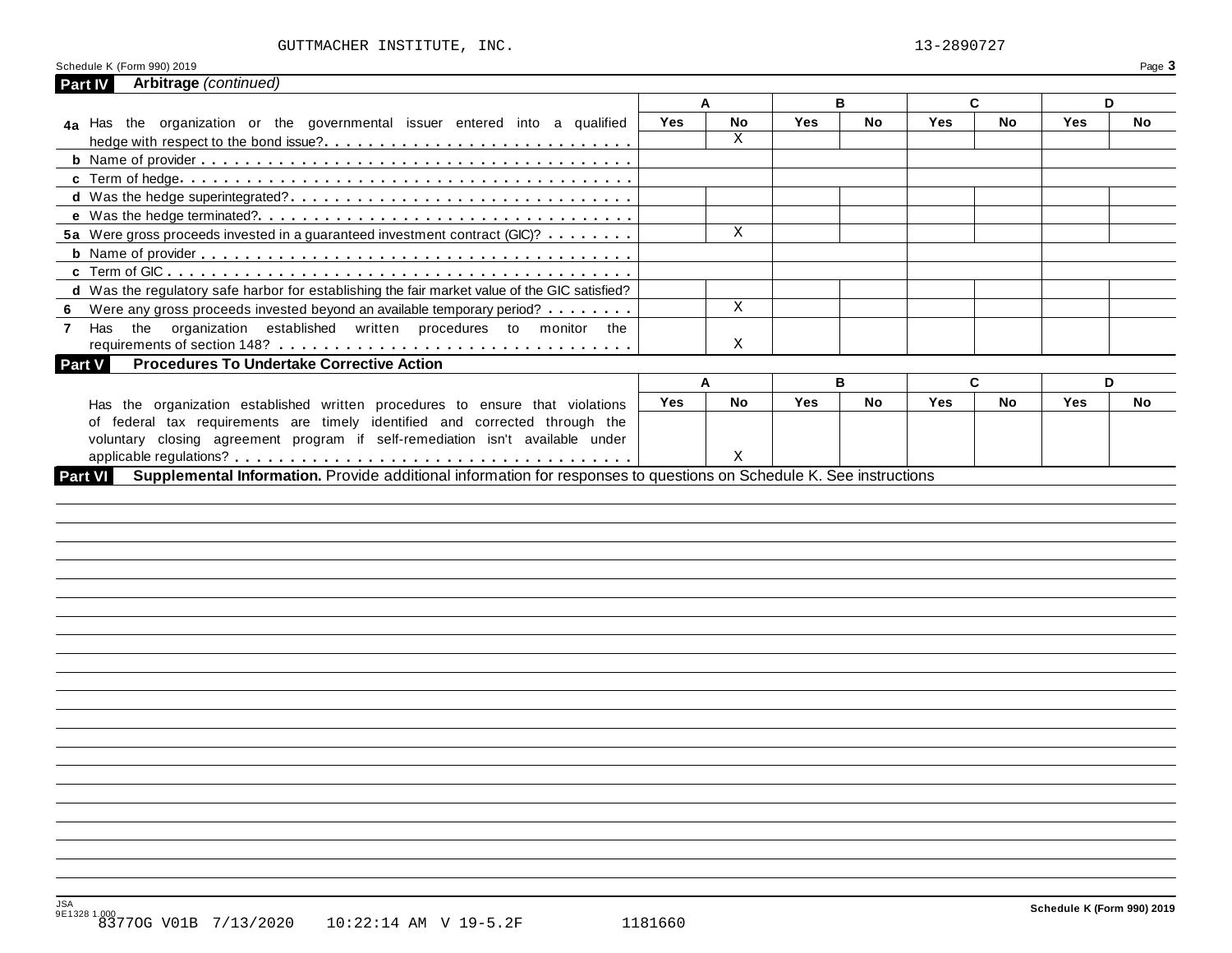Schedule K (Form 990) 2019 Page **4**

**Part VI Supplemental Information.** Provide additional information for responses to questions on Schedule K (see instructions) *(Continued)*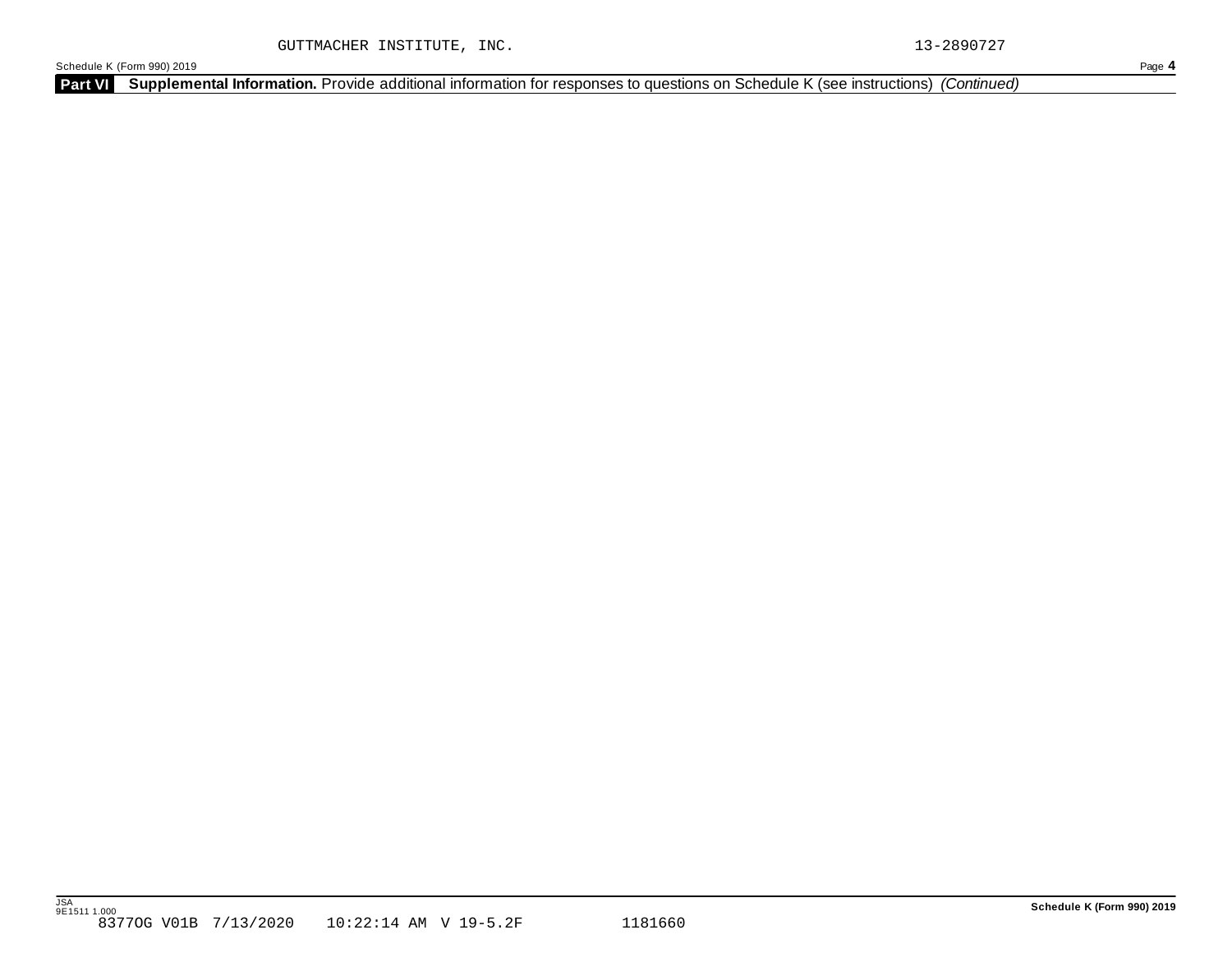# SCHEDULE M<br>
(Form 990) **Supplementary of the organizations answered** "Yes" on Form 990 Part IV lines 29 or 30

| Department of the Treasury |  |
|----------------------------|--|
| Internal Revenue Service   |  |

**Examplete** if the organizations answered "Yes" on Form 990, Part IV, lines 29 or 30. △<del>Ⅳ</del><br>▶ Attach to Form 990.  $\blacktriangleright$  Attach to Form 990. **Department of the Treasury ▶ Attach to Form 990.**<br>Internal Revenue Service ▶ Go to *www.irs.gov/Form990* for instructions and the latest information.<br>Nome of the organization aumhor



Name of the organization **intervalse and the original contract of the original contract of the original contract of the original contract of the original contract of the original contract of the original contract of the or** 

GUTTMACHER INSTITUTE, INC. 13-2890727

| TIAC |  |  |  |
|------|--|--|--|
|      |  |  |  |

| Part I       | <b>Types of Property</b>                                                                                                                                                                                                       |                               |                                                                                                                      |                                                                                    |                                                              |
|--------------|--------------------------------------------------------------------------------------------------------------------------------------------------------------------------------------------------------------------------------|-------------------------------|----------------------------------------------------------------------------------------------------------------------|------------------------------------------------------------------------------------|--------------------------------------------------------------|
|              |                                                                                                                                                                                                                                | (a)<br>Check if<br>applicable | (b)<br>Number of contributions or<br>items contributed                                                               | (c)<br>Noncash contribution<br>amounts reported on<br>Form 990, Part VIII, line 1g | (d)<br>Method of determining<br>noncash contribution amounts |
| 1            | Art - Works of art example and the set of the set of the set of the set of the set of the set of the set of the                                                                                                                |                               |                                                                                                                      |                                                                                    |                                                              |
| $\mathbf{2}$ | Art - Historical treasures                                                                                                                                                                                                     |                               |                                                                                                                      |                                                                                    |                                                              |
| 3            | Art - Fractional interests [1995]                                                                                                                                                                                              |                               |                                                                                                                      |                                                                                    |                                                              |
| 4            | Books and publications <b>Exercise 2</b>                                                                                                                                                                                       |                               |                                                                                                                      |                                                                                    |                                                              |
| 5            | Clothing and household                                                                                                                                                                                                         |                               |                                                                                                                      |                                                                                    |                                                              |
|              | goods <u>  _ _ _ _</u>                                                                                                                                                                                                         |                               |                                                                                                                      |                                                                                    |                                                              |
| 6            | Cars and other vehicles. <b>Cars</b>                                                                                                                                                                                           |                               |                                                                                                                      |                                                                                    |                                                              |
| 7            | Boats and planes <u>  _ _ _ _ _</u>                                                                                                                                                                                            |                               |                                                                                                                      |                                                                                    |                                                              |
| 8            |                                                                                                                                                                                                                                |                               |                                                                                                                      |                                                                                    |                                                              |
| 9            | Securities - Publicly traded                                                                                                                                                                                                   | $\mathbf{X}$                  | 9.                                                                                                                   | 4,440,551.                                                                         | COMPARABLE SALES                                             |
| 10           |                                                                                                                                                                                                                                |                               |                                                                                                                      |                                                                                    |                                                              |
| 11           | Securities - Partnership, LLC,                                                                                                                                                                                                 |                               |                                                                                                                      |                                                                                    |                                                              |
|              | or trust interests<br><u> </u>                                                                                                                                                                                                 |                               |                                                                                                                      |                                                                                    |                                                              |
| 12           | Securities - Miscellaneous                                                                                                                                                                                                     |                               |                                                                                                                      |                                                                                    |                                                              |
| 13           | Qualified conservation                                                                                                                                                                                                         |                               |                                                                                                                      |                                                                                    |                                                              |
|              | contribution - Historic                                                                                                                                                                                                        |                               |                                                                                                                      |                                                                                    |                                                              |
|              | structures experience and the structures and the structures of the structure of the structure of the structure                                                                                                                 |                               |                                                                                                                      |                                                                                    |                                                              |
| 14           | Qualified conservation                                                                                                                                                                                                         |                               |                                                                                                                      |                                                                                    |                                                              |
|              | contribution - Other [19] Dental Property Letter Letter Letter Letter Letter Letter Letter Letter Letter Letter                                                                                                                |                               | the control of the control of the control of the control of                                                          |                                                                                    |                                                              |
| 15           | Real estate - Residential New York 1                                                                                                                                                                                           |                               |                                                                                                                      |                                                                                    |                                                              |
| 16           | Real estate - Commercial [2001]                                                                                                                                                                                                |                               | <u> 1989 - Johann Barbara, martin amerikan basal dan berasal dan berasal dalam basal dan berasal dan berasal dan</u> |                                                                                    |                                                              |
| 17           | Real estate - Other <b>Calculation Calculation Calculation Calculation Calculation</b>                                                                                                                                         |                               | <u> 1989 - Johann Barbara, martxa alemaniar a</u>                                                                    |                                                                                    |                                                              |
| 18           | Collectibles <u>  _ _ _ _ _</u>                                                                                                                                                                                                |                               | the control of the control of the control of the control of the control of                                           |                                                                                    |                                                              |
| 19           | Food inventory entertainment and the set of the set of the set of the set of the set of the set of the set of the set of the set of the set of the set of the set of the set of the set of the set of the set of the set of th |                               |                                                                                                                      |                                                                                    |                                                              |
| 20           | Drugs and medical supplies <b>Fig. 1.1 Contains and September</b>                                                                                                                                                              |                               | the control of the control of the control of the control of the control of                                           |                                                                                    |                                                              |
| 21           |                                                                                                                                                                                                                                |                               | <u> 1989 - Johann Barbara, martxa alemaniar a</u>                                                                    |                                                                                    |                                                              |
| 22           | Historical artifacts [1999] Historical artifacts                                                                                                                                                                               |                               | the control of the control of the control of the control of the control of                                           |                                                                                    |                                                              |
| 23           |                                                                                                                                                                                                                                |                               | <u> 1980 - Johann Barbara, martxa alemaniar a</u>                                                                    |                                                                                    |                                                              |
| 24           | Archeological artifacts   _ _ _ _ _ _ _                                                                                                                                                                                        |                               | the control of the control of the control of the control of the control of                                           |                                                                                    |                                                              |
| 25           | Other $\blacktriangleright$ ( $\qquad \qquad$ )                                                                                                                                                                                |                               |                                                                                                                      |                                                                                    |                                                              |
| 26           |                                                                                                                                                                                                                                |                               |                                                                                                                      |                                                                                    |                                                              |
| 27           | Other $\blacktriangleright$ ( $\qquad \qquad$                                                                                                                                                                                  |                               |                                                                                                                      |                                                                                    |                                                              |
| 28           | Other $\blacktriangleright$ (                                                                                                                                                                                                  |                               |                                                                                                                      |                                                                                    |                                                              |
| 29           | Number of Forms 8283 received by the organization during the tax year for contributions for                                                                                                                                    |                               |                                                                                                                      |                                                                                    |                                                              |
|              | which the organization completed Form 8283, Part IV, Donee Acknowledgement                                                                                                                                                     |                               |                                                                                                                      |                                                                                    | 29                                                           |
|              |                                                                                                                                                                                                                                |                               |                                                                                                                      |                                                                                    | Yes  <br>No                                                  |
|              | 30a During the year, did the organization receive by contribution any property reported in Part I, lines 1 through                                                                                                             |                               |                                                                                                                      |                                                                                    |                                                              |
|              | 28, that it must hold for at least three years from the date of the initial contribution, and which isn't required                                                                                                             |                               |                                                                                                                      |                                                                                    |                                                              |
|              |                                                                                                                                                                                                                                |                               |                                                                                                                      |                                                                                    | Χ<br>30a                                                     |
|              | <b>b</b> If "Yes," describe the arrangement in Part II.                                                                                                                                                                        |                               |                                                                                                                      |                                                                                    |                                                              |
| 31           | Does the organization have a gift acceptance policy that requires the review of any nonstandard                                                                                                                                |                               |                                                                                                                      |                                                                                    |                                                              |
|              |                                                                                                                                                                                                                                |                               |                                                                                                                      |                                                                                    | Χ<br>31                                                      |
|              | 32a Does the organization hire or use third parties or related organizations to solicit, process, or sell noncash                                                                                                              |                               |                                                                                                                      |                                                                                    |                                                              |
|              |                                                                                                                                                                                                                                |                               |                                                                                                                      |                                                                                    | Χ<br>32a                                                     |
|              | <b>b</b> If "Yes," describe in Part II.                                                                                                                                                                                        |                               |                                                                                                                      |                                                                                    |                                                              |
| 33           | If the organization didn't report an amount in column (c) for a type of property for which column (a) is checked,                                                                                                              |                               |                                                                                                                      |                                                                                    |                                                              |
|              | describe in Part II.                                                                                                                                                                                                           |                               |                                                                                                                      |                                                                                    |                                                              |

**For Paperwork Reduction Act Notice, see the Instructions for Form 990. Schedule M (Form 990) 2019**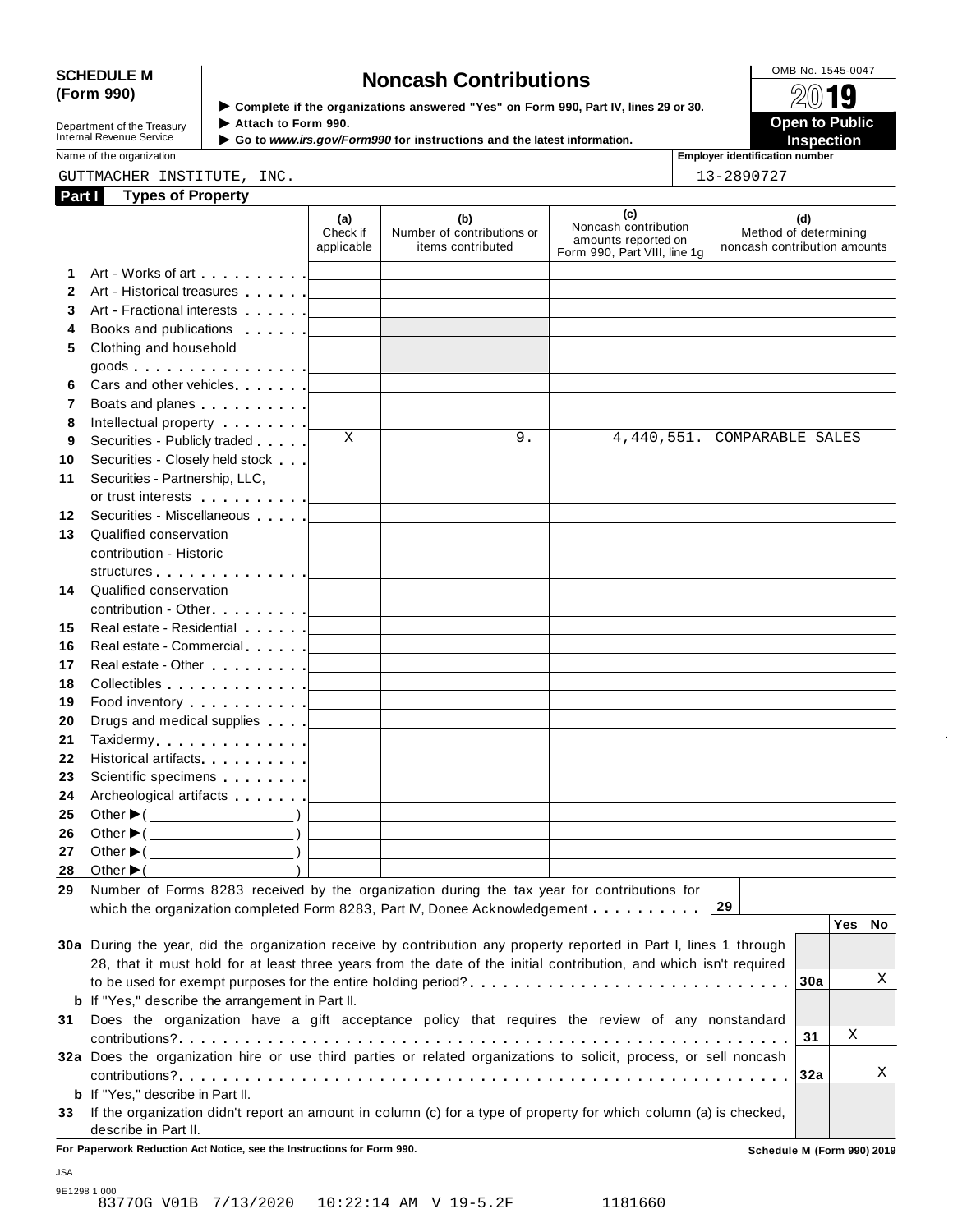**Supplemental Information.** Provide the information required by Part I, lines 30b, 32b, and 33, and whether the organization is reporting in Part I, column (b), the number of contributions, the number of items received, or a combination of both. Also complete this part for any additional information. **Part II**

PART I, COLUMN (B)

THIS REPRESENTS THE NUMBER OF CONTRIBUTIONS.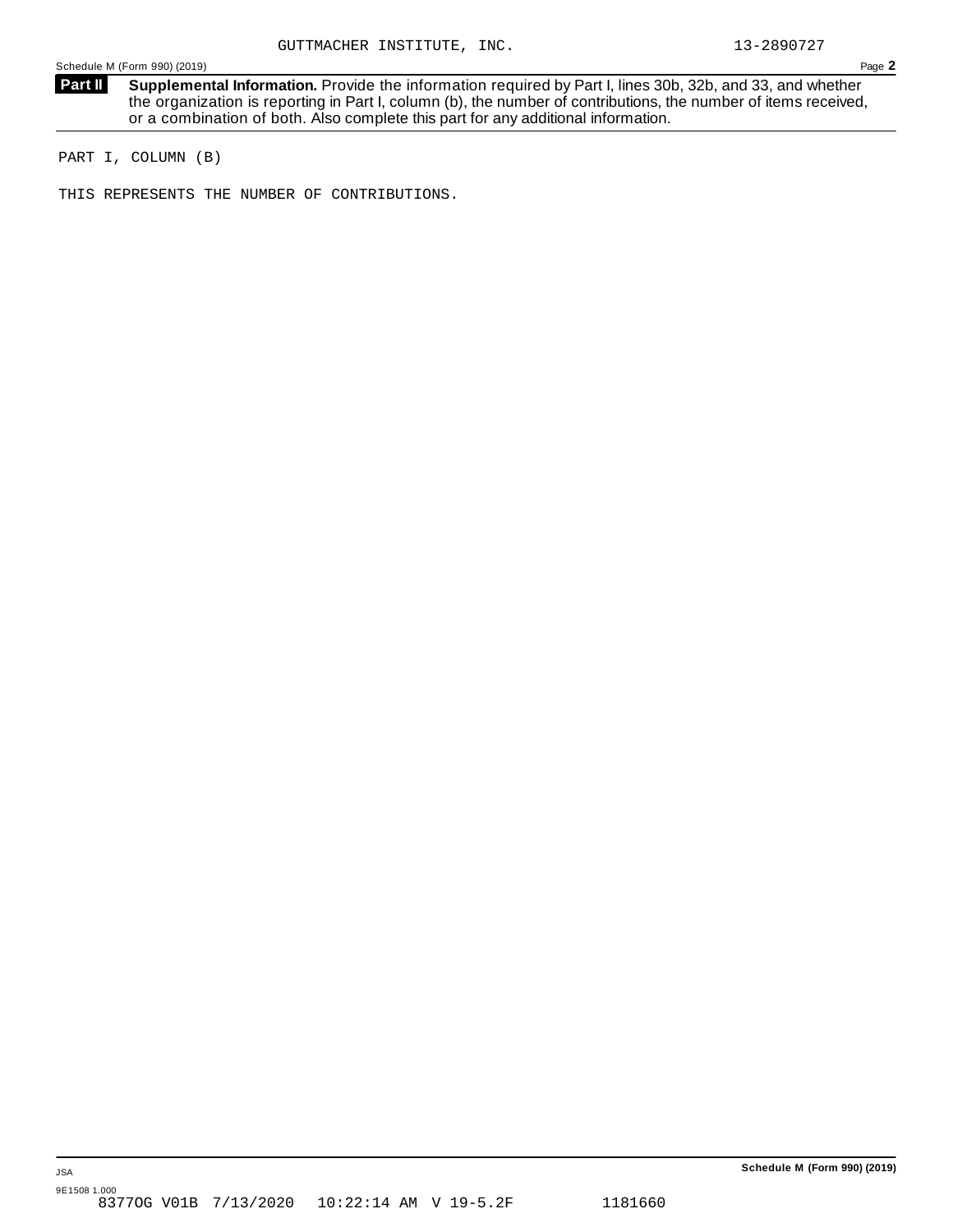## **SCHEDULE O** Supplemental Information to Form 990 or 990-EZ DOMB No. 1545-0047

**(Form 990 or 990-EZ) Complete to provide information for responses to specific questions on** Form 990 or 990-EZ or to provide any additional information. I **Attach to Form <sup>990</sup> or 990-EZ. Open to Public**



| Department of the Treasury<br>Internal Revenue Service | $\blacktriangleright$ Attach to Form 990 or 990-EZ.<br><b>Open to Pu</b><br>Information about Schedule O (Form 990 or 990-EZ) and its instructions is at www.irs.gov/form990. |                                       |  |
|--------------------------------------------------------|-------------------------------------------------------------------------------------------------------------------------------------------------------------------------------|---------------------------------------|--|
| Name of the organization                               |                                                                                                                                                                               | <b>Employer identification number</b> |  |
| GUTTMACHER INSTITUTE.                                  | INC.                                                                                                                                                                          | 13-2890727                            |  |

FORM 990, PART I, LINE 1

THE GUTTMACHER INSTITUTE IS A LEADING RESEARCH AND POLICY ORGANIZATION COMMITTED TO ADVANCING SEXUAL AND REPRODUCTIVE HEALTH AND RIGHTS IN THE UNITED STATES AND GLOBALLY. THE INSTITUTE ENVISIONS A WORLD IN WHICH ALL PEOPLE ARE ABLE TO EXERCISE THEIR RIGHTS AND RESPONSIBILITIES REGARDING SEXUAL BEHAVIOR AND REPRODUCTION FREELY AND WITH DIGNITY. THE INSTITUTE PRODUCES A WIDE RANGE OF RESOURCES ON TOPICS PERTAINING TO SEXUAL AND REPRODUCTIVE HEALTH AND RIGHTS, INCLUDING TWO PEER-REVIEWED JOURNALS (PERSPECTIVES ON SEXUAL AND REPRODUCTIVE HEALTH AND INTERNATIONAL PERSPECTIVES ON SEXUAL AND REPRODUCTIVE HEALTH), THE GUTTMACHER POLICY REVIEW, AND A MULTITUDE OF REPORTS, ISSUE BRIEFS, FACT SHEETS AND INFOGRAPHICS. ITS WEBSITE RECEIVES 7.7 MILLION PAGE VIEWS ANNUALLY.

### FORM 990, PART VI, SECTION B, LINE 11B

THE AUDIT COMMITTEE IS RESPONSIBLE FOR REVIEWING AND APPROVING THE 990 BEFORE SUBMISSION. IF THERE ARE ANY QUESTIONS, THEY ARE DISCUSSED WITH THE TAX PREPARER AND RESOLVED TO THE COMMITTEE'S SATISFACTION. ONCE THE AUDIT COMMITTEE HAS SIGNED OFF, THE 990 IS EMAILED TO ALL BOARD MEMBERS AND THEY ARE ASKED TO CONFIRM THAT THEY HAVE RECEIVED THE FORM 990.

FORM 990, PART VI, SECTION B, LINE 12C OFFICERS, KEY EMPLOYEES AND DIRECTORS ARE REQUIRED TO REVIEW, DISCLOSE POTENTIAL CONFLICTS, AND SIGN THE CONFLICT OF INTEREST POLICY ANNUALLY. THE AUDIT COMMITTEE GATHERS ALL MATERIAL FACTS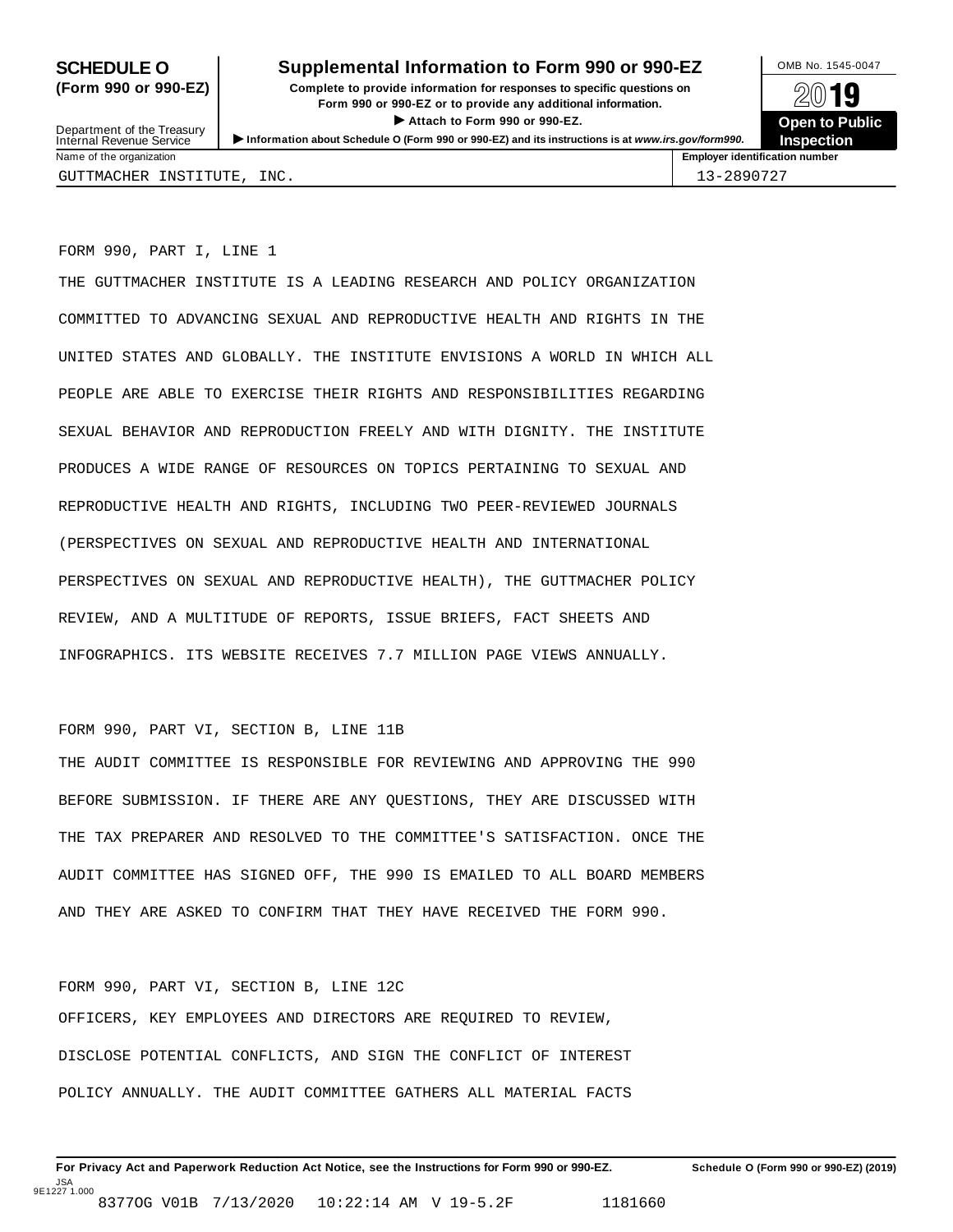CONCERNING ANY DISCLOSED CONFLICTS. THE INFORMATION IS PROVIDED TO THE BOARD OF DIRECTORS FOR DELIBERATION. IF NECESSARY, THE BOARD VOTES UPON THE APPROPRIATE ACTION WHILE THE INTERESTED PERSON IS EXCUSED.

FORM 990, PART VI, SECTION B, LINE 15A & 15B

AN EXECUTIVE COMPENSATION COMMITTEE, CONSISTING OF THE BOARD CHAIR, THE FINANCE COMMITTEE CHAIR, AND THE IMMEDIATE PAST BOARD CHAIR, SETS COMPENSATION FOR THE CEO AND REVIEWS COMPENSATION FOR ALL OTHER OFFICERS (I.E. VICE PRESIDENTS). THESE INDIVIDUALS EXERCISE SUBSTANTIAL INFLUENCE OVER THE AFFAIRS OF THE INSTITUTE AND ARE, AS SUCH, DISQUALIFIED PERSONS WITHIN THE MEANING OF SECTION 4958(F)(1) OF THE INTERNAL REVENUE CODE. THE EXECUTIVE COMPENSATION COMMITTEE'S PRIMARY PURPOSE IS TO ENSURE THAT EXECUTIVE COMPENSATION PACKAGES REPRESENT REASONABLE REMUNERATION FOR THE SERVICES PREFORMED AND TO ENSURE COMPLIANCE WITH ALL APPLICABLE FEDERAL, STATE AND LOCAL LAWS. PRIOR TO THE OCTOBER BOARD MEETING, THE COMMITTEE REVIEWS COMPENSATION FOR SENIOR EXECUTIVES AT COMPARABLE NON-PROFIT ORGANIZATIONS, WITH STAFFING LEVELS AND BUDGETS ON PAR WITH THOSE OF THE INSTITUTE, AND WHICH CONDUCT ACTIVITIES SIMILAR IN SCOPE AND PURPOSE TO THOSE OF THE INSTITUTE, IN ORDER TO BENCHMARK OUR COMPENSATION PRACTICES FOR OFFICERS. THE COMMITTEE MAY ALSO REVIEW SURVEYS COMPILED BY INDEPENDENT FIRMS AND OTHER ORGANIZATIONS' PUBLIC DOCUMENTATION OF SALARY PRACTICES. THE COMMITTEE REPORTS ITS COMPENSATION DETERMINATIONS ANNUALLY TO THE EXECUTIVE COMMITTEE. THE EXECUTIVE COMMITTEE AND THE BOARD OF DIRECTORS MUST APPROVE THE CEO COMPENSATION PACKAGE AND BE INFORMED OF THE COMPENSATION OF THE OTHER OFFICERS. THIS PROCESS WAS LAST CONDUCTED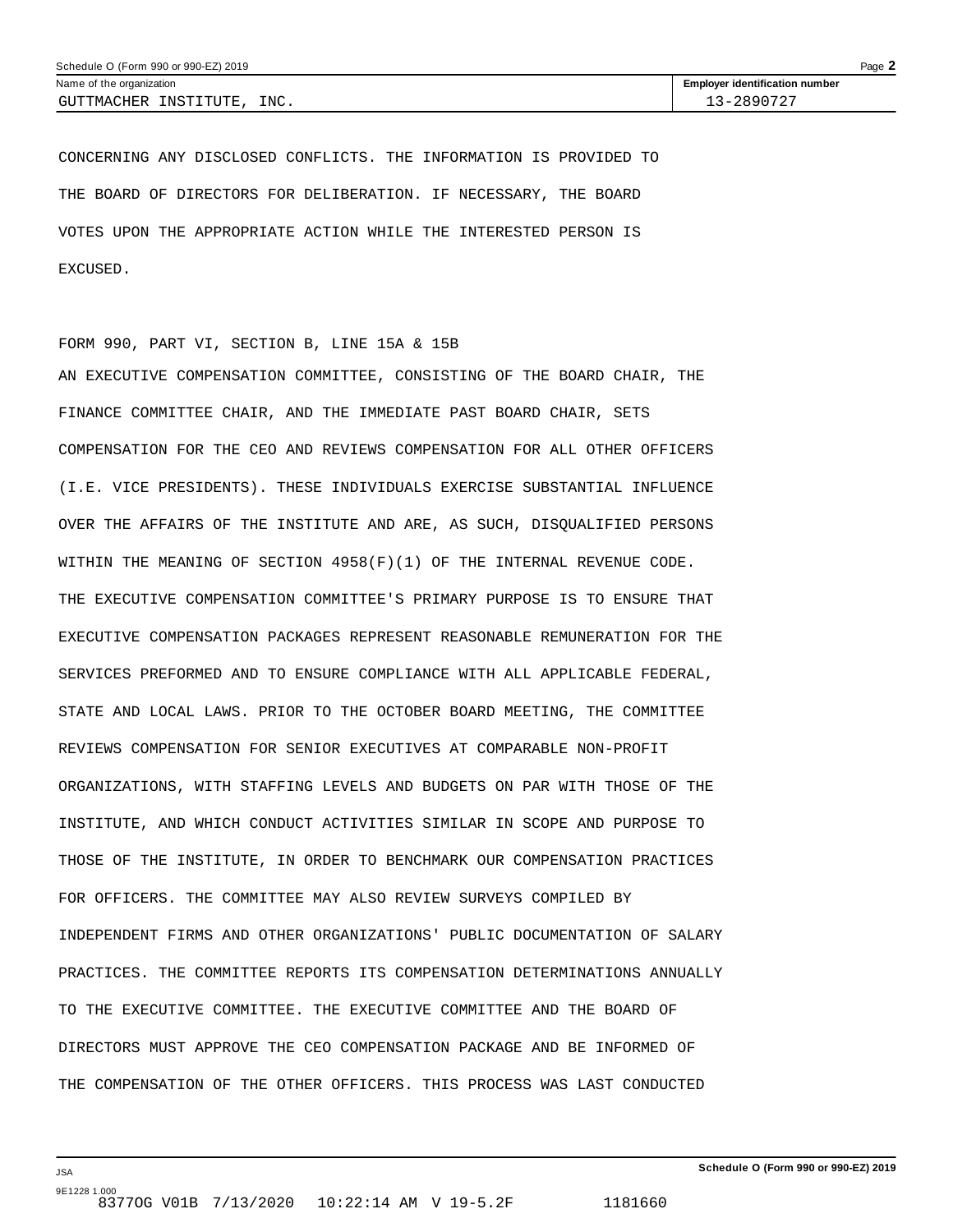<span id="page-56-0"></span>IN OCTOBER 2019.

FORM 990, PART VI, SECTION C, LINE 19 MEMBERS OF THE PUBLIC MAY REQUEST A COPY OF THE GOVERNING DOCUMENTS, CONFLICT OF INTEREST POLICY, AND FINANCIAL STATEMENTS BY PHONE, EMAIL OR MAIL. COPIES OF THE REQUESTED DOCUMENTS ARE SENT TO THEM VIA THE MEDIUM OF THEIR CHOICE.

| FORM 990, PART XI, LINE 9         |            |
|-----------------------------------|------------|
| OTHER CHANGES IN NET ASSETS:      |            |
| CHANGE IN POSTRETIREMENT BENEFITS | $-128,730$ |
| FOREIGN EXCHANGE GAIN             | 58,586     |
|                                   |            |
| TOTAL                             | $-70,144$  |

FORM 990, PART XII, LINE 2C THE PROCESS HAS NOT CHANGED FROM PRIOR YEAR.

FORM 990, PART III, LINE 1 - ORGANIZATION'S MISSION

ATTACHMENT 1

THE GUTTMACHER INSTITUTE IS A LEADING RESEARCH AND POLICY ORGANIZATION COMMITTED TO ADVANCING SEXUAL AND REPRODUCTIVE HEALTH AND RIGHTS IN THE UNITED STATES AND GLOBALLY. THE INSTITUTE ENVISIONS A WORLD IN WHICH ALL PEOPLE ARE ABLE TO EXERCISE THEIR RIGHTS AND RESPONSIBILITIES REGARDING SEXUAL BEHAVIOR AND REPRODUCTION FREELY AND WITH DIGNITY. THE INSTITUTE PRODUCES A WIDE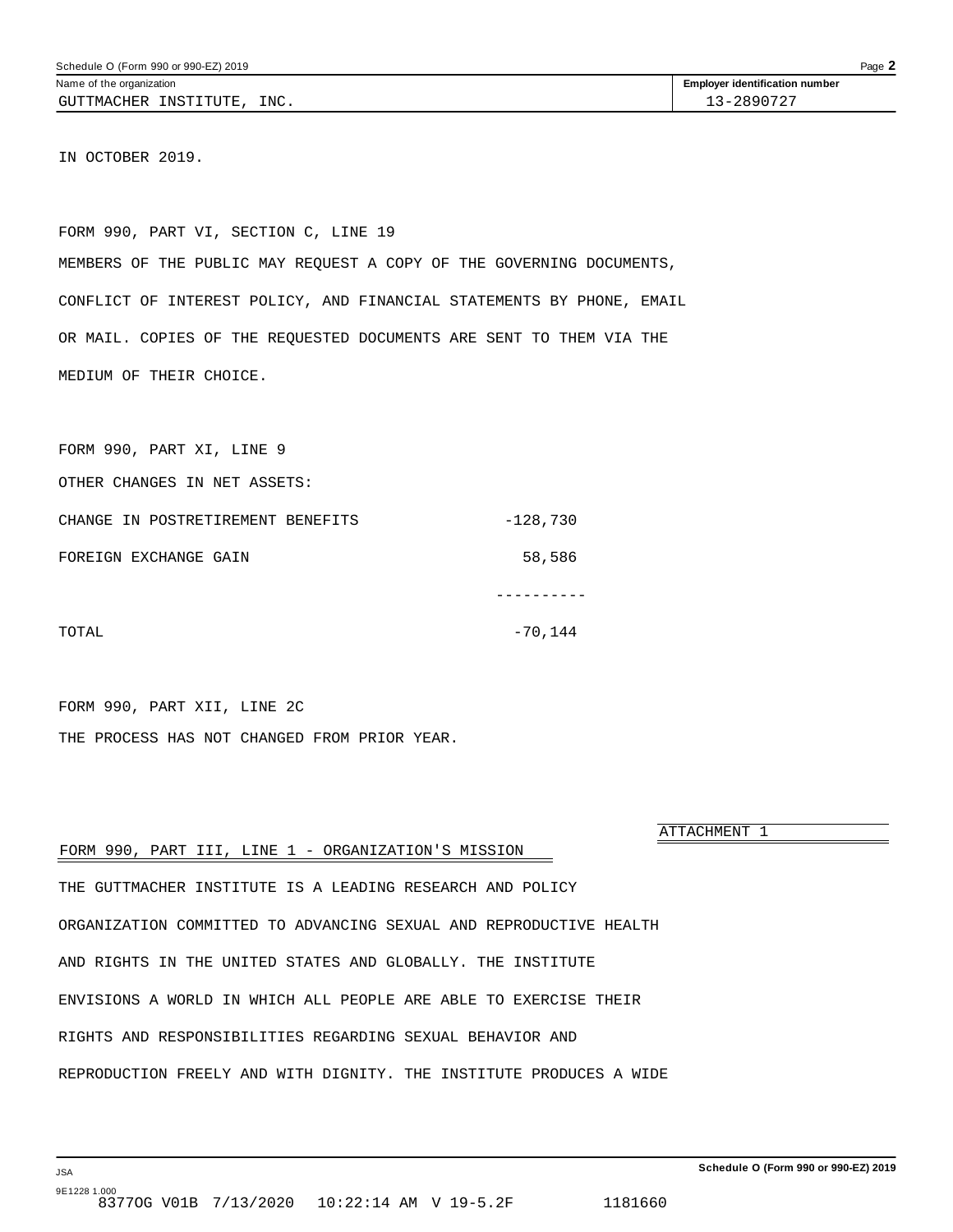<span id="page-57-0"></span>

| Schedule O (Form 990 or 990-EZ) 2019                | Page 2                                |
|-----------------------------------------------------|---------------------------------------|
| Name of the organization                            | <b>Employer identification number</b> |
| GUTTMACHER INSTITUTE, INC.                          | 13-2890727                            |
|                                                     | ATTACHMENT 1 (CONT'D)                 |
| FORM 990, PART III, LINE 1 - ORGANIZATION'S MISSION |                                       |

RANGE OF RESOURCES ON TOPICS PERTAINING TO SEXUAL AND REPRODUCTIVE HEALTH AND RIGHTS, INCLUDING TWO PEER-REVIEWED JOURNALS (PERSPECTIVES ON SEXUAL AND REPRODUCTIVE HEALTH AND INTERNATIONAL PERSPECTIVES ON SEXUAL AND REPRODUCTIVE HEALTH), THE GUTTMACHER POLICY REVIEW, AND A MULTITUDE OF REPORTS, ISSUE BRIEFS, FACT SHEETS AND INFOGRAPHICS. ITS WEBSITE RECEIVES 7.7 MILLION PAGE VIEWS ANNUALLY. GUTTMACHER IS THE RECIPIENT OF THE 2018 UN POPULATION AWARD.

### ATTACHMENT 2

### FORM 990, PART III - PROGRAM SERVICE, LINE 4A

IN 2019 WE PUBLISHED FINDINGS FROM OUR 18TH ABORTION PROVIDER CENSUS, THROUGH WHICH WE CONTACTED ALL KNOWN ABORTION PROVIDERS ACROSS THE UNITED STATES TO OBTAIN INFORMATION ON ALL ABORTIONS PROVIDED IN 2016 AND 2017. THESE DATA ARE USED WIDELY BY HEALTH CARE PROVIDERS, POLICYMAKERS, ADVOCATES, AND OTHER RESEARCHERS, AND THEY ARE THE BASIS FOR A NUMBER OF OTHER RESEARCH EFFORTS AT THE INSTITUTE, INCLUDING OUR BASIC SURVEILLANCE STATISTICS ON ABORTION AND PREGNANCY BOTH NATIONALLY AND AT THE STATE LEVEL. WE PUBLISHED NUMEROUS JOURNAL ARTICLES AND REPORTS FOCUSING ON SEXUAL AND REPRODUCTIVE HEALTH IN THE UNITED STATES, INCLUDING NEW WORK ON ABORTION INCIDENCE AND SERVICE AVAILABILITY, CHARACTERISTICS OF IMMIGRANT WOMEN OBTAINING ABORTIONS, DISTANCES TRAVELED TO OBTAIN ABORTION CARE, PUBLICLY SUPPORTED FAMILY PLANNING SERVICES, AND TRENDS IN RECIEPT OF CONTRACEPTIVE SERVICES AMONG YOUNG WOMEN.

JSA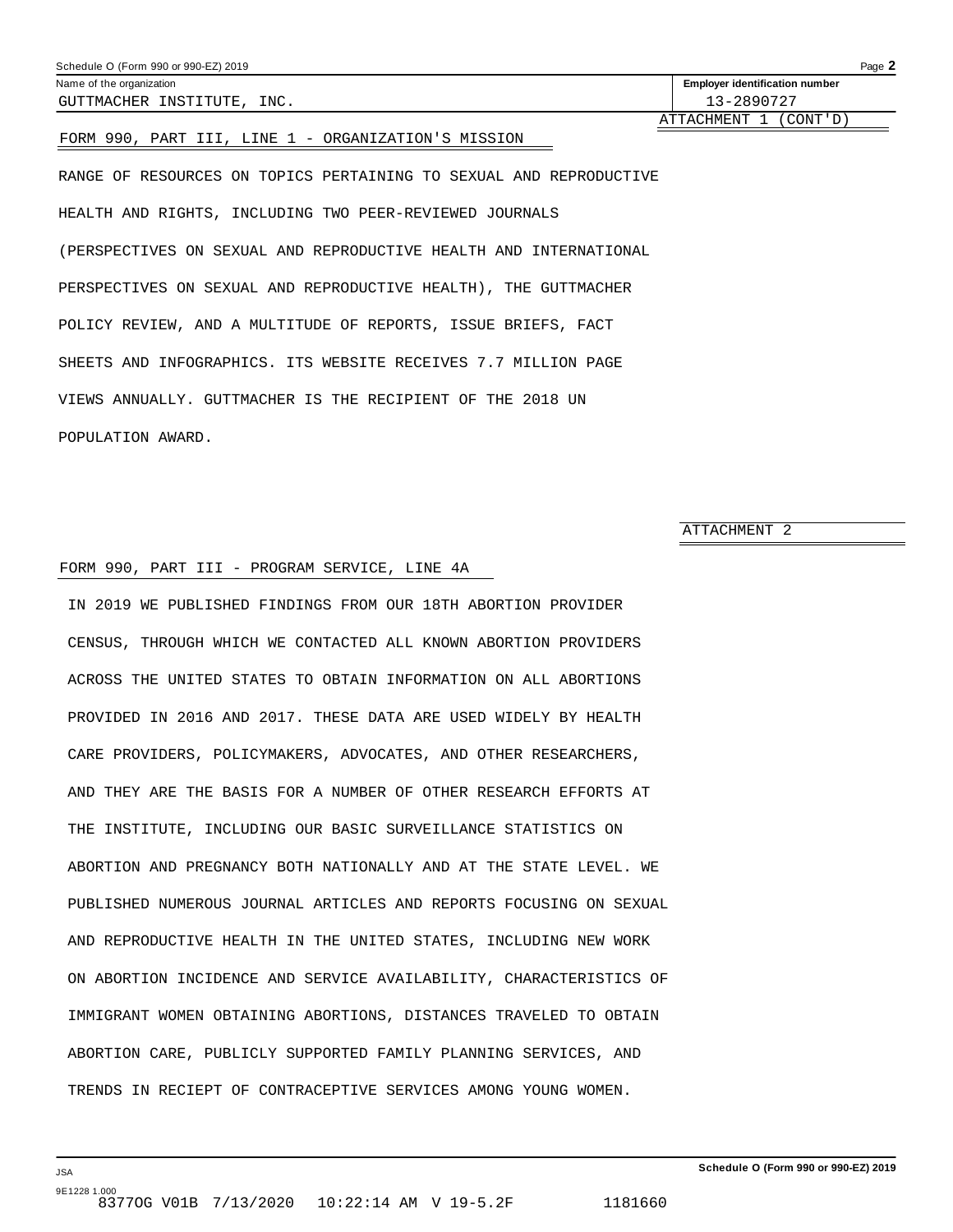| Schedule O (Form 990 or 990-EZ) 2019 |                                       |
|--------------------------------------|---------------------------------------|
| Name of the organization             | <b>Employer identification number</b> |
| INC.<br>GUTTMACHER<br>TNSTITUTE      | -2890727<br>. –                       |

ATTACHMENT 2 (CONT'D)

THROUGH OUR INTERNATIONAL PORTFOLIO OF WORK, WE PUBLISHED A MONOGRAPH ON ABORTION IN KINSHASA, DEMOCRATIC REPUBLIC OF THE CONGO (DRC), AN IMPORTANT TOOL FOR ADVOCATES WORKING IN THE DRC AND THE REGION. WE ALSO PUBLISHED NEW RESEARCH ON THE COSTS AND BENEFITS OF INVESTING IN FAMILY PLANNING AND MATERNAL AND NEWBORN HEALTH SERVICES IN PAKISTAN, A STUDY THAT RECEIVED WIDE MEDIA COVERAGE AND INFORMED POLICY DISCUSSIONS AT THE COUNTRY LEVEL. PARTNERING WITH THE WORLD HEALTH ORGANIZATION, WE PRODUCED ESTIMATES OF THE INCIDENCE OF ABORTION AND UNINTENDED PREGNANCY FOR ALL COUNTRIES AND REGIONS WORLDWIDE; WE PUBLISHED THE RESEARCH PROTOCOL AND DRAFTED AN ARTICLE ON THE STUDY FINDINGS FOR SUBMISSION TO THE LANCET. GUTTMACHER RESEARCHERS ALSO PUBLISHED A STUDY ON INEQUALITIES IN COVERAGE OF KEY REPRODUCTIVE HEALTH SERVICES IN LOW- AND MIDDLE-INCOME COUNTRIES, AS WELL AS RESEARCH ON CONTRACEPTIVE FAILURE RATES GLOBALLY. IN 2019, WE CONTINUED TO WORK ON A STUDY IN UGANDA AND ETHIOPIA TO ASSESS THE IMPACT OF THE GLOBAL GAG RULE, A U.S. GOVERNMENT POLICY THAT RESTRICTS PROVISION OF AND COMMUNICATION ABOUT ABORTION AND WHICH ALSO IMPACTS ACCESS TO CONTRACEPTION. ARTICLES WERE DRAFTED AND SUBMITTED TO JOURNALS AND FINDINGS WERE PRESENTED AT CONFERENCES. A COMPARATIVE STUDY OF THREE COUNTRIES (COLOMBIA, INDONESIA AND NIGERIA) IS BEING CONDUCTED TO ASSESS ACCESS TO AND USE OF MEDICATION ABORTION: IN 2019, WORKSHOPS WERE HELD AND ARTICLES DRAFTED AND SUBMITTED TO JOURNALS. AND, COUNTRY-LEVEL FACTSHEETS WERE PUBLISHED FOR SELECTED COUNTRIES, COVERING NEW ESTIMATES OF COSTS AND BENEFITS

JSA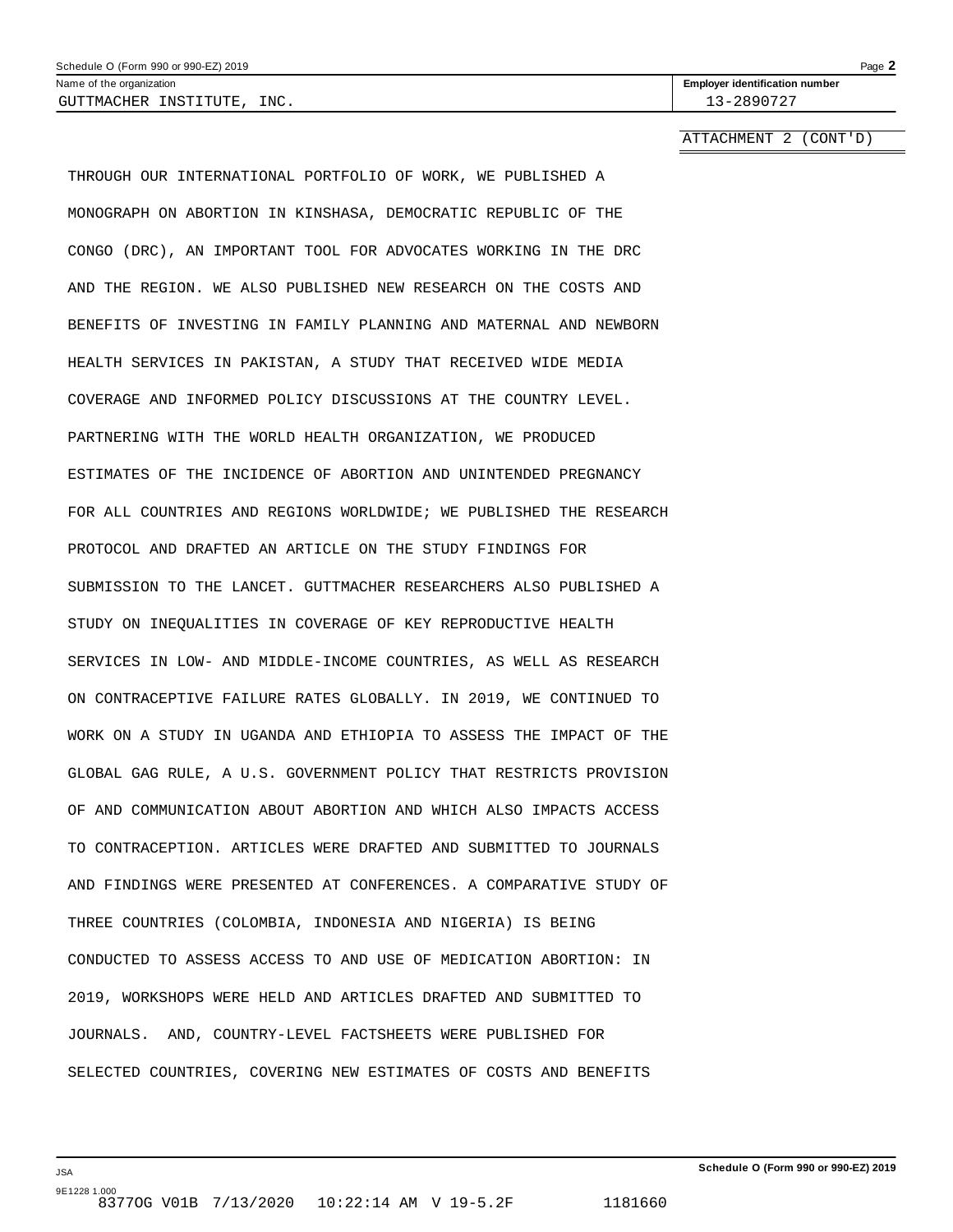ATTACHMENT 2 (CONT'D)

<span id="page-59-0"></span>OF THE PROVISION OF REPRODUCTIVE HEALTH SERVICES IN THE DEVELOPING WORLD, AS PART OF OUR WIDELY-CITED ADDING IT UP PROGRAM OF WORK.

ATTACHMENT 3

### FORM 990, PART III - PROGRAM SERVICE, LINE 4B

PUBLIC EDUCATION: THE INSTITUTE PUBLISHED A MULTITUDE OF INNOVATIVE RESEARCH FINDINGS AND POLICY ANALYSES IN AN ARRAY OF FORMATS DESIGNED TO ENGAGE TARGET AUDIENCES INCLUDING ADVOCATES, HEALTH CARE PROVIDERS, POLICYMAKERS AND THEIR STAFF, MEDIA, THE SCIENTIFIC COMMUNITY AND OTHER KEY STAKEHOLDERS ACROSS THE U.S. AND THROUGHOUT THE GLOBE. THE INSTITUTE'S WORK-DISSEMINATED TO LARGE AND INFLUENTIAL AUDIENCES IN VARIOUS STYLES AND LANGUAGES, AND THROUGH MULTIPLE CHANNELS-HELPED SHAPE CRUCIAL POLICIES, PROGRAMS AND DEBATES ON SRHR ISSUES AT THE LOCAL, NATIONAL, REGIONAL AND GLOBAL LEVELS. IN ADDITION TO THE INSTITUTE'S DIRECT OUTREACH TO KEY AUDIENCES THROUGH MULTIPLE CHANNELS, OUR WORK WAS CITED AND PROMOTED BY U.S. AND INTERNATIONAL MEDIA OUTLETS, MULTILATERAL ORGANIZATIONS, DONOR GOVERNMENTS, COLLEAGUE ORGANIZATIONS AND POLICY MAKERS WORLDWIDE.

ATTACHMENT 4

### FORM 990, PART III - PROGRAM SERVICE, LINE 4C

PUBLIC POLICY: IN 2019, THE GUTTMACHER INSTITUTE PUSHED BACK AGAINST ATTEMPTS TO WEAKEN THE TITLE X NATIONAL FAMILY PLANNING PROGRAM. THESE EFFORTS INCLUDED AN ANALYSIS OF THE DOMESTIC GAG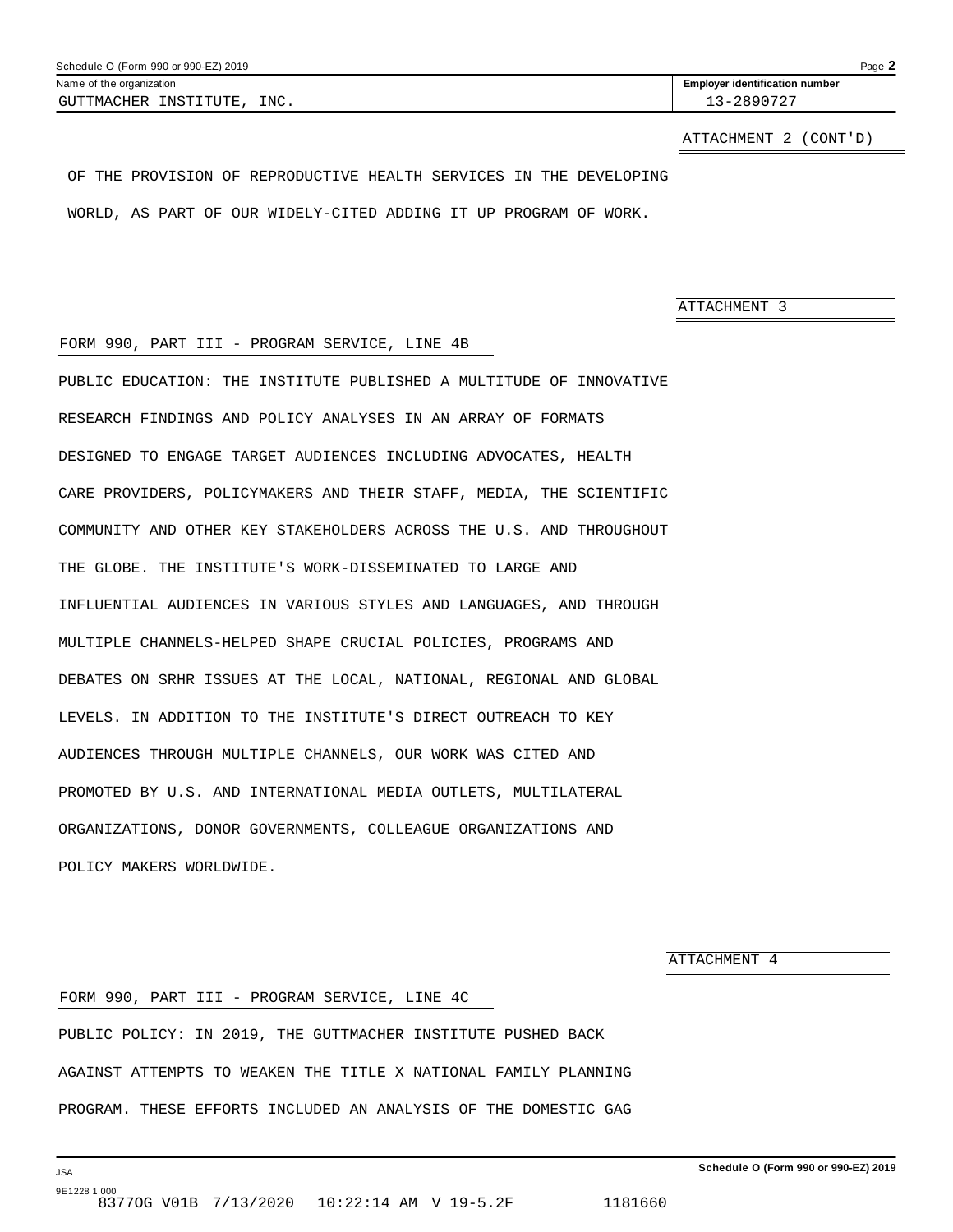ATTACHMENT 4 (CONT'D)

RULE, WHICH DISALLOWS HEALTH CARE ENTITIES FROM RECEIVING TITLE X FUNDING IF THEY PROVIDE, REFER, OR ADVOCATE FOR ACCESS TO ABORTION CARE. WE ASSESSED THE POTENTIAL DAMAGE TO THE PROGRAM, USING GUTTMACHER DATA, AND FOUND THAT IT WOULD REDUCE ACCESS TO FAMILY PLANNING CARE FOR LOW-INCOME PEOPLE. WE ALSO WORKED TO PROMOTE EVIDENCE-BASED POLICIES CONCERNING INSURANCE COVERAGE OF SEXUAL AND REPRODUCTIVE HEALTH SERVICES BY PUBLISHING DATA ON INSURANCE COVERAGE OF WOMEN OF REPRODUCTIVE AGE AS WELL AS AN ANALYSIS OF THE DANGERS OF RESTRICTIONS ON PRIVATE INSURANCE COVERAGE OF ABORTION. WE ANALYZED THE TRUMP ADMINISTRATION'S FINAL VERSION OF THE REFUSAL OF CARE RULE, WHICH HAS STRONG POTENTIAL TO UNDERMINE SEXUAL AND REPRODUCTIVE HEALTH POLICY AND PATIENTS' RIGHTS AND CARE IN THE UNITED STATES AND ABROAD. WE PUSHED BACK AGAINST THE PUBLIC CHARGE RULE, WHICH INTENTIONALLY HEIGHTENS THE BARRIERS TO IMMIGRANTS AND THREATENS THEIR OVERALL HEALTH BY DENYING THEM ACCESS TO HEALTH INSURANCE THROUGH MEDICAID. WE EVALUATED HOW SEXUAL AND REPRODUCTIVE HEALTLH AND RIGHTS FITS INTO THE U.S. HEALTH CARE REFORM EFFORTS AND ANALYZED SPECIFIC HEALTH CARE REFORM PROPOSALS. WE HIGHLIGHTED ACTIONS BY POLICYMAKERS AT THE FEDERAL AND STATE LEVELS TO EXPAND THE SCOPE OF SEX EDUCATION PROGRAMS, AND THE WAVE OF ABORTION BANS AT THE STATE LEVEL. IN ADDITION, GUTTMACHER HARNESSED THE DATA AND EVIDENCE TO PROVIDE A ROADMAP FOR POLICY MAKERS TO PROTECT ACCESS TO ABORTION AT THE STATE-LEVEL. THE INSTITUTE FILED DECLARATIONS OR AMICUS BRIEFS IN LEGAL CHALLENGES BROUGHT BY PENNSYLVANIA, CALIFORNIA AND WASHINGTON TO THE ATTEMPTS TO WEAKEN THE FEDERAL CONTRACEPTIVE

JSA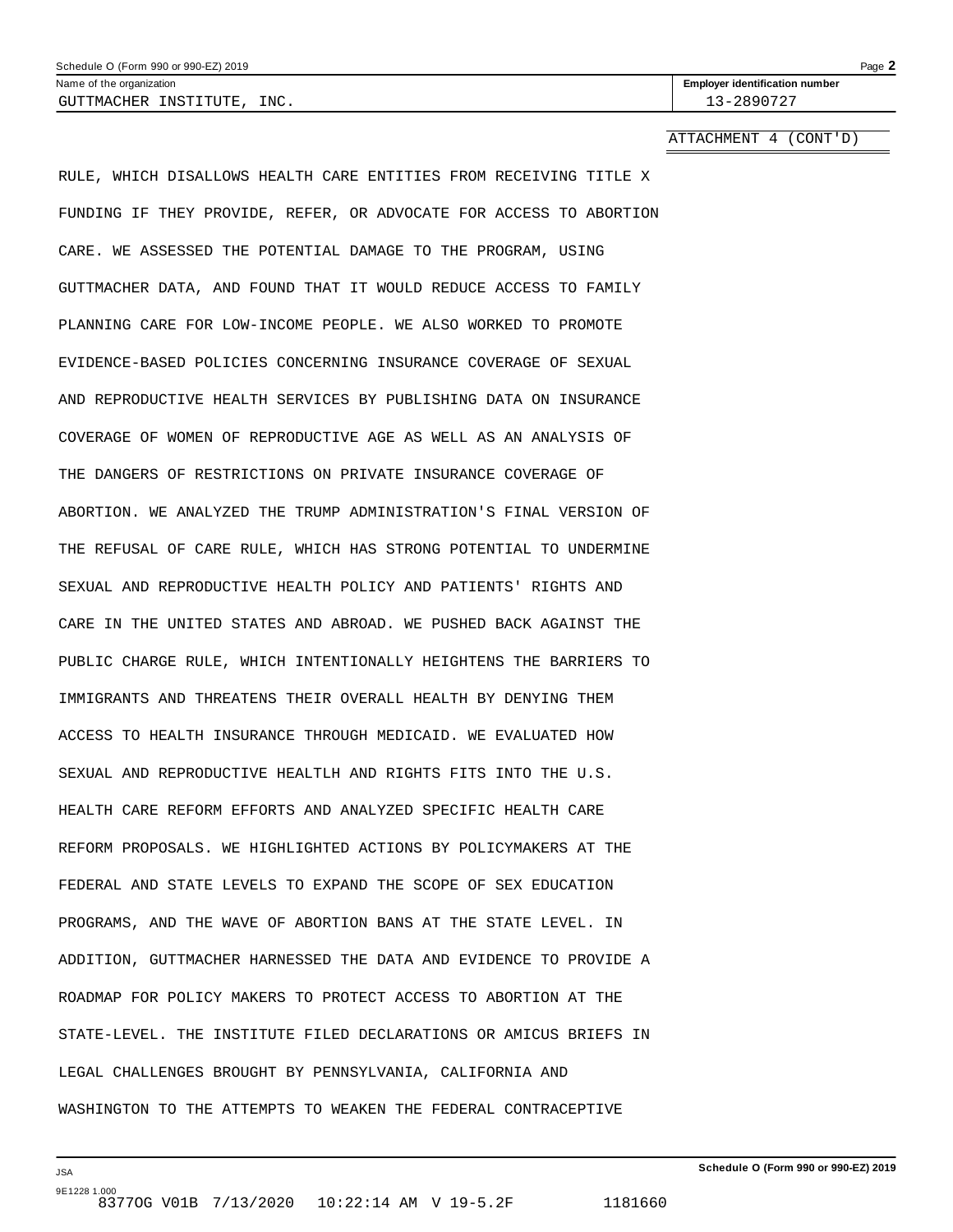<span id="page-61-0"></span>

| Schedule O (Form 990 or 990-EZ) 2019                               | Page 2                                |
|--------------------------------------------------------------------|---------------------------------------|
| Name of the organization                                           | <b>Employer identification number</b> |
| GUTTMACHER INSTITUTE, INC.                                         | 13-2890727                            |
|                                                                    | ATTACHMENT 4 (CONT'D)                 |
| COVERAGE GUARANTEE. WE HIGHLIGHTED THE IMPLICATIONS OF THE GLOBAL  |                                       |
| GAG RULE AND LEGISLATION THAT WOULD REVERSE THIS POLICY BY         |                                       |
| ALLOWING ENTITIES RECEIVING U.S. GLOBAL ASSISTANCE TO PROVIDE SAFE |                                       |
| ABORTION CARE USING THEIR OWN FUNDS. WE PUBLISHED DATA ON THE      |                                       |
| IMPACT OF U.S. FAMILY PLANNING ASSISTANCE OVERSEAS. ANALYZING THE  |                                       |
| INSTITUTE'S NEWLY PUBLISHED DATA SHOWING A DECLINE IN THE U.S.     |                                       |
| ABORTION RATE BETWEEN 2011 AND 2017, WE FOUND THAT ABORTION        |                                       |

RESTRICTIONS ARE NOT THE MAIN DRIVER BEHIND THIS DECLINE; RATHER,

TRANSFORMING THE PROVISION OF CARE SINCE IT WAS FIRST APPROVED BY

IT APPEARS TO BE RELATED TO DECLINES IN BIRTHS AND PREGNANCIES

OVERALL. WE ALSO CONSIDERED HOW MEDICATION ABORTION HAS BEEN

ATTACHMENT 5

### FORM 990, PART VI, LINE 17 - STATES

THE FOOD AND DRUG ADMINSTRATION IN 2000.

AL,AR,CA,

FL,GA,HI,IL,KS,KY,MD,MA,MI,

MN,MS,NH,NJ,NM,NY,NC,OR,PA,

RI,SC,TN,UT,VA,WV,WI,

ATTACHMENT 6

# 990, PART VII- COMPENSATION OF THE FIVE HIGHEST PAID IND. CONTRACTORS NAME AND ADDRESS DESCRIPTION OF SERVICES COMPENSATION JOHN HOPKINS UNIVERSITY PRGRM SUBCONTRACTOR 543,280. 3409 N CHARLES SREET BALTIMORE, MD 21218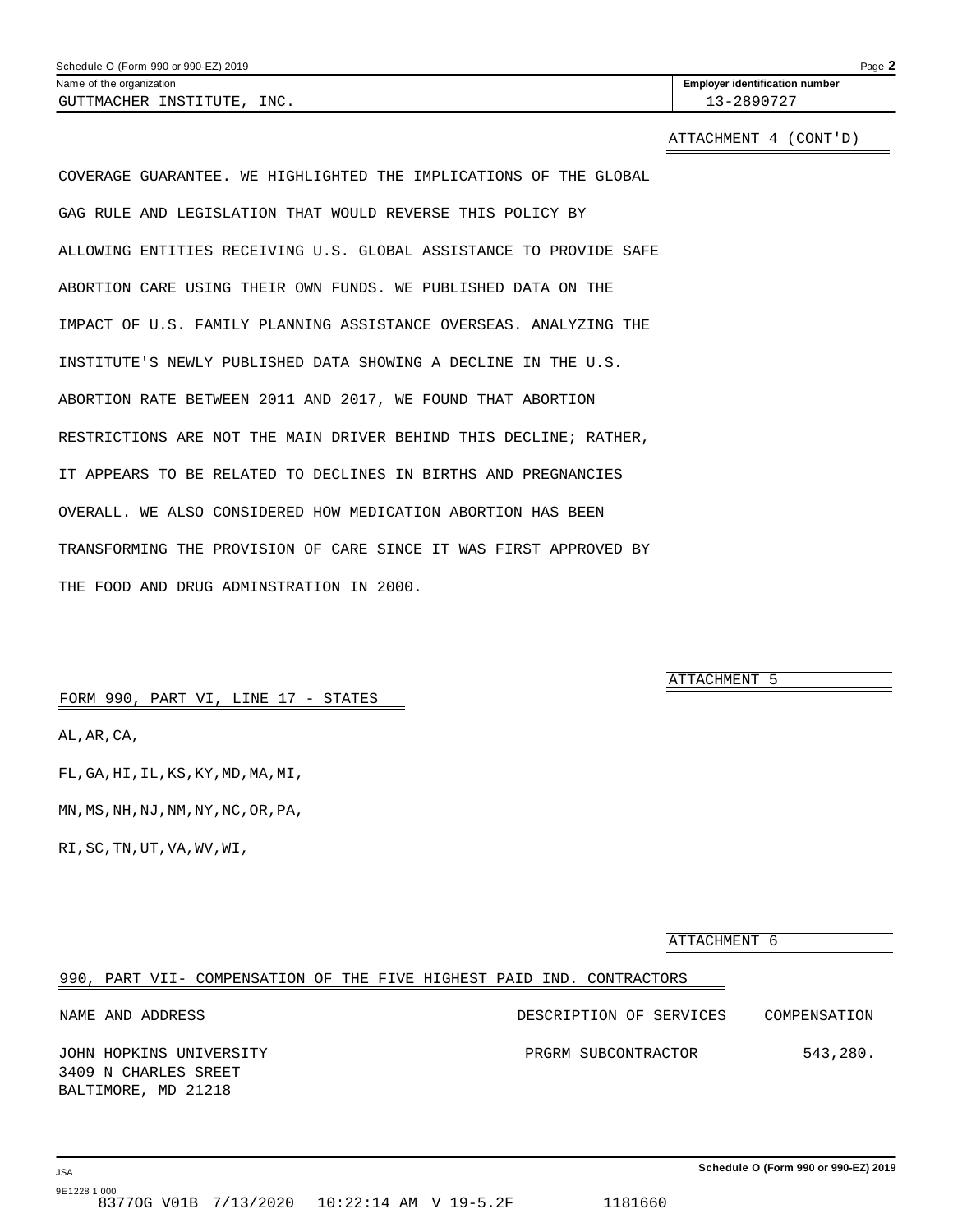<span id="page-62-0"></span>Schedule O (Form 990 or 990-EZ) 2019 Page **2** Name of the organization **identification Employer identification number** GUTTMACHER INSTITUTE, INC. 13-2890727

ATTACHMENT 6 (CONT'D)

# 990, PART VII- COMPENSATION OF THE FIVE HIGHEST PAID IND. CONTRACTORS

| NAME AND ADDRESS                                                                       | DESCRIPTION OF SERVICES | COMPENSATION |
|----------------------------------------------------------------------------------------|-------------------------|--------------|
| NORC AT THE UNIVERSITY OF CHICAGO<br>55 EAST MONROE STREET<br>CHICAGO, IL 60603        | PRGRM SUBCONTRACTOR     | 1,087,884.   |
| PUSAT PANELITIAN KESEHATAN UI<br>G BUILDING FLOOR 2 ROOM 211<br>WEST JAVA<br>INDONESIA | PRGRM SUBCONTRACTOR     | 271,898.     |
| HR IMPACT, INC<br>4 PARK STREET LOWER LEVEL<br>HARRINGTON PARK, NJ 07640               | HR CONSULTANT           | 187,742.     |
| CP FACTOR<br>1833 NEW HAMPSHIRE AVE NW, #501<br>WASHINGTON, DC 20009                   | CONSULTANT              | 170,000.     |

ATTACHMENT 7

## FORM 990, PART IX - OTHER FEES

|                   | (A)<br>TOTAL | (B)<br>PROGRAM | (C)<br>MANAGEMENT | (D)<br>FUNDRAISING |
|-------------------|--------------|----------------|-------------------|--------------------|
| DESCRIPTION       | FEES         | SERVICE EXP.   | AND GENERAL       | EXPENSES           |
| SUB-CONTRACTS     | 2,262,494.   | 2,262,494.     |                   |                    |
| CONSULTANTS FEES  | 1,588,608.   | 1,338,555.     | 15,749.           | 234,304.           |
| RECRUITMENT COSTS | 247,538.     | 146,047.       | 86,638.           | 14,853.            |
| TEMPORARY HELP    | 111,745.     | 65,930.        | 39,111.           | 6,704.             |
| TOTALS            | 4,210,385.   | 3.813.026.     | 141,498.          | 255,861.           |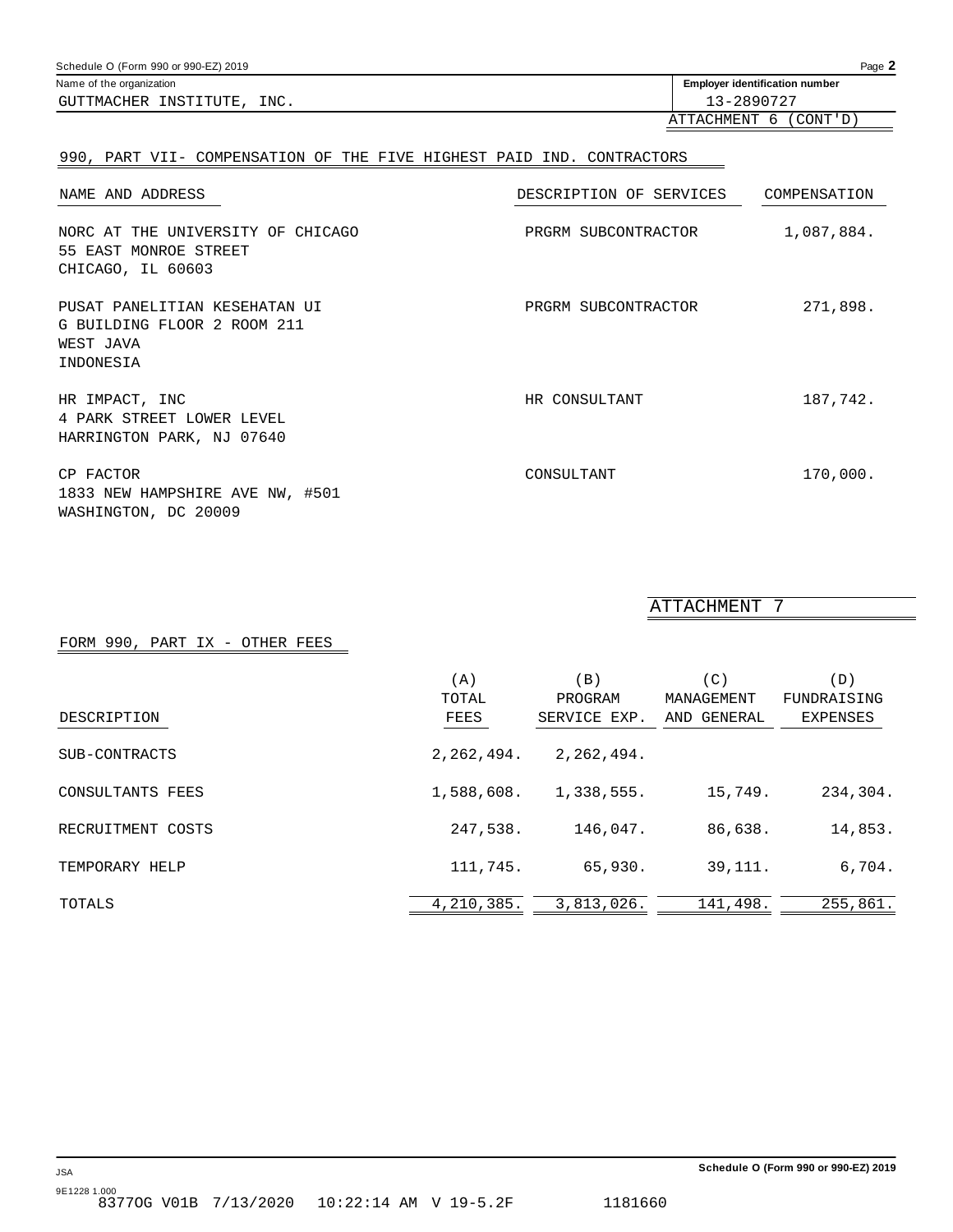



## 1155 Avenue of the Americas, Suite 1200 **|** New York, NY 10036-2711 **|**  212.867.4000

 Guttmacher Institute, Inc. Instructions for Filing Form CHAR500 New York State Annual Filing for Charitable Organizations For the year ended December 31, 2019

The original return should be signed (use full name) and dated on page 1 by two authorized officers of the organization, including the chief fiscal officer.

File the signed return by November 16, 2020 with:

 NYS Office of the AG, Charities Bureau Registration Section 28 Liberty Street New York, NY 10005

A check or money order payable to "Department of Law" in the amount of \$1,525 should be attached to the return. Be sure to include the federal EIN and "2019 Form CHAR500" on the check.

To document the timely filing of your tax return(s), we suggest that you obtain and retain proof of mailing. Proof of mailing can be accomplished by sending the tax return(s) by registered or certified mail (metered by the U.S. Postal Service) or through the use of an IRS approved delivery method provided by an IRS designated private delivery service.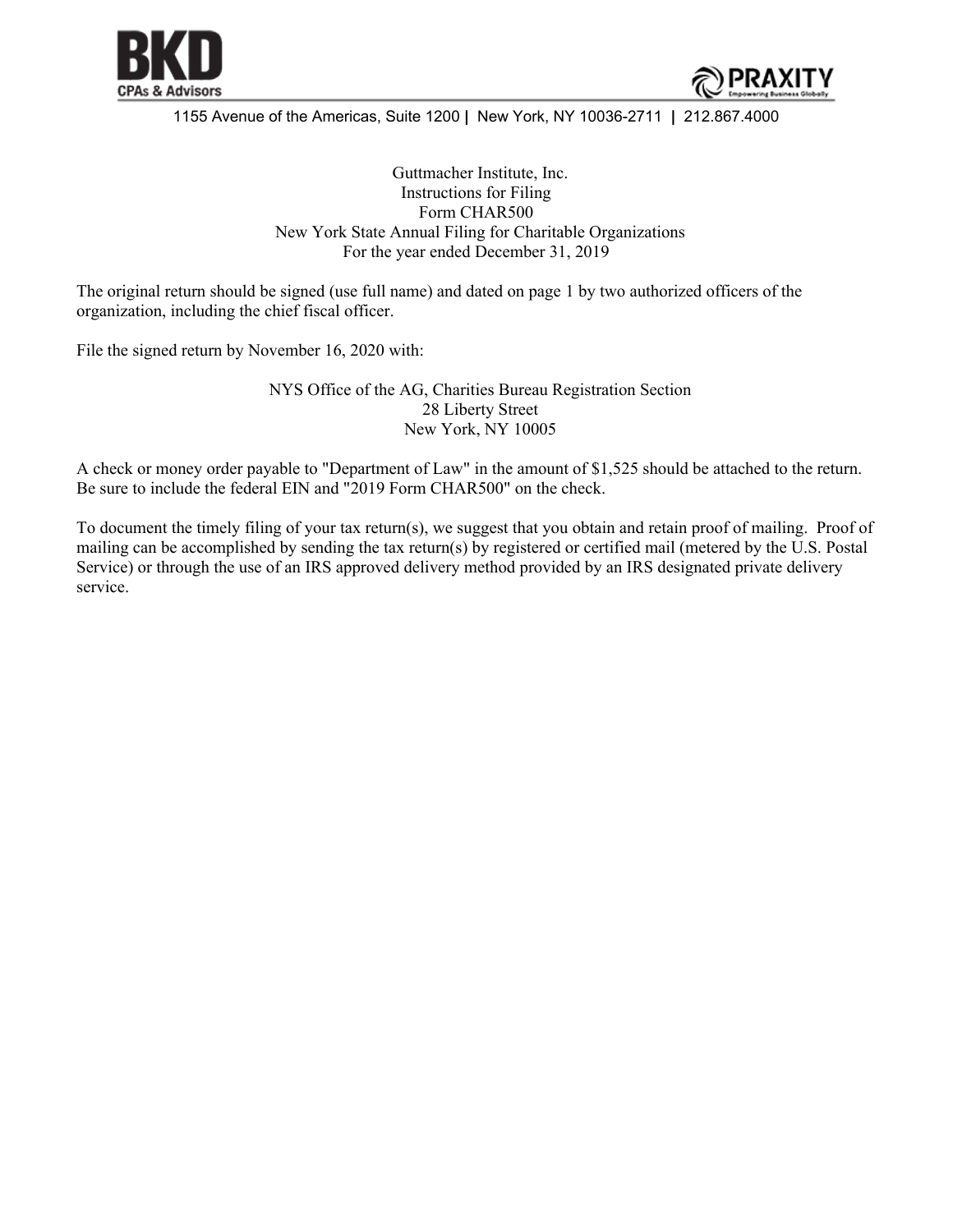# CHAR500<br>**CHAR500 Example 1** Send with fee and attachments to: 2019

NYS Annual Filing for Charitable Organizations www.CharitiesNYS.com

Send with fee and attachments to: NYS Office of the Attorney General Charities Bureau Registration Section 28 Liberty Street New York, NY 10005

| 1. General Information                                                                                   |                                                                                                                     |                                    |                                                                                                                                                           |                                                                                                                                                                                                                                                                                                                                                                                                                                                                               |
|----------------------------------------------------------------------------------------------------------|---------------------------------------------------------------------------------------------------------------------|------------------------------------|-----------------------------------------------------------------------------------------------------------------------------------------------------------|-------------------------------------------------------------------------------------------------------------------------------------------------------------------------------------------------------------------------------------------------------------------------------------------------------------------------------------------------------------------------------------------------------------------------------------------------------------------------------|
| For Fiscal Year Beginning (mm/dd/yyyy)<br>Check if Applicable:                                           | 01 /<br>Name of Organization:                                                                                       | 01                                 | _/ 2019 and Ending (mm/dd/yyyy)                                                                                                                           | 12 / 31 / 2019<br>Employer Identification Number (EIN):                                                                                                                                                                                                                                                                                                                                                                                                                       |
| Address Change                                                                                           | GUTTMACHER INSTITUTE, INC.                                                                                          |                                    |                                                                                                                                                           | 13-2890727                                                                                                                                                                                                                                                                                                                                                                                                                                                                    |
| Name Change                                                                                              | Mailing Address:                                                                                                    |                                    |                                                                                                                                                           | NY Registration Number:                                                                                                                                                                                                                                                                                                                                                                                                                                                       |
| <b>Initial Filing</b>                                                                                    | 125 MAIDEN LANE, 7TH FLOOR                                                                                          |                                    |                                                                                                                                                           | $02 - 37 - 20$                                                                                                                                                                                                                                                                                                                                                                                                                                                                |
| <b>Final Filing</b>                                                                                      | City / State / Zip:                                                                                                 |                                    |                                                                                                                                                           | Telephone:                                                                                                                                                                                                                                                                                                                                                                                                                                                                    |
| Amended Filing                                                                                           | NEW YORK, NY 10038                                                                                                  |                                    |                                                                                                                                                           | $(212)$ 248-1111                                                                                                                                                                                                                                                                                                                                                                                                                                                              |
| Reg ID Pending                                                                                           | Website:<br>WWW.GUTTMACHER.ORG                                                                                      |                                    |                                                                                                                                                           | Email:                                                                                                                                                                                                                                                                                                                                                                                                                                                                        |
| Check your organization's<br>registration category:                                                      | 7A only                                                                                                             | X<br>DUAL (7A & EPTL)<br>EPTL only | EXEMPT*                                                                                                                                                   | Confirm your Registration Category in the<br>Charities Registry at www.CharitiesNYS.com.                                                                                                                                                                                                                                                                                                                                                                                      |
| 2. Certification                                                                                         |                                                                                                                     |                                    |                                                                                                                                                           |                                                                                                                                                                                                                                                                                                                                                                                                                                                                               |
| signatories.                                                                                             |                                                                                                                     |                                    |                                                                                                                                                           | See instructions for certification requirements. Improper certification is a violation of law that may be subject to penalties. The certification requires two                                                                                                                                                                                                                                                                                                                |
|                                                                                                          | they are true, correct and complete in accordance with the laws of the State of New York applicable to this report. |                                    |                                                                                                                                                           | We certify under penalties of perjury that we reviewed this report, including all attachments, and to the best of our knowledge and belief,                                                                                                                                                                                                                                                                                                                                   |
| President or Authorized Officer:                                                                         | Signature                                                                                                           |                                    | Print Name and Title                                                                                                                                      | Date                                                                                                                                                                                                                                                                                                                                                                                                                                                                          |
| Chief Financial Officer or Treasurer:                                                                    | Signature                                                                                                           |                                    | Print Name and Title                                                                                                                                      | Date                                                                                                                                                                                                                                                                                                                                                                                                                                                                          |
| 3. Annual Reporting Exemption                                                                            |                                                                                                                     |                                    |                                                                                                                                                           |                                                                                                                                                                                                                                                                                                                                                                                                                                                                               |
| attachments and pay applicable fees.                                                                     |                                                                                                                     |                                    |                                                                                                                                                           | Check the exemption(s) that apply to your filing. If your organization is claiming an exemption under one category (7A or EPTL only filers) or both<br>categories (DUAL filers) that apply to your registration, complete only parts 1, 2, and 3, and submit the certified Char500. No fee, schedules, or additional<br>attachments are required. If you cannot claim an exemption or are a DUAL filer that claims only one exemption, you must file applicable schedules and |
|                                                                                                          |                                                                                                                     |                                    |                                                                                                                                                           | 3a. 7A filing exemption: Total contributions from NY State including residents, foundations, government agencies, etc. did not exceed \$25,000<br>and the organization did not engage a professional fund raiser (PFR) or fund raising counsel (FRC) to solicit contributions during the fiscal year.                                                                                                                                                                         |
| the fiscal year.                                                                                         |                                                                                                                     |                                    |                                                                                                                                                           | 3b. EPTL filing exemption: Gross receipts did not exceed \$25,000 and the market value of assets did not exceed \$25,000 at any time during the                                                                                                                                                                                                                                                                                                                               |
| <b>4. Schedules and Attachments</b>                                                                      |                                                                                                                     |                                    |                                                                                                                                                           |                                                                                                                                                                                                                                                                                                                                                                                                                                                                               |
| See the following page<br>for a checklist of<br>schedules and<br>attachments to<br>complete your filing. | $X \mid N_0$<br>Yes<br>X<br>Yes<br>No                                                                               |                                    | for fund raising activity in NY State? If yes, complete Schedule 4a.<br>4b. Did the organization receive government grants? If yes, complete Schedule 4b. | 4a. Did your organization use a professional fund raiser, fund raising counsel or commercial co-venturer                                                                                                                                                                                                                                                                                                                                                                      |
| <b>5. Fee</b>                                                                                            |                                                                                                                     |                                    |                                                                                                                                                           |                                                                                                                                                                                                                                                                                                                                                                                                                                                                               |
| See the checklist on the                                                                                 | 7A filing fee:                                                                                                      | EPTL filing fee:                   | Total fee:                                                                                                                                                | Make a single check or money order                                                                                                                                                                                                                                                                                                                                                                                                                                            |
| next page to calculate your                                                                              |                                                                                                                     |                                    |                                                                                                                                                           | payable to:                                                                                                                                                                                                                                                                                                                                                                                                                                                                   |
| fee(s). Indicate fee(s) you<br>are submitting here:                                                      | \$<br>25.                                                                                                           | 1,500.                             | 1,525.                                                                                                                                                    | "Department of Law"                                                                                                                                                                                                                                                                                                                                                                                                                                                           |
|                                                                                                          |                                                                                                                     |                                    |                                                                                                                                                           |                                                                                                                                                                                                                                                                                                                                                                                                                                                                               |

CHAR500 Annual Filing for Charitable Organizations (Updated January 2020)

\*The "Exempt" category refers to an organization's NYS registration status. It does not refer to its IRS tax designation. Page 1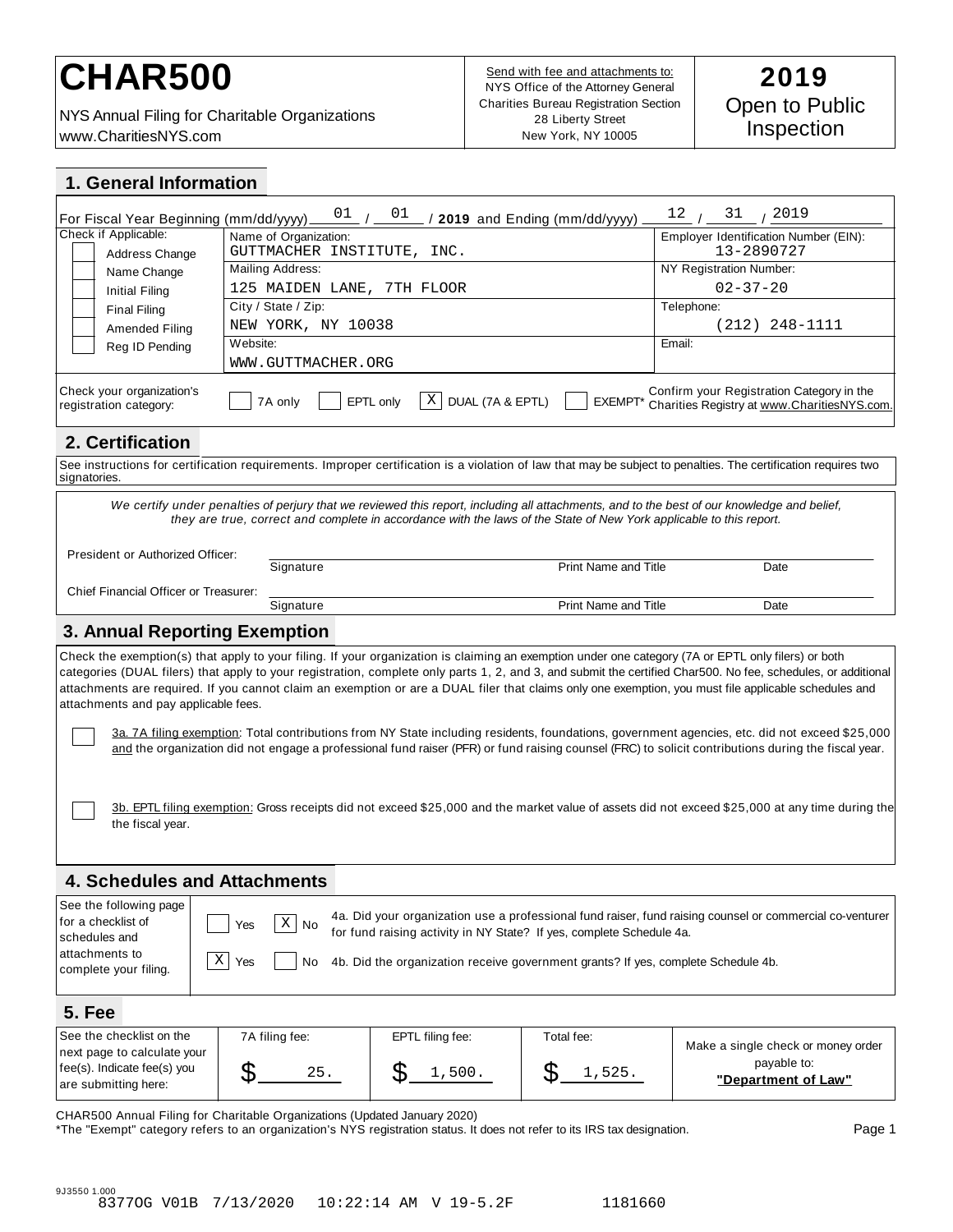| <b>CHAR500</b> |  |
|----------------|--|
|----------------|--|

| Simply submit the certified CHAR500 with no fee, schedule, or additional attachments IF |  |  |
|-----------------------------------------------------------------------------------------|--|--|
|                                                                                         |  |  |

CHAR500<br>- Your organization is registered as 7A only and you marked the 7A filing exemption in Part 3.<br>- Your organization is registered as EPTL only and you marked the EPTL filing exemption in Part 3.

Annual Filing Checklist **Part of the Conta** - Your organization is registered as DUAL and you marked <u>both</u> the 7A and EPTL filing exemption in Part 3.

# **Checklist of Schedules and Attachments**

| Check the schedules you must submit with your CHAR500 as described in Part 4:                                                                                                                                              |                                                                                                                                                                           |
|----------------------------------------------------------------------------------------------------------------------------------------------------------------------------------------------------------------------------|---------------------------------------------------------------------------------------------------------------------------------------------------------------------------|
| If you answered "yes" in Part 4a, submit Schedule 4a: Professional Fund Raisers (PFR), Fund Raising Counsel (FRC), Commercial Co-Venturers (CCV)                                                                           |                                                                                                                                                                           |
| Χ<br>If you answered "yes" in Part 4b, submit Schedule 4b: Government Grants                                                                                                                                               |                                                                                                                                                                           |
| Check the financial attachments you must submit with your CHAR500:                                                                                                                                                         |                                                                                                                                                                           |
| Χ<br>IRS Form 990, 990-EZ, or 990-PF, and 990-T if applicable                                                                                                                                                              |                                                                                                                                                                           |
| All additional IRS Form 990 Schedules, including Schedule B (Schedule of Contributors). Schedule B of public charities is exempt from disclosure<br>$\mathbf X$<br>and will not be available for public review.            |                                                                                                                                                                           |
| Our organization was eligible for and filed an IRS 990-N e-postcard. Our revenue exceeded \$25,000 and/or our assets exceeded \$25,000 in the<br>filing year. We have included an IRS Form 990-EZ for state purposes only. |                                                                                                                                                                           |
| If you are a 7A only or DUAL filer, submit the applicable independent Certified Public Accountant's Review or Audit Report:                                                                                                |                                                                                                                                                                           |
| Review Report if you received total revenue and support greater than \$250,000 and up to \$750,000.                                                                                                                        |                                                                                                                                                                           |
| Χ<br>Audit Report if you received total revenue and support greater than \$750,000                                                                                                                                         |                                                                                                                                                                           |
| No Review Report or Audit Report is required because total revenue and support is less than \$250,000                                                                                                                      |                                                                                                                                                                           |
| We are a DUAL filer and checked box 3a, no Review Report or Audit Report is required                                                                                                                                       |                                                                                                                                                                           |
| <b>Calculate Your Fee</b>                                                                                                                                                                                                  |                                                                                                                                                                           |
| For 7A and DUAL filers, calculate the 7A fee:                                                                                                                                                                              | Is my Registration Category 7A, EPTL, DUAL or EXEMPT?                                                                                                                     |
| \$0, if you checked the 7A exemption in Part 3a                                                                                                                                                                            | Organizations are assigned a Registration Category upon<br>registration with the NY Charities Bureau:                                                                     |
| X<br>\$25, if you did not check the 7A exemption in Part 3a                                                                                                                                                                | <b>7A</b> filers are registered to solicit contributions in New York<br>under Article 7-A of the Executive Law ("7A")                                                     |
| For EPTL and DUAL filers, calculate the EPTL fee:                                                                                                                                                                          |                                                                                                                                                                           |
| \$0, if you checked the EPTL exemption in Part 3b                                                                                                                                                                          | <b>EPTL</b> filers are registered under the Estates, Powers & Trusts<br>Law ("EPTL") because they hold assets and/or conduct<br>activities for charitable purposes in NY. |
| \$25, if the NET WORTH is less than \$50,000                                                                                                                                                                               |                                                                                                                                                                           |
|                                                                                                                                                                                                                            | <b>DUAL</b> filers are registered under both 7A and EPTL.                                                                                                                 |
| \$50, if the NET WORTH is \$50,000 or more but less than \$250,000                                                                                                                                                         | <b>EXEMPT</b> filers have registered with the NY Charities Bureau                                                                                                         |
| \$100, if the NET WORTH is \$250,000 or more but less than \$1,000,000                                                                                                                                                     | and meet conditions in <b>Schedule E - Registration</b><br><b>Exemption for Charitable Organizations.</b> These                                                           |
| \$250, if the NET WORTH is \$1,000,000 or more but less than \$10,000,000                                                                                                                                                  | organizations are not required to file annual financial reports<br>but may do so voluntarily.                                                                             |
| \$750, if the NET WORTH is \$10,000,000 or more but less than \$50,000,000                                                                                                                                                 | Confirm your Registration Category and learn more about NY<br>law at www.CharitiesNYS.com.                                                                                |
| X<br>\$1500, if the NET WORTH is \$50,000,000 or more                                                                                                                                                                      |                                                                                                                                                                           |
|                                                                                                                                                                                                                            | Where do I find my organization's NET WORTH?                                                                                                                              |
| <b>Send Your Filing</b>                                                                                                                                                                                                    | NET WORTH for fee purposes is calculated on:                                                                                                                              |
| Send your CHAR500, all schedules and attachments, and total fee to:                                                                                                                                                        | - IRS From 990 Part I, line 22                                                                                                                                            |
| NYS Office of the Attorney General                                                                                                                                                                                         | - IRS Form 990 EZ Part I line 21                                                                                                                                          |
| <b>Charities Bureau Registration Section</b>                                                                                                                                                                               | - IRS Form 990 PF, calculate the difference between                                                                                                                       |
| 28 Liberty Street                                                                                                                                                                                                          | Total Assets at Fair Market Value (Part II, line 16(c)) and                                                                                                               |
| New York, NY 10005                                                                                                                                                                                                         | Total Liabilities (Part II, line 23(b)).                                                                                                                                  |
| <b>Need Assistance?</b>                                                                                                                                                                                                    |                                                                                                                                                                           |
| Visit: www.CharitiesNYS.com                                                                                                                                                                                                |                                                                                                                                                                           |
| (212) 416-8401<br>Call:                                                                                                                                                                                                    |                                                                                                                                                                           |
| Email: Charities.Bureau@ag.ny.gov                                                                                                                                                                                          |                                                                                                                                                                           |
| CHAR500 Annual Filing for Charitable Organizations (Updated January 2020)                                                                                                                                                  | Page 2                                                                                                                                                                    |

9J3551 1.000 8377OG V01B 7/13/2020 10:22:14 AM V 19-5.2F 1181660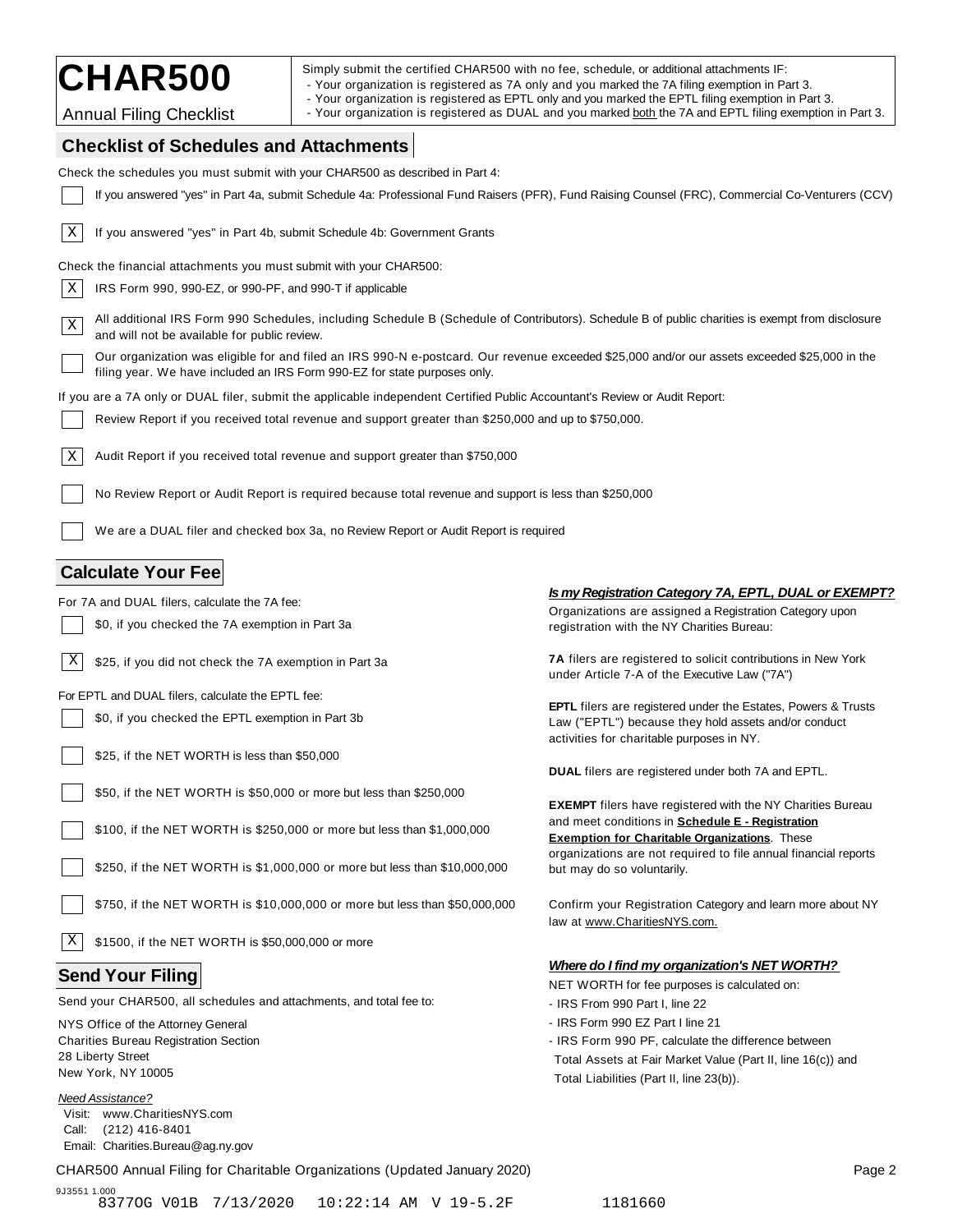# **CHAR500** 2019

Schedule 4a: Professional Fund Raisers, Fund Raising Counsels, Commercial Co-Venturers www.CharitiesNYS.com

If you checked the box in question 4a in Part 4 on the CHAR500 Annual Filing for Charitable Organizations, complete this schedule for EACH Professional Fund Raiser (PFR), Fund Raising Counsel (FRC) or Commercial Co-Venturer (CCV) that the organization engaged for fund raising activity in NY State. The PFR or FRC should provide its NY Registration Number to you. Include this schedule with your certified CHAR500 NYS Annual Filing for Charitable Organizations and use additional pages if necessary.

# **Definitions**

A **Professional Fund Raiser (PFR)**, in addition to other activities, conducts solicitation of contributions and/or handles the donations (Article 7A, 171-a.4). A **Fund Raising Counsel (FRC)** does not solicit or handle contributions but limits activities to advising or assisting a charitable organization to perform such functions for itself (Article 7A, 171-a.9).

A **Commercial Co-Venturer (CCV)** is an individual or for-profit company that is regularly and primarily engaged in trade or commerce other than raising funds for a charitable organization and who advertises that the purchase or use of goods, services, entertainment or any other thing of value will benefit a charitable organization (Article 7A, 171-a.6).

**Professional fund raising** does not include activities by an organization's development staff, volunteers, or a grantwriter who has been hired solely to draft applications for funding from a government agency or tax exempt organization.

# **1. Organization Information**

| Name of Organization:         | NY Registration Number: |
|-------------------------------|-------------------------|
| GUTTMACHER INSTITUTE,<br>INC. | $02 - 37 - 20$          |
|                               |                         |

# **2. Professional Fund Raiser, Fund Raising Counsel, Commercial Co-Venturer Information**

|                                 | Name of FRP:        | NY Registration Number: |
|---------------------------------|---------------------|-------------------------|
| Fund Raising Professional type: |                     |                         |
| Professional Fund Raiser        | Mailing Address:    | Telephone:              |
| <b>Fund Raising Counsel</b>     |                     |                         |
| <b>Commercial Co-Venturer</b>   | City / State / Zip: |                         |
|                                 |                     |                         |

# **3. Contract Information**

| Contract Start Date: | Contract End Date: |
|----------------------|--------------------|
|                      |                    |
|                      |                    |

# **4. Description of Services**

Services provided by FRP:

# **5. Description of Compensation**

| Compensation arrangement with FRP: | Amount Paid to FRP: |
|------------------------------------|---------------------|
|                                    |                     |
|                                    |                     |
|                                    |                     |
|                                    |                     |
|                                    |                     |
|                                    |                     |

# **6. Commercial Co-Venturer (CCV) Report**

If services were provided by a CCV, did the CCV provide the charitable organization with the interim or closing report(s) required by Section 173(a) part 3 of the Executive Law Article 7A?  $Yes \mid \text{No}$ 

CHAR500 Schedule 4a: Professional Fund Raisers, Fund Raising Counsels, Commercial Co-Venturers (Updated January 2020) Page 1 9J3552 1.000

8377OG V01B 7/13/2020 10:22:14 AM V 19-5.2F 1181660